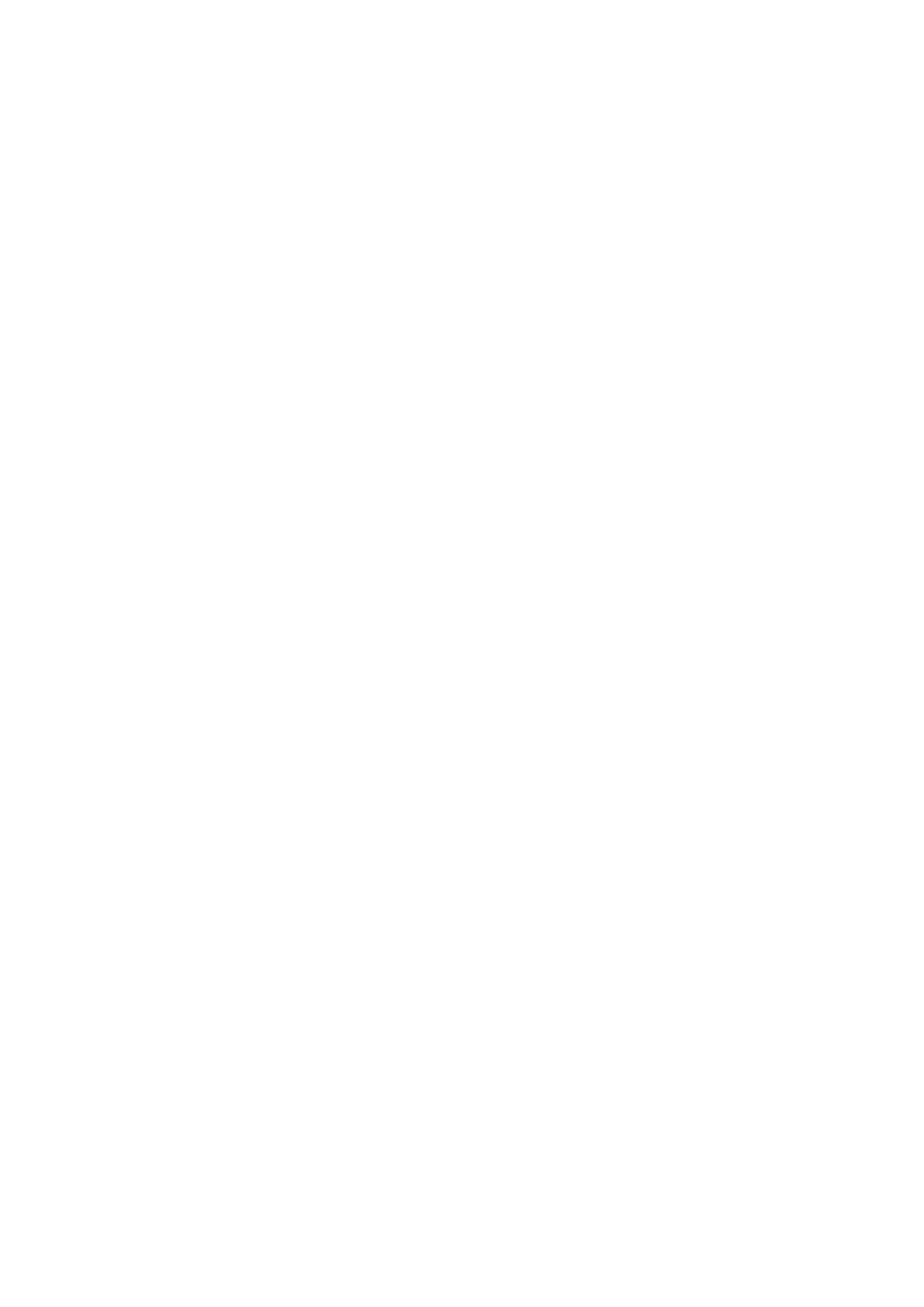# Legislative Assembly

Wednesday, 4 August 2021

 $\overline{a}$ **THE SPEAKER (Mrs M.H. Roberts)** took the chair at 12 noon, acknowledged country and read prayers.

# **PAPERS TABLED**

Papers were tabled and ordered to lie upon the table of the house.

# **VISITORS — ST KIERAN CATHOLIC PRIMARY SCHOOL**

# *Statement by Speaker*

**THE SPEAKER (Mrs M.H. Roberts)** [12.03 pm]: Just before we proceed, on behalf of the member for Balcatta, I welcome the staff and students from year 6 at St Kieran Catholic Primary School in Tuart Hill. Welcome to the Legislative Assembly today.

# **HOMELESSNESS — MEDICAL RECOVERY CENTRE**

#### *Statement by Minister for Health*

**MR R.H. COOK (Kwinana — Minister for Health)** [12.03 pm]: The McGowan government has announced the state's first medical recovery centre, setting a new benchmark for providing medical care and support services for the homeless. The \$4.4 million that is allocated for two years of operation will allow for a 24/7 medical recovery centre to address the current gap in caring for people who are homeless. The primary focus of the centre will be to support the individual to receive post-acute care during their recovery from illness or injury in a safe environment. Additionally, it will provide a window of opportunity to link the person with community and social supports and relevant organisations to help them out of homelessness. Admission to the centre will be possible only via a referral from an emergency department or during a public hospital admission. The centre will be operated by a consortium led by Homeless Healthcare with Ruah Community Services and Uniting WA following a competitive tender process to select the most suitable provider. The consortium members have a track record of strong collaboration and partnerships, with person-centred approaches, to achieve outcomes and the delivery of programs to assist individuals who are homeless to engage with support services.

The centre, which has been secured by the consortium, is a former backpacker hostel located in Palmerston Street in Northbridge and will be converted to provide the required services. The medical recovery centre is a key deliverable of the sustainable health review. The review highlighted the complexity of issues facing one of the most vulnerable groups in our society: people experiencing homelessness. Homeless people face a high rate of chronic health issues, frequently have complex comorbidities and can often have conditions left undiagnosed and untreated for long periods of time. This results in an over-reliance on acute health services. I commend all those involved in the consortium and look forward to the great progress of the service.

# **EQUAL OPPORTUNITY ACT — LAW REFORM COMMISSION PROJECT 111**

# *Statement by Attorney General*

**MR J.R. QUIGLEY (Butler — Attorney General)** [12.05 pm]: I rise to update the house regarding the Western Australian Law Reform Commission's project 111, review of the Equal Opportunity Act 1984. We have come a long way since 1984. Our understanding of various important concepts—discrimination, bullying, victimisation, sexual harassment, workplace conduct and gender identity—has continued to evolve, influencing our understanding of what behaviour is acceptable in workplaces, and the provision of products and services. Despite this, there are many aspects of the Equal Opportunity Act that have remained unchanged since its enactment in 1984. Accordingly, in early 2019, I referred to the Law Reform Commission a wideranging project examining the Equal Opportunity Act. Some of the specific matters that the Law Reform Commission has been requested to consider are: the grounds of discrimination, including introducing grounds of gender identity and intersex status; definitions in the act, including discrimination, harassment, impairment, victimisation, services and employment; the inclusion of vilification, including racial, religious, sexual orientation and impairment; exceptions to grounds of discrimination, including those for religious institutions; and interaction with commonwealth laws or proposed laws. I also understand that the Law Reform Commission will discuss the appropriate applicability of the legislation to members of Parliament and judicial officers. The Law Reform Commission is due to publish its discussion paper by the end of the month. It will then take submissions on the matters raised and is scheduled to deliver its final report in February 2022.

I encourage all members and their constituents to review the discussion paper and consider making a submission. Public submissions will help to inform the commission's work and will be considered by the commission prior to it making its recommendations to government. I look forward to presenting the Law Reform Commission's final report to the house next year.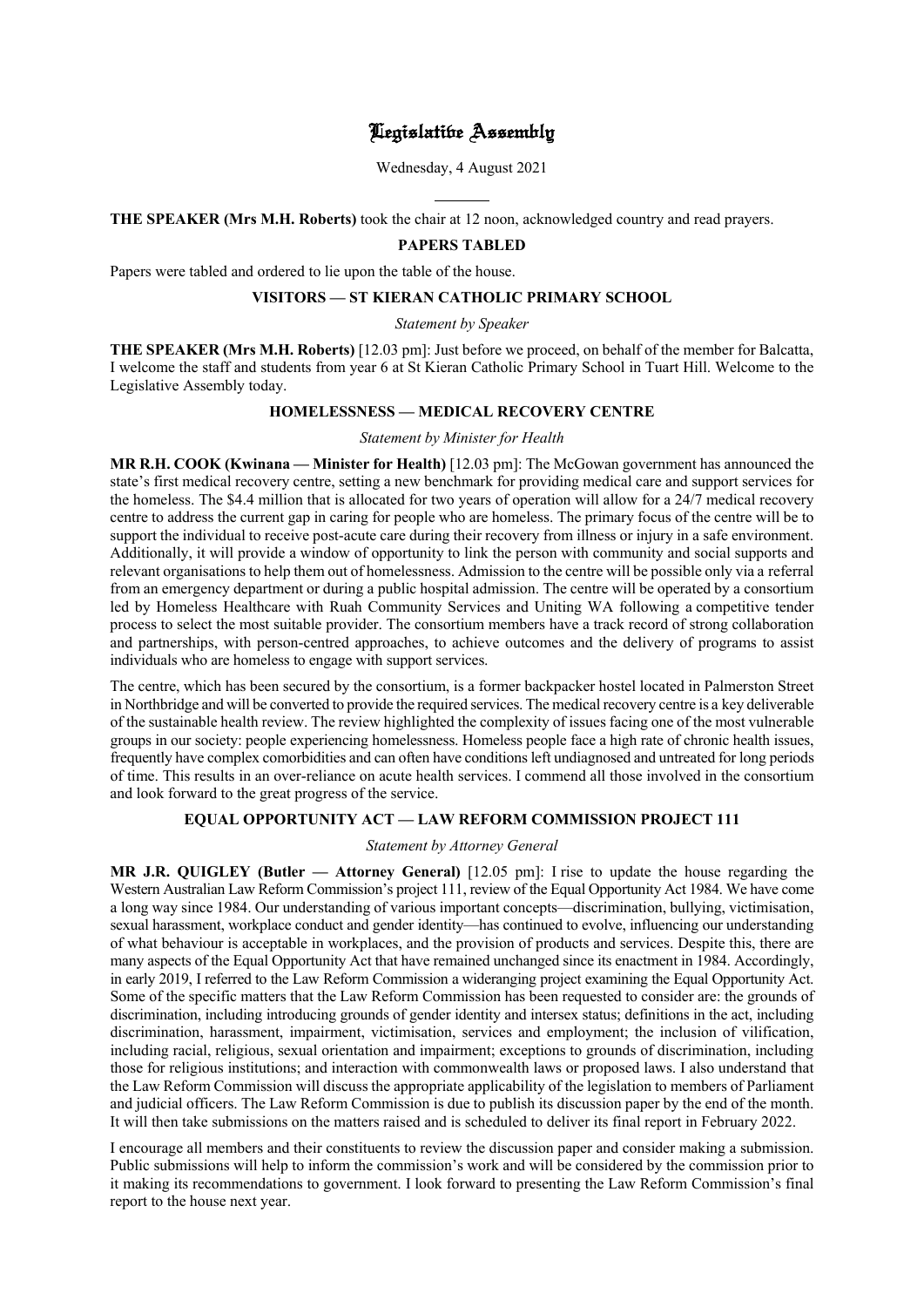#### **KIRSTEN CHIVERS — PUBLIC SERVICE MEDAL**

*Statement by Attorney General*

**MR J.R. QUIGLEY (Butler — Attorney General)** [12.08 pm]: As part of this year's Queen's Birthday 2021 honours list, Acting Deputy State Solicitor, Kirsten Chivers, was awarded one of three Western Australian Public Service Medals. This prestigious award recognises outstanding service by government employees who have displayed innovation, leadership or achievement. Ms Chivers has worked for the State Solicitor's Office since 2002. During that time, she has primarily worked in advisings, providing legal advice to ministers, state agencies and instrumentalities. Ms Chivers now leads the State Solicitor's Office advice, policy and public law section and is a deputy to Western Australia's State Solicitor, Mr Nicholas Egan. Since 2019, Ms Chivers has also been a member of the WA Law Reform Commission. The importance of government's legal advisers cannot be overstated. The most visible lawyers may be our litigators and counsel appearing at courts and tribunals. However, what may not be widely appreciated is the extent of legal advice provided to government on a daily basis. This advising function is essential to the proper functioning of government and the administration of justice. For instance, with the emergence of the COVID-19 pandemic, Ms Chivers has continued to be in high demand across government to provide advice at short notice on dynamic issues affecting the state's pandemic response. It is clear to me that Western Australia's response to the pandemic, including deaths avoided, could not have happened without this advice.

In addition to being a key legal adviser to government, Ms Chivers is also the mother of two young boys, Flynn and Noah. Discharging her duties during the pandemic has therefore meant great sacrifice, and so her family, including her husband, Ben, are also to be thanked. It is my privilege to congratulate Ms Chivers on receiving her award. I sincerely thank her for her service to the people of Western Australia.

# **GREATER BUNBURY REGION SCHEME AMENDMENT 0059/41 — WANJU URBAN EXPANSION AREA**

#### *Statement by Minister for Planning*

**MS R. SAFFIOTI(West Swan —Minister for Planning)**[12.10 pm]:I present today for tabling the *Greater Bunbury region scheme amendment 0059/41: Wanju urban expansion area*, which will facilitate the rezoning of 1 134 hectares of rural zoned land to urban deferred zone to allow for the growth of the greater Bunbury area. This amendment will also facilitate the Wanju district structure plan located east of the Eaton town site and positioned wholly within the Shire of Dardanup. The district structure plan was developed in a partnership between the Shire of Dardanup and the Western Australian Planning Commission and incorporates feedback from the community and stakeholders after a thorough consultation period.

Planning for Wanju marks a turning point in the development of not only the Shire of Dardanup, but also the greater Bunbury area. When fully developed, the Wanju urban expansion area will be home to an expected population of up to 45 000 residents and accommodate a variety of different uses. To develop Wanju from the ground up presents an incredible opportunity to create a vibrant and exciting environment that will be unlike anything we have in this area. The plan for the Wanju urban expansion area is ambitious and contemporary, and will offer a range of multistorey housing, an emphasis on mixed uses, and extensive opportunities to walk, cycle and use public transport. A new town centre, schools, community hubs and district playing fields will provide great opportunities for local sporting and recreational activities.

Much consideration has been given to the positive environmental aspects of the new development opportunity. It also considers the alignment of Bunbury Outer Ring Road to the east of the urban area, providing a more permeable and connected urban extension, together with 100 hectares of additional developable land. Major future regional growth centres must reflect the highest standards of contemporary land use planning and execution to advance regional Western Australia's social and economic strengths, which this amendment will facilitate.

In accordance with the statutory provisions for region scheme amendments, this amendment was advertised for three months, ending on 14 December 2020. Of the 12 submissions received, all either supported or did not object to the rezoning proposal. Copies of the submissions and the Western Australian Planning Commission's report on submissions are also tabled today. I am pleased to now table the documentation for the Greater Bunbury region scheme amendment 0059/41 and I commend it to the house.

[See papers  $\frac{413}{2}$  and  $\frac{414}{2}$ ]

# **EDITH COWAN — INAUGURAL SPEECH — 100TH ANNIVERSARY**

*Statement by Minister for Women's Interests*

**MS S.F. McGURK (Fremantle — Minister for Women's Interests)** [12.13 pm]: I rise to inform the house that the 100<sup>th</sup> anniversary of the inaugural speech of Edith Cowan was last week. As many members are aware, in 1921, Edith Cowan became the first woman elected to any Australian Parliament. Following her unexpected win, the state newspaper of the day declared that women should not be in Parliament; their place is in the home. So unexpected was Edith's victory that the WA Parliament did not bother to install a women's toilet. For three years Edith had to go to her own home to use the bathroom and then run back to Parliament.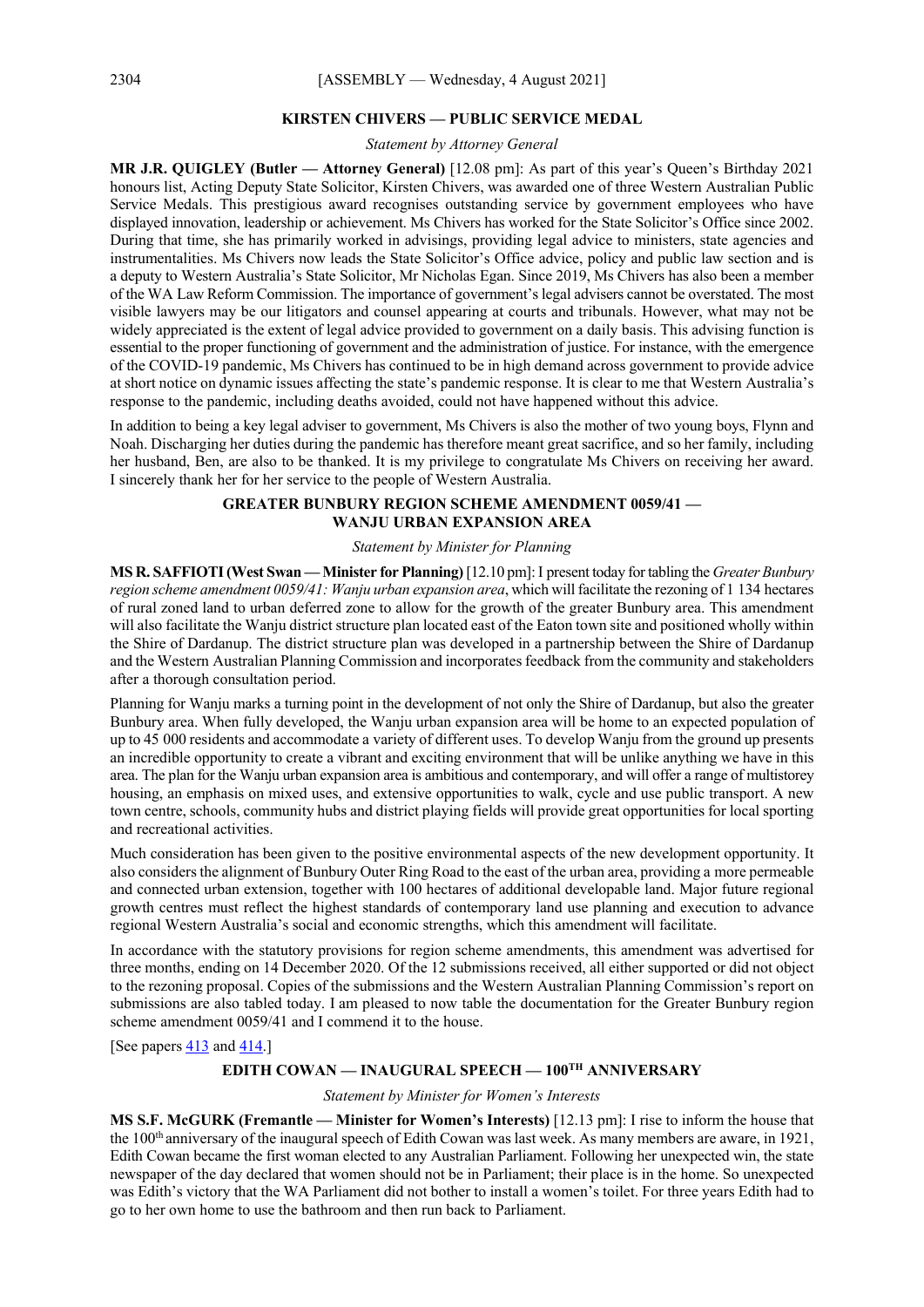It is an honour to be the Minister for Women's Interests on this significant anniversary, and this is particularly special for me as I sit in the same place that Edith did when she was a member of the WA Parliament. Although a lot has changed for women since she took her seat in Parliament, it is important to remember that we still have a long way to go. Women now make up 45 per cent of the WA Parliament, which is a significant increase from the 31 per cent in 2017. The WA Labor caucus is made up of 52 per cent female members of Parliament, which is historic. The McGowan government is serious about ensuring that women have a seat at the table. We have worked hard to bolster female representation in Parliament and the results speak for themselves.

Western Australia has a proud history of firsts, from Australia's first female member of Parliament, Edith Cowan, and Australia's first female Premier, Carmen Lawrence, to the first Indigenous woman ever to be elected to any Parliament, Carol Martin. The current term has continued this tradition of firsts, with our first female Speaker of the Legislative Assembly, yourself, Michelle Roberts; our first member of Parliament of African descent, Ayor Makur Chuot; and the 100<sup>th</sup> woman elected to the Western Australian Parliament, Caitlin Collins.

Unfortunately, issues around discrimination and safety do still exist for women, especially in our federal Parliament. There is still work to do. Despite this, I am so proud to stand with my female colleagues in a Parliament that has almost reached parity. We stand on the shoulders of Edith Cowan, who paved the way. Younger women often tell me that they cannot believe how long it is taking, but with each first and every woman elected to Parliaments around Australia, this job gets a little easier for the next female leaders to come along.

# **COMMUNITIES — CHILDREN IN CARE — ACHIEVER AWARDS**

#### *Statement by Minister for Child Protection*

**MS S.F. McGURK (Fremantle — Minister for Child Protection)** [12.15 pm]: I have the great pleasure to update the house on the Department of Communities' annual Achiever Awards program. Now in its thirty-first year, this unique program celebrates the efforts of young Western Australians with a care experience, who are pursuing further education and training.

As the Minister for Child Protection, I acknowledge that young people in out-of-home care are some of the most vulnerable members of our community. Due to the significant trauma many have experienced during their lives, they consistently experience greater disadvantage than most young people in the general population. There were 31 young people announced as winners across the awards for university achiever, registered training achiever and apprenticeship or traineeship achiever. This year, the winners included 11 Aboriginal young people across all categories. In addition to these education and training awards, winners were also announced for the community spirit award, for showing leadership and making a positive impact on their community. The excellence in education and training award recognises a Department of Communities staff member for their outstanding commitment to furthering education and training outcomes in child protection.

The achievements of this year's young winners highlights their incredible resilience and determination despite facing significant personal obstacles. Their hard work and perseverance is testament to their incredible spirit and will see them well placed to achieve their career goals and life ambitions. I am proud to be part of a government that has a genuine commitment to achieving better outcomes for vulnerable young people. I take this opportunity to acknowledge and congratulate all the 2021 award winners and wish them all the best for their education and training endeavours.

#### **HOUSING — MAINTENANCE**

#### *Statement by Minister for Housing*

**MR J.N. CAREY (Perth — Minister for Housing)** [12.17 pm]: I rise to advise the house that, this week, Pindan Asset Management was purchased by Programmed Facility Management, which will now deliver maintenance works for the Department of Communities. The McGowan government took a measured and considered approach to the Pindan Asset Management contract when the company entered voluntary administration. Our safe, steady and prudent approach has secured the jobs of around 90 staff and their staff entitlements, and has also helped to deliver a better outcome for the subcontractors, many of whom would have received nothing if we had terminated the head maintenance contract. It is expected that unsecured creditors, including subcontractors, will receive between  $48¢$  and  $81¢$  in the dollar on money owed.

This sale will also bring with it stability to a large number of tradespeople, subcontractors and small businesses in the affected regions who are ensuring that the critical pipeline of maintenance work will continue. I would also like to acknowledge the work of the Department of Communities, along with Ernst and Young and Programmed, to deliver this outcome, particularly within such a tight time frame, and their continued work to expedite, when appropriate, the necessary contractual arrangements for the sale. Importantly, this outcome also ensures that critical maintenance work will continue on thousands of social housing properties in the midwest, Gascoyne and Pilbara regions.

The prudent and sensible approach this government took is another clear demonstration of how the state government is on the side of working people and small business, and how only our government can be trusted to take measured,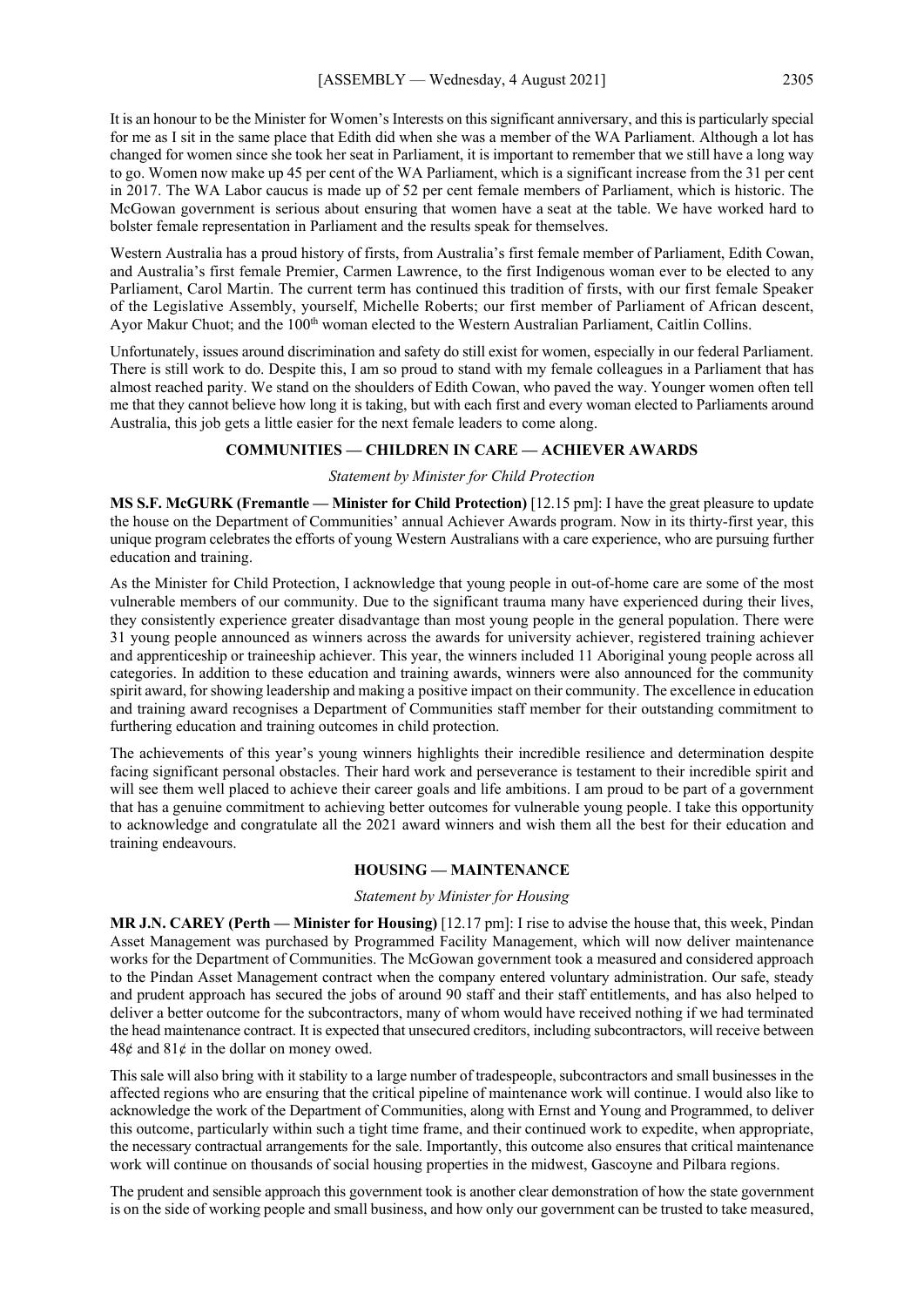sensible decisions in difficult times. Termination of the contract would have resulted in an instant loss of jobs in the regions where this critical maintenance work occurs and would have left many subcontractors and small business owners out of pocket and their businesses in peril in what had already been a difficult and turbulent year.

I would like to thank the original employees of Pindan Asset Management for their patience and understanding while this process took place. I understand that many of these employees will be transferring to employment under the new owner.

# **WITTENOOM CLOSURE BILL 2021**

*Introduction and First Reading*

Bill introduced, on motion by **Dr A.D. Buti (Minister for Lands)**, and read a first time.

Explanatory memorandum presented by the minister.

*Second Reading*

# **DR A.D. BUTI (Armadale — Minister for Lands)** [12.20 pm]: I move —

That the bill be now read a second time.

The purpose of this bill is to allow for the acquisition of the last remaining privately held properties within the former Wittenoom town site. Acquisition of the 14 remaining freehold properties will occur by using the compulsory acquisition provisions of the Land Administration Act 1997. The previous version of this bill was introduced by Hon Ben Wyatt during the last Parliament, and although it was passed by the Legislative Assembly, it was unable to progress through the Legislative Council prior to the Parliament being dissolved ahead of the 2021 state election. In introducing this updated bill, it is my intention to finalise the acquisition of the last remaining private properties within Wittenoom as soon as possible.

It has been more than 100 years since blue asbestos was first identified in the Hamersley Ranges and more than 80 years since it was first mined and milled in the area's gorges and surrounds. What followed that initial discovery and mining was a replication of what was occurring elsewhere in Western Australia when a new mineral deposit was found; that is, a workers' camp was established, which then evolved into a thriving town site. In this case, it led to the establishment of the town of Wittenoom, which, at its peak, was reported to be home to 20 000 workers and residents.

The mining of asbestos in Wittenoom ceased in 1966 as the significant health impacts on workers and residents became more evident. In 1978, the government of Western Australia made the unprecedented decision to phase down the town. As part of the phasing-down process, the government closed the Wittenoom town site—it was formally abolished as a town in 2007—withdrew the provision of services, installed significant warning signs and, more importantly, purchased a significant number of the privately held Wittenoom properties from owners who sold voluntarily.

Since the previous version of this bill was first introduced into Parliament, two of the remaining property owners have taken up an offer from the government and subsequently transferred their properties to the state. There now remain three property owners, who collectively own 14 properties within the former town site and with whom the government has been unable to reach a final agreement. Given the ongoing health risks associated with residing in and visiting Wittenoom, the intention of this bill is to compulsorily acquire these last remaining properties as a public work under the provisions of the Land Administration Act. The bill will also provide each landowner with compensation to be paid commensurate to the value of each property, based on property type. Once the bill is passed and the private properties have been acquired, the government will remove all remaining above-ground infrastructure within the former town site to limit the attraction and opportunity for people to visit and stay in the area.

By no means will this bill put an end to the contamination issue in the area; it is part of a larger body of work required to mitigate future public health risks and manage the contamination caused by the mining and use of asbestos in and around Wittenoom. Further, the bill is a significant step in resolving the unfortunate legacy of one of Australia's worst industrial disasters, which has led to thousands of deaths and the area's reputation as the largest contaminated area in the Southern Hemisphere.

I acknowledge the Banjima people, who are the traditional owners of the land on which the former town of Wittenoom is situated and who have been, and continue to be, heavily impacted by exposure to asbestos. It is essential that the Banjima people are part of the decision-making process in finding a suitable outcome to the ongoing management of asbestos contamination on their country. The government has committed to work with the Banjima people to address this longstanding industrial legacy and support them in their aims when possible.

I commend this bill to the house.

Debate adjourned, on motion by **Mr P.J. Rundle**.

# **LEGAL PROFESSION UNIFORM LAW APPLICATION BILL 2021**

*Third Reading*

**MR J.R. QUIGLEY (Butler — Attorney General)** [12.25 pm]: I move —

That the bill be now read a third time.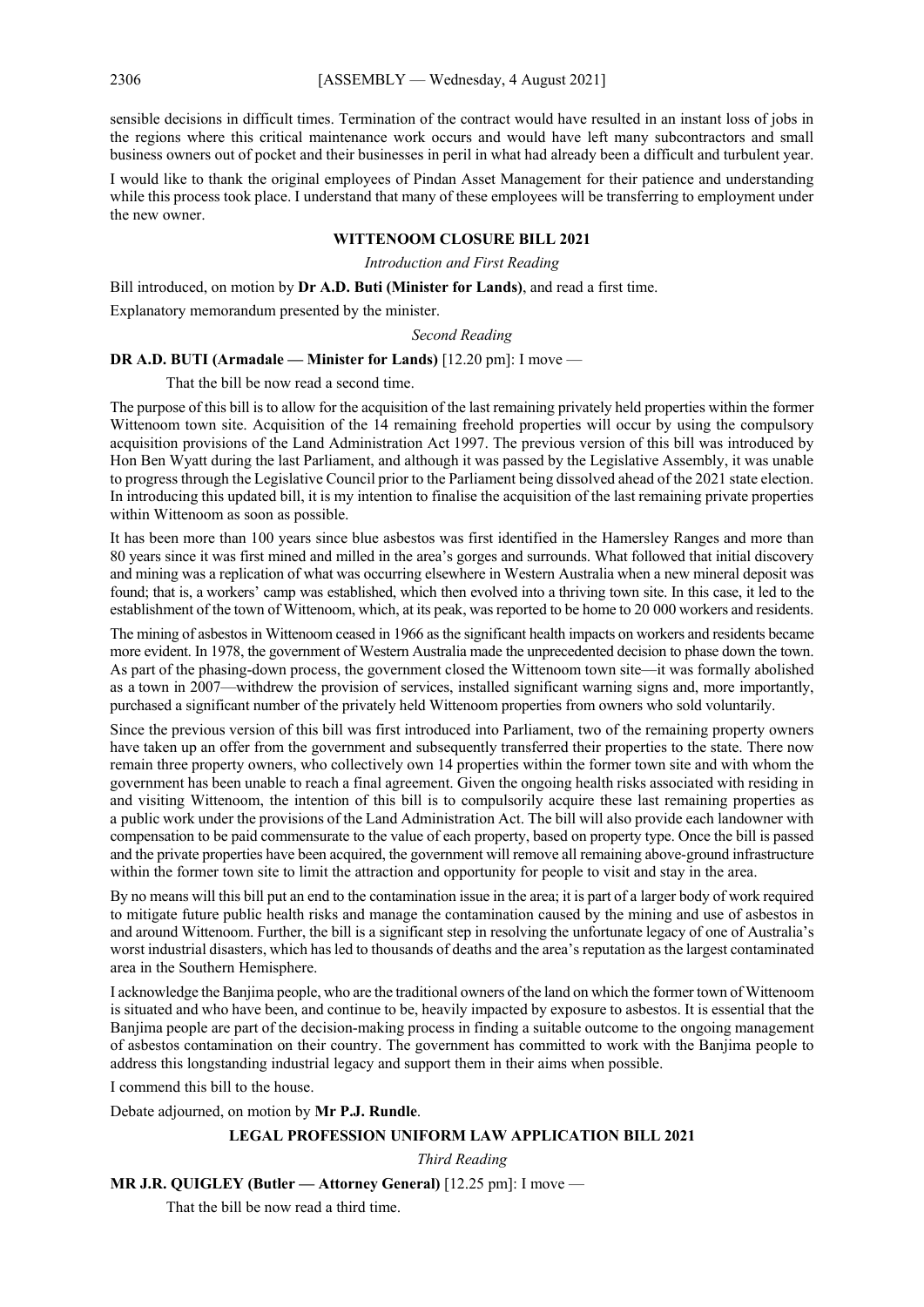**MS M.J. DAVIES (Central Wheatbelt — Leader of the Opposition)** [12.25 pm]: I rise to close the debate and thank the Attorney General for providing responses to the questions that we raised last evening. As I said, the opposition is supportive of the legislation progressing. I am sure that our shadow Attorney General will ask some further questions when the Legal Profession Uniform Law Application Bill 2021 reaches the Legislative Council.

**MR J.R. QUIGLEY (Butler — Attorney General)** [12.26 pm] — in reply: I thank the opposition for its support of the Legal Profession Uniform Law Application Bill 2021. I also thank the Leader of the Opposition for her acknowledgement—we did our best to answer all the questions about the 13 recommendations that came from the committee—and for her support of the amendments. No doubt the bill will be re-examined in the Council very soon. The profession is hoping that the legislation is fully operative by 1 January 2022.

Question put and passed.

Bill read a third time and transmitted to the Council.

# **ARTS AND CULTURE TRUST BILL 2021**

*Second Reading*

Resumed from 23 June.

**MS J.L. HANNS (Collie–Preston)** [12.27 pm]: I rise today to speak in support of the Arts and Culture Trust Bill 2021. In doing so, and to begin, I acknowledge that today is National Aboriginal and Torres Strait Islander Children's Day, the theme of which is proud in culture, strong in spirit. I acknowledge my parliamentary colleagues in this and the other house who have Indigenous children and grandchildren. I also pay tribute to Aboriginal and non-Aboriginal people who work with Indigenous children across the state and Australia.

The Arts and Culture Trust Bill is a reform initiative that will improve the governance and broaden the powers of the Perth Theatre Trust Act 1979, which restricts the activities and the venues at which these activities can be performed under arts and cultural pursuits. In casting my mind back to 1979, I am looking around the chamber; hopefully, we were all here in 1979! In 1979, I was seven years old. I note that many members of Parliament, such as the members for Hillarys and Cockburn, were born in 1988. I mention that to frame the context of what I am about to discuss.

The member for Cockburn tells me that when he was born in 1988, as a bicentennial baby, he received a \$50 deposit as a national initiative. I was not so lucky, being born in 1972, but in 1979 I did receive a grey book that commemorated 150 years of the establishment of the Swan River settlement. Obviously, at that time, sadly, the many, many thousands of years of Indigenous ownership and trusteeship of this land was not acknowledged. I remember receiving my commemorative book as a school student. It was a sticker book in which we could put stickers of the black swan and all those things. Unfortunately, my book was destroyed by a rogue bicycle rider in combination with a puddle of mud on my way home, and I cried for days about that particular occurrence.

I talk about this because I want to set the context of arts and culture in 1979 and acknowledge that it was a very different society from today's. I thought I would raise some fun facts about arts and culture in 1979. This was the year that the Art Gallery of Western Australia was built. It is referred to in architectural terms as belonging to the brutalist style of architecture, and we can see other examples of that form of architecture in Perth. In relation to other aspects of arts and culture, *Kramer vs. Kramer* was the highest grossing film of that year, but my personal favourite, as a seven-year-old, was Jim Henson's *The Muppet Movie*. *Simon Townsend's Wonder World* debuted on television and the Australian top 10 in the music charts featured classics like *Up There Cazaly*, *Y.M.C.A.* and *C'mon Aussie C'mon*, and the number one song from that era was *Lay Your Love On Me* by Racey. Thankfully, we have no karaoke in the chamber today, but I think all of those are worthy of mention! In 1979, the Archibald Prize was won by Wes Walters for a portrait of Phillip Adams, OAM, and my favourite band of all time, INXS, was still called The Farriss Brothers. I give these examples today to demonstrate that our approach to arts and culture is very different from what it was in 1979 when the Perth Theatre Trust was established. I think this is a timely review of the legislation and I welcome broadening the scope of arts and culture in line with 2021 and beyond.

The Perth Theatre Trust is very Perth-centric in nature. Three out of the eight members of the theatre trust are City of Perth nominees. The new legislation will mean that arts and culture activities carried out under it can happen anywhere across Western Australia, and that is of particular relevance to me, as a regional member of Parliament. I look around and see many other regional members of Parliament here today and I am sure it makes everybody very happy that, if this legislation is passed, we will certainly be able to diversify what arts and culture means in the regions. I would like to say that regional members from both the government and the opposition should welcome this initiative under the banner of arts and culture.

Under the legislation, the minister will be able to declare any part of the state as a venue. That can be done within either a sunset clause—so, a set period of time—or an enduring clause. I see this as a significant benefit for regional Western Australia and the arts and culture scene and I think the possibilities are endless. I look at and reflect on the areas of visual arts—festivals, concerts, exhibitions, dances, theatre, music, recreation, and education and production activities around arts and culture. I particularly wish to highlight the opportunities that could be undertaken around Indigenous arts and culture if these activities are moved to regional areas under the new legislation.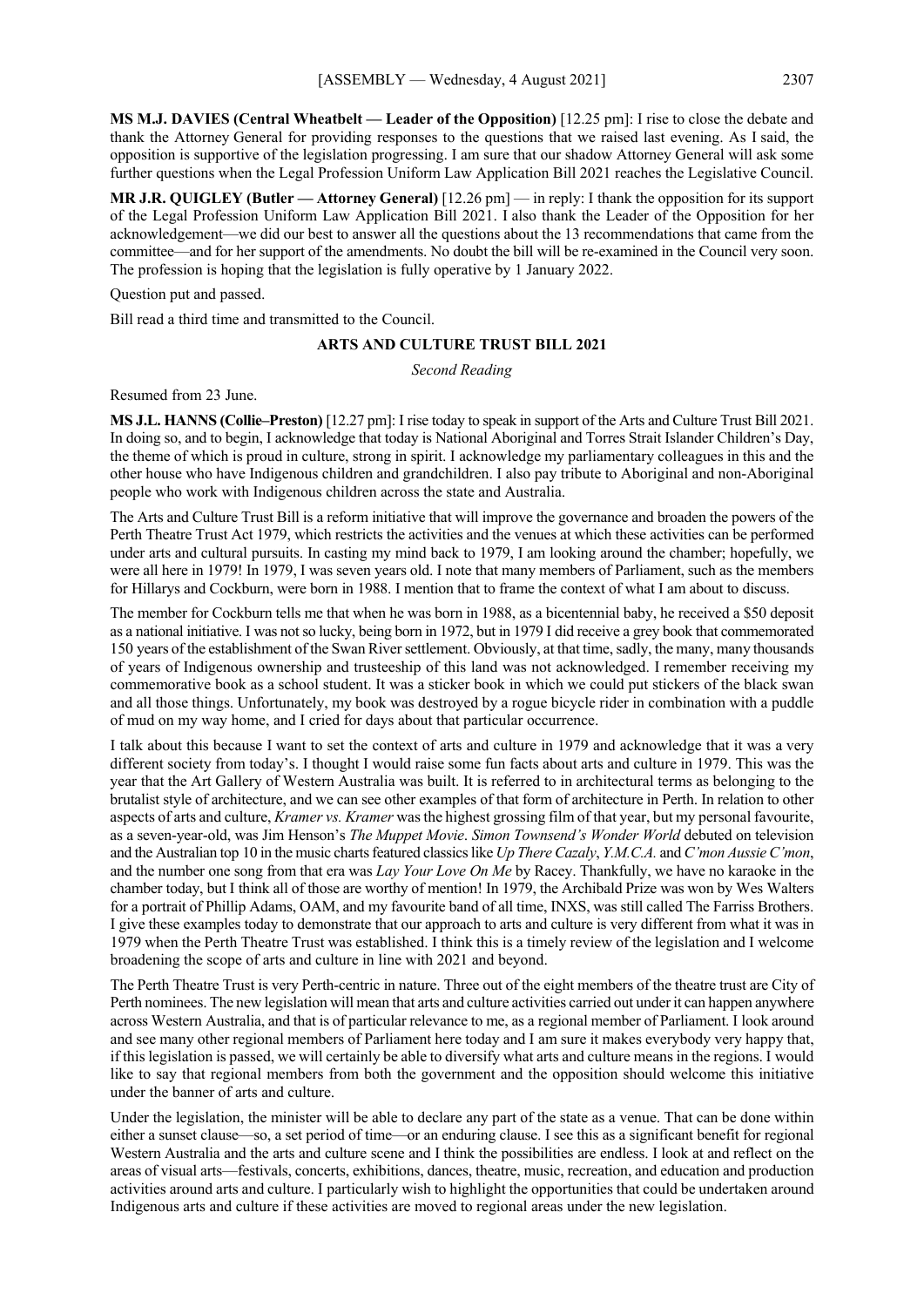Scope is available for this to involve both government and private and public partnerships, which means that major arts and cultural events will be able to be brought to the regions with both government support and private investment. Under the new legislation, we will also have the ability to broaden employment powers, which means that in regional Western Australia, arts and cultural activities will be able to create employment activities relating to arts and culture, particularly when the employment opportunities allow for ongoing and casual employment. This means that there will certainly be other opportunities for regional employment around arts and culture, which is often restricted in the regions. The activities that we see in the regions, particularly in my area of Collie–Preston, are often mining based and certainly do not feature arts and culture heavily. The opportunity to bring into the regions employment with an arts and culture focus is certainly going to be welcomed in communities like mine.

If we pass the Arts and Culture Trust Bill 2021, the minister will be able to declare any part of the state a venue. I do not have a very good imagination. I love art and culture, but I do not have an artistic bone in my body, but I can just imagine something like the West Australian Symphony Orchestra performing by candlelight in some of the gorges in Karijini National Park in association with camping and Indigenous pursuits, whether that be dance, culture or music. I think activities like that that stretch beyond the Perth-centric focus of the Perth Theatre Trust will bring some exciting opportunities for regional arts and culture.

I refer to the member for Albany. I can imagine—again, my imagination is very limited to what I have seen and done—giant puppets, like those that were in Western Australia several years ago, telling the story of the Anzac legend of the *Lighthouse Girl*. *Lighthouse Girl* is the story of a girl who grew up in Albany, so I imagine that the minister would be able to declare Albany a venue that could host giant puppets walking through the streets of Albany and telling the story of the *Lighthouse Girl*. The lighthouse girl was the last human contact for troops departing for Gallipoli in 1914, so there are immense opportunities to weave some of those arts and cultural activities into an understanding of our heritage and history.

**Mr D.A. Templeman**: It's also a great play. Did you see the play at the State Theatre?

**Ms J.L. HANNS**: No, minister, I did not.

**Mr D.A. Templeman**: It was very good.

**Ms J.L. HANNS**: Thank you.

I of course now focus on Collie–Preston and the Wellington Dam wall mural and the associated art trails through Collie. It was a \$1.5 million commitment from the McGowan Labor government. The Premier's definition of "art" in the original concept for this mural was to paint a picture of Hon Mick Murray reclining on the dam wall. Significantly, that concept was rejected—thankfully for all of us!

**Mr D.A. Templeman**: Thankfully, it wasn't a nude!

**Ms J.L. HANNS**: No; correct. That is a thought I will put out of my mind for now!

**Ms K.E. Giddens**: Not a helpful interjection!

**Ms J.L. HANNS**: No, it was not a helpful interjection!

**Mr D.A. Templeman**: I'm quite often unhelpful with my interjections!

**Ms J.L. HANNS**: I think of the opportunities if the minister declared Wellington National Park as a venue under the Arts and Culture Trust Bill, if it is successful. A recent concert that occurred in Perth was performed by the WA Symphony Orchestra in conjunction with Birds of Tokyo. I have a contact in that band because my cousin is one of the guitarists in Birds of Tokyo—hi, Adam Spark; how are you going? The ability to declare that national park as a venue under this bill means that we could have an amazing facility lighting up experiences around the dam mural at night-time under the Southern Cross. There would be some incredible opportunities for my region and other regions around Western Australia.

I ask all the other people in the chamber today to take the time to think about their areas, communities and electorates and what locations might possibly be declared as venues if the Arts and Culture Trust Bill is passed. The opportunities under this legislation are not limited to the examples I have given today, and I challenge members to think about what this could mean for their areas and regions. As I said, despite being an enthusiastic advocate of the arts and culture, I do not have an artistic bone in my body. It is not my strong point, but there are many people who will have better examples of opportunities and can make better suggestions under this new legislation.

**Mr D.A. Templeman**: You are underselling yourself!

**Ms J.L. HANNS**: I don't know about that!

I would like to reinforce that opportunities for arts and culture events in the regions will be very much enhanced by members in the chamber supporting this legislation. I commend this bill to the house—I do not know whether I can do that, minister?

**Mr D.A. Templeman**: Of course, you can.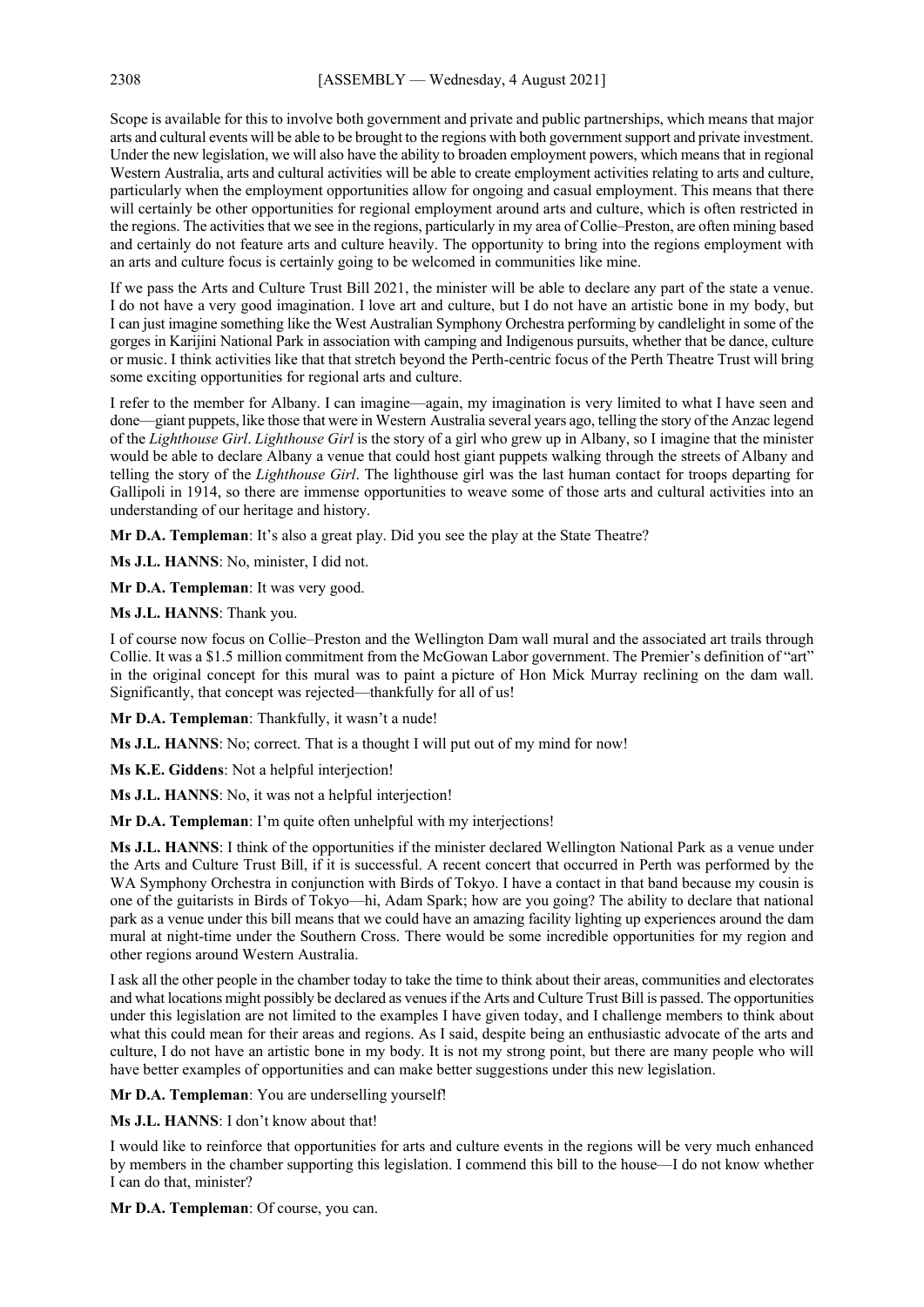**Ms J.L. HANNS**: I commend this bill to the house. I ask all members to support this very important legislation and understand its possible impact on regional Western Australia.

**MS C.M. ROWE (Belmont)** [12.40 pm]: I rise today to also contribute to the Arts and Culture Trust Bill 2021. I have stated in this place before that in my view art is incredibly significant to the fabric of our society and, indeed, our culture. It can enhance our sense of identity, express a complex set of emotions in vastly different and myriad ways and formats, share unique stories, shine a light on really important issues, illuminate audiences, record our history, foster diversity, honour our heritage and share our pain, provide deep insights, and, ultimately, bring communities together.

The arts sector continues to enrich our lives by way of entertainment, but it can do so much more. The arts and culture sectors employ a significant number of Western Australians and are important industries for the local economy in not only the metropolitan area but also the regions. It is important to be able to share our own very Western Australian stories in creative ways and across a variety of mediums, especially in an era of hyper-globalisation. Art acts to both nourish and preserve our culture. Thankfully, the McGowan government recognises the valuable role that the arts plays in our community. I wish, however, to especially acknowledge the commitment of the Minister for Culture and the Arts for always looking at every way of supporting and driving the success of this sector right across our state in both the present term and the previous term. I extend big congratulations to him for his continued efforts in this field.

It was unfortunate, of course, that this bill did not pass during the last parliamentary sitting or the last term, but that has provided us with an opportunity to include a further set of clauses that will indeed revolutionise the creative arts in this state. I refer, of course, to the establishment of a screen production facility in WA. This legislative change will allow us to deliver one of our key 2021 election commitments—that is, putting \$100 million towards the creation of a state-of-the-art film studio in Fremantle. As possibly one of the only members of this place who has a diploma in screenwriting, I am most excited at the prospect of eventually being able to use this skill one day.

**Mr D.A. Templeman**: A Rowe blockbuster!

**Ms C.M. ROWE**: A Rowe blockbuster, indeed; but perhaps not.

On a serious note, the arts and culture is an absolute passion of mine. I am very keen that we protect our local arts sectors so that it can thrive not only during the pandemic but absolutely beyond and in perpetuity. I was previously a board member and chair of a not-for-profit organisation in this area—that is, the Film and Television Institute WA—for over 10 years. That experience has given me great insight into the critical need for governments on all levels to provide support for these industries, because without critical support, these industries cannot continue to thrive, improve and enhance our lives.

This huge infrastructure project will provide local artists with a world-class facility right here on our doorstep and I believe it will catapult our film industry to a whole new level. It will also attract artistic projects from overseas and provide a huge number of employment opportunities for local artists and crew. From the screen industry's point of view, it will really put us on the map. Furthermore, it will considerably boost local tourism. We will be able to showcase our local scenery right across the state. Crucially, this project signals to the arts industry and the broader community as a whole that the McGowan government genuinely values the arts sector. By investing in this landmark project, our government will be allowing artists to pursue their dreams and create local content for not only domestic audiences but also international audiences to consume and enjoy for years to come.

Our commitment to the arts is not limited to this groundbreaking project though. The McGowan government has consistently provided support for the industry when it has needed it the most over the last four years and especially throughout the pandemic. We have committed \$159 million to the Lotterywest COVID-19 relief fund in response to the hardships being experienced by the Western Australian community as a result of the pandemic and lockdowns. In addition, we have supported the sector by allocating \$2.4 million to the Arts U-15k grant program and the contemporary music fund grant program. Our government has also provided a \$1.5 million support package to Western Australian visual artists. As part of the government's recovery plan, a \$76 million recovery package was announced in August last year to support culture and the arts in WA. As part of that program, \$30 million has been allocated to the redevelopment of the Perth Concert Hall and \$15 million provided for upgrades to His Majesty's Theatre. I also remind members about the projects that have received funding as part of further arts recovery packages, including more than \$5.5 million towards venue hire waivers for local performing arts companies; \$9 million to underwrite COVID-19-associated financial risks for live music and performance; a \$5 million investment in Lotterywest for the Creative Communities COVID-19 Recovery Program: Artist-in-Residence Program; \$2 million to begin planning a new Aboriginal cultural centre; a \$2 million investment in the design and delivery of online portals for Aboriginal art sales and to present performance arts activities; and a \$350 000 contribution to events that are delivered by West Australian Music Industry Association members.

This funding has been critical for the sector, especially in the last 18 months during the pandemic. COVID-19 has had an enormous impact on many industries right across the state, and the arts, given its reliance, of course, on live audiences and performances, has been especially vulnerable to major disruptions caused by the pandemic and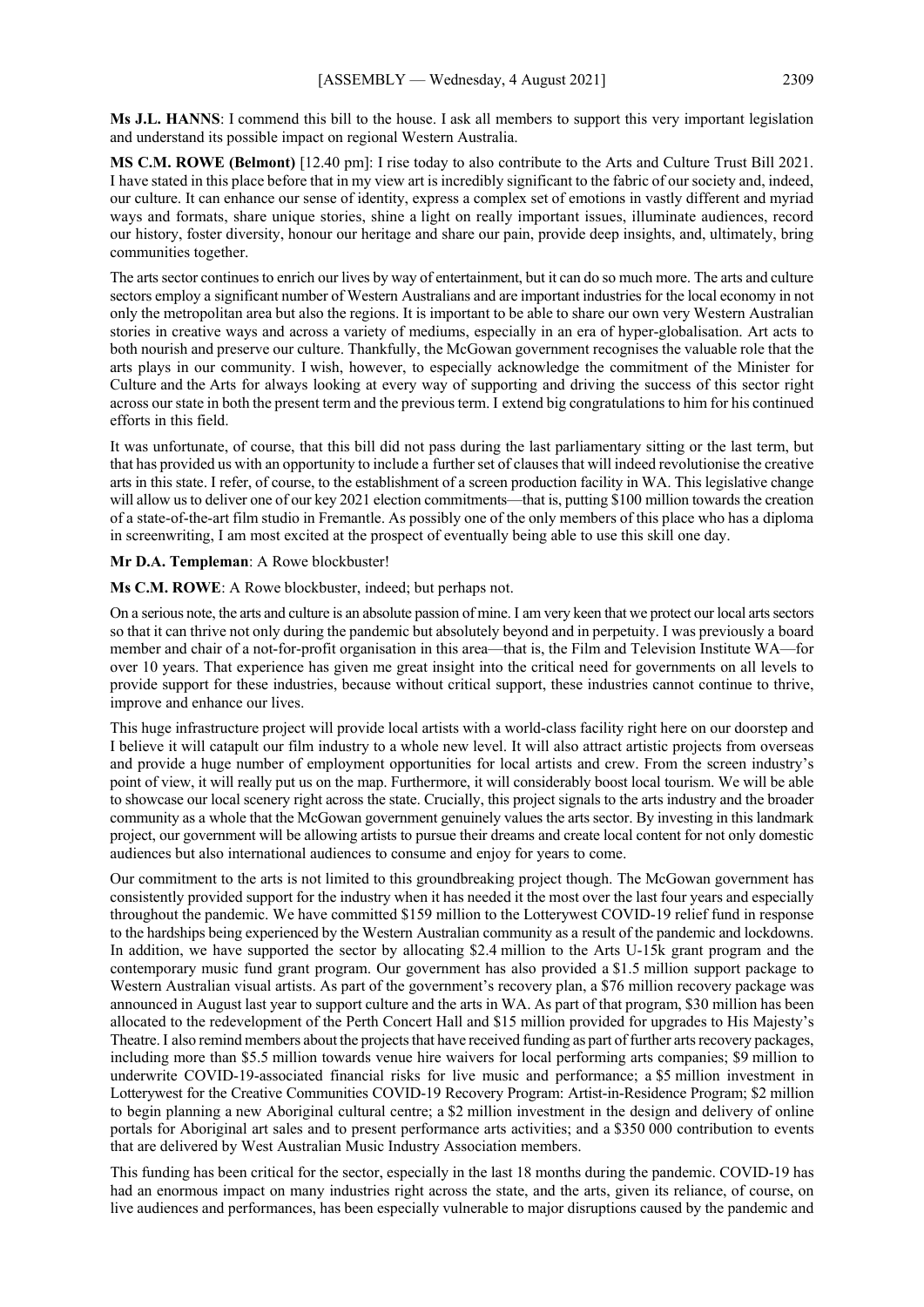the subsequent lockdowns that have needed to be implemented. At a time when in-person events and crowds have not necessarily always been possible in many other parts of the world, we in WA have been able to experience festivals, concerts and performances right across the arts sector. I really think it is important to note that it is thanks to good governance by our state government that we have been able to protect not only the arts sectors but also many industries right across our state from being impacted by the pandemic.

One such event that I would like to give a special shout-out to is that of a good friend of mine, Michael McCall. He recently directed a production of the New York Broadway and West End of London hit *The Addams Family* at the Regal Theatre. It sounds as though quite a few members have been to see that. I would like to give Mike a shout-out. He has been involved in the arts industry for a long time and it was very well received. It was also very heartwarming to see a number of—in fact, I think they were all—local artists, many of them from our very own Western Australian Academy of Performing Arts here in WA, which is just fantastic.

To date, we have been able to manage the pandemic effectively. That has meant we have been able to provide a safe environment in which to produce film content in our state. Also, as touted by celebrities and artists in the film industry, Western Australia has a similar climate to that of California. Those comparisons about our climate and WA's suitability for film studios that have been touted for many years means that it is absolutely high time to have our very own state-of-the-art project unveiled.

We are also providing an additional \$20 million for a screen production attraction fund to help attract large film projects to WA. This funding is in addition to some of the other incentive programs offered by the state government and the federal government to attract big productions. It is an added incentive to come west. Not only are we a safe environment, but there will also be a financial incentive.

The new screen production facility will diversify our economy 100 per cent. It will potentially create thousands of jobs, not only in the film industry, but also in hospitality venues near the centre in Fremantle. Without a doubt, it will take our screen industry to a whole new level. It is really exciting. We have never seen anything like this in our state. I cannot wait to see what it will look like. I believe that the new film studio will radically transform and enhance our artistic capacity in WA and allow the industry to expand dramatically. It makes me really proud to see our government, particularly the minister, fostering the arts sector wholeheartedly. As Pablo Picasso said, "Art washes away from the soul the dust of everyday life." I 100 per cent commend this bill to the house.

**MRS J.M.C. STOJKOVSKI (Kingsley — Parliamentary Secretary)** [12.51 pm]: The member for Belmont wrapped up rather quickly. I rise for the second time to speak on the Arts and Culture Trust Bill 2021. I was very passionate when I spoke on it the last time it came to this house. As those members who were away with me last week can attest, I enjoy singing, though whether I am good at it is still out for comment! As a former singer, thespian and screen actor, I applaud the Minister for Culture and the Arts for introducing the bill to the house again. The McGowan government has a vision for a trust that can manage not only theatres, but also other cultural assets entrusted into its care. In its current form, the Perth Theatre Trust cannot achieve this to the fullest extent.

There are so many opportunities here in Perth. I have been listening to other members, whether they be metropolitan or regional members, talking about the opportunities available and the enormous pride that all our communities show in their arts and culture. This type of legislation is really great for embracing arts and culture in Western Australia, but also on an economic level, it can help us diversify our economic offerings. As most people will know and acknowledge, arts and culture drives activation and patronage. If we go to the theatre, the movies or a musical performance, quite often we team that, as I have, with a "date night"—one of the few that we get—by going out to dinner or ice-cream or coffee before or after the event. This drives economic activity towards our small businesses such as restaurants, bars and cafes. Indirectly, it also drives activity towards our tourism operators, such as clothing and gift shops in regional areas.

Culture and the arts is about so much more than the theatre. This bill repeals the Perth Theatre Trust Act 1979. We understand that entertainment encompasses more than just theatre nowadays: we have outdoor theatres, flash mobs, screen, television and, increasingly, virtual reality, which we are well positioned to explore and promote in Western Australia.

There has been lots of interest in creating television and film productions in Western Australia. We have so many synergies and great locations. We have some of the rarest and most unique locations in the world, from the Bungle Bungle Range in the Kimberley down to Cervantes with its beautiful outback scenes right next to the beach, and forests and beaches in the south west. Obviously, our weather is a great asset for all types of art in Western Australia. We have the capacity to undertake a lot of outdoor art and culture activities.

I think I mentioned in my previous speech that I travelled to Japan a few years ago—more than a few years ago now because nobody has travelled anywhere recently. After that visit, a student stayed with us. We took her to a number of different venues, including the only drive-in cinema left in the metropolitan area in my electorate of Kingsley to watch *The Lego Movie 2: The Second Part*. We also took her to Opera in the Quarry and another arts and culture activity held outside. As we were leaving the Quarry Amphitheatre, she asked, "Do you do everything outside?" I said, "Well, yes, because we can." We have the weather and the locations to do that.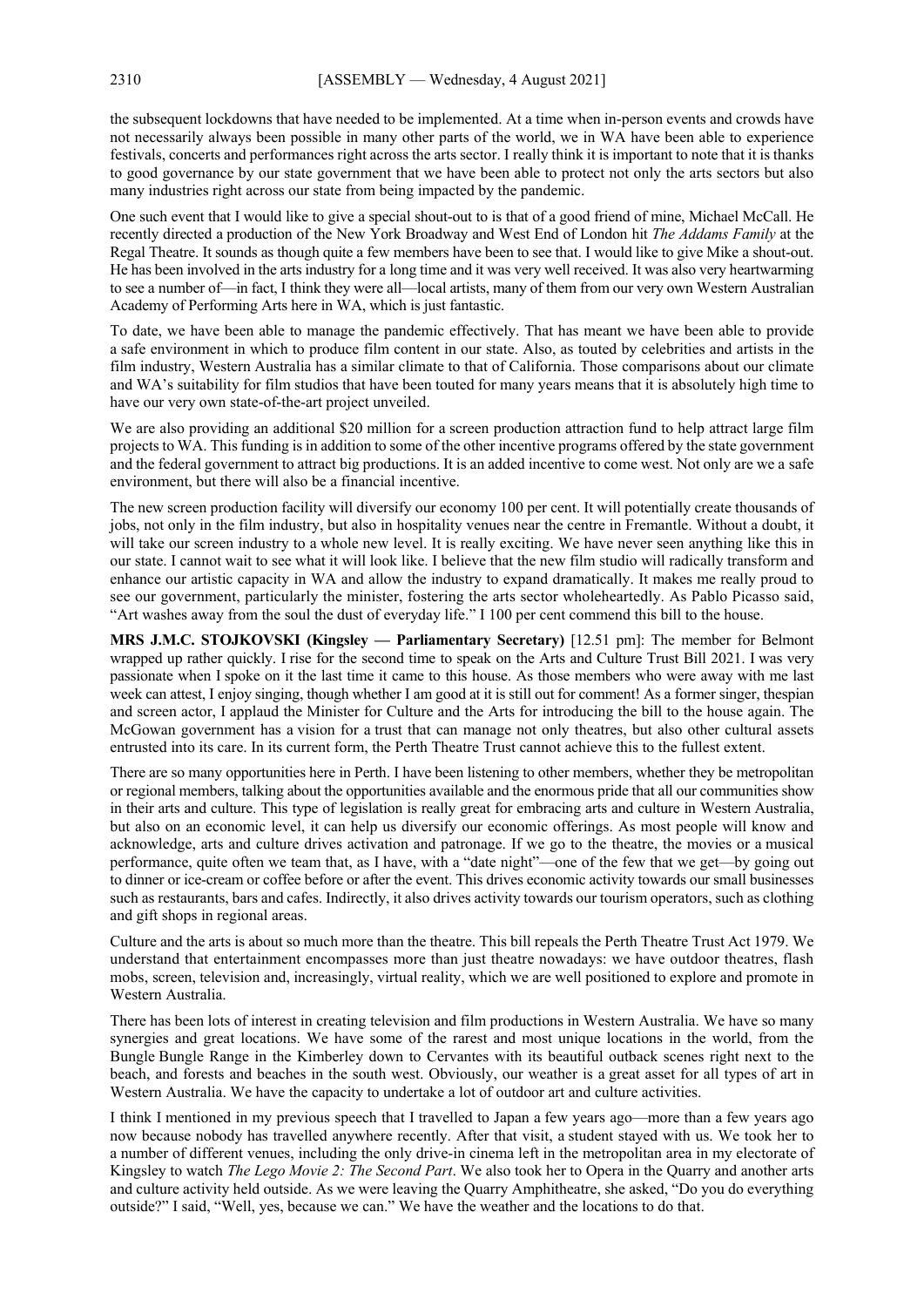Of course, there are obvious synergies with having the Western Australian Academy of Performing Arts in Western Australia. We are so lucky and fortunate to have WAAPA here. The quality and level of talent that comes out of that place is amazing. We definitely should be capitalising on that. That does not just sit in theatre. We have musical theatre, as the minister well knows. He attempted to audition there recently. I am not sure whether he was successful.

**Mr D.A. Templeman**: I haven't had a call back yet.

**Mrs J.M.C. STOJKOVSKI**: It can take a bit of time.

**Mr D.A. Templeman**: They're still assessing.

**Mrs J.M.C. STOJKOVSKI**: It is seeing what characters the minister is suitable for. WAAPA provides very strong screen and technical courses.

We are in an enviable position: we have the makings of a fantastic screen industry. I wanted to talk about that next. As the minister knows, because I harass him regularly about it, I have very strong contacts in the screen industry in Western Australia. I am very proud of the things that we have done in the screen industry. A very good friend of mine, Roderick MacKay, created a movie called *The Furnace* that was launched last year. It was the only Australian film to be accepted in the Venice International Film Festival in 2020. It was filmed around the beautiful gorges and areas surrounding Mt Magnet and Kalbarri. I remember chatting to him on the night that it premiered at The Backlot, a private theatre in West Perth. He commented that they booked out five weeks' worth of accommodation in Mt Magnet during filming of *The Furnace*. That would never normally happen in Mt Magnet. People could not get a bed in Mt Magnet during filming because every room had been booked. This is a great demonstration of how arts and culture can drive economic activity, not just in the Perth metropolitan area, but also in the entire state of Western Australia. Our capacity to harness this talent and use it to create another industry or to encourage the creation of a bigger industry than we already have in Western Australia is an integral part of this legislation.

It would be safe to say that I was very happy when the minister announced that the government would build a \$100 million film studio in Fremantle. That type of critical infrastructure is needed to ensure that we can bring productions here and have a long pipeline of work for Western Australia. What made me even happier was that it was coupled with \$20 million of production attraction funding. This is really important. We have great crew members and actors in Western Australia. We need to make sure that they can stay here—that they have enough work here so they do not have to go east or overseas to ensure that they have money coming in. This is a really important part of the matrix of how we ensure that our screen industry continues to grow. It is already there; we just need to encourage it so it can continue to grow.

When the announcement was made to build the studio and provide investment funding, Screenwest received some great responses. Its original press release states —

… screen investment in Western Australia hit over \$51 million, doubling the size of the Western Australian Screen Industry over the past three years, with a strong flow of production originating in and coming into the state.

…

The development projects approximately 2800 film production and precinct hospitality jobs to be supported each year in the longer term through the studio.

This is not just about creating a studio where television and film can be made; it is about becoming an economic driver in not only Fremantle, but also the larger part of the Perth metropolitan area.

I was also very lucky recently to have attended the 100<sup>th</sup> episode celebrations of one of my husband's favourite TV shows, *Outback Truckers*, produced by local company Prospero Productions. Julia Redwood is a friend of mine who invited me to attend the celebration. What I particularly loved about the celebration was that it highlighted in a video package on the night that this was not just about producing 100 episodes. Anyone who has worked in film and TV knows that getting any show to 100 episodes is a massive milestone, but getting a factual show, a non-drama-centred show, to 100 episodes is magnificent. However, the celebration was not just about producing the 100th episode of *Outback Truckers*. It also highlighted how many jobs and how much economic activity was created. At the event, Julia described that it took four years and numerous rejections for Prospero to get the series going in the first place. It has now run for nine seasons and has been seen by millions of viewers in over 120 countries around the world. This is a production from a little production company in little old Perth being seen in 120 countries around the world. The event highlighted that *Outback Truckers* had supported 450 jobs throughout its life to date, and has provided some rare working continuity for a number of screen professionals in Western Australia. That is a key thing that I appreciate about the film studio that we are building in Fremantle. It is about providing continuity for our screen professionals here in Western Australia. Prospero is one of WA's success stories of the WA screen industry, with factual TV productions such as *Outback Truckers*. As I have said, that is my husband's favourite, but I firmly sit in the camp of *Opal Hunters*. That is definitely my favourite show to watch.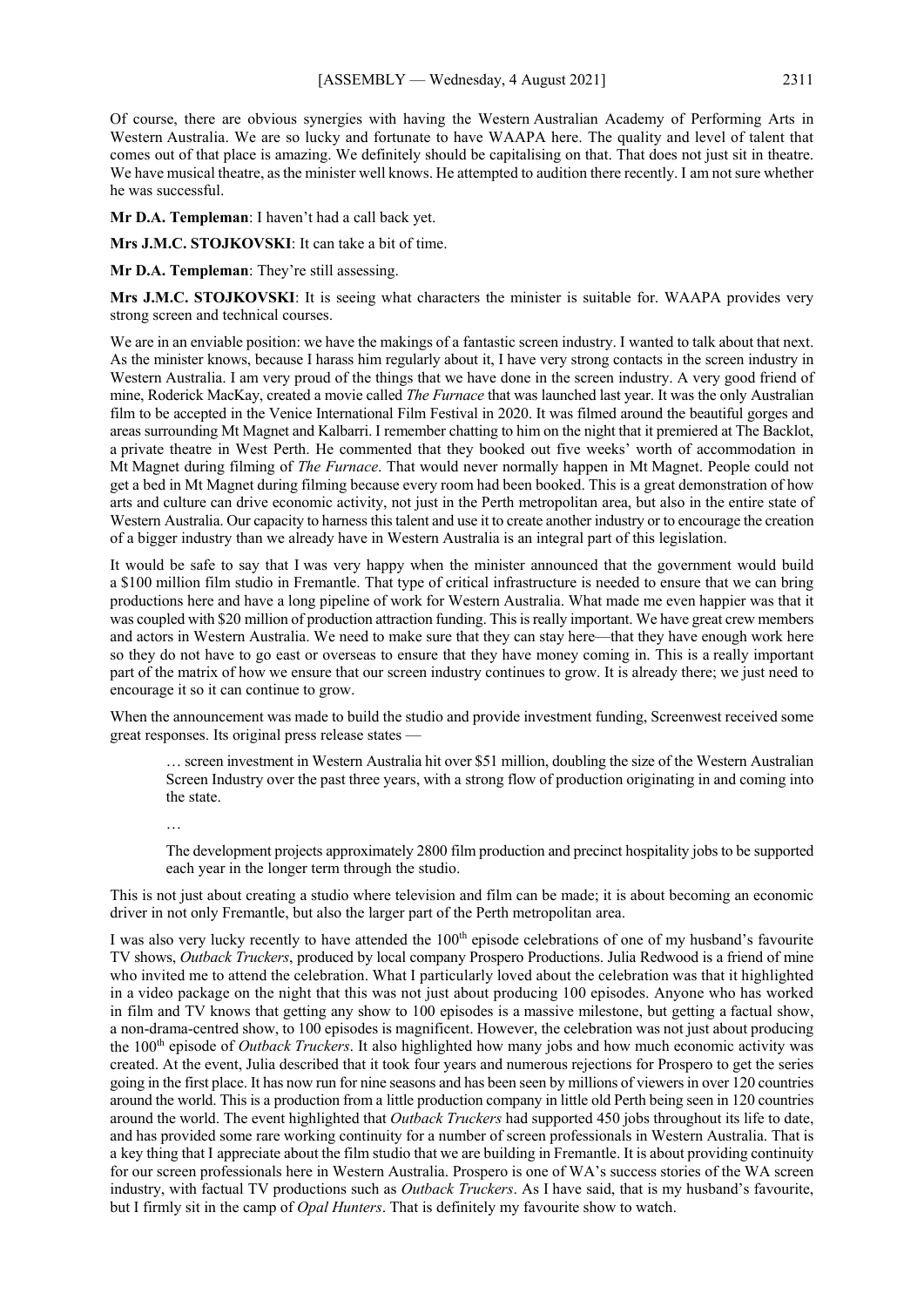Prospero has also produced films such as *Ningaloo*: *Australia's Other Great Reef*, *Whale Super Highway* and the very soon to be released *Star Dreaming*. That looks like a phenomenal piece of work. It links the stars to Aboriginal storytelling here in Western Australia. Once that is released, I would highly recommend members see it.

As a quick aside, the film *Ningaloo* demonstrated to me how arts and culture can cultivate more than just economic activity. I took my daughter to see the premiere of *Ningaloo* about three years ago. As members might have guessed, *Ningaloo* is all about Ningaloo Reef and how it is coping with climate change. From that one experience of watching *Ningaloo* a few years ago, my daughter went on a research project with her school to investigate how climate change impacts on oceans. She came out of the blue with it; we did not encourage her to do it. Because she had seen that one film, she went on a six-month research project with the SHINE program at her school and created a whole presentation about Ningaloo and the impact climate change is having on Ningaloo Reef, even down to creating her own experiment by putting a piece of coral into my slow cooker to see what happens when the water is heated.

Getting back to the screen industry, I think it is really important in this context to highlight and promote the contribution that the screen industry makes to the Western Australian economy and the capacity for a growing screen industry to assist with diversifying our economy. Snapshot data from project shooting over the past five financial years, 2015–16 to 2019–20, shows that the Western Australian screen industry has increased in size, with contracted production budgets rising from just over \$48 million in 2015–16 to just over \$89 million in 2018–19. It is already more than \$72.8 million in 2019–20. Over the past five financial years, the value of the Western Australian expenditure leverage for every dollar that Screenwest invested has been more than \$4. Every \$1 of production funding that we spend through Screenwest is a \$4 investment that comes back to us. Obviously, last year was a very hard year for many people in the culture and arts industry. Although it was heavily impacted by COVID, Screenwest supported productions that were able to deliver the creation of 5 617 FTE jobs. That is not 5 617 jobs; it is 5 617 FTE jobs, including direct and indirect impacts. The screen industry also generated \$383 million in total income. We need to celebrate the success of other WA documentaries such as *Aussie Gold Hunters*, which is screened in over 130 countries and is Discovery Channel Australia's highest rating local show. As I mentioned, the feature film *The Furnace* was shown at the Venice International Film Festival and the feature film *H for Happiness* was shot in Albany. The member for Albany is not here. That film premiered at the 2020 Berlin International Film Festival. Two seasons of ABC's drama *The Heights* were acquired by BBC One in the UK. ABC's children's series *ITCH* has been sold to numerous territories, including the United Kingdom, New Zealand, Finland and the United States. These are all locally made productions and local talents being exported acrossthe world. It is important to invest in our local infrastructure and secure the screen attraction funding because it will provide stability for our local industry so that it will have a pipeline of work moving through.

Recently, our federal colleague Josh Wilson, the member for Fremantle, also spoke in federal Parliament about the screen industry. I would like to put on record that I agree with him that Australia, and particularly Western Australia, has shown itself to be a place where screen productions can safely be made in picturesque locations with talented professionals. He also called for a more balanced producer offset for film and television without cutting into one to meet the needs of the other. I am really glad that the federal government has put off that idea for now. I think other members would agree with me that we should be pushing the local content requirements in Australia to protect our screen industry, particularly for streaming services.

#### [Member's time extended.]

**Mrs J.M.C. STOJKOVSKI**: If the last year has taught us anything, it is that we all like our streaming services, whether it is Netflix, Stan or Disney+, which is my kids' favourite.

**Mr J.N. Carey**: That's good.

**Mrs J.M.C. STOJKOVSKI**: It is good.

**Mr J.N. Carey**: *Star Wars*.

**Mrs J.M.C. STOJKOVSKI**: The member for Perth likes *The Mandalorian*.

Streaming services have great shows screening on them, but we need to ensure that we also have Australian content so that we are not consuming just overseas content.

My hope is that this new film studio will also help bridge the gap left by the dissolution of the Film and Television Institute. The member for Belmont spoke briefly about that. When I was making student films at university, one of the things we valued was that we could hire equipment from the FTI. Universities do not always have the most up-to-date equipment, but there is a high demand for it. Having the ability to go to something like the FTI and hire equipment, a sound stage or whatever it might be is really important and we need to look at how we can holistically address the needs of the screen industry.

Film studios are a great vehicle for that and this legislation will enable that to happen. It is important that this bill encompasses the whole state. The Perth Theatre Trust has a metro-centric focus, but culture and the arts does not stop at the boundaries of the metropolitan area, and we heard the great contribution from the member for Collie–Preston.

**Mr P.J. Rundle**: What about Albany?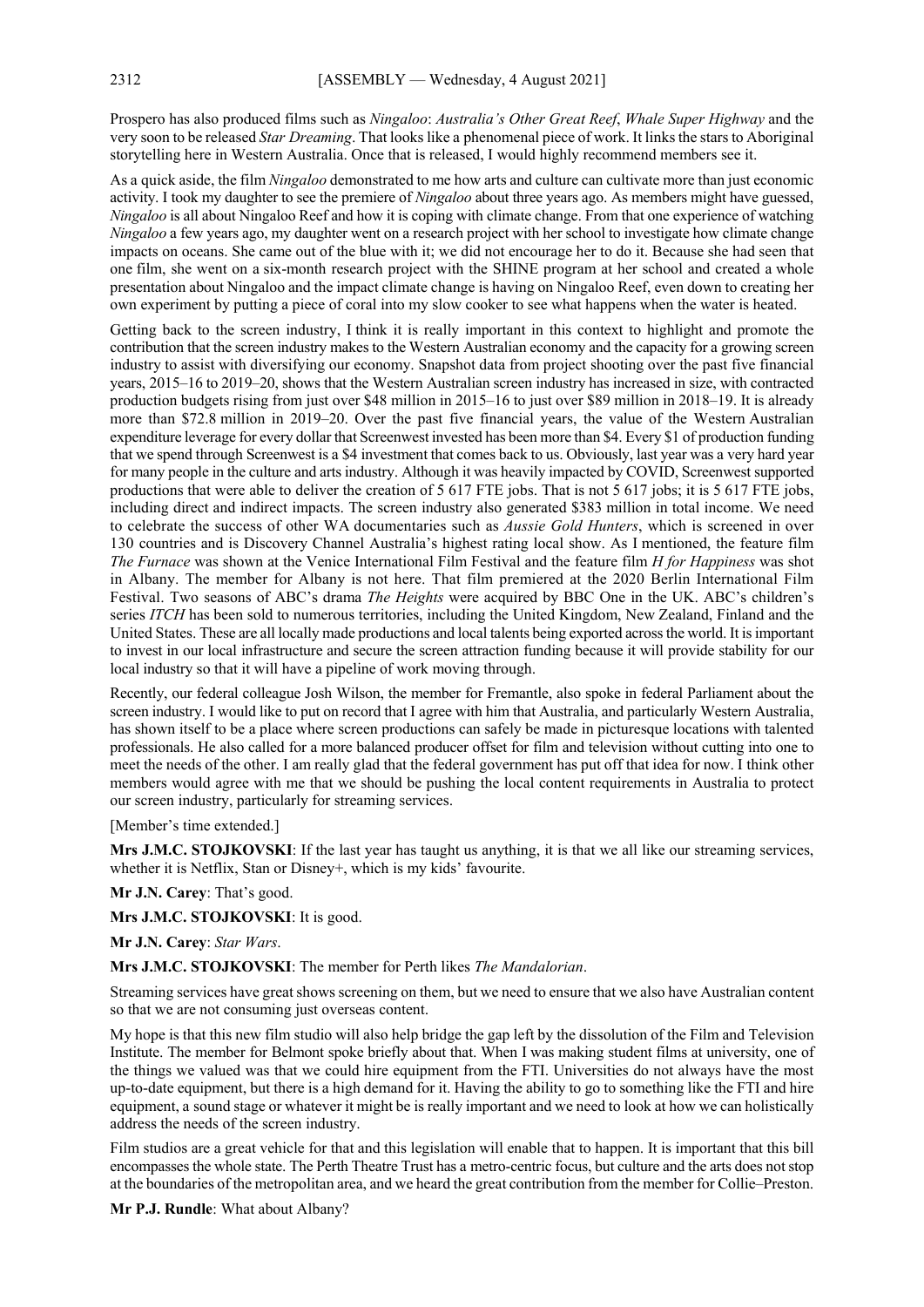**Mrs J.M.C. STOJKOVSKI**: Albany has some events, but technically it is the Perth Theatre Trust and having members of the trust come from the Perth council is not right. The trust needs a whole-of-state focus and should not be so metro-centric in its offerings. Culture and the arts can be the backbone of regional communities and that should be encompassed by this legislation. I commend the minister for the bill's whole-of-state focus instead of a Perth focus.

In my contribution to debate on the Arts and Culture Trust Bill 2020, I highlighted the links between arts and culture and tourism, particularly the links between Aboriginal experiences and arts and culture and tourism. This has been quoted many times in this house, but 80 per cent of people who come to Western Australia want to have an Aboriginal culture experience, but only 27 per cent leave having achieved that. My hope is that this legislation will enable growth in the industry of Aboriginal cultural tourism and heritage. This is really important for not only adults, but also our children as they grow up. I was born, bred and schooled in Western Australia and I was not taught half the things that my children are now taught in school about our actual history—the history of both sides. It is great that schools are teaching that now, but we need to complement that by offering Aboriginal tourism experiences in this state.

I also mentioned that this bill will create an opportunity for creative, out-of-the-box thinking. We could do so much in Western Australia. When we could travel, we would go to Singapore to attend the multimedia live-action light, water and fire projection display at Sentosa. At the moment, it is called *Wings of Time*, but then it was a different story and had another name. We have an opportunity to weave our cultural stories into arts and culture to create a unique tourism opportunity in Western Australia using all the things that Western Australians are good at multimedia and live-action performances. Enabling legislation such as this is helpful to provide opportunities and allow for that out-of-the-box thinking.

Most members know that the love of culture and the arts starts at a very young age and we have a high demand from schools to introduce arts in its many forms—dance, music and theatre. The desire for performing arts spaces is at an all-time high. My electorate has been very lucky to secure an election promise of \$5 million for Warwick Senior High School to build a new performing arts space. Greenwood College will get a massive \$17 million revamp and upgrade of a number of spaces. The primary driver for that upgrade was to build a gymnasium. It is a specialist volleyball school and they could not spike their volleyballs—they kept getting stuck in the roof! The funding has been critical in building a new gymnasium and upgrading and adapting the existing gymnasium into a new performing arts centre. Before the last election, I was proud to stand there and announce that it would get a \$17 million upgrade across the school, but predominantly around the new gymnasium and performing arts centre. Woodvale Secondary College, in the north of my electorate, is currently campaigning for an upgrade to its old gymnasium into a performing arts centre. This will be essential for Woodvale Secondary College because it is a specialist music school. I attended a couple of music performances there when they had to hire seating to fit the people who wanted to watch the performances. It is essential that Woodvale has a performing arts centre with seating capacity for its specialist music program. I commend Woodvale for its campaign and wholeheartedly support it. I will definitely be working with the school to see that come to fruition.

I commend this bill to the house. The 2020 bill was great, but it is even better now with the addition of the capacity to build a film studio. This is something close to my heart. I know that the member for Fremantle will love having the film studio in her electorate.

#### **Ms S.F. McGurk** interjected.

**Mrs J.M.C. STOJKOVSKI**: The minister will be in the background playing a walk-on part!

**Ms S.F. McGurk** interjected.

**Mrs J.M.C. STOJKOVSKI**: Yes, she will be with Doug. Doug will be a feature!

The capacity to deliver this is important for not only the Fremantle area, but also the screen industry as a whole. I commend the bill to the house.

**MRS L.M. O'MALLEY (Bicton)** [1.15 pm]: I begin by stating that my colleague the member for Kingsley is a tough act to follow. Although I share her passion for singing, I share none of her talent!

I rise to add my contribution to the Arts and Culture Trust Bill 2021 or, as I like to call it, the "Highway to Hell Bill". I refer, of course, to the phenomenally successful and historically significant cultural event that famously closed 10 kilometres of Canning Highway, beginning at Canning Bridge in my colleague the member for Bateman's electorate and heading west through my electorate of Bicton, concluding in my colleague the member for Fremantle's electorate. In my opinion, it was a living, breathing, heaving illustration of what the Arts and Culture Trust Bill 2021 can enable more of once passed in this and the other place, and, of course, in a post-COVID world.

As the world was holding its breath with the advance of the coronavirus pandemic, on 1 March 2020, the tens of thousands who attended *Highway to Hell* were holding up the sign of the horns in a salute to Fremantle-raised rock icon Bon Scott, the original lead singer of AC/DC. It was 40 years to the day on which Bon's ashes were laid to rest in Fremantle Cemetery. I will say more on *Highway to Hell* later.

The Arts and Culture Trust Bill 2021 is a reform initiative to improve the governance of the state's arts and cultural assets. The Arts and Culture Trust will be a contemporary statutory authority and have broader powers than the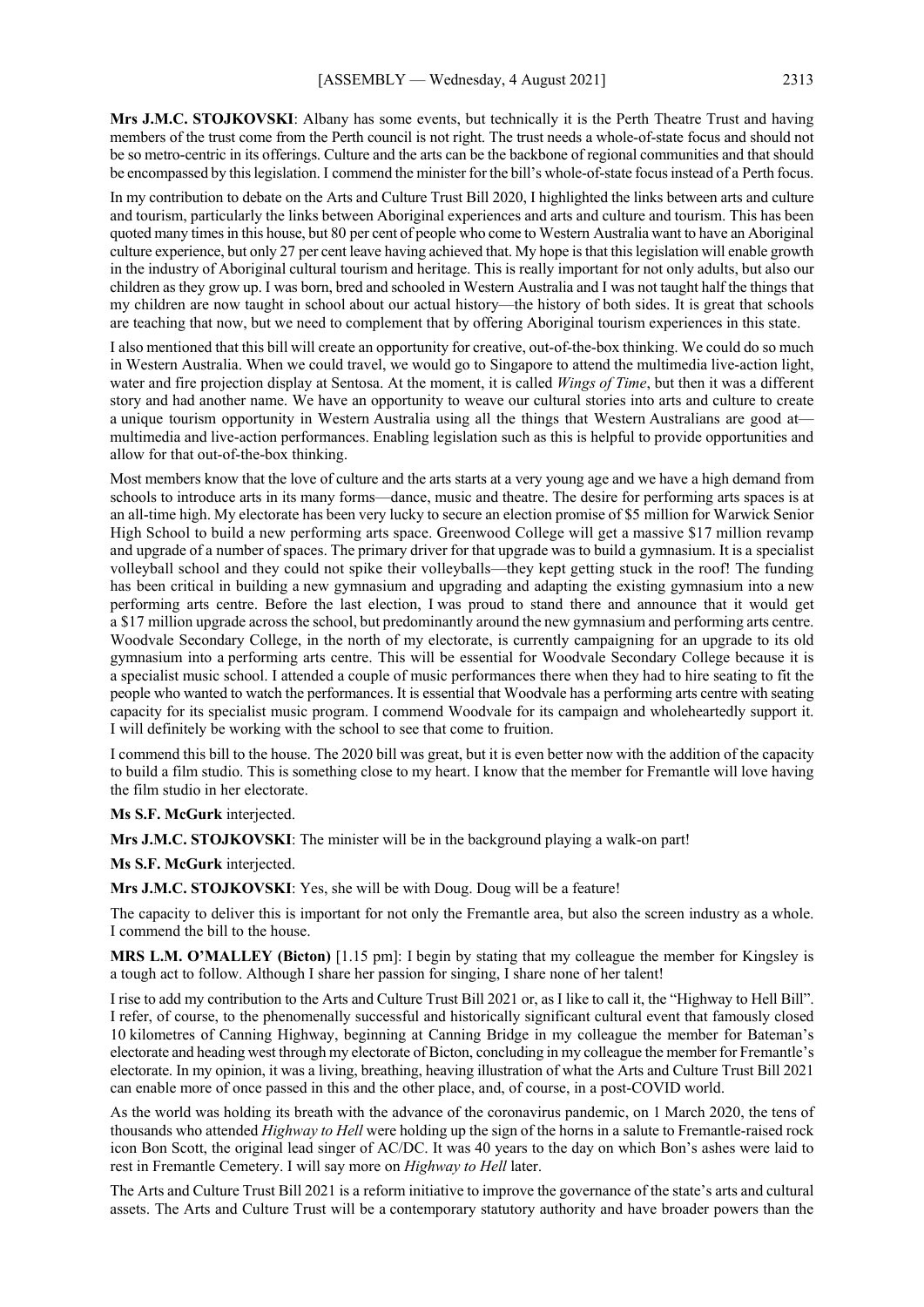Perth Theatre Trust, which is limited to managing performing arts theatres. I refer to a little of the history of the Perth Theatre Trust. Many of the state's most iconic theatres, such as His Majesty's Theatre, are managed by the PTT, which has served this role in accordance with the powers granted to it under the Perth Theatre Trust Act 1979.

I refer to the history of the bill before us now. The Arts and Culture Trust Bill 2020 passed the Legislative Assembly on 15 September 2020 and was read into the Legislative Council on 16 September 2020. The Arts and Culture Trust Bill 2020 lapsed when Parliament was prorogued in December last year. Following on from the Arts and Culture Trust Bill 2020 being drafted and introduced into the fortieth Parliament, a market-led proposal for a screen production facility was initiated. This proposal has been referred to by earlier speakers but it is worth highlighting further here. It was part of the McGowan government's market-led proposal program, which allows government to provide focused opportunities for industry to respond with innovative solutions that stimulate the economy and create jobs for Western Australians.

The proposal for a state-of-the-art film studio was born from this program, which called for proponents to build, locate and operate a screen production facility in Western Australia. This facility would provide studio, digital and post-production activities to complement the boom in location-based screen activities across regional Western Australia. The proposed facility would also need to meet the requirements of the emerging games and immersive technology sectors.

In February 2021, the McGowan Labor government committed \$100 million, if re-elected, to build a state-of-the-art film studio and screen production facility at Victoria Quay in the electorate of my colleague the member for Fremantle, which also happens to be alongside the electorate of Bicton, ensuring that we will also benefit greatly from this opportunity, as will all those right across Western Australia. The facility is the critical piece of infrastructure needed to take WA's film industry to the next level, with potentially 2 800 new ongoing jobs to be created in film production and hospitality. It will contain a number of purpose-built, highly sound resistant stages and other onsite facilities such as offices, construction space, parking, set storage and other amenities. It is envisaged that the facility will take the local screen industry to the next level, creating jobs for locals in the industry and affiliated areas, such as mine, the electorate of Bicton. It will also support the immersive technology and video games industries.

The proposal to develop the studio was part of the McGowan government's problem and opportunity statements initiative of last year, which brings the government and private sector together to stimulate the economy and create jobs in WA. That is something I am particularly passionate about. Individuals within certain parts of the electorate of Bicton derive their primary income from small business—up to and beyond 40 per cent of those local communities. It is an incredibly important and significant part of the electorate. The construction of the Fremantle-based film facility will create more than 580 jobs, with approximately 2 800 film production and precinct hospitality jobs supported per year for the longer term.

Back to the bill before us now. The Arts and Culture Trust Bill 2021 was subsequently amended to give effect to advice from the State Solicitor's Office concerning the proposal that the state will require legislative authority to establish, own and operate the screen production facility business. The Arts and Culture Trust Bill 2021 was then introduced to this Parliament on 23 June 2021.

The Perth Theatre Trust has done what it was intended to do over many years but it is time for reform to enable it to take on an expanded role in the management of state cultural assets and embrace the McGowan government's vision of a PTT, which manages not only theatres, but also cultural centres and more under a framework that modernises and transforms it into a new and modern trust. Some of the most important reforms include the trust having powers to manage all kinds of arts and cultural venues, including outdoor spaces such as the Perth Cultural Centre and, of course, the example of *Highway to Hell*. It will include state-owned assets assigned to the trust and potentially any privately owned assets that enter into partnership with it. It will benefit the cultural institutions such as the WA Museum, Art Gallery of WA and State Library, as the buildings in which they care for and provide access to the collections will be linked to a purpose-designed, contemporary statutory authority with a focus on arts and cultural assets. It will streamline governance and provide a strategic focus on the management and maintenance of the assets. The trust will have increased power to participate in commercial activities and business arrangements with the private sector, enabling the trust to optimise the business potential of the assets it controls. The trust will also have a greater power to engage in business arrangements, subject to the Treasurer's approval, again ensuring that there is great sustainability in the future, which is very much a feature of the McGowan Labor government. The trust can operate under different trading names and will have broader employment powers. It will allow the government to declare a state-funded arts organisation to be a resident company. To enable the trust to hold short-term events or opportunities that can arise within the cultural and artistic sector, the minister will have power to declare any part of the state a venue, with the agreement of all parties, if it is intended to be used partially or wholly as a place for cultural and artistic purposes, and for any duration of time that the minister thinks is appropriate. Board members will be required by law to possess skills and experience that directly relate to the trust's operations.

These reforms will provide opportunity for artists, performers and, importantly, those employed within the sector. The bill strikes the right balance between opportunity and protection of state cultural assets by allowing operational regulations regarding trust property such as management of venues, admission of people to trust property, the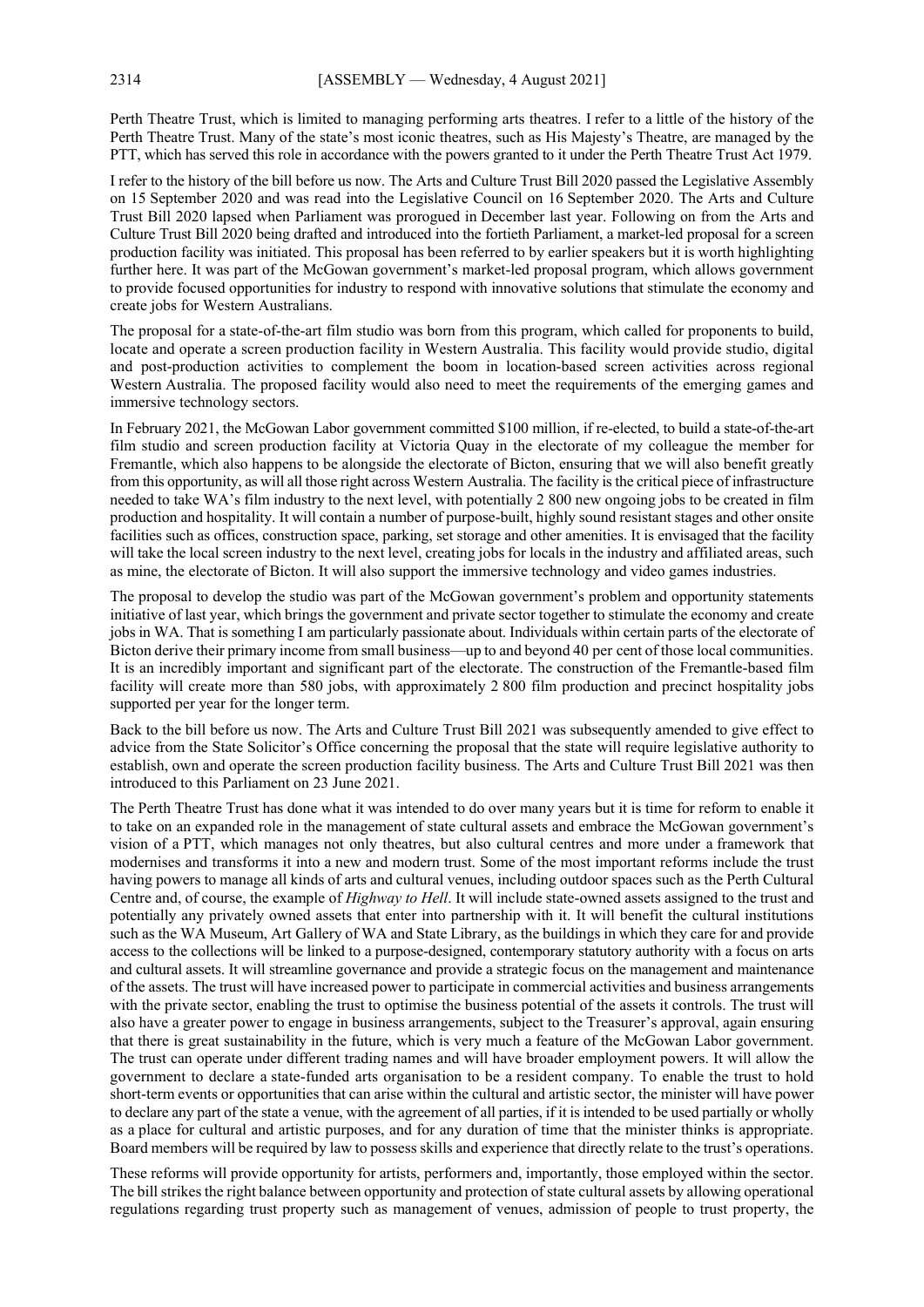behaviour of people who visit trust venues, consumption of alcohol at trust venues, the imposition of fees by the trust and parking management on trust land. The reforms are also good for business and support the creation of greater diversity in our local economy, and the Arts and Culture Trust will be wonderful for our community, bringing culture, colour, music, movement and the creative arts into the lives of more Western Australians than ever before, enriching them in many ways. My colleague the member for Kingsley talked about activation earlier, and for me that absolutely means activation in our community spaces. The experience of *Highway to Hell* taught us how many people in our communities participate when we bring an event such as that to them.

I will conclude by heading back to *Highway to Hell*. I refer to an article published by the ABC on 1 March 2020, which states —

No stop signs or speed limit—nobody was going to slow down Perth as more than 150,000 people turned out to pay tribute to a legendary Australian rock band.

Forty years to the day since Bon Scott's ashes were laid to rest in Fremantle Cemetery, one of the state's major highways became a 'Highway to Hell' as fans lined the route to hear bandsriding on trucks perform cover versions of AC/DC classics.

Eight bands turned the highway into a 10-kilometre concert stage, performing non-stop on the trucks and stopping at intervals to play entire songs for larger crowds.

…

"Let there be rock!" proclaimed WA Premier Mark McGowan as he officially opened the event by ringing a 'hell's bell'.

World records were broken, and I refer, of course, to the biggest gathering of air guitarists. The successful record attempt was led by Australian air guitar champion Alex Roberts, aka "Jinja Assassin", with more than 3 500 people pointing their hands to the sky and strumming to a recording of *Highway to Hell*.

Businesses and service and sporting clubs along the route prospered. Hotels that had once hosted Bon and the band back in the day, like the Raffles Hotel in Applecross and my local in Bicton, the Leopold Hotel—a favourite watering hole of Bon Scott's—were swamped with trade. The Palmyra–Bicton RSL sub-branch even ran out of Swan Draught. It was so much fun! My overwhelming feeling from being there was one of great pride and excitement in really seeing the community come together. It certainly left me with that ongoing impression that under a McGowan Labor government Western Australians can pretty much do anything. If we can stop 10 kilometres of highway traffic and bring the community out, I think the sky—or beyond!—is the limit. *Highway to Hell* was our last hurrah before COVID, and how fortunate we were to have it. We are now able to look back on this magnificent event during all the time that has followed. Acting Speaker, it gives me great pleasure to support the Arts and Culture Trust Bill 2021. I congratulate the minister for bringing this bill to this place and I commend it to the house. Rock on!

**The ACTING SPEAKER (Ms M.M. Quirk)**: Member, I am thunderstruck!

Debate adjourned, on motion by **Mr R.R. Whitby (Minister for Emergency Services)**.

# **CHILDREN AND COMMUNITY SERVICES AMENDMENT BILL 2021**

*Second Reading*

Resumed from 2 June.

**DR J. KRISHNAN (Riverton)** [1.29 pm]: I rise to commend the Children and Community Services Amendment Bill 2021 to the house. This is an important bill that seeks the support of every member sitting in this house. To emphasise the importance of looking after our kids in our state, let me share a personal story of being a general practitioner and providing care to a little child. It was only weeks since I had arrived in Australia when I was consulting, and to my surprise the mother walked in, suddenly opened her handbag and pulled a very weird object out of it. It was a balloon and a plastic tube. She said, "Test this; test this." I could not understand what she was trying to say. I got more curious to find out what was going on. I asked whether she could explain what it was. She said, "You don't know about this?", and I said, "No, I'm sorry, I don't know about this." That balloon contained her kid's urine and the adults were pretending to give a sample by using the balloon to pass the drug test. Unfortunately, that sample tested positive, which means someone had given drugs to that child. It was an eye-opener to me. I went to my supervisor for further advice because I was very new in Australia. My supervisor eventually reported that matter to Child Protection. Further investigations revealed that the child was in a dire state and severe help was needed to rescue the child and put them in proper placement. It was a pity to go through that and I emphasise again that it is essential that we tighten the laws to protect our kids who are going through difficult times. As members of this house we need to remember that every child in Western Australia is the future of Western Australia. They are the pillars for a strong Western Australian future.

I was brought up in a boarding school by the choice of my parents because my father was busy in his business and my mum was not educated enough to support me with my school homework. As a young kid I realised the cultural differences I had to accommodate from being in a home environment with its own cultural set-up to a boarding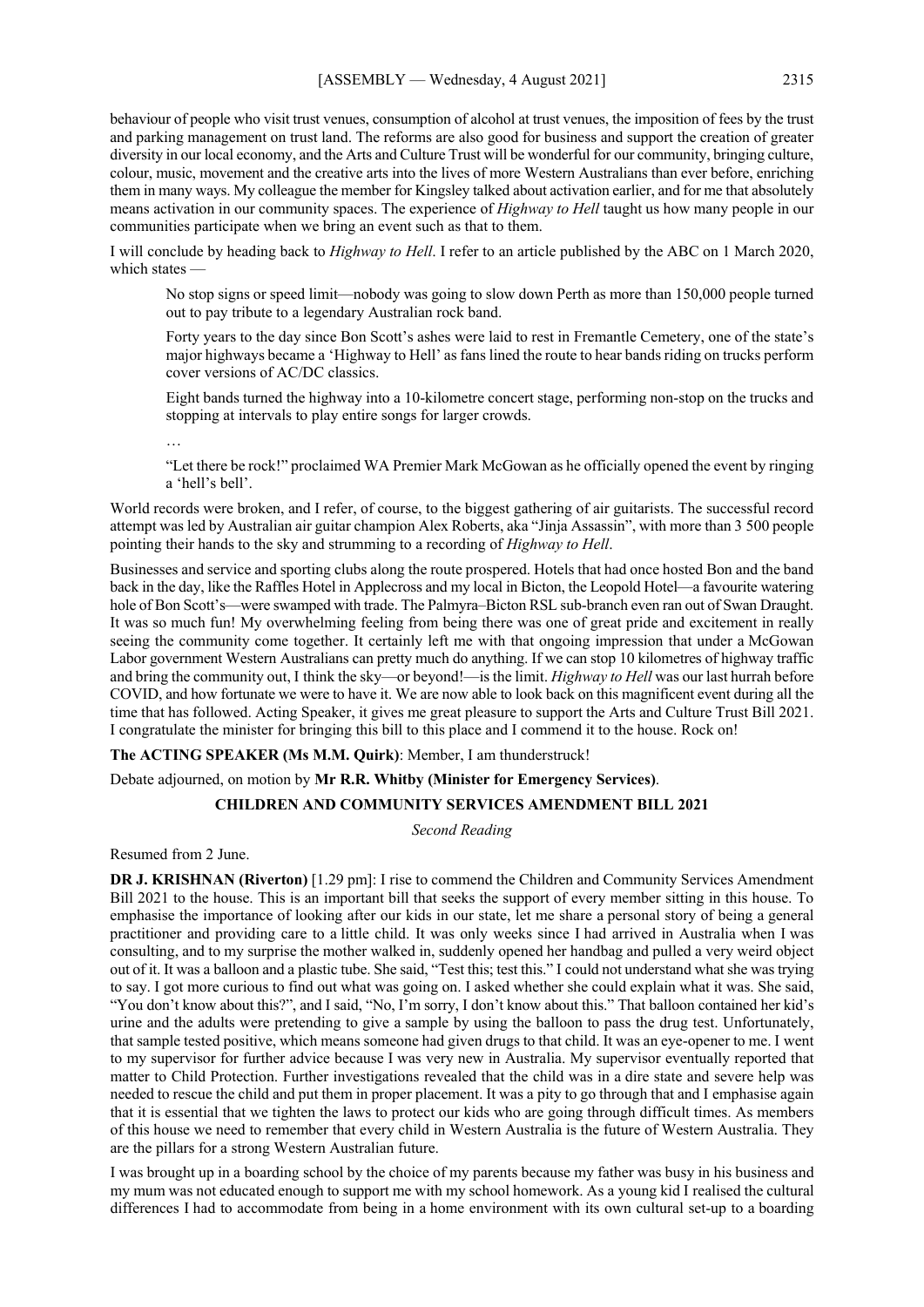school environment with an entirely different religion and set of principles followed. As a kid I experienced how difficult it is to accommodate such differences at very short notice. When kids are placed in another environment, it is important to make sure that we take the utmost care in matching that environment as closely as possible to make that child as comfortable as possible in order to lead a normal life.

This bill will bring about important reform, which means mandatory reporting will include doctors, nurses, midwives, police officers, teachers, boarding supervisors, early childhood workers, ministers of religion, out-of-home care workers, school counsellors, registered psychologists and youth justice workers. I would call people in that list the first contact for a kid in the community who can recognise really, really early that there is a problem. If these people are not included in mandatory reporting, who else will ring the bell early on to protect the child? That is all the more reason why I plead with every member in this house to commend this bill to contribute towards protecting our kids and our future.

I come to the placement principles and cultural support planning for when kids are placed. We currently follow an order that, firstly, places the child with a member of the child's family; secondly, it places them with an Aboriginal person within the child's community in accordance with local customary practice; thirdly, with an Aboriginal person who might be anywhere in Western Australia; and, fourthly, with a non-Aboriginal person who may be anywhere in Australia. This bill amends this order to make it even more suitable for kids to be accommodated in more suitable places. The order of placement will now be, firstly, with a member of the child's family; secondly, with an Aboriginal person in the child's community; and, thirdly, with an Aboriginal person in close proximity to the child's community who can better understand their culture. This is a new insertion. The order continues with placement with either an Aboriginal person who may reside anywhere in Western Australia or a non-Aboriginal person who is in close proximity to the child's community who may have a better understanding of community than an Aboriginal person who is far away and has nothing to do with this community, and, finally, with a non-Aboriginal person who may reside anywhere in Western Australia. This order has been delicately done with the intention of providing the maximum cultural support that kids need when they are put in placement to grow or feel the same as their community, because they are our future. An amendment requires that the CEO consult with the important agencies before making a placement. This is, again, essential, because it is not just about ticking the boxes or matching it with an Excel spreadsheet. It is about matching cultural differences, matching familiarity and bringing about better health and lifestyle outcomes for kids who are going to be placed.

Amendments will be made to special guardianship orders and the courts will have restrictions on making such orders, which will only strengthen the rights of these kids to live a normal life. The most important parts of this bill are, firstly, the family contact plan and, secondly, a cultural support plan. These are essential parts of the amendments of this bill providing further support to make sure that the child is in constant contact with a family to relate back to their roots, and a continued cultural support plan to ensure that they understand and maintain their cultural heritage without losing it during the placement. The bill also includes investigative powers to make sure the relevant authorities are able to investigate when the time comes to pick up things early. I thank you for this opportunity, Madam Acting Speaker. I commend the bill to the house and seek the support of every member.

**MS J.L. HANNS (Collie–Preston)** [1.38 pm]: I rise today in support of the Children and Community Services Amendment Bill 2021. I will talk specifically to particular aspects of this bill with reference to my previous experience as both a teacher and deputy principal. I feel very honoured this early in my first year of being a member of Parliament to rise today with the ability to potentially make a difference to a group of people I have dedicated 30 years of my life to working with and protecting, and that is the children of Western Australia.

To give members some background and context, mandatory reporting was introduced in 2009. I became a teacher in 1994, so I operated in a system whose job was to educate and protect children, without a system able to do that for 15 years. In my early stages as a young teacher, when I was about 24 years of age, I worked in schools where children reported certain instances of sexual assault and abuse to me. It was a big load to carry as a young person and as a teacher. At that time, there was not support from the system to carry through and support those children effectively. Therefore, I welcome the changes that mandatory reporting has brought across the many years I have been in the school system as both a teacher and a deputy principal.

As per the royal commission recommendations that were taken into account in developing this bill, the current mandatory reporters obviously include people such as me in my previous role, doctors, nurses, midwives, police officers, teachers and boarding supervisors. People who had accounts of children being sexually abused would have to report that to me, as a teacher, and I would have to report that on their behalf. Therefore, that information was being passed along second and third-hand because I needed to obviously take in the information, understand the information and report that through. I certainly welcome expanding the definition of "mandatory reporters" to include early childhood workers, ministers of religion, out-of-home care workers, registered psychologists, school counsellors and youth justice workers. As referenced by the member for Riverton, the earlier we can intervene in circumstances of child sexual abuse and help those children, and their families, who sometimes are unaware that that abuse is happening, the better. To provide support for children and their families very early on will certainly lead to the best possible outcomes for young people.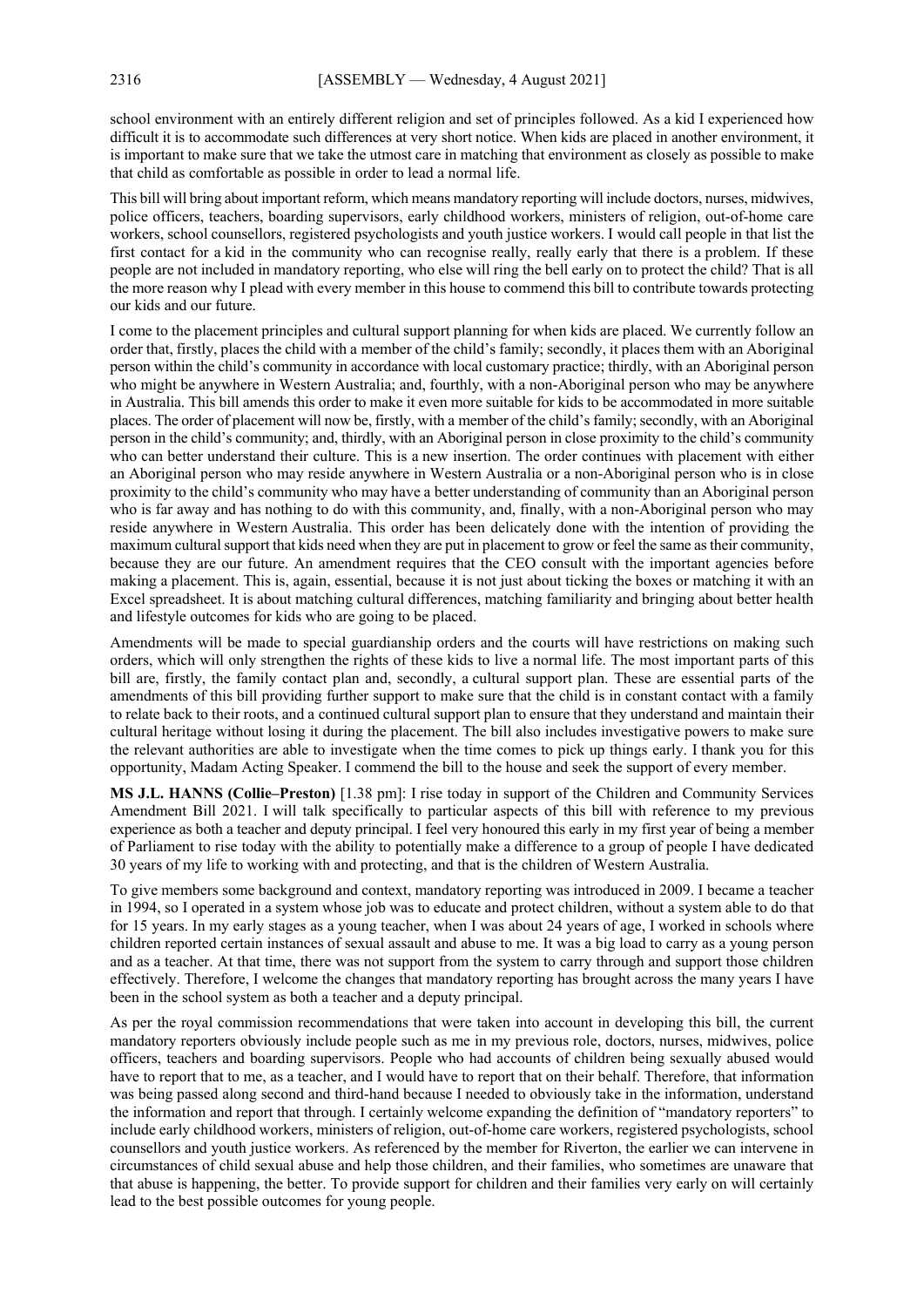As a teacher, I was required to report through the mandatory reporting system. The question that I was asked as a mandatory reporter was: do you believe that child sexual assault has taken place? As the mandatory reporter, I might have heard this second or third-hand from somebody else. All I am required to do as a mandatory reporter is to lodge the report. As a mandatory reporter, it is not my role to investigate any of the circumstances. I report what I know and it might be days or dates or names of people. That information is all lodged within a very secure portal and the Department of Communities picks up that information and it may contact the police. The department may contact the mandatory reporter and ask for clarifying information. I would like to assure people who are concerned about potentially being included in the new definition that this is a way in which we can support mandatory reporting and expand support to families and children without it being our responsibility to do the investigating. That is the role of another agency and another department.

I have been asked to help supervise young people when subsequent police investigations have needed some further information from them about the circumstances of an alleged sexual assault. It is a pretty harrowing time, but that is the only time at which I needed to get involved in the details of what was happening. Otherwise, it was a case of doing my job and reporting the information. Oftentimes, I did not hear anything back; the investigation happened behind the scenes. To those people who might be concerned about being drawn into the new definition of "mandatory reporters" under this new legislation, from my experience it has been only positive and it means that we have been able to intervene in circumstances in which children were at risk.

Another important issue that in this day and age is often overlooked is schoolchildren exchanging nude selfies. That in itself can be subject to mandatory reporting. I have had to assist young people to report that information or pass that information on to police and be involved with families. This is all around supporting young people who have been through really difficult circumstances and making sure that their claims are investigated and followed up and those people are secure in our community.

I will move on to reflecting about children in care. Again, in my role in schools as a teacher and deputy principal, I dealt with many children in care, whether that was in foster care or group homes. Children are placed in group homes when there are no other options; all the other options have been explored and there is just nobody who can take care of those children. It breaks my heart to think that our society has reached a point at which families are dealing with such difficult circumstances and they are unable to care for their own children or grandchildren or extended family members. I would like to highlight Minister McGurk's initial address to the house on Wednesday, 2 June, and the statistics and information the minister gave us around Aboriginal children in care. She said —

As at 30 April this year, 5 349 children aged under 18 years were in the care of the chief executive officer of the department. Fifty-seven per cent of these children were Aboriginal —

That is a staggering figure given that Aboriginal and Torres Strait Islander people represent only five per cent of our population. The minister said —

Fifty-seven per cent of these children were Aboriginal, despite Aboriginal children forming only 6.7 per cent of Western Australia's child population. This is the troubling reality facing Aboriginal families and their communities, and government, despite all the goodwill and efforts undertaken to reduce these disproportionate figures.

We have to ensure that those children in care and their care concerns are paramount. That leads to the ability to access social work and counsellors and to make sure that they are engaged in education on an ongoing basis. I have been in the unfortunate position in which I have had to help people say to the Department of Communities that they felt really unsafe in their own homes, and I had to facilitate them being able to report their concerns to the Department of Communities. I have spent many sleepless nights worrying about their care arrangements and where they were placed. Oftentimes they were in schools and we did not see them for a couple of weeks, and I can honestly say that that was a particularly worrying time. Those kids whom we teach across a school year become part of our own family in some ways, and we care for them as much as we care for our own children.

I welcome the arrangements for the hierarchy of care, particularly around Aboriginal children. I welcome them because the primary focus will be that Aboriginal children are placed with either Aboriginal family members or placed with either an Aboriginal or non-Aboriginal family within their own community so that their attachment to country and their extended family will be protected. I think this is a really strong feature of the proposed legislation. I have had very, very many examples of Aboriginal children—and non-Aboriginal children, I might add—not being able to reside with their own families, but in this case the hierarchy will mean that Aboriginal children who are not able to stay within their family structure will be able to stay with non-Aboriginal families who are very supportive of culture and encouraging continued family connections with the idea that eventually the family will be reunified. I have seen some really successful examples of care placements that have been made with those sensibilities in mind. I think it is an incredible opportunity for young Indigenous people to stay connected to their culture, their families and the broader community at large. When young Indigenous people are supported, they often can complete their formal education, look to further education and, potentially, return to the community they grew up in and support other Indigenous people to build a better life for their future families.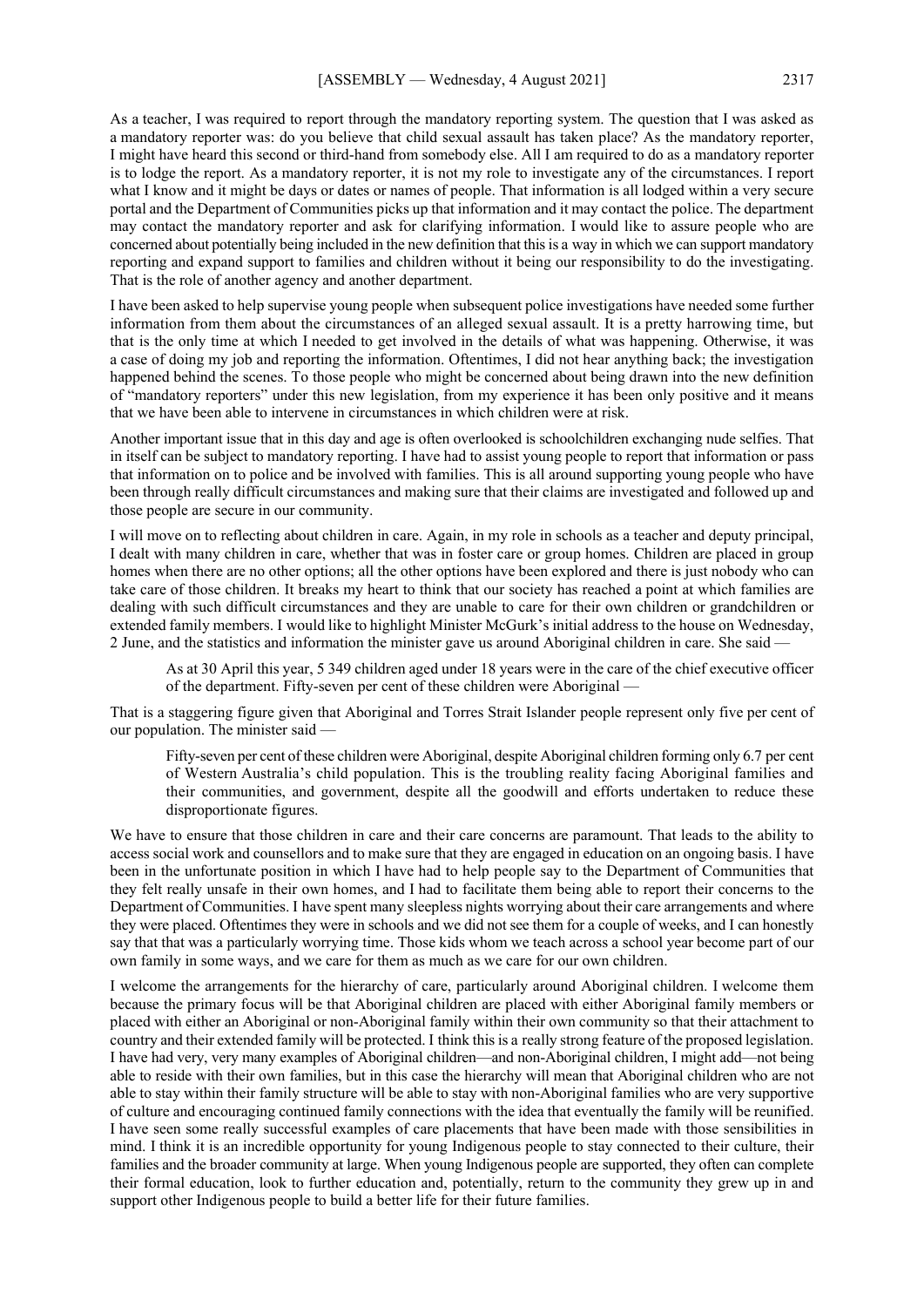In concluding today, I would like to highlight that the two points I discussed around mandatory reporting and children in care highlight that this legislation takes into account that considerations of children and community services and around the care for and protection of some of the most vulnerable young people in our society should be paramount to all the decisions we make as a government. As the member for Riverton so eloquently said, they are the future of our society and we absolutely have to do everything we can to protect those young people.

**MS D.G. D'ANNA (Kimberley)** [1.50 pm]: I rise in support of the Children and Community Services Amendment Bill 2021. Children within state care deserve to have long-term stability and connections to family. As a state, we need to make sure that Aboriginal and Torres Strait Islander children in care have strong connections to culture, country, families and communities. Along with my colleagues, I too acknowledge that today is National Aboriginal and Torres Strait Islander Children's Day. The theme for 2021 is "Proud in culture, strong in spirit". Aboriginal and Torres Strait Islander children in state care deserve the right to continue their connection to culture, country and families. This is what it means to be proud in culture and strong in spirit. We are lucky to have so many cultures throughout the nation, the state and, especially for me, in the Kimberley region, where communities and families have raised their children to be strong and safe in culturally traditional practices for thousands of generations.

I would like to take this opportunity to celebrate all Aboriginal and Torres Strait Islander families and communities across the Kimberley. I also acknowledge all the non-Aboriginal people who are sharing, learning and educating others about the importance of Aboriginal children and their place in society and their connection.

Today is also an opportunity for us all to learn more about the crucial impact culture, family and community plays in the life of every Aboriginal and Torres Strait Islander child. This bill recognises the importance of culture, language, country, community and family to the wellbeing and development of our children and their outcomes.

In 2021, as a country and state, we acknowledged and apologised for the policy of forced removal of Aboriginal and Torres Strait Islander people. We have come far from those dark days, but we still see a gross over-representation of Aboriginal and Torres Strait Islander children in our state care. Again, as the member for Collie–Preston mentioned, as at 30 April this year, 57 per cent of children in state care were Aboriginal, despite Aboriginal children forming only 6.7 per cent of Western Australia's child population. This is the reality that many Aboriginal families and communities face. There is much more to be done to reduce these disproportionate figures.

One of the recommendations in the *Bringing them home* report was the implementation of the Indigenous child placement principle. This is a notion that when an Indigenous child must be removed, they should be placed with a family member, a member of the child's community or another Indigenous carer. The bill in front of us will amend the Aboriginal and Torres Strait Islander child placement principle to prioritise placements in closer proximity to the child's community. In the Kimberley, we all know how important it is for our children to be close to family and country and we all acknowledge that not all Indigenous people and tribes are the same.

Previously, under that principle, a child would be placed with a member of the family; if that was not successful, it would be an Aboriginal member within the community, then any Aboriginal person in Western Australia, and then a non-Aboriginal person anywhere in Western Australia. With the changes in the bill, depending on the best interests of the child in care, the priority will change to a member of the child's family, an Aboriginal person within the child's community, an Aboriginal person within a close area of the community, an Aboriginal person anywhere in WA, a non-Aboriginal person within a close area of the community and then a non-Aboriginal person anywhere in WA. These changes aim to maintain connection with family, culture and country for Aboriginal and Torres Strait Islander children in care.

With that thought, I would like to mention that there have been many successful cases of children being placed in state care. As the member for Collie–Preston mentioned, it is sad that while a lot of families struggle to support their own families, they are still willing to take in their family members. They have been faced with the reality of their brother, daughter, son or grandchild being sent away down south. As I said before, not all Indigenous people are the same; there are differences. Even within the Kimberley region, the culture and practices as far north as the Miriuwung and Wunambal people are separate from those down south in Karajarri, Bardi and Yawuru. I have seen two children who have been in state care who were from a different part of the Kimberley region. Unfortunately, they did not have the luxury of having a strong enough family network to support them through their state care. I have seen them go through one set of carers—I take my hat off to these carers; there is hardly enough for support—then non-Indigenous carers and Indigenous carers in the community. I have seen these children—without giving away anything—grow in care for almost 10 years. I have watched them with a family. They were lucky enough not to be sent far from home; they stayed close and the whole community rallied around in support of the children and of the non-Indigenous carer. They made sure that she had opportunities to explore the cultural opportunities from which they were removed. They came as little children, so they had to be reintroduced to where they came from. Sorry; I went off track.

On cultural planning, another crucial amendment in this bill is planning for placement. Prior to placement, the state must consult with Aboriginal members of the child's family, an Aboriginal representative organisation, an Aboriginal officer and an Aboriginal officer of the Department of Communities, who will have knowledge of the child, their family and their community. This is also very important because each child and each family is different,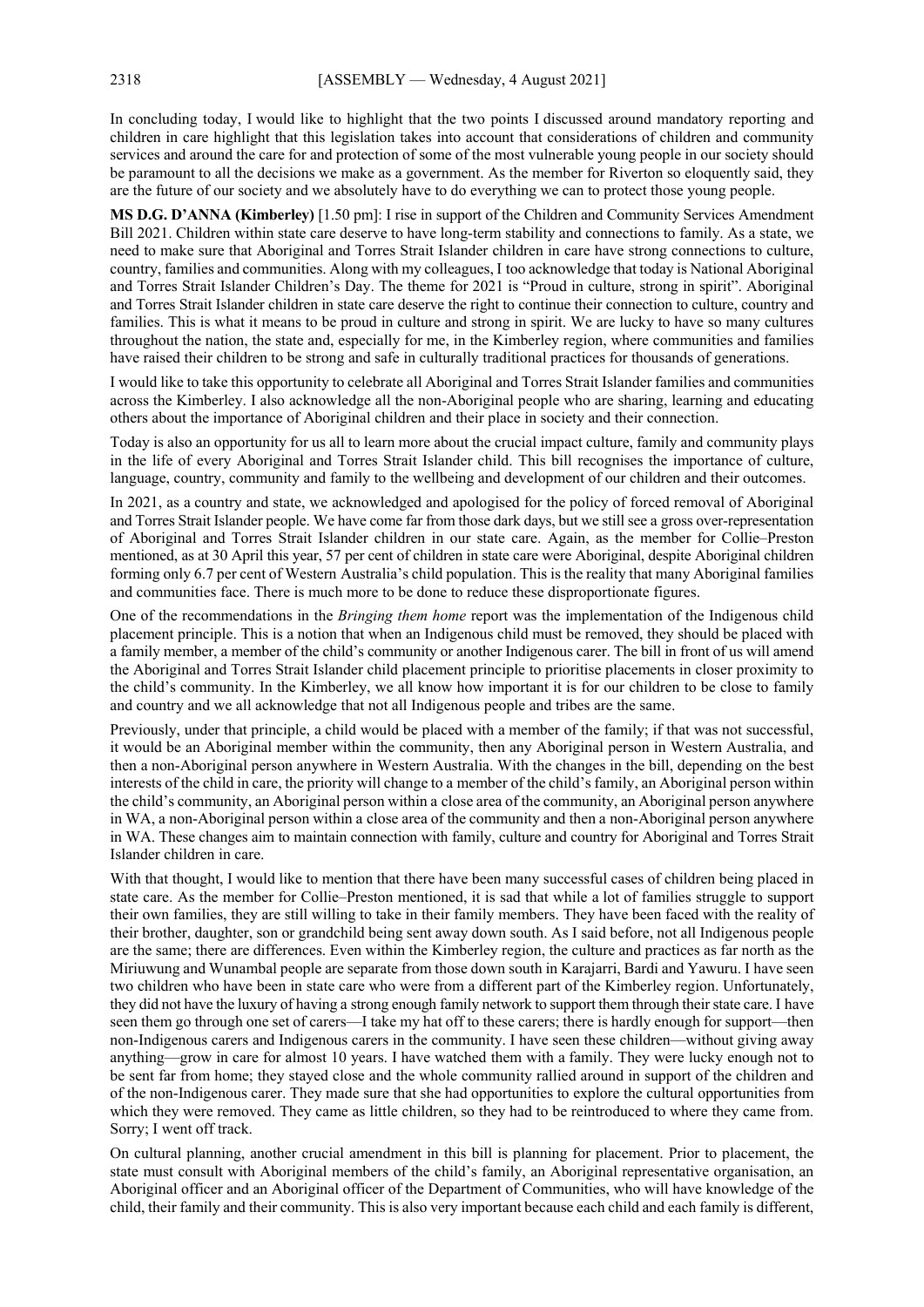as are their needs. Aboriginal representative organisations may include existing native title bodies or other Aboriginal community–controlled organisations that are recognised by the local community and that have knowledge of the child, the child's family or the child's community.

There will also be an opportunity for Aboriginal representative organisations to participate in the development of an Aboriginal child's cultural support plan, including participation in reviews of the plan. This is an important amendment that acknowledges that the involvement and participation of Aboriginal people in decision-making is key to better outcomes that are culturally appropriate and reflect a greater understanding of the Aboriginal people whom the decisions affect.

In 2018, the Premier made a formal apology in state Parliament to all Western Australian survivors of child sexual abuse—an important moment in our state's history moving forward. There are no recommendations of the Royal Commission into Institutional Responses to Child Sexual Abuse that have not been accepted by this government. The McGowan government continues to work towards the delivery of a staged implementation plan of the recommendations, and this bill acquits an important recommendation.

The bill introduces new occupational groups to join doctors, nurses, midwives, police officers, teachers and boarding supervisors in being required to make a report if they believe that a child has been or is being sexually abused. The new groups are early childhood workers, ministers of religion, out-of-home care workers, school counsellors, registered psychologists, and youth justice workers. Importantly, there will be no excuse for failing to make a mandatory report because a minister's belief was based on information disclosed to the minister during a religious confession, or because making the report would otherwise be contrary to the tenets of the minister's faith or religion.

The highest priority for us is to keep children safe. All children deserve to grow up in a healthy, happy and safe environment, and I will continue to advocate for the children of the Kimberley electorate to have the same access to this right as any other child in the state. I commend the bill to the house.

**MS C.M. ROWE (Belmont)** [2.00 pm]: Madam Acting Speaker, thank you for the opportunity to rise to speak again on the Children and Community Services Amendment Bill 2021. It is a bill that I feel deeply passionate about. I would like to take this opportunity to again acknowledge and thank the incredible dedication of Minister McGurk in putting forward such a comprehensive reform in this bill. As I said, it is something that I feel very passionate about, and I would like to take this opportunity to speak around the mandatory reporting aspect, especially as it pertains to the protection of children. I, too, would like to acknowledge the impact that this has especially on Aboriginal children in foster care, and how difficult it is for children who experience trauma to then recover.

Debate interrupted, pursuant to standing orders.

[Continued on page 2327.]

# **QUESTIONS WITHOUT NOTICE — PREMIER AND MINISTER FOR HEALTH**

#### *Statement by Speaker*

**THE SPEAKER (Mrs M.H. Roberts)** [2.01 pm]: Members, that takes us to question time. I note that the Premier and Deputy Premier are currently giving a press conference so they will arrive late to question time today. If there are questions for either of them, could members ask them once they have arrived.

# **QUESTIONS WITHOUT NOTICE**

# MINISTERIAL EXPERT COMMITTEE ON ELECTORAL REFORM

# **328. Ms M.J. DAVIES to the Minister for Electoral Affairs:**

Thank you, Madam Speaker. We were informed just before coming into the chamber that that was the case. We will do our best to put those questions that we have for the Premier and the Minister for Health to the bottom of the list. As it happens, the first question of the day is to the Attorney General.

I refer the minister to his government's plan to reduce regional representation in state Parliament and to the ministerial expert committee he has commissioned to review and report on the system used for the election of members to the Western Australian Legislative Council.

- (1) Have the review and report been concluded?
- (2) Does the minister have a copy of the report?
- (3) When will the government table the report in Parliament?

#### **Mr J.R. QUIGLEY replied:**

- (1) Yes, the report has been concluded—finished by the ministerial expert panel.
- (2) Yes, I do have a copy of it. It was delivered cabinet-in-confidence to me by the chairperson of the ministerial expert panel.
- (3) The report is currently before cabinet for its consideration. As soon as that process is concluded, I undertake to have it tabled in this Parliament for community and parliamentary discussion.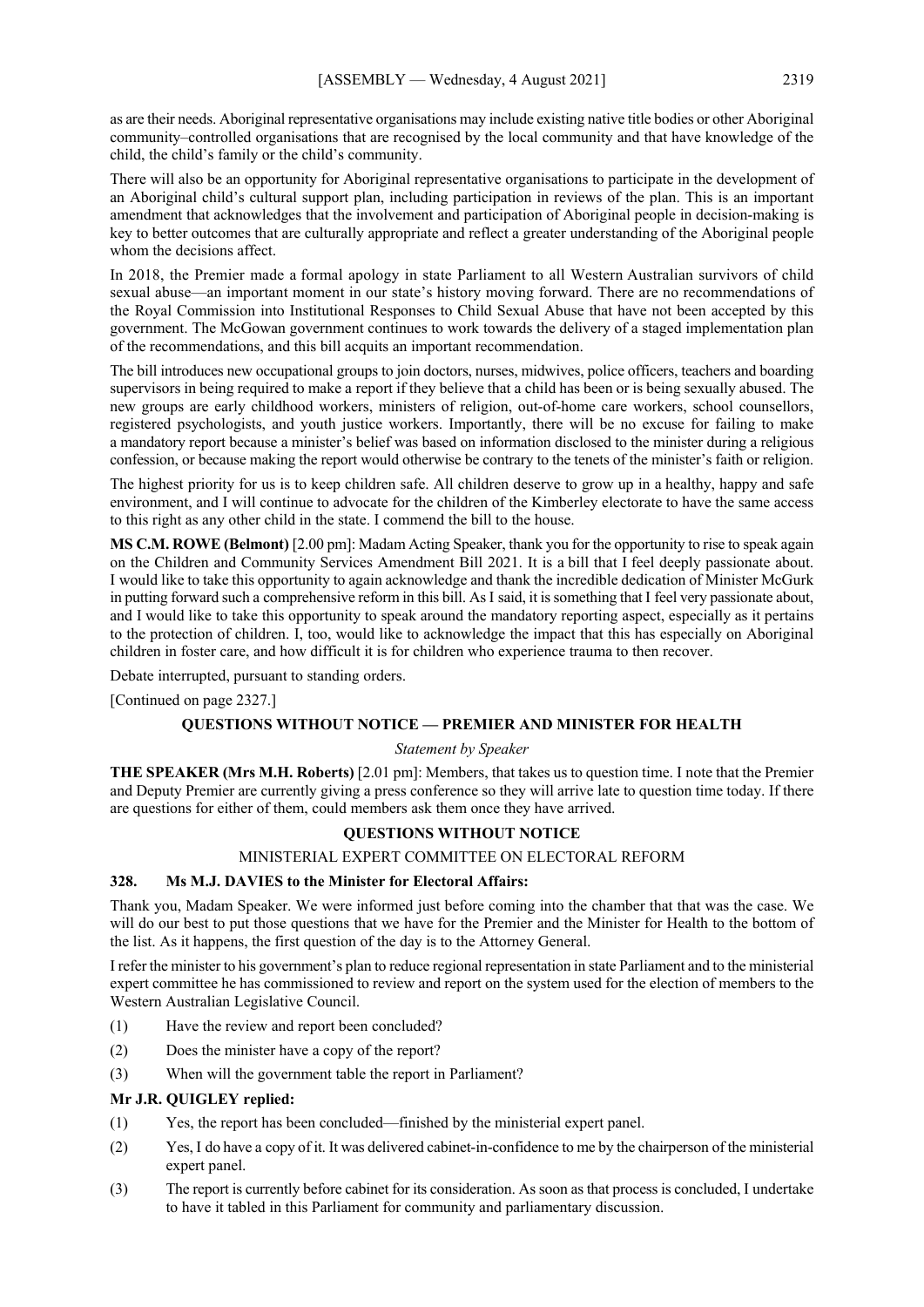# MINISTERIAL EXPERT COMMITTEE ON ELECTORAL REFORM

# **329. Ms M.J. DAVIES to the Minister for Electoral Affairs:**

I have a supplementary question. Can the minister advise what priority the legislation will be given on the parliamentary agenda; is it one of the government's main priorities to be completed before the end of this year?

# **Mr J.R. QUIGLEY replied:**

The Leader of the Opposition would have to ask the Leader of the House that question. Obviously, the matter has had priority because I convened a ministerial expert panel to report by, I think, 30 June. As the member knows, we rose for the winter break and ministers and opposition members have been away on leave. I am getting it together, back for full discussion with the full cabinet, and we will table the report. The cabinet will make decisions accordingly.

# METRONET PROJECTS

# **330. Ms H.M. BEAZLEY to the Minister for Transport:**

I refer to the McGowan Labor government's record investment in job-creating transport projects, including the delivery of Metronet.

- (1) Can the minister update the house on the work underway to remove level crossings along the Armadale line throughout Victoria Park and Canning, and outline what this project will mean for those in my community?
- (2) Can the minister update the house on the delivery of other Metronet projects, including the Forrestfield–Airport Link?

# **Ms R. SAFFIOTI replied:**

- (1) I thank the member for Victoria Park for the question. Of course, a few weeks ago we were out at Cannington station outlining our plans for the removal of five level crossings and the creation of four new train stations. We will be removing the level crossings at Wharf Street, Hamilton Street, Welshpool Road, Oats Street and Mint Street. We will be building four new train stations at Oats Street, Carlisle, Queens Park and Cannington. This is an incredible project. We outlined the form of the new project; that is, a single viaduct will carry the two lines through Victoria Park and Cannington. It was great to see the federal member for Swan there as well as the Mayor of Cannington, who supports the projects and understands exactly the community benefit that it will bring. Of course, this project will create thousands of jobs. It will make sure that we continue our economic activity.
- (2) Another project nearing completion is the Forrestfield–Airport Link. That project has now seen the completion of laying of all the rail. We are now working on the overhead conductor lines. We are making sure that we deliver world-class new train stations. It is another Metronet project being delivered in Western Australia. Again, it is a program of works that we know the Nationals WA and Liberal Party hate and protested against. They still have their bumper stickers protesting against Metronet, but we are out there being very productive.

On the issue of being productive, it was great to see the first meeting of the Liberal Party and National Party alliance! On 27 July, we saw the tweet from the National Party. It said what a great day it was, a productive day, with the first meeting between the Liberal and National teams to plan for the next six months ahead— #RegionalAlWAys.

I was quite curious about where they actually met. Was it in the beautiful town of Albany? Was it in Kalgoorlie, where the Labor Party spent a good part of last week? Was it in the north west? Was it in the Kimberley?

#### *Point of Order*

**Dr D.J. HONEY**: I have a point of order. It goes to the subject. This has nothing whatsoever to do with the question that was asked.

Several members interjected.

**The SPEAKER**: Members, interestingly, I rule on the points of orders, not you. I will not rule that as a point of order; it is an opinion. I will ask the minister to conclude her answer.

#### *Questions without Notice Resumed*

**Ms R. SAFFIOTI**: I am glad that the member for Cottesloe stood up to make a point of order because he hosted the #RegionalAlWAys get-together of the National Party and Liberal Party. The first meeting of the new alliance was at the Mosman Park Bowling Club! At least National and Liberal Party members did not have to travel far to get there. If I can compare and contrast, we are out there creating jobs, visiting regional Western Australia, actually in regional Western Australia, and producing for not only the metropolitan area but also everyone in Western Australia. Plans are being delivered throughout regional Western Australia. As for #RegionalAlWAys, as far as I can see, the Mosman Park Bowling Club does not equal #RegionalAlWAys.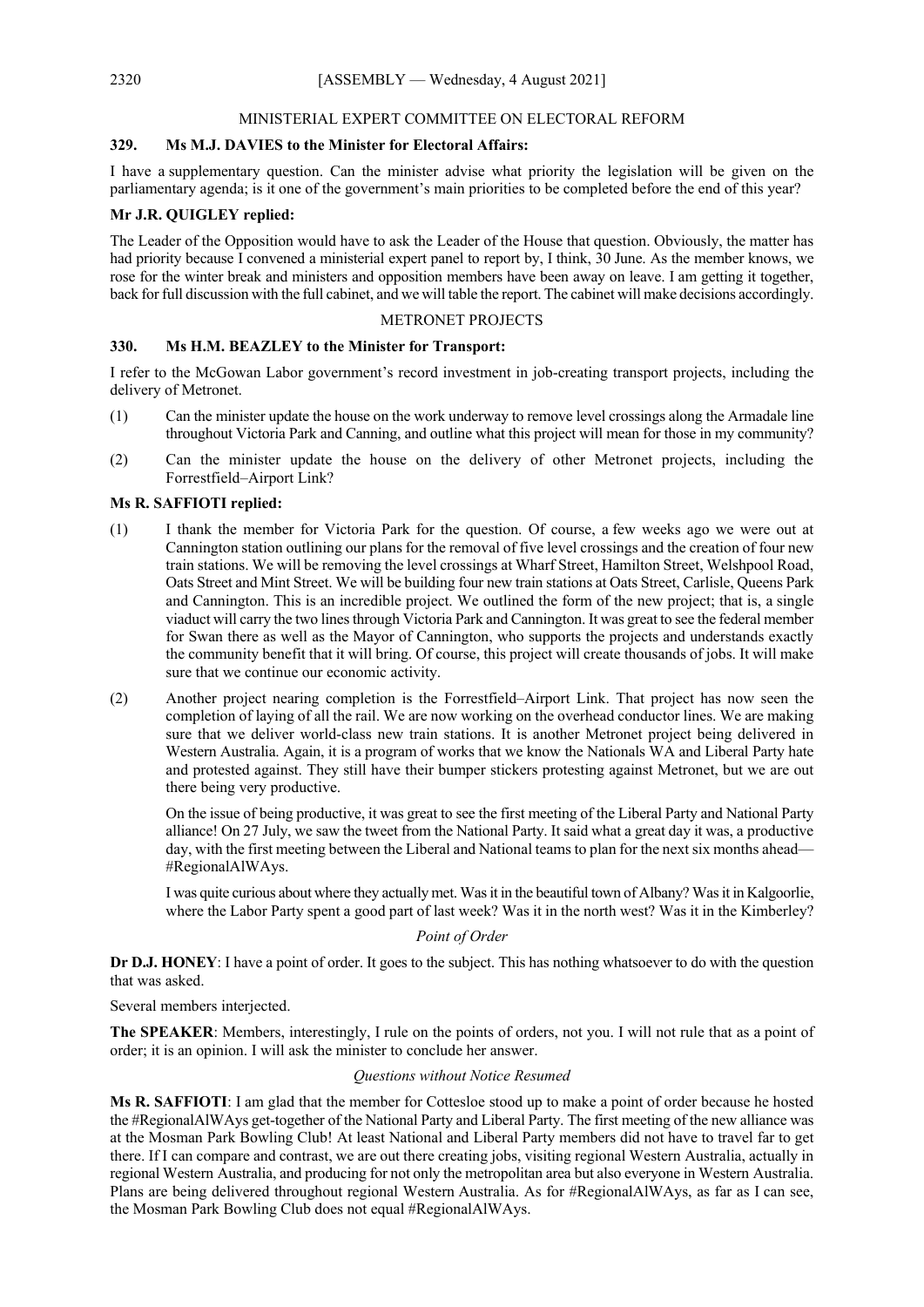# PUBLIC TRANSPORT AUTHORITY — TRANSIT OFFICERS — ASSAULTS AGAINST

# **331. Mr R.S. LOVE to the Minister for Transport:**

I refer to recent Public Transport Authority data that shows a 20 per cent increase over the last 12-month reporting period in the number of physical assaults on Perth transit officers. What concrete actions is the minister taking to address these alarming figures and protect those transit officers, and also the passengers on the trains, from physical assaults and dangerous offenders?

# **Ms R. SAFFIOTI replied:**

We are big supporters of public transport in Western Australia. What we do not do is talk down public transport in WA, as the Nationals WA and the Liberal Party want to do all the time. The Liberal and National Parties do not support public transport in WA. We support public transport. One of the key things is to get more people to catch public transport.

**Mr R.S. Love** interjected.

**Ms R. SAFFIOTI**: We are building Metronet, which means building new train stations, improving safety and installing more CCTV cameras across the network. You oppose the rejuvenation of our public transport system. You oppose investing in our public transport system, so do not come in here and talk about public transport when you run it down every day of the week! Go and look at the cars in the car park, members.

They are still running down public transport. That is what they are doing. What we are doing is supporting our transit officers and we want more people catching public transport.

**Ms M.J. Davies** interjected.

**Ms R. SAFFIOTI**: Sorry?

**Ms M.J. Davies**: I was talking to the minister.

**Ms R. SAFFIOTI**: Okay; keep talking.

**Ms M.J. Davies**: I was talking to the minister next to you.

**Ms R. SAFFIOTI**: It is question time. This is not the time for a conversation across the chamber. What was the Leader of the Opposition saying? She does this all the time, members—just talks, talks and talks but is too gutless to stand up and say anything of any consequence.

**Ms M.J. Davies**: You're a delight, you are.

**Ms R. SAFFIOTI**: I am a hard worker; that is what I am.

Back to public transport. We support public transport. We do not undermine public transport in Western Australia. The opposition goes around undermining public transport. What are we doing? We are improving safety across the network, installing more CCTV cameras and employing more transit officers than ever. We are investing in our public transport network. Of course we want more people to catch public transport.

Several members interjected.

**Ms R. SAFFIOTI**: We are bringing in initiatives like the two-zone cap, which will get more people onto our public transport and give them more confidence, unlike opposition members, who want to undermine public transport every day of the week.

PUBLIC TRANSPORT AUTHORITY — TRANSIT OFFICERS — ASSAULTS AGAINST

# **332. Mr R.S. LOVE to the Minister for Transport:**

I have a supplementary question. Given the stark increase in the number of assaults that have occurred, while patronage has dropped, how are Western Australians meant to have confidence that the government will ensure the adequate protection of officers and passengers when numbers rebound?

# **Ms R. SAFFIOTI replied:**

Again, the Nationals WA is undermining public transport in WA. No-one believes that members opposite support public transport, so they should not pretend that they support public transport or transit officers. We are having a record investment. We are supporting our transit officers. We are making sure that as part of our upgrades, we are improving CCTV surveillance and all the other measures to improve safety across the network. We want more people to catch public transport. We do not want the National and Liberal Parties undermining public transport, as they do every day of the week.

# POLICE — RECRUITMENT

# **333. Mrs L.A. MUNDAY to the Minister for Police:**

I note the McGowan government's unprecedented support for our frontline police force. Can the minister update the house on the work underway to deliver this government's unprecedented commitment to recruit a record 950 additional police officers?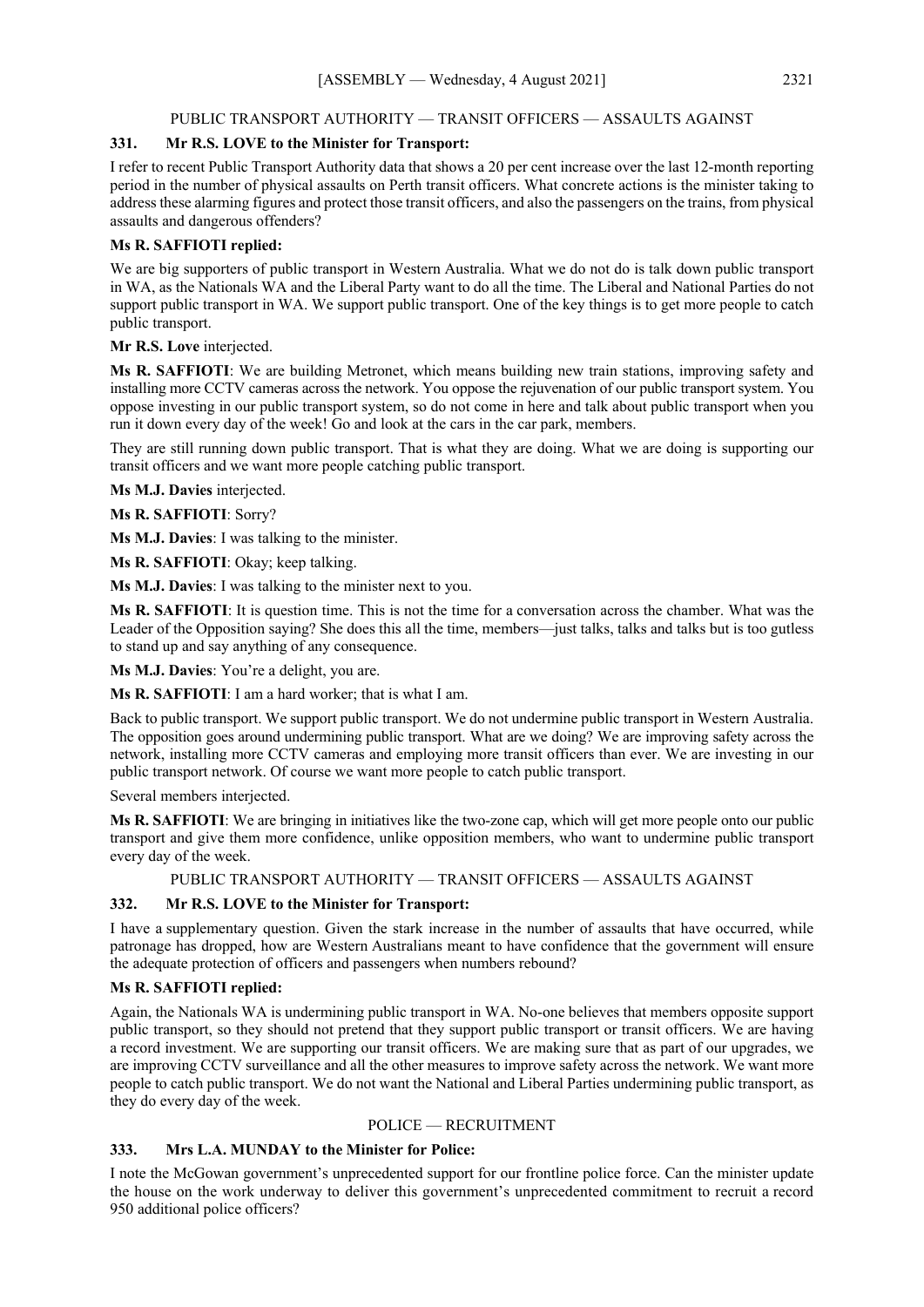# **Mr P. PAPALIA replied:**

I thank the member for her question and acknowledge her deep knowledge and understanding of all things first responder and her great support for police in the electorate of Dawesville. I also acknowledge you, Madam Speaker, as the architect of this incredible increase in police numbers—950 over four years, which is a 15 per cent increase in numbers. In the past financial year, the objective of recruiting 350 additional police officers above attrition was achieved. I can report that as of 2 July, some 173 had graduated and by October, the remainder of that first tranche of officers will have graduated from the academy. I can also confirm that a lot of effort is going into attracting new recruits to fill these numbers. We have to do another 200 every year for the next three years. We are out there telling people what an attractive, exciting, interesting and diverse career path can be offered in the Western Australia Police Force. There is a range of advertising activities in the Let's Join Forces campaign, but also, recently, I attended a jobs expo at the police academy. There was an extraordinary turnout. Noting that it is the middle of winter and quite miserable weather, several thousand people came. Some 1 200 potential recruits preregistered for that day, so they would have been amongst the crowd that attended. On the day, over 100 applications were physically received by police from potential recruits. There were also around 700 applications handed out to people on the day.

I also note that it was wonderful to see not just what might in the past have been the expected recruitment target audience for the police. We had a really diverse crowd there. There were a lot of people from our culturally and linguistically diverse communities. The Minister for Citizenship and Multicultural Interests assisted in passing out the word through our networks and our community connections that there are great jobs to be had, there is wonderful service to be delivered and everyone in Western Australia—all our citizens—are sought to join in this effort to join forces with the Western Australia Police Force and ensure that Western Australia remains the safest and strongest part of the world to live in.

CORONAVIRUS — COMMUNITY CASE

# **334. Ms M.J. DAVIES to the Premier:**

Noting that the Premier and the Minister for Health have just returned from providing a press conference, perhaps the Premier would like to update the house on the matters that he has just advised the state's media of.

# **Mr M. McGOWAN replied:**

I thank the Leader of the Opposition for the question. Earlier today, the Minister for Health and I were informed of a potential COVID-positive person who has been in Western Australia over recent weeks. The gentleman is a FIFO worker who flew from Perth to the Cloudbreak mine on 20 July. He was at the airport at the same time as the person who came from Queensland and had been let out of hotel quarantine after a negative test. We do not know whether they were in touch or whether they were in proximity, but they were both at the airport at the same time. The most plausible explanation for the Western Australian case is that he was at the airport at the same time as the Queensland person. The Queensland person was subsequently found to be positive when he returned to Queensland and was in a youth hostel, as members might recall, when he was unwell and got tested and he was still positive, having been in hotel quarantine and earlier being cleared.

It is a bizarre situation that occurred. Our gentleman was at the airport at the same time. He flew to Cloudbreak and he was there for a week. He was at the airport on 20 and 27 July. On 20 July, he was at terminals 3 and 4 between 4.00 and 7.00 am and on 27 July, he was at terminals 3 and 4 between 4.00 and 6.00 am. From 27 July until now, he has been in the community, at this point in time, in the Greenwood area and the Fremantle area, as people do. As a young man, he has visited a few pubs and the like. He has been out in the community. We will publish everywhere he has been as best we can work out through our contact tracing teams as soon as we can. Our request is that people who were at the airport at those times go and get tested and isolate pending a negative result. If they were at any of the exposure sites, when they are published, they need to go and get tested and isolate pending a negative result. Fortescue Metals Group is currently going through a process with its workforce, which I encourage it to do expeditiously, to test its workforce as well. That is an ongoing process.

Obviously, we are ramping up our testing facilities around Perth to get as many people tested as possible. If you are unwell, get tested. If you have been to any of the exposure sites, get tested. The FIFO worker's partner has returned a negative result, but she will isolate for 14 days. Of his three closest colleagues, one has returned a negative result and the results of tests on the others are pending.

That is as much as we know at this point. Obviously, it demonstrates that COVID is with us. It is out there around the world. We are not immune to it coming in. We do our best to deal with it if it does. What has occurred was totally unpredicted and unforeseen. I urge all Western Australians to please go and get vaccinated.

# CORONAVIRUS — COMMUNITY CASE

# **335. Ms M.J. DAVIES to the Premier:**

I have a supplementary question. Can the Premier advise the house what numbers will cause concern and what will happen if we start to see positive results? Will masks be required? Is the government already considering that if the situation escalates, in order to protect the community?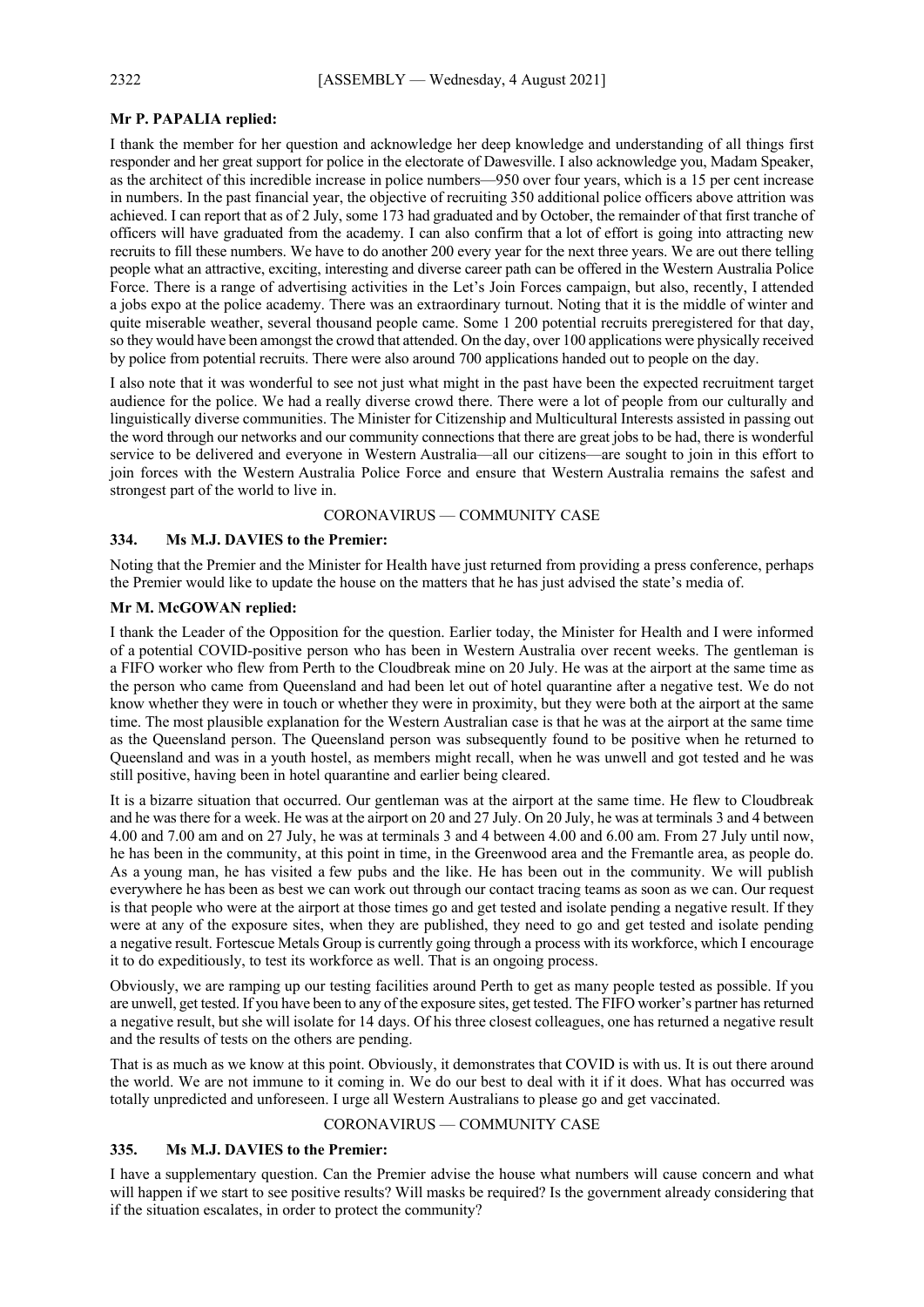#### **Mr M. McGOWAN replied:**

We sought the advice of the Chief Health Officer on those matters this afternoon. We had an emergency management team meeting at 1.30 this afternoon. Obviously, it depends on the circumstances. The last time we had a lockdown, whenever that was—six weeks ago—I recall that we had perhaps four community cases and we decided to impose a lockdown. We managed to crush and kill the virus in Western Australia. At this point, we have had one positive weak. According to medical advice, there is the prospect that this guy was not infectious because he was COVID-positive last year. This complicates matters. On return from overseas last year, he was COVID-positive. The chances are or the prospect is that he is not infectious, but we do not know, so that is why we are cautious. Whether we put further measures in place, like lockdowns, mask wearing or the like, depends on circumstances and medical advice. We will monitor the situation carefully today and tomorrow. Obviously, we are highly sensitive and very cautious about these matters and will do whatever is required.

# CORONAVIRUS — STATE ECONOMY

#### **336. Mr H.T. JONES to the Premier:**

I refer to the McGowan Labor government's efforts to drive Western Australia's economic recovery, which has delivered the strongest economy in the country and created more jobs for Western Australians. Can the Premier update the house on how the McGowan Labor government's unprecedented investment in cutting red tape and streamlining the state's approvals process will help further drive our economy and create more local jobs?

# **Mr M. McGOWAN replied:**

I thank the member for Darling Range for the question. We are obviously working hard on our economy. We were the first government in Australia to release an economic recovery plan out of COVID—over a year ago now. The latest building approvals figures, which came out yesterday, are further vindication of our economic response. They showed that last financial year, approvals increased by 88.7 per cent—the fastest rate of annual growth on record, and the strongest growth in Australia. All up, there were 26 866 home building approvals last financial year, the highest annual level in more than five years. We have seen record growth in finance lending for home owners. Housing finance commitments grew by 74.9 per cent, the fastest rate of annual growth on record. Lending for the construction of new homes was up 151 per cent, the fastest annual growth on record. Investors are returning to the market. Obviously, our housing industry is going really well in terms of construction all over Western Australia. The government wants to continue that.

We have billions of dollars of capital projects in the approvals process. We want to make sure we can meet the demands for timely assessments and approvals. That is why we are making the single biggest investment in approvals in Western Australian history. The state budget will include \$120 million to expand our red-tape reduction measures across government. This will mean an additional 150 frontline officers across five agencies to help speed up approvals processes. At the same time, we will maintain our strong environmental protection measures. This is the single biggest investment in approvals in the state's history. It builds on our track record of cutting red tape; reforming planning, environment and liquor laws; and creating Environment Online, the Biodiversity Information Office and Streamline WA. We are doing all we can to ensure that we get speedier approvals in place in Western Australia without dropping standards.

All of our efforts have meant that more people from across Australia are choosing to move to WA. In the March quarter, 1 600 people moved to Western Australia from the eastern states, the largest gain in numbers in nine years. Obviously, people in the east are recognising the strength of Western Australia, the strength of our economy and the opportunity for employment here.

#### HOSPITALS — CODE YELLOW DECLARATIONS

# **337. Dr D.J. HONEY to the Minister for Health:**

I refer to the increasing number of incidences of code yellow internal emergencies being called in our state's public hospitals and the minister's refusal to publish this data yesterday.

- (1) Is the number and severity of these code yellows recorded by hospitals used to track trends and assist in the management of hospitals?
- (2) Are these numbers reported to the director general and the minister; and, if not, has the minister asked to see the data?

# **Mr R.H. COOK replied:**

(1)–(2) Code yellow is a WA hospital emergency code based upon the Australian standards for planning for emergencies. It is an internal mechanism that is used to signal to staff that they need to look for opportunities to discharge patients who do not need to be there in order to free up beds. It is a normal part of a hospital system operating model to ensure that we get the best possible use of our resources. It is enlivened in those situations in particular when a large number of people come into emergency departments and we are yet to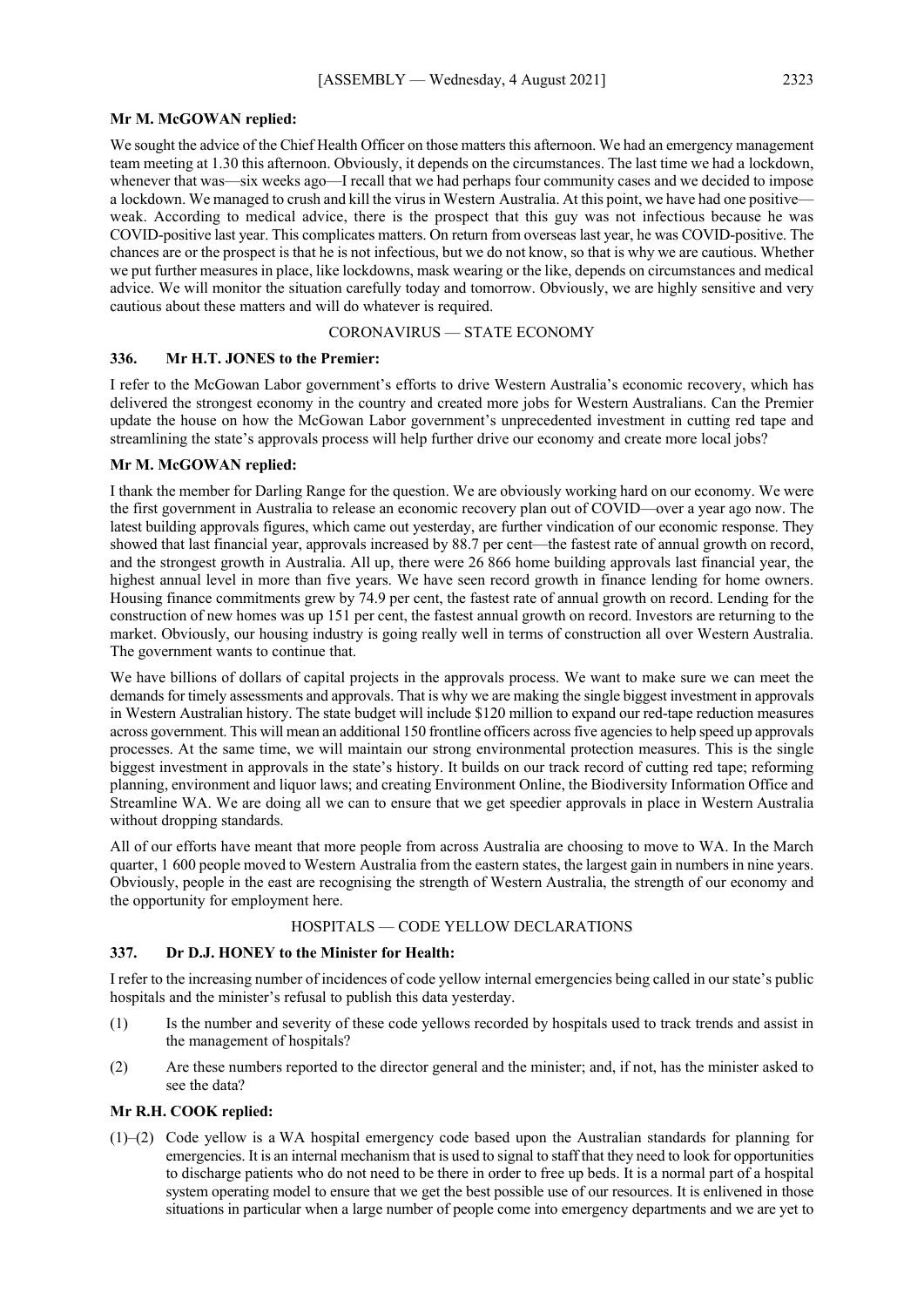identify the beds in which those people, in the event that they are admitted, are required to be accommodated. We continue to use these mechanisms to ensure that our hospital system is running smoothly. From time to time, they will be used if a number of beds are taken out of the system for a period of time. That will temporarily contract the number of beds available. It is not a metric that we use to understand whether the system is operating efficiently. That goes to other issues such as transfer of care times in EDs, our four-hour rule wait times and length of episode of care in EDs, as well as elective surgery and outpatient metrics. From that point of view, the WA public has a great opportunity to not only see how well the system is operating, but also understand how much it is under pressure at the moment. A lot of these metrics are live.

As a result of the policies that we have put in place, we make sure that people can get accurate, up-to-date information about how well their hospital system is operating. From that point of view, the WA public has the opportunity to understand how well the system is operating. Our hospital leaders have that opportunity. I do not think there is a league table of code yellows and code blacks. There is such a thing as a code brown, but we do not want to contemplate that sort of outcome. From that point of view, these mechanisms are all part of managing a dynamic, diverse and complex health system.

# HOSPITALS — CODE YELLOW DECLARATIONS

#### **338. Dr D.J. HONEY to the Minister for Health:**

I have a supplementary question. Is it not true that the minister is choosing not to release this information because it would demonstrate exactly what the faculty chair of the Australasian College for Emergency Medicine, Dr Peter Allely, said—that most departments are running at almost disaster level?

#### **Mr R.H. COOK replied:**

No.

#### HOMELESSNESS — LOCAL GOVERNMENT PARTNERSHIP FUND

# **339. Ms S.E. WINTON to the Minister for Community Services:**

I refer to the McGowan Labor government's unprecedented investment in initiatives that aim to break the cycle of homelessness for those Western Australians doing it tough. Can the minister update the house on the \$6 million local government partnership fund for homelessness and outline how locally designed and collaborative responses such as this will help further address homelessness in the community?

#### **Ms S.F. McGURK replied:**

I am very happy to answer the member's question, particularly as it is Homelessness Week. This is an important time for us to focus on some of the more vulnerable in our community, people who are doing it tough and, of course, people who are chronically homeless and sleeping rough in our urban areas or the city centre. That is one form of homelessness, but it can take many forms; people can be sleeping in their cars and in a very precarious housing situation. As a government, we are committed to understanding the best evidence and taking the best approach to make sure that we can address those difficult issues that challenge governments and communities the world over.

As part of Homelessness Week, I was proud to announce a \$6 million local government partnership fund. This will be an opportunity for local governments to apply for grants of between \$25 000 and \$200 000. That is the breadth of the grants, and we will match that funding. These are one-off grants for local initiatives. We know that local governments are close to their communities and know what might work best in their local area. This initiative is not designed to be a new system or to put in place ongoing services in those communities. We wanted to recognise that local governments are often stepping up and trying to meet the needs of the people who are homeless in their communities, and that they need some support. This funding is in recognition of the local governments that are active in this area and want to do something that is bespoke to their community.

I want to address some feedback we had from some local government representatives that asked on social media whether this means that local governments will be responsible for homelessness. That is not the case. This is new money; it does not replace the more than \$100 million that we are spending now on homelessness services across the state. In fact, we spend much more than that because we are putting in place new money with our Housing First initiative, with the collection of the By-Name List real-time data to understand what is happening on the streets, and the reform we are putting in place called No Wrong Door, which is designed to make sure that the services and organisations dealing with vulnerable people talk to each other.

I also acknowledge the Minister for Health's announcement this week of the WA respite centre in Northbridge. That will be a 24/7 facility for street-present people who have been in hospital but are neither sick enough to stay in hospital nor well enough to be out on their own to come and recover. It is appropriate to them and they will be able to link in with services. That is a really good initiative that was welcomed by Homeless Healthcare yesterday. I am proud of the significant extra resources that this government is putting in to address homelessness. Importantly, we are drawing on the best evidence to make sure that we have systems reform and we start to drive down the number of the most vulnerable in our community.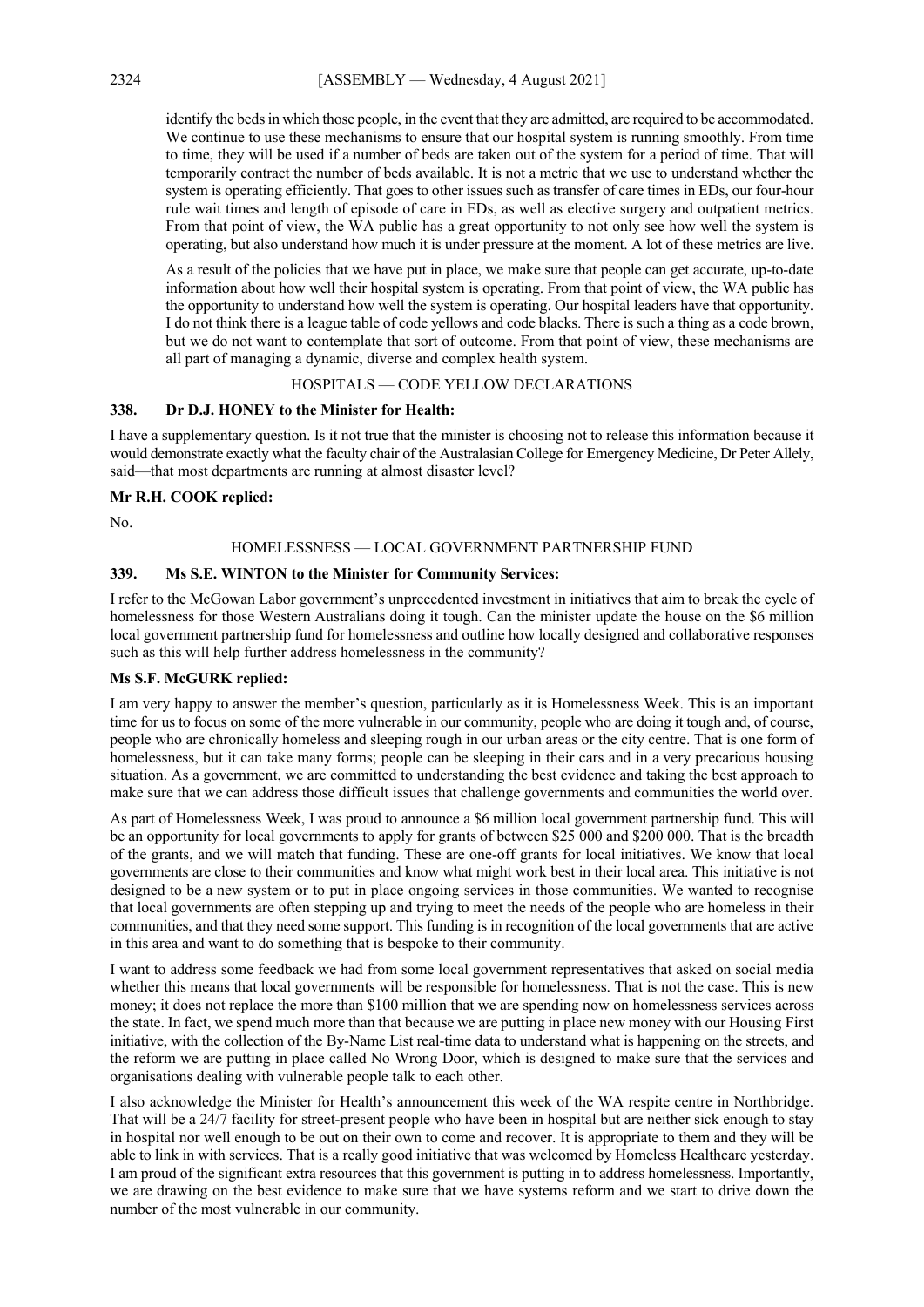# SCHOOLS — HEALTH SUPPORT STAFF

# **340. Mr P.J. RUNDLE to the Minister for Health:**

I refer to the state government school study by DETECT WA in partnership with the Telethon Kids Institute that found that around 40 per cent of secondary school students were experiencing moderate to high levels of emotional stress. Given that these findings are three times higher than the last similar survey results and that we continue to face a drastic shortage of school psychologists and speech and hearing therapists and extended wait times, what steps are being taken to rectify this shortage of crucial health support staff?

#### **Mr R.H. COOK replied:**

It is a good question and underpins many of the points I was making yesterday that one of the consequences of the COVID-19 pandemic is that we have elevated levels of anxiety in our community, which of itself is one of the pressure factors on hospital services. As I mentioned in this place before, if members look at eating disorder presentations at Perth Children's Hospital between June last year and June this year, they will see that we have had an 86 per cent increase in the number of children presenting with eating disorder issues. This is a very real and important issue. As it so happens, the Labor Party, in the lead-up to the last election, made a \$36 million commitment around boosting the number of school psychologists in our schools. That is a very welcome commitment and one that will play an important role as we go forward to continue to reassure the young people of Western Australia that we will do everything we can to protect them, their families and their friends from the consequences of COVID-19. We have been successful to date and we will go on being successful, I believe, because we are resolute in our response to any potential outbreak of the disease and making sure that we continue to stay on top of it.

Another issue, of course, is vaccination. Once again, do the events of today not underscore how important it is for those people who are eligible to get themselves vaccinated? It is so important. Yesterday, of the 46 000 30 to 39-year-olds whom we contacted by text who had registered to receive the vaccine when their opportunity fell due, over 24 000 had booked their next vax booking by the end of the day. That is a terrific result and that will go to making sure that we can continue to keep Western Australians safe.

#### SCHOOLS — HEALTH SUPPORT STAFF

# **341. Mr P.J. RUNDLE to the Minister for Health:**

I have a supplementary question. I am very worried about the mental health of our youth. I know that that takes up only 6.5 per cent of the budget. Is the minister looking to increase that budget so that our families can have confidence that the government is actually addressing these essential services?

#### **Mr R.H. COOK replied:**

Obviously, I will not be talking about what is in the forthcoming budget, but I will direct the member's attention to the way that the McGowan government has kept every one of its election commitments. We made a commitment at the last election—I think the investment was \$36 million—that we would boost school psychologists by around 100 new school psychologists. That is the colour of our money when it comes to wanting to make sure that we can continue to protect the mental health and wellbeing of our young people.

# CORONAVIRUS — TOURISM — RELOOK AND BOOK CAMPAIGN

# **342. Ms D.G. D'ANNA to the Minister for Tourism:**

I refer to the McGowan Labor government's ongoing support for workers and businesses in Western Australia's tourism industry throughout the COVID-19 pandemic. Can the minister outline to the house how the government's Relook and Book campaign has supported Western Australia's tourism providers and helped support jobs in the sector, and can the minister advise the house how the McGowan Labor government continues to encourage Western Australians to travel throughout our state and support local regional economies?

#### **Mr D.A. TEMPLEMAN replied:**

I thank the member for Kimberley for her continued interest in the importance of our tourism industry, particularly in regional Western Australia during the COVID-19 challenge that we, of course, face. As the member knows very well, in regional Western Australia, because of the government's very strong commitments to ensuring that the state is kept safe, there has been an outstanding number of people moving within the state. In regional Western Australia, including the Kimberley region, we have had record numbers of Western Australians exploring the regions. That has happened in all our regions throughout Western Australia.

When interstate restrictions have been put in place, as we have seen with the states that are currently experiencing COVID-19 infections, such as New South Wales and Queensland, and recently in Victoria in particular, the impact has been cancellations by interstate visitors. We developed a program that the member highlighted, which is, of course, the Relook and Book program. We want to backfill those vacancies that have been created because of the cancellations from interstate visitors. In the first 24 hours, the uptake was outstanding. The encouragement of people in Western Australia to relook at booking a holiday and associated experiences in the regions was encouraged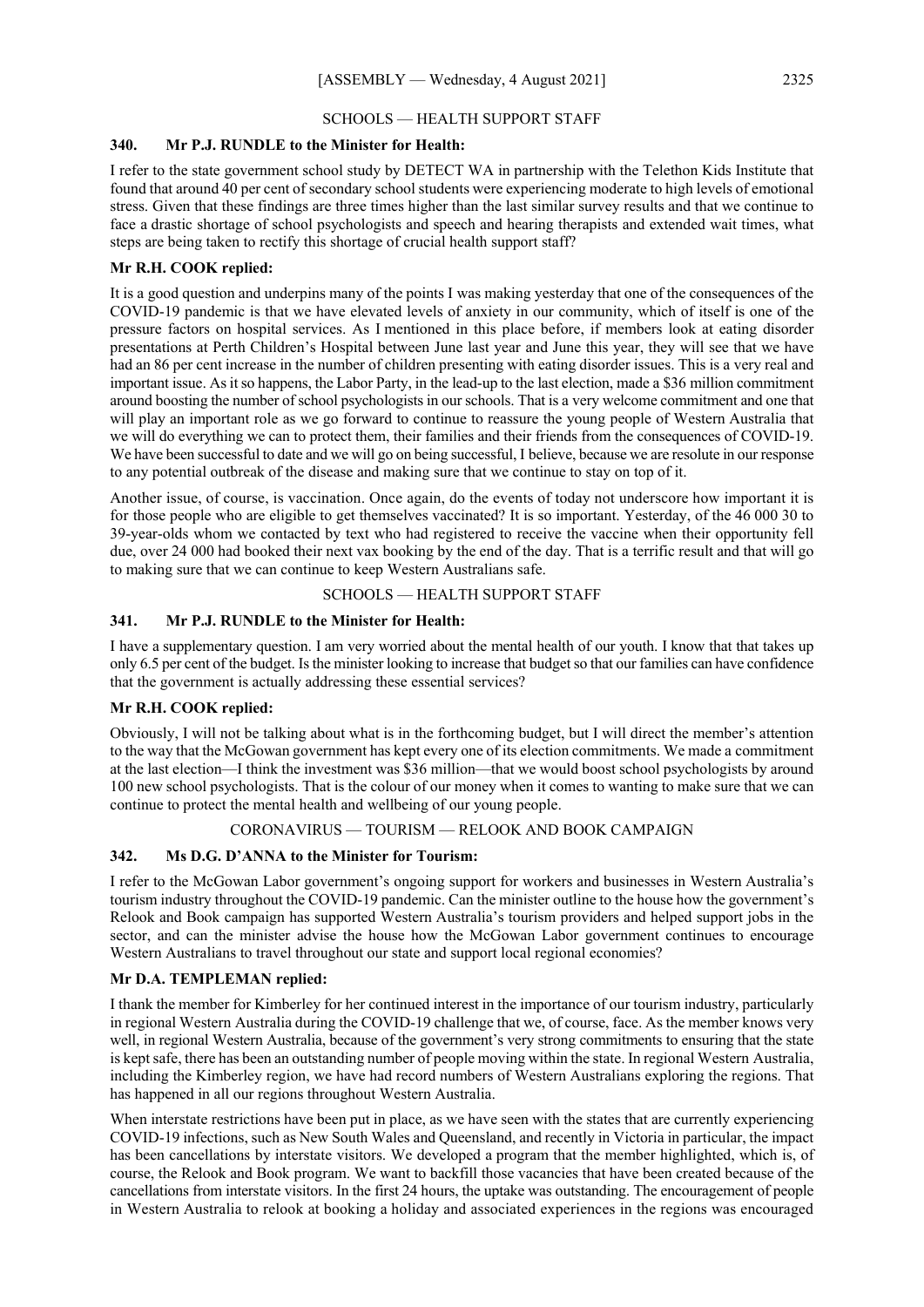and included the offer through Webjet of some 3 000 flight bookings with a discount of \$100, which I understand are now almost sold out. This demonstrates that Western Australians understand that they can play a big part in supporting regional businesses, be they businesses directly involved in tourism or because of the attraction of a particular community.

I encourage all Western Australians during this time, if they want to get out into the regions, to relook at the availability of both accommodation and experiences. When Western Australians book accommodation, whether it be in Kalbarri, the Kimberley, the south west or other parts of the state, we want them also to look at the suite of options available in terms of experiences. That is one area in which there has been an impact. We want to encourage people not only to book a holiday in those places and to take advantage of the \$100 subsidy that I mentioned with Webjet, but also, while they are staying there, to book an experience. It might be an Indigenous experience or a whale shark experience if they are in Ningaloo. It is because that will all assist and help maintain those businesses.

Of course, as the member for Kimberley would know, the National Visitor Survey showed that almost eight million trips were taken by intrastate travellers within the state between July 2020 and April 2021. Visitors took up the urge to Wander out Yonder. That supports regional economies and will ensure that regional economies continue to prosper. But if people are intending to get out into the regions—and we encourage people to do that—please make sure you also book those experiences. That will assist the tourist operators who provide experiences in regional Western Australia. I thank the member for Kimberley, and all members in the regions, for their ongoing advocacy for businesses in those communities. The tourism industry and associated hospitality businesses are very, very important for local economies and we need to entice intrastate visitation and ask that they increase their spend while they are in those communities because that will continue to assist those communities to remain strong.

# PUBLIC HOUSING — NUMBER

#### **343. Mr V.A. CATANIA to the Minister for Community Services:**

I refer to an answer to a question asked in the Legislative Council on 17 June highlighting that there are now 1 372 fewer public houses in Western Australia compared with when Labor came to power. Can the minister confirm that selling off public housing has had a terrible impact on vulnerable Western Australians, including 56 homeless people who sadly died on the streets of Perth this year?

#### *Point of Order*

**Mr D.A. TEMPLEMAN**: The preface to that question relates to responsibilities under the Minister for Housing, not the Minister for Community Services. I seek some clarification.

**The SPEAKER**: Under the standing orders you are required to ask questions of the relevant minister.

**Mr V.A. CATANIA**: It is a question in regard to the homeless.

**The SPEAKER**: Would you like to rephrase your question, then?

#### *Questions without Notice Resumed*

**Mr V.A. CATANIA**: I refer to a question asked in the Legislative Council on 17 June that relates to 1 372 fewer public houses in Western Australia compared with the number when Labor came to power. I ask the minister, as the minister with responsibility for the homeless, whether she can confirm that selling off public housing has had a terrible impact on vulnerable Western Australians, including the 56 homeless people who sadly died on the streets of Perth this year?

#### **Ms S.F. McGURK replied:**

If the member for North West Central had listened to the answer I gave previously when we talked about the local government fund that the government announced this Homelessness Week 2021, I made the point that homelessness is a problem that bedevils communities around the world, and is a difficult issue. Those people who are street present in particular, often have very complex problems that are not easily resolved. In fact, the attention that this government has put in place since coming to office in 2017 into not only extra financial resources but also the strategic work that draws on evidence is something we certainly did not see from the last government, including the previous Liberal–National government that the member for North West Central was part of. The previous Liberal–National government paid absolutely no attention at all to the problem of homelessness; in fact, members in that government wanted to sell off public housing units in their electorates and to turn the sprinklers on to people who were sheltering in streets in the city such as King Street and the like. That was the sort of approach that we saw from the previous government.

Since coming to government in 2017, we have taken the time to develop what the sector calls a world-class strategy. We are drawing on the best evidence to know how we can support those people who are homeless. We have put significant new resources, including the announcement of two Common Ground facilities, and we are now rolling out the Housing First approach in the metropolitan area, Geraldton, Bunbury, Rockingham and Mandurah. We have embarked on some real-time data collection on people on the street through the By-Name List, where we use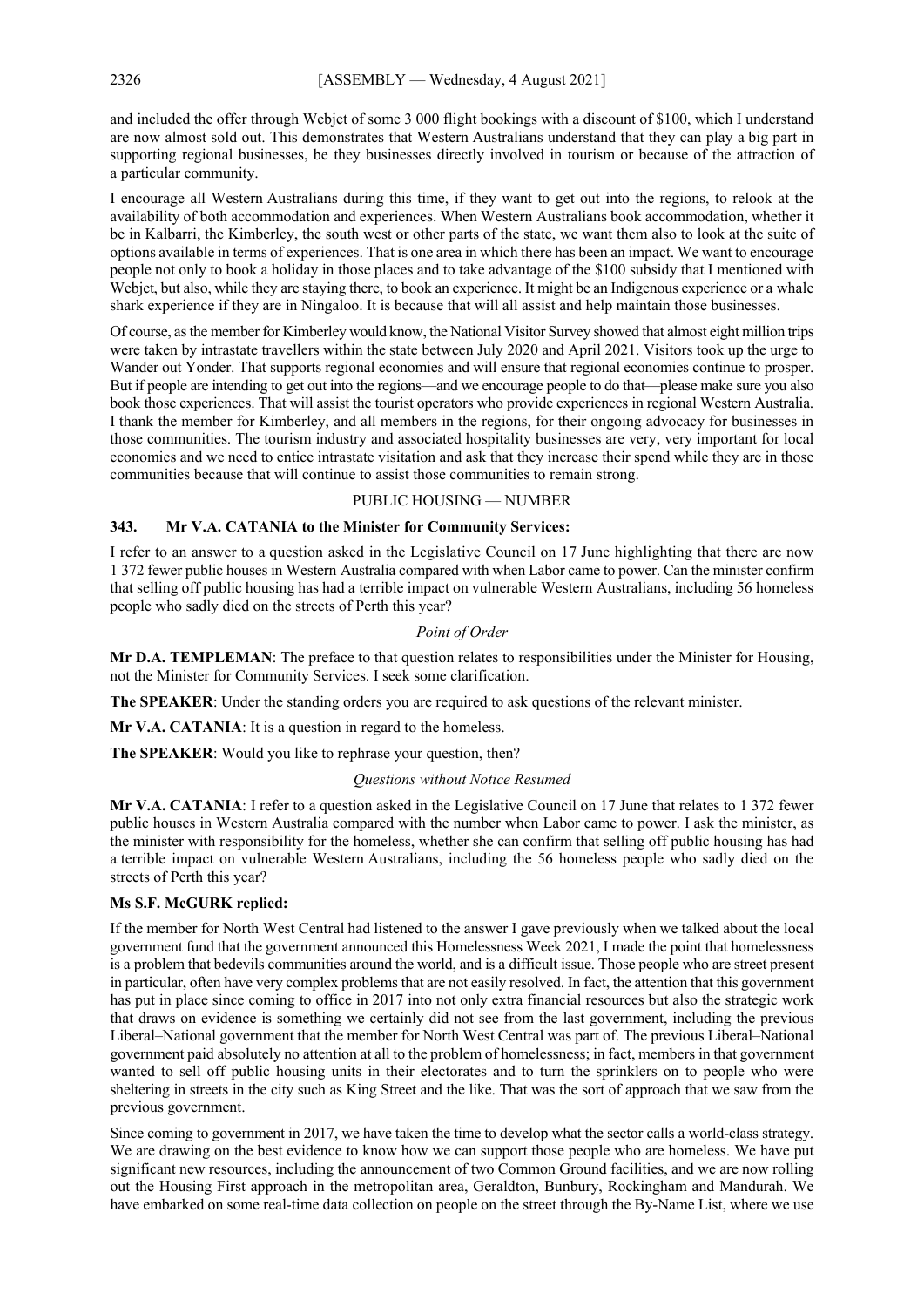service providers to go out and count the number of people who are street present so we can start to understand both identified and de-identified data on how we best track them. In fact, the latest figures in the Perth and Fremantle areas show a reduction in the number of people who are street present, but we are exercising cautious optimism around this because it is very early days. We have shown an unprecedented amount of focus, an evidence-based response and new money that we are putting into addressing homelessness.

If we think that building more public housing is the only solution to homelessness, we are in trouble. We need system reform. We need to draw on evidence for how to make sure we have the right sort of accommodation as well as supports, and we need to work with existing service providers and what they can do so that all of us in partnership are in the best position to support those very challenging issues.

**The SPEAKER**: We will take a supplementary question and that will be the last question for question time.

# PUBLIC HOUSING — NUMBER

#### **344. Mr V.A. CATANIA to the Minister for Community Services:**

I have a supplementary question. Will the minister advocate to replace the 1 372 public houses sold off by Labor to curb the homeless crisis that this state is facing?

#### **Ms S.F. McGURK replied:**

I can assure the house that I will not be taking advice from the member for North West Central about how to advocate for homeless people in our community. As the minister and the member for Fremantle, I know where the member lives and I know that he does not experience a lot of homelessness where he lives —

**Mr V.A. Catania** interjected.

**The SPEAKER**: Order, member for North West Central!

**Ms S.F. McGURK**: — or in the electorate that he represents!

**The SPEAKER**: Member for North West Central, your interjections are repetitive. I ask you to desist.

**Ms S.F. McGURK**: I have worked very hard since being a minister to understand from the community services sector, people with lived experiences and researchers how we tackle some of these issues. We are well placed for systems reform to work with existing service providers. We are providing new money and we are in a good place to make serious inroads into homelessness in Western Australia. We all need to be part of that. It needs to include all layers of government, the community sector and the community as a whole, but I am not sure whether the opposition really understands any of those issues, or particularly cares.

# **CHILDREN AND COMMUNITY SERVICES AMENDMENT BILL 2021**

*Second Reading*

Resumed from an earlier stage of the sitting.

**MS C.M. ROWE (Belmont)** [2.49 pm]: I had just begun my contribution to this very important Children and Community Services Amendment Bill 2021 when, of course, we had to interrupt debate for question time, so I would just like to once again place on the record how important this legislation is. I had an opportunity to speak on an earlier version of this bill when it was introduced by Minister McGurk in the previous Parliament, and I note her significant contribution to this reform. I think it will have a very important and significant impact on many children right across Western Australia and especially those who are most vulnerable in our community.

I would like to take this opportunity to remind members and tell some of our new members why this reform is so important, as I did in my original contribution on this bill, by going through a particular instance. Back in 1979, John Pirona was a 13-year-old student at St Pius X High School in Adamstown. Mr Pirona should have been enjoying school and enjoying his childhood. He had his whole life ahead of him and he should have been afforded a carefree adolescence. Instead, Mr Pirona was sexually abused by notorious Catholic priest and teacher John Denham. In 2018, Denham was found guilty of abusing his fifty-eighth victim between 1968 and 1986—58 children whose childhoods were destroyed by a single man. Fifty-eight—that is two classrooms full of utter destruction left in the wake of a man whose depravity and pure evil should have no place on this earth. Denham was protected by St Pius principal and priest Tom Brennan, who was also acknowledged by the church as a child sex abuser.

Mr Pirona did not tell his wife or other family members of the abuse until 2008. By this time, the abuse that he had suffered had led to an intermittent struggle with alcohol and drugs. In 2012, Mr Pirona tragically died by suicide. He was found with a note that read "too much pain". The years of pain and substance abuse issues stemming from his abuse as a child drove Mr Pirona to take his own life. It left a gaping hole, of course, in the lives of his parents, wife and two young children, and sparked a national cry for action. It proved to be the catalyst for the royal commission announced by then Prime Minister Julia Gillard in late 2012.

The Royal Commission into Institutional Responses to Child Sexual Abuse was as damning as it was utterly disgusting. The sheer scale of institutionalised abuse is difficult to comprehend and perhaps is why definitive action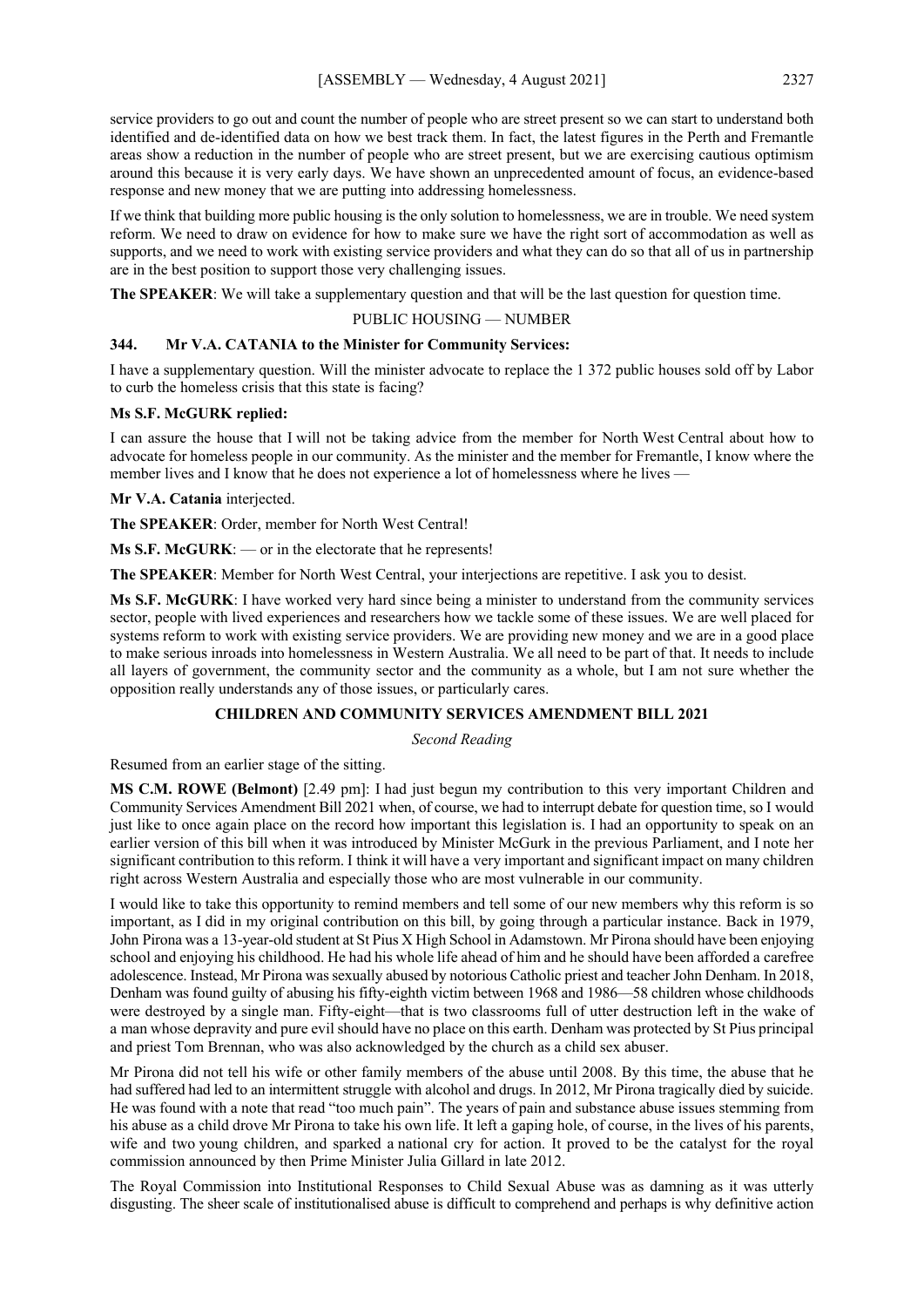has been so hard to come by. When the damage is so vast and so prevalent, it is hard to imagine what can possibly provide adequate compensation, reconciliation and atonement. The commission was contacted by 16 953 people who were within its terms of reference. The commissioners listened to the personal stories of over 7 981 survivors and read 1 344 written accounts. Sadly, Western Australia was at the forefront of this investigation. Three of the top four church institutions reported for incidents of child sexual abuse from 1980 to 2015 are in Western Australia.

The Children and Community Services Amendment Bill continues our government's commitment to bringing Western Australia in line with the 310 recommendations made by the Royal Commission into Institutional Responses to Child Sexual Abuse. One of these recommendations relates to the reporting of suspected child sexual abuse. This government will make it mandatory under the law for a religious minister to report reasonable belief that a child has been, or is being, sexually abused, which I think is incredibly important. The abuse that survivors are subject to as children has long-lasting, incredibly debilitating and often irreversible effects on that person's life and trajectory. Studies have shown time and again that trauma of this kind experienced in childhood leads to a greater risk of serious mental health and substance abuse issues later in life.

Associate Professor Judith Cashmore and Dr Rita Shackel acknowledge in their paper, *The long-term effects of child sexual abuse*, that aspects of abuse are significant factors in the mental wellbeing of victims, which is of course entirely understandable. One of those factors is the relationship with the perpetrator and the betrayal of trust between the perpetrator and the victim. This is particularly pertinent for the reform that we are considering today. A minister of religion should never ignore suspected child abuse for the protection of colleagues or institutional reputation. Religious institutions and those who lead them should welcome these reforms that are designed to protect vulnerable children. Instead, I was absolutely shocked and affronted when Perth's Catholic Archbishop, Timothy Costelloe, criticised these long overdue reforms in *The West Australian* in 2019 when we first introduced this bill into the house. I must say that this particularly troubles me, given that my two children are baptised and go to a Catholic school. I am personally very disappointed that the church was not more forthcoming in embracing these changes. The archbishop was quoted as saying that he saw these reforms as "interfering with the free practice of the Catholic faith". Let us be very clear: this legislation will not allow for the broadcast of every utterance made in confession. It is targeting the most heinous and evil of confessions that could be heard by priests—that of child abuse. When reflecting on the intention of those coming to confession, the archbishop was quoted again in *The West Australian* in May 2019 —

You don't come to confession unless you have recognised the sinful nature of your behaviour, are filled with sorrow and shame of it and determined never to commit such sins again.

I do not believe that sorrow and a commitment not to reoffend are in any way adequate in dealing with such crimes.

This, of course, is the great conceit of confession when considered against our modern and ever-evolving legal system and the expectations of our community. Although the sinner can wipe clean their conscience and maintain never to return to their sins, effectively absolving themselves of these crimes in the eyes of the church, this provides not a skerrick of comfort for the victims, and, of course, no justice in the eyes of the law. Confession is a matter of absolving sins, not of righting wrongs. The archbishop and the Catholic Church need to ask themselves whether holding on to the secrecy of confession in the most egregious and extreme circumstances is more important than the protection of children from further abuse. I have friends who are practising Catholics who really struggle with this concept, and I appreciate that it is difficult for practising Catholics to see this point of view; however, it is an important acknowledgement and the church really should embrace these changes.

The stories of child sexual abuse that have come to light in the past decade have been absolutely gut-wrenching, and the covering up of these crimes has been at best despicable, cowardly and thoroughly disappointing on all fronts. Any individual who chooses not to report a reasonable belief that a child has been, or is being, sexually abused needs to be held responsible for the consequences of their inaction. As a mother of two, I cannot even begin to fathom the devastating effects that the sexual abuse of a child has on the victim and the victim's family. Knowing that a trusted local figure had prior knowledge of the abuse and chose not to report it would only intensify the agony for the victim and their family. There really is no excuse not to report suspected child abuse. It flies in the face of our principles of decency and justice. The damage that this non-disclosure can cause is devastating, long-lasting and in some instances can prove fatal when a victim feels that there is no option other than to take their life to release themselves from the pain. We owe this to every victim who has taken their life, to every victim who never got to see justice served and to every survivor who has suffered in silence when a mandatory report could have seen them receive the help they desperately needed to heal from this trauma. As a Parliament, we have an undeniable obligation to protect the most vulnerable in our society, and I think that everybody who is sitting here in this chamber would acknowledge that. Mandatory reporting of suspected child abuse will result in earlier identification of child sexual abuse cases. In these cases, support will be able to be provided to the victim earlier than has previously been the case. This will hopefully mitigate some of the damaging mental health and substance abuse effects that child sexual abuse is known to have on victims. Mandatory reporting will ensure that child sex offenders are apprehended and brought to justice earlier than they have been in the past. This will stop repeat offenders before they can traumatise children to the extent that John Denham did over 18 years.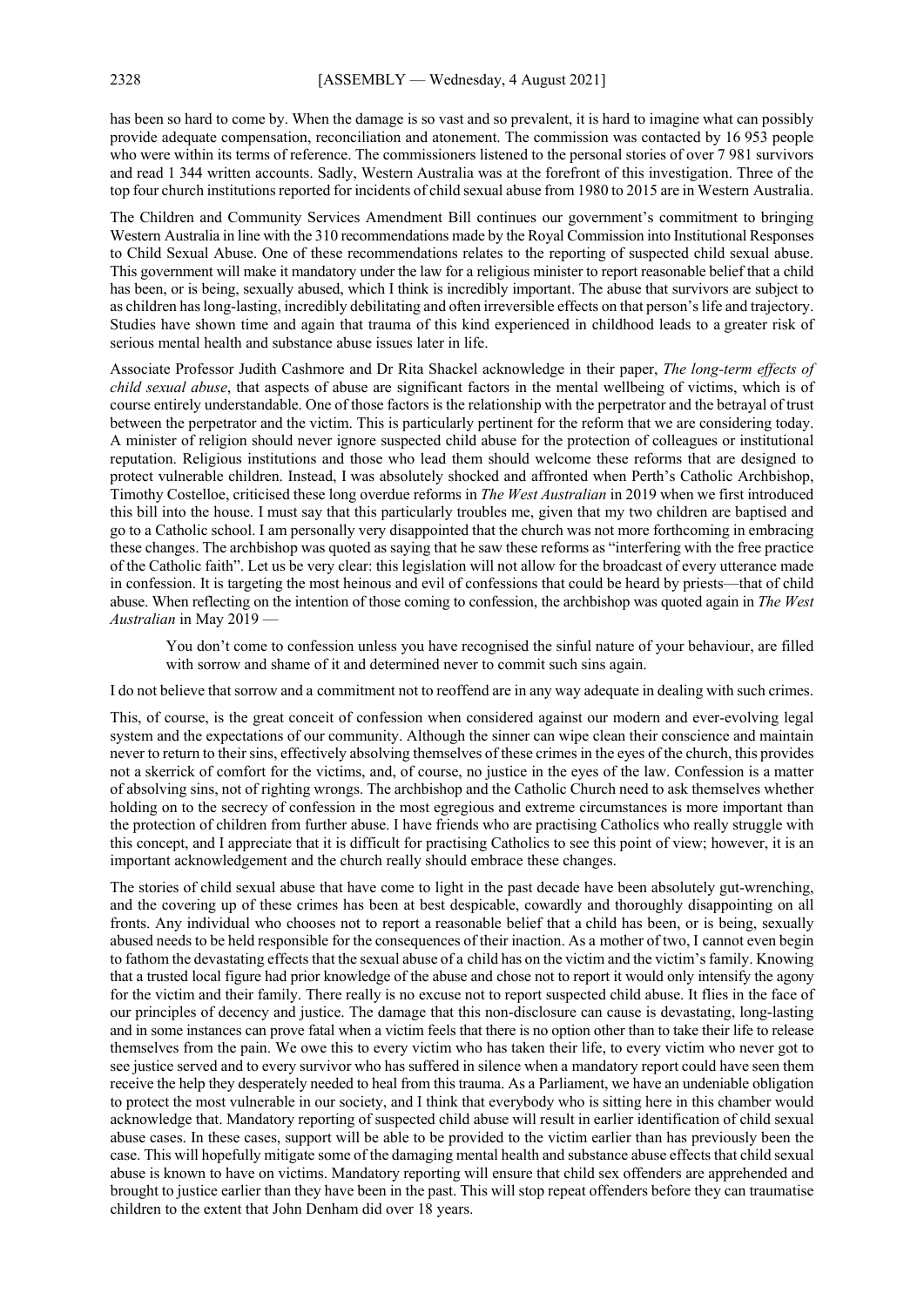Other amendments in the bill align with the royal commission's recommendation 12.20 regarding full implementation of the Aboriginal and Torres Strait Islander child placement principle, and recommendation 12.22 for strengthened supports to assist care leavers to safely and successfully transition to independent living. The member for Kimberley touched on both of these, and they are incredibly important elements of this bill.

The Children and Community Services Amendment Bill 2021 will also implement recommendations of the *Statutory review of the Children and Community Services Act 2004*. The act was reviewed in 2017 by the then Department for Child Protection and Family Support, on behalf of the minister. It established five terms of reference. This bill implements recommendations concerning four of those five terms of reference. The fifth term of reference needs to be considered within the context of broader reforms underway in family law and Children's Court jurisdictions.

The amendments to the principles in part 2 of the act are crucial in the promotion of long-term stability for a child in care, with consideration of whether it is appropriate to work towards reunification with their parents. These principles will guide the planning conducted by the Department of Communities for children under the care of the CEO, which will aim to provide the best possible outcome for this group of vulnerable young Western Australians. The objectives of this planning include achieving continuity and stability in living arrangements; enhancing the child's relationships with family, subject to protecting the child from harm and meeting the child's needs; and for an Aboriginal child or a child from a culturally and linguistically diverse background, enhancing connections to culture and family traditions. As the member for Kimberley pointed out, that is incredibly important. I acknowledge Kinship Connections in my community in Belmont that does a lot of great work in that space around connecting kids in care with culture and family. It is fantastic work. More needs to be done, as the member for Kimberley already touched on in her contribution. The objectives for a placement arrangement include placing the child with family, placing the child with siblings and placing the child with people who are prepared to encourage and support the child's contact with family, subject to decisions under the act about that contact. These principles strongly set out a long-term plan for children in care, taking into account the very different situations each of them face, and the importance of cultural considerations in their continued wellbeing.

Connection to family, culture and country for Aboriginal and Torres Strait Islander people is critical to their emotional, social and physical health. The amendments in this bill have a strong focus on preserving these principles for Aboriginal and Torres Strait Islander children in care. This aligns with recommendation 12.20 of the royal commission—that governments work towards full implementation of the Aboriginal child placement principle and a greater understanding of its intent, which is to enhance and preserve Aboriginal children's connection to family and community, as well as a sense of identity and culture. The amendments achieve this by illustrating an order of priority for the placement of an Aboriginal child. This order has been devised with the principle of connection to family, culture and country in mind. It acknowledges that if the optimal placement of an Aboriginal child with family is not possible, there are placements that would better preserve the aforementioned principles than others would. The amendments also provide for greater participation in the placement process by Aboriginal members of the child's family and Aboriginal representatives. This approach will solidify the emphasis placed on connection to family, culture and country by ensuring that decisions are made in collaboration only with representatives who have a strong knowledge of each child's heritage and community.

This bill is a vital compilation of amendments that will strengthen legislation regarding some of the most vulnerable Western Australians in our state. These changes will have a real impact. The expansion of mandatory reporting of child sexual abuse to include ministers of religion will result in earlier identification of child sexual abuse victims, helping to stop repeat offenders and providing assistance to victims who may otherwise not be identified. The updated principles for child care placement will provide a more conclusive set of guidelines to ensure that children in care have long-term stability, with culturally appropriate plans in place. Overall, this bill will provide at-risk Western Australians with greater protections under the law, a long-term focus on child care placements that are culturally sensitive, and assistance that does not cease once a child has left care.

#### [Member's time extended.]

**Ms C.M. ROWE**: I am incredibly proud to be part of a government that is implementing such important reform for children in the care of the Department of Communities. I once again would like to acknowledge the commitment of the minister, who has worked tirelessly to produce this bill and the amendments in line with the royal commission. The work and dedication of the minister is very impressive. Finally, I would like to express my deepest and most sincere condolences to all victims of child sexual abuse and their families, as well as those children who have had detrimental experiences in care in Western Australia. It is my hope and belief that this bill will prevent other young Western Australians from experiencing similar abuse and trauma through their childhood. I commend the bill to the house.

**MRS J.M.C. STOJKOVSKI(Kingsley — Parliamentary Secretary)** [3.07 pm]: I rise to make a brief contribution on the Children and Community Services Amendment Bill 2021. I do so from an informed place, as the only member left in this chamber who served on the fortieth Parliament's Joint Standing Committee on the Commissioner for Children and Young People that undertook an inquiry and produced the report *From words to action: Fulfilling the obligation to be child safe*. The *From words to action* report addressed some of the issues we are talking about in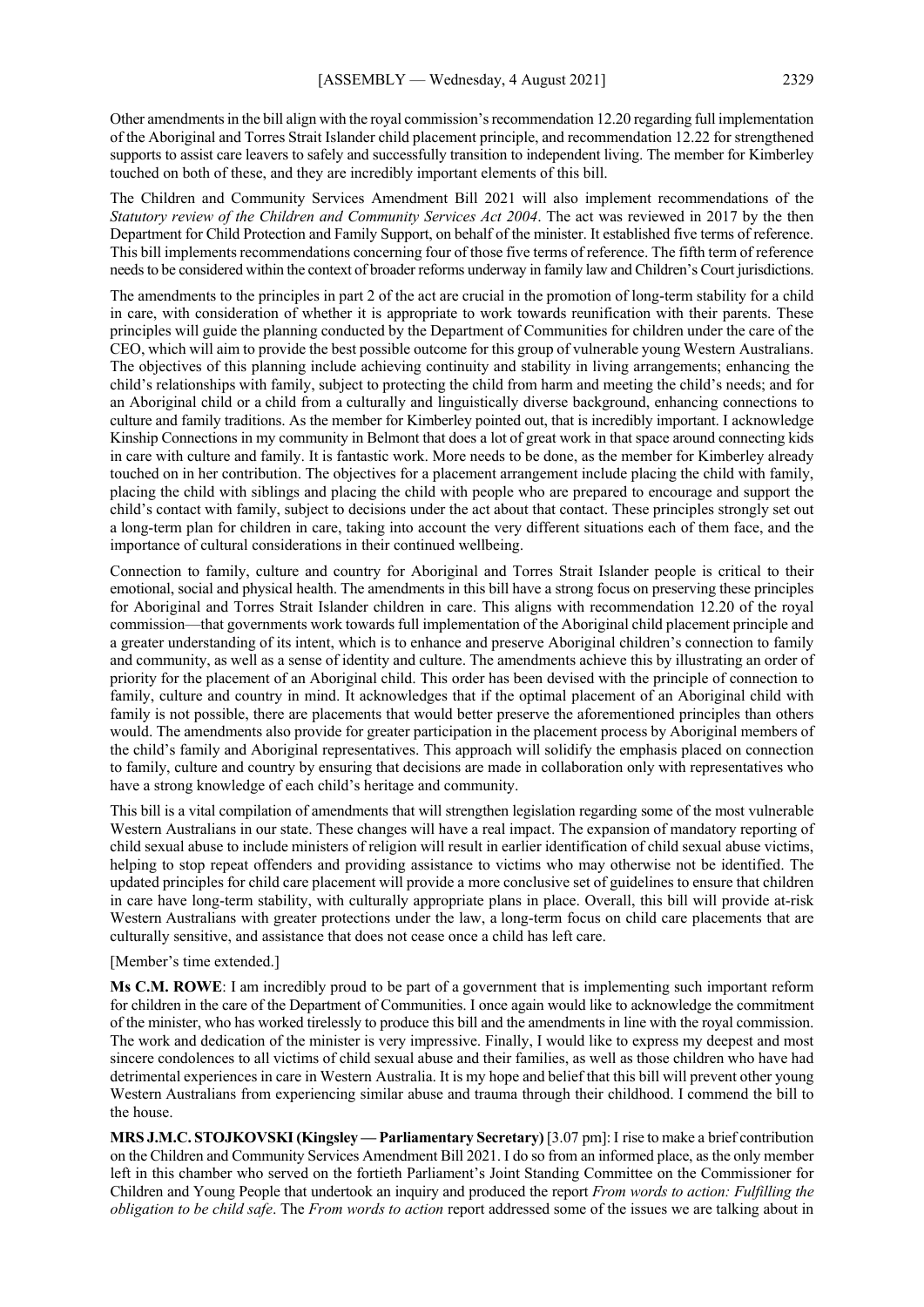this bill and it looked at how different jurisdictions around the world were progressing with their version of our royal commission. It is fair to say that Australia is not unique or alone in its quest to prevent child sexual abuse or improve outcomes for children who experience institutional child sexual abuse. Every jurisdiction around the world is grappling with how we change from words to action. This report investigated how we could do that in a Western Australian context and what we could learn from other jurisdictions. The inquiry took us to a number of jurisdictions in the United Kingdom and Ireland. I particularly want to talk about Ireland, because while we were there doing this inquiry, we visited some Irish departments that deal specifically with institutional child sexual abuse ramifications, and one of the questions I asked at the time was how they deal with breaking the seal of confession. As most members would understand, Ireland is one of the world's Catholic strongholds. I am Irish and Catholic and we hold both our Irish nationalism and Catholicism very close to our hearts. However, it was very clear in that meeting in Ireland that it would not be tolerated. I cannot remember the exact words but it was something along the lines of, "If they want to practise their faith in Ireland, they abide by Irish law." That is really important for us here because it can be very challenging. As someone brought up in the Catholic faith, I uphold many Catholic traditions and practices and I send my children to a Catholic school. I understand the importance of confession held by Catholics and how important it is to us in our faith. However, I challenge those protesting against the amendment in this Children and Community Services Amendment Bill and claiming that it goes against their Catholic faith and that we are interfering in their Catholic faith, to sit back and think about the ramifications of what they are saying.

They are saying that their personal Catholic faith is more important than a child—more important than a child's safety and more important than a child's life. Let us not pretend that acts such as those perpetrated against children do not end in death—not all the time but sometimes. A lot of times, it does. Are we so selfish as Catholics that we think our personal faith is more important than a child's life? That is the question I put to those who claim that the Western Australian government is interfering in our faith. I will stand here strongly and proudly as a Catholic and say that I think a child's life is more important than not breaking the seal of confession, because we cannot in good conscience claim that we are more important than our children, than their future. I ask those who are challenging this to stop and think: if it were your child, how would you feel?

I note also that one of the findings in the report that came from this inquiry was that the prevalence of child-on-child sexual abuse is rising, or the reporting of it is rising. In breaking the seal of confession to report a child-on-child sexual abuse situation we may not be saving or helping just one child but, in fact, two children. It has been found over and again that children who perpetrate sexual abuse on other children have often been the victims in other circumstances. Yes, it is uncomfortable; this whole topic is uncomfortable, but that does not mean that we hide behind something. It means that we accept that we are the responsible adults in the room, and we have a responsibility to the children who are victims and, equally in these situations, to the children who are perpetrators, because they need as much support and help to remedy their actions as their victims need to recover from them.

I ask those who are protesting against the idea of breaking the seal of confession to really stop and think about what their reasons are for doing it and whether they can justify them against the lives of children. It sounds very grim and scary and I probably have not made any friends now in my Catholic community but I stand by my comments.

# **Mr D.A. Templeman**: Well done, member.

**Mrs J.M.C. STOJKOVSKI**: I am in the rare position of being part of a foster family. A number of foster children came and lived with us when I was a child. That has given me firsthand experience of how good decisions can be really great for children in care but, equally, bad decisions can be devastating. I will not go into the specifics of family and my foster siblings because I have not asked for their permission to do so. However, I will say that changing decisions around placement for Aboriginal people and being sensitive to the individual circumstances of children is important. The best place for an Aboriginal child on country might be with a white person in that community because there is nobody of Aboriginal and Torres Strait Islander descent in that community who has capacity. Moving them off country could have a far more devastating effect than keeping them on country with a white person. I commend the minister for including this in the bill and for being sensitive and responsive to the needs of our Aboriginal and Torres Strait Islander brothers and sisters in our community. Until we understand that we can make better decisions, we cannot hope for changes in their future. I commend the minister for including this in the bill.

I go back quickly to the report I was talking about. If members have an interest in this area, I strongly advise that they read this report, *From words to action: Fulfilling the obligation to be child safe*. It has made a lasting impression on me as one of the members involved in the report. I know that the learnings from this will stay with me for a long time. One of the things I am still advocating for—the poor minister is probably sick and tired of hearing from me about these issues—is the professionalisation of child safety officers. We have done it before. The changes in this bill are a great step, but they are a step in a journey; they are not the end. I do not think we will ever see the end of our journey to ensure the safety of our children, but the professionalisation of child safety was a learning that came out repeatedly in every jurisdiction we visited. We have done it before. Twenty or 30 years ago, occupational health and safety was almost non-existent in workplaces and on worksites—probably going back even further. Now it is standard practice in workplaces that there is occupational health and safety. It is a targeted objective that we make a conscious effort to ensure we all go to work and go home safe. The same type of thinking could be applied to the professionalisation of child safety officers in schools, churches, community organisations and sporting groups.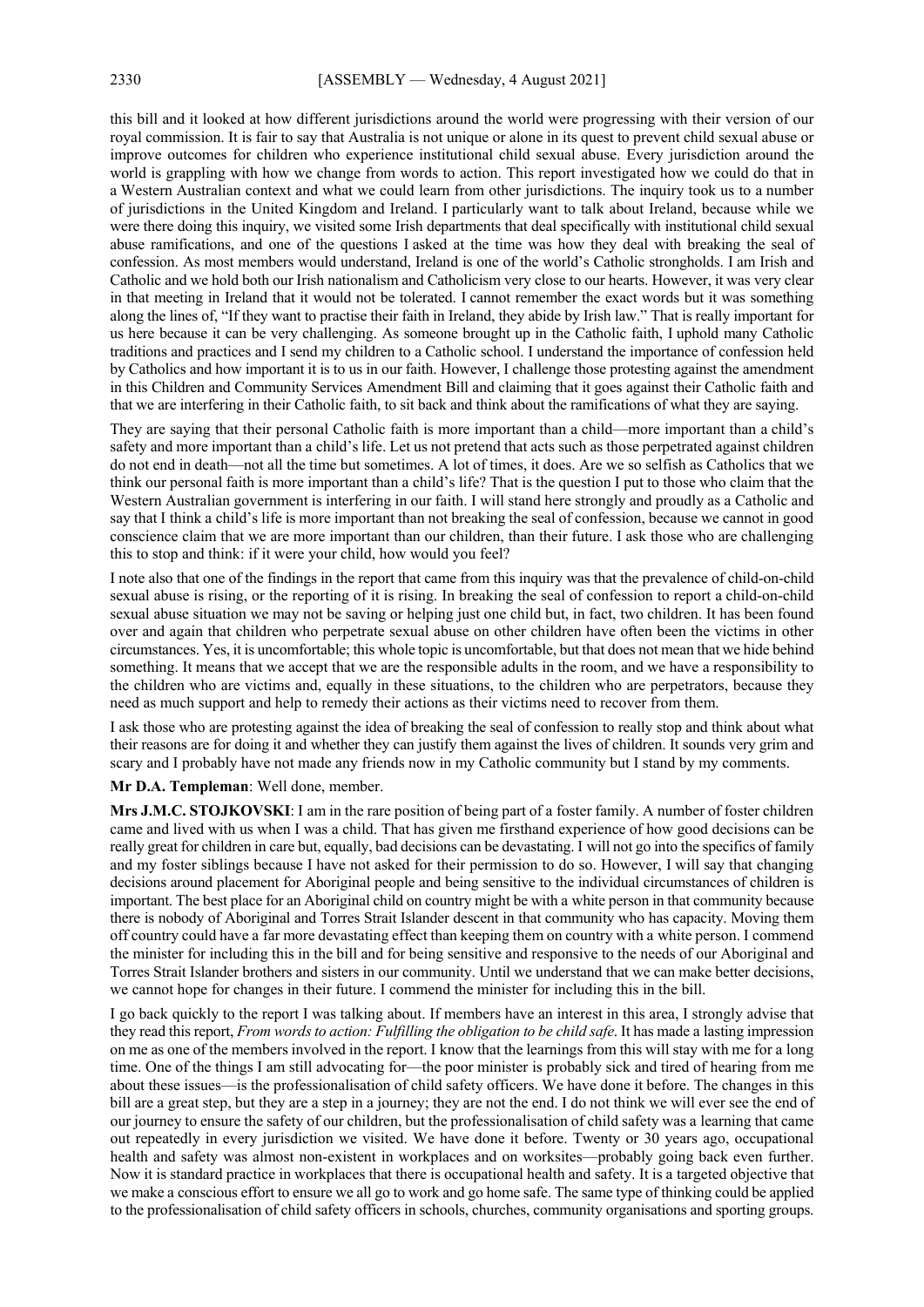They can be used to create child-friendly workplaces. Once we start thinking about children and how we interact with them, Parliament is probably a good example of how not to interact with children. Our committees, for example, cannot take evidence from children. There is no capacity for them to do that, yet a lot of things we speak about have a direct impact on them. There is work for us to do and we should lead by example in that. The idea of professionalising child safety is not to point out one person and say, "You are our person who deals with everything." It is to ensure that there is professional knowledge that understands that child safety is paramount. If a child is interacting in an organisation, we need to ensure they can do that safely. A professional child safety officer—it does not have to be called that, but whatever it is called—will be the person who implements those strategies and changes across an organisation. Yes, part of that may include being the funnel for mandatory reporting if that is a requirement.

I would like to reflect on the Scotland experience. When we were in Scotland, we kept hearing that as parents we are all responsible for the wellbeing of a child. The responsibility does not sit with the mum or the dad. How many times have we heard the saying, "It takes a village to raise a child"? I certainly know that my co-members of Parliament who have young children agree that it is impossible to rely on just the parents to raise a child because this job does not allow for it. We have to depend on our village, and I think that is a really important sentiment that we need to build into organisations. It is about the responsibility of adults to look after children. We should not be putting this back on the child; after all, they are children, although some can advocate for themselves. I am sure that my 11-year-old would advocate to anyone who will listen to her, but others cannot. As responsible adults, it is our opportunity to look after all children, not just those who fall directly within our care. I would like to commend the minister for this. I know we have done a lot of great work in the area of children in care.

I would especially like to thank the minister for bringing forward the election commitment called Home Stretch. It is something I have earbashed the minister about for a number of years. For those who are not aware, children in care are looked after by the department until they are 18 years old and Home Stretch stretches that out to 21 years. Having had a number of foster siblings over the years and having had exposure to foster families, I can tell members they do not just look after children until they are 18 years old. I could claim that for most of us here, our parents probably did not look after us until we were 18 and then pat us on the back before sending us out into the world. Of course, parents look after children long after they turn 18 years old. I commend the minister for that change and I look forward to it being implemented. Equally, this legislation is a great step on our journey to ensuring our children's safety. I commend the bill to the house.

**MR D.A.E. SCAIFE (Cockburn)** [3.21 pm]: I am pleased to speak today on this important bill, the Children and Community Services Amendment Bill 2021. I congratulate the minister for bringing this bill back to this house in this term of Parliament because it is an important piece of legislation. As we have heard from other speakers, this bill responds to recommendations made by the Royal Commission into Institutional Responses to Child Sexual Abuse, which was a landmark royal commission commissioned by the Australian government some years ago now. It uncovered a history of child sexual abuse in institutions around the country that was lamentable and is arguably one of the greatest stains on the history of this country. The bill is also a response to the 2017 statutory review of the Children and Community Services Act 2004 and implements important reforms in that respect.

My contribution today will be largely limited to the issue of mandatory reporting for ministers of religion. That is only one feature of this bill but it is obviously a feature that has attracted significant commentary in the community at large, particularly—obviously—from religious leaders in the community. It is important to acknowledge at the outset that the reform that this bill implements of making it mandatory for ministers of religion to report allegations of child sexual abuse, including when the material is provided to the minister in the confession, is a reform that is supported very broadly by a large number of stakeholders. It was a recommendation of the royal commission. It is supported by survivor advocacy organisations like the Blue Knot Foundation. It is also supported by social services peak bodies like the Western Australian Council of Social Service. However, it needs to be acknowledged that one group, unfortunately from this Parliament, thought that it knew better than people in those groups. That was the majority of the Standing Committee on Legislation in the last Parliament, which recommended against this reform in its report. That majority was made up of Hon Simon O'Brien, Hon Jackie Boydell and Hon Nick Goiran. What I would say to those members and former members who made those recommendations in the last Parliament who think that they know better than survivors of child sexual abuse and advocacy organisations—is that it is clear they are still not listening. A clear finding of the royal commission is that institutions did not listen to victims, did not listen to survivors and did not listen to their families. It is a true shame that it is still the case that people are not listening to survivors. I am here today to say that I am listening to survivors. I have heard survivors. I will be voting in favour of this bill because it makes important reforms that will make children safer.

It is worth reflecting on the findings of the royal commission, which set out exactly why mandatory reporting, including for ministers of religion, is so important. The first pertinent finding that the royal commission made was that ministers of religion interact frequently with children in the course of their work. I will quote from the report of the royal commission. The royal commissioners said —

The many ways that people in religious ministry engage with children, sometimes on a daily basis, enable them to detect and receive disclosures of both familial and institutional child sexual abuse. Extending laws concerning mandatory reporting to child protection authorities to people in religious ministry could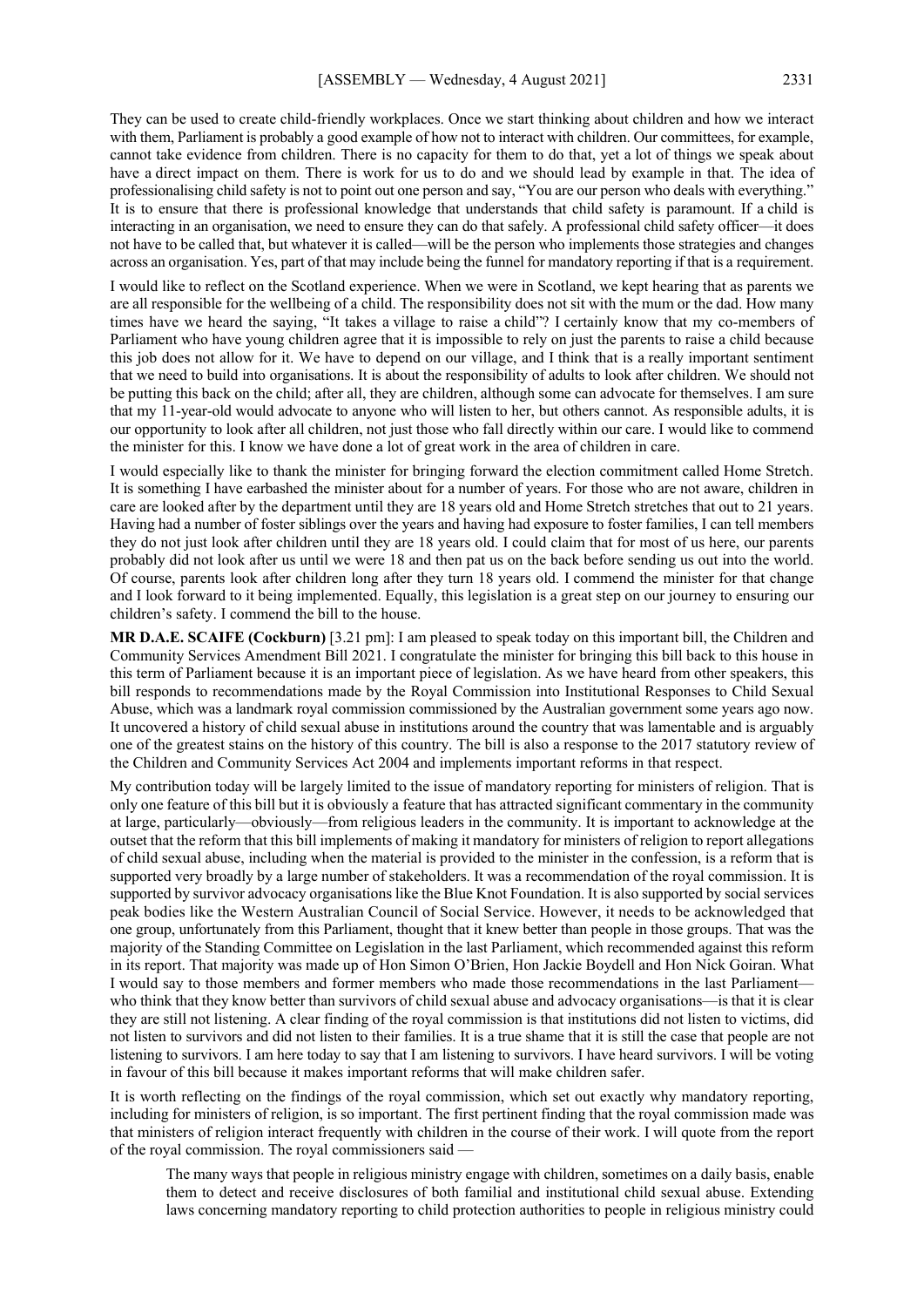therefore play a powerful role in preventing or intervening at an early stage in child sexual abuse cases. Further, reporting to a child protection authority may be the most appropriate reporting pathway in the first instance for religious institutions where there is little separation between the church and the family.

This extract from the final report of the royal commission sets out that one of the reasons this reform is so important is because ministers of religion, by virtue of their vocation and their calling, have interaction with children on a day-to-day basis and therefore they are in a prime position to report and encourage early intervention in cases of child sexual abuse.

The other finding of the royal commission that is crucial here to understanding where this reform comes from is that there was a culture of hierarchy and secrecy in many religious institutions and that those cultures were antithetical, essentially, to reporting and disclosure of allegations of child sexual abuse. I quote again from the final report of the royal commission. The royal commissioners said —

… many of the religious institutions we examined in our case studies had institutional cultures that discouraged reporting of child sexual abuse. Obliging people in religious ministry to report child sexual abuse to child protection authorities may help overcome cultural, scriptural, hierarchical and other barriers to reporting.

That observation is the next step on the road towards this reform because mandatory reporting is all about piercing the culture of secrecy, the cultural authority, the culture of hierarchy that allowed child sexual abuse to unfortunately fester in religious institutions for many years. Insisting that ministers of religion report allegations of child sexual abuse that are disclosed to them in confession is an important part of changing that culture. As I alluded to earlier, the way that children were treated in many instances when they were in institutional care—in some cases, government-run institutions and also in institutions run by third parties such as religious organisations—is a stain on the history of this country.

On the issue of the need to break the seal of confession, which is pertinent obviously to the Roman Catholic Church, it is notable that 61.8 per cent of sexual abuse allegations investigated by the royal commission were accounted for by the Roman Catholic Church—the vast majority. It cannot be denied that the Catholic Church has a particular responsibility and a particular history that means that action is needed to ensure that child sexual abuse does not continue.

I would like to draw the chamber's attention to a recent decision of the District Court of Western Australia that graphically outlines the horror of that history of child sexual abuse against particular victims. The case that I am referring to is Lawrence v Province Leader of the Oceania Province of the Congregation of the Christian Brothers [2020] WADC 27 and it is the judgement of Judge Herron. The judgement concerns a personal injuries claim made by John Lawrence. John Lawrence was a victim of a number of Christian Brothers, but particularly Brother Lawrence Murphy, when he was in the care of the Christian Brothers at Castledare Boys' Home and Clontarf Boys' Home in the 1950s. I am going to read some extracts from the judgement because I think it is important that we speak in this place honestly and openly about the reality of child sexual abuse, but I give a warning that some of the statements made by Judge Herron that reflect on Mr Lawrence's history could be seriously distressing for people, particularly survivors of child sexual abuse. I also want to say that although I think it is necessary to put these extracts on the record, the true focus of this judgement should be on the bravery of John Lawrence in coming forward and telling his story repeatedly when he was not believed and pursuing his case all the way through our court system to seek justice for himself. He may have been a victim of child sexual abuse, but he is not defined by his victimhood. This is a sample of the findings that Judge Herron made in the decision on the abuse suffered by Mr Lawrence. This is from paragraph 732 of the judgement —

Following the initial violent and brutal anal rape perpetrated upon Mr Lawrence when he was a 9 year old child by Brother Murphy, the course and trajectory of Mr Lawrence's life was irrevocably determined. From that moment it was inevitable Mr Lawrence would be tormented by what was done to him for the rest of his life and suffer serious psychiatric injury. If there could possibly be any uncertainty about that, the outcome was put beyond doubt by the ongoing repeated anal rapes committed by Brother Murphy over the next approximately two years when Mr Lawrence was aged 9 and 10. Mr Lawrence was a small boy, about 3 foot in height. Brother Murphy was an adult, about 6 foot in height, twice the height of Mr Lawrence. Brother Murphy was supposed to be Mr Lawrence's carer. He was his teacher. Mr Lawrence was a young, isolated, vulnerable boy, abandoned by his mother who had treated him poorly. He was in desperate need of care and support. The Christian Brothers, as an institution, and those Brothers who sexually abused Mr Lawrence, particularly Brother Murphy, failed to come close to providing the care and support Mr Lawrence so desperately needed. Of course, that need for care and support was only heightened after Mr Lawrence was first anally raped by Brother Murphy.

The judgement goes on but, truthfully, it is too distressing even for me to put on the record in this place. However, it is worth members reflecting on the point that these are not abstract concepts that we are talking about; these are real children who have been and, unfortunately, are being affected by the most serious violation of their privacy, dignity and humanity.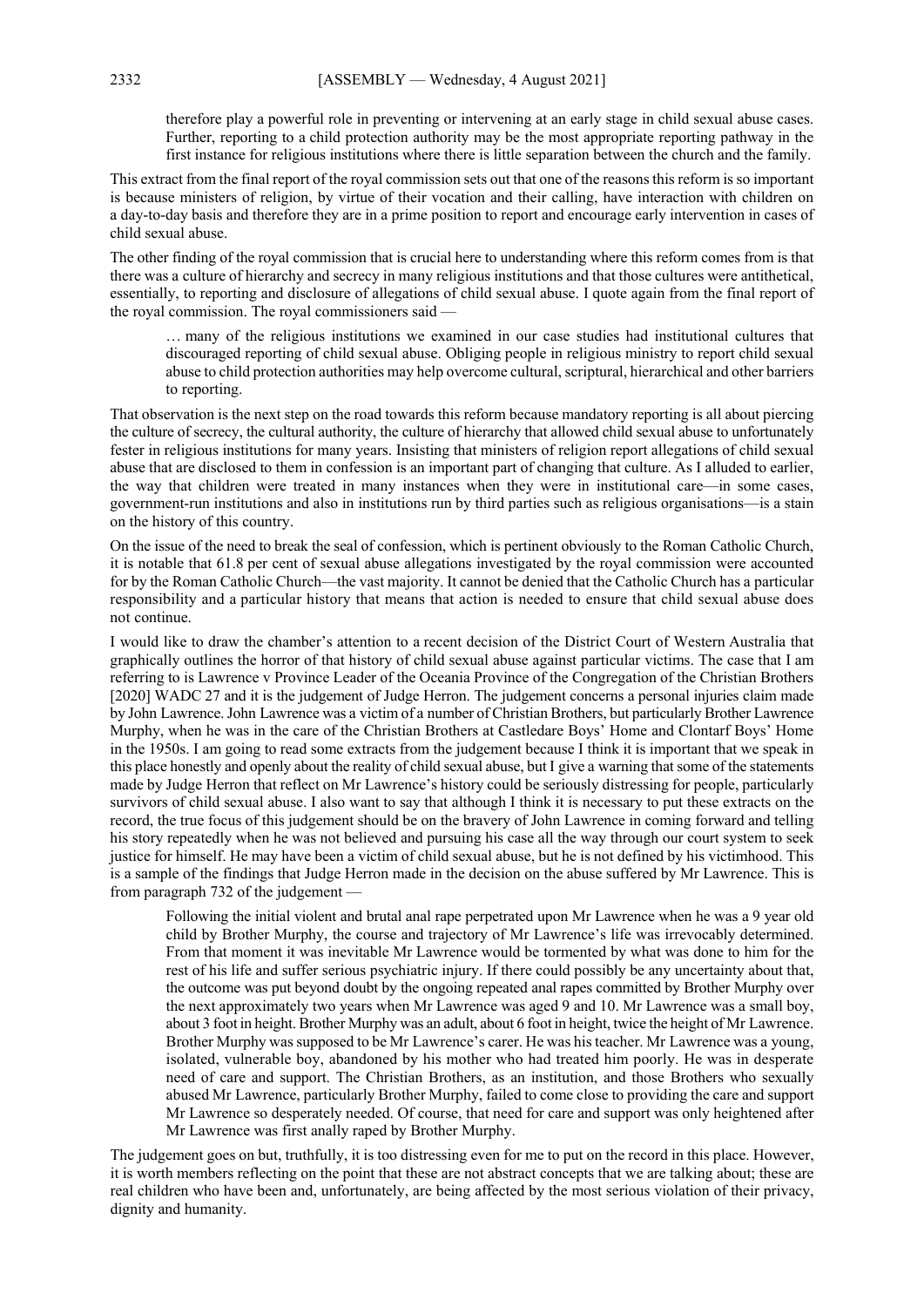It is obviously the case that in a debate on a bill like this, we are focused on the best interests of the child. This is where I do not follow those who oppose mandatory reporting for ministers of religion, including breaking the seal of confession. These are the same people who day in and day out tell us that the best interests of the child are the paramount consideration in all sorts of political debates. These are the same commentators who refused to support marriage equality because of this dogmatic and misguided position that children's best interests are somehow served by having a mother and a father.

These opponents have to ask themselves this question, because it points out a fundamental cognitive dissonance in their position: how do they square their position on the importance of the best interests of the child, yet deny that anybody who became aware of Brother Murphy's offending in confession should have been obliged by the law to report it? One of the arguments that is put by people who oppose this change is that there is no need for it. They say that abuse is almost never, if not never, disclosed in confession, but that is not the case. Again, the following paragraph is taken from the judgement of Judge Herron and it is from the paragraphs about the case for exemplary damages to be awarded. Those damages were ultimately declined but the following paragraph is telling. This is paragraph 954 —

The next day, 7 January 1937, Brother Noonan wrote to Brother Hanrahan, the Brother Provincial in the following terms, relevantly in relation to Brother Traynor:

I saw him yesterday, 6th and outlined the procedure. He told me the whole ugly story—in Loyola with two (perhaps three) of his boys, Ronnie Dunne, Lyal Hawthorne and (perhaps) Chas. Davies. I give the names lest they might be required later. After the deeds he apologised, urged them —

The victims —

to tell all in confession and went to Sacrament himself. All occurred in the boys' separate bedrooms. He was in a wretched state and expressed the dearest wish of his life to be retained … Our duty is to protect the children entrusted to us; to safeguard the reputation of the Congregation and to be just to all. I gave him until to-day to consider whether he would risk expulsion by appearing before the Council, or apply voluntarily for a dispensation. He has just sent me word that he is applying for a dispensation. The letter is in the post and I shall have it this evening. Meantime I have sent the Bursar General to fit him out. This is a sad ending. May God help us and protect us.

That is not the sad ending to that story. The sad ending was right back when the abuse was committed. The sad ending is not the fact that Brother Traynor was in a terrible state and that he volunteered for a dispensation. In any event, the paragraph that is quoted from that correspondence, dating as far back as 1937, demonstrates that there was knowledge of abuse. It was revealed in confession, potentially by victims but certainly by the perpetrator, so it is historical abuse that has been disclosed in confession and therefore shows a need for this reform.

[Member's time extended.]

**Mr D.A.E. SCAIFE**: That finding is also consistent with the findings of the royal commissioners. I will quote again from the final report, in which the royal commissioners stated —

We are satisfied that the practice of the sacrament of reconciliation (confession) contributed to both the occurrence of child sexual abuse in the Catholic Church and to inadequate institutional responses to abuse. We heard in case studies and private sessions that disclosures of child sexual abuse by perpetrators or victims during confession were not reported to civil authorities or otherwise acted on. We heard that the sacrament is based in a theology of sin and forgiveness, and that some Catholic Church leaders have viewed child sexual abuse as a sin to be dealt with through private absolution and penance rather than as a crime to be reported to police. The sacrament of reconciliation enabled perpetrators to resolve their sense of guilt without fear of being reported. Also, the sacrament created a situation where children were alone with a priest. In some cases we heard that children experienced sexual abuse perpetrated by Catholic priests in confessionals.

There really can be no doubt about the evidence that supports the need for the reforms in this bill. Even if it is the case that child sexual abuse is disclosed in a confessional, once is reason enough to justify this reform. One disclosure of child sexual abuse in a confessional is one too many, and it is plainly a matter that should be reported to the relevant authorities.

One of the other arguments that is marshalled against this reform is an appeal to religious freedom. Members will get no arguments from me about the importance of religious freedom. Those who know me know that I worked as an industrial relations lawyer for a number of years. I often dealt with cases in which people were discriminated against in the workplace based on their political opinion or their religious beliefs. There is no doubt that that is not only unlawful, but also immoral in our country. There is no argument from me that religious freedom is not important. Plainly, as with all rights and freedoms, it has to be balanced against other rights and freedoms and it has to be interpreted given the expectations of our society.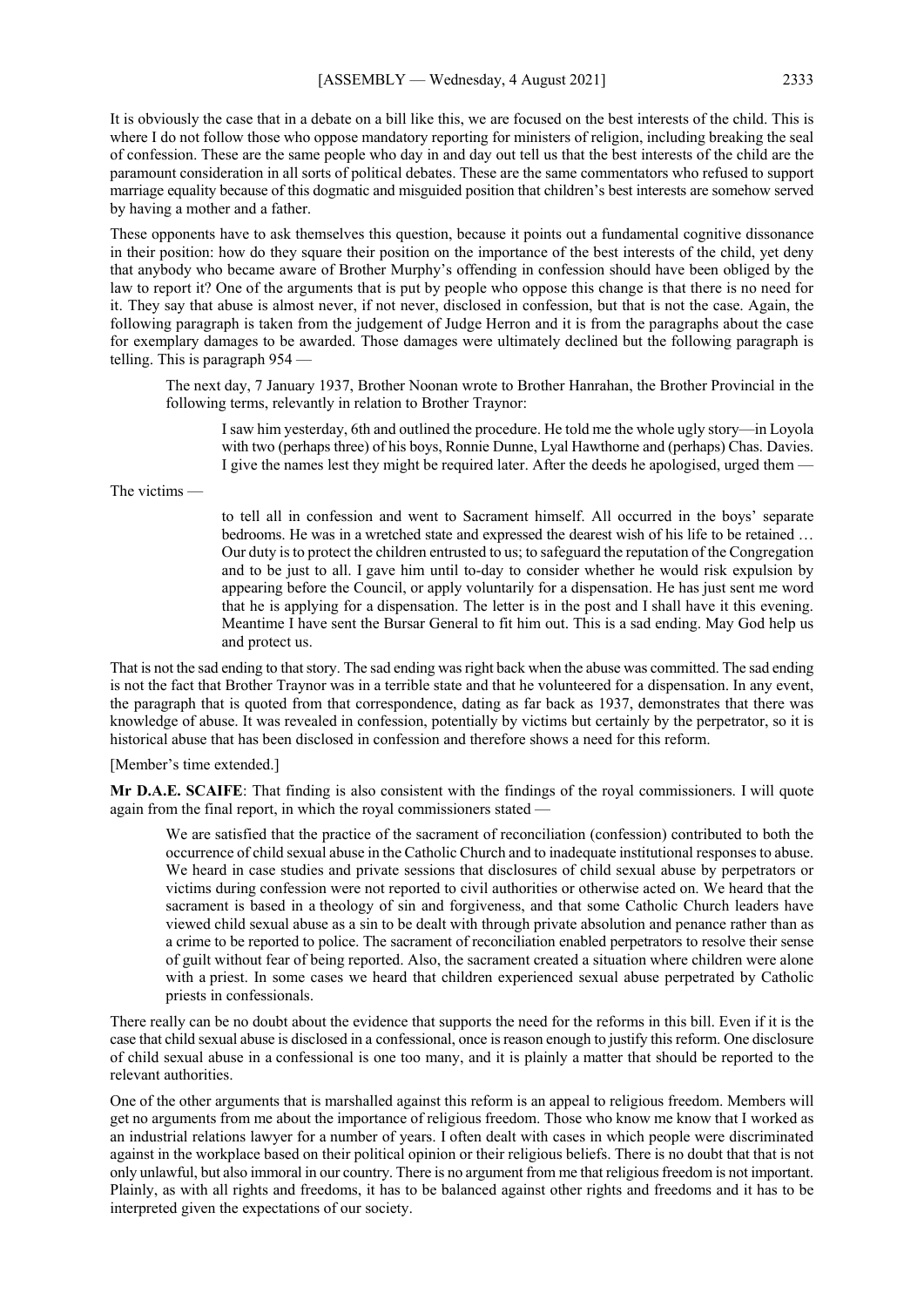One of those expectations from the community is what I have already referred to—the importance of the best interests of children, some of our most vulnerable members of the community. This point was acknowledged by the royal commissioners. In the final report, they stated —

Although it is important that civil society recognise the right of a person to practise a religion in accordance with their own beliefs, that right cannot prevail over the safety of children. The right to practise one's religious beliefs must accommodate civil society's obligation to provide for the safety of all individuals. Institutions directed to caring for and providing services for children, including religious institutions, must provide an environment where children are safe from sexual abuse.

In my view, arguments about what is mandated by canon law in the Roman Catholic Church are futile because it is plainly a principle of our society that laws of any religion must give way to secular law. Yet it is galling to note that there have been indications from the Catholic Church, some quite recently, that that will not be the case. I refer members to an article on ABC online dated 12 September 2020 entitled "Queensland Bishop Michael McCarthy says priests will not break seal of confession to report sex abuse, despite new law". It states -

But Bishop McCarthy said Rome had not changed its view.

"Within the Catholic Church, a priest is not allowed to break the seal of confession. That is what we have all promised and what we have all signed up to do," he said.

"It's a real dilemma that we have the state law that has been passed and it has been passed in other jurisdictions now.

"However, confession is conversation between that person and God.

"Certainly in confession, there is the opportunity to say to people—if it is criminal, or evil—then it is time to go and talk to the police."

That is not an answer to someone who is put in the position of child sexual abuse being disclosed to them—to simply say they should just inform the alleged perpetrator or the person who made the disclosure that maybe they should talk to the police. Expectations have changed. The community expects people to report those allegations to relevant authorities so we break down the secrecy and the silence and ensure intervention in these cases at the earliest possible stage.

What is interesting about Bishop McCarthy's statement is that it flies in the face of comments that were made by representatives of the Catholic Church to the royal commission when they gave oral testimony. I will quote a statement made by Cardinal George Pell during his oral testimony to the royal commission. He said —

We have always complied with the law of the land, and we will comply with the law of the land in the future … I repeat, whatever we are compelled to do, we will do.

Apparently, that is no longer the case, at least for Bishop McCarthy. This is a reflection of what is referred to as the outward face of religious institutions, particularly the Catholic Church, in an article entitled "Catholic Church Responses to Clergy–Child Sexual Abuse and Mandatory Reporting Exemptions in Victoria, Australia: A Discursive Critique" by Michael Guerzoni and Hannah Graham, published in the *International Journal for Crime, Justice and Social Democracy*. I recommend that members read that article if they have time. The authors reflect on the fact that there are two faces of the Catholic Church: there is an outward face, which claims some level of responsibility for the abuse that has occurred in the past, and there is also an inward face, where there is a denial of responsibility and an appeal to higher loyalties. I have given the example of the outward face, which is the statement of Cardinal Pell. I also want to give some examples of what the authors describe as denials of responsibility. The authors set out a supplementary submission from the Catholic Church in Victoria, which said —

… the decision to report belongs to the victim. The law in Victoria does not require the reporting of criminal offences to the police. If a victim does not want to report the abuse to police, the Church has no right or obligation to do so.

This is the inward face of the Catholic Church that denies responsibility for having to report child sex abuse. Of course, the appeal to higher loyalties that is used to avoid reporting disclosures is reflected in appeals to the seal of confession and the inviolability of that disclosure. The authors of the Victorian supplement also stated in their report —

Any legislative amendment that purported to require priests to violate the sacramental seal of confession will be ineffective as *priests will simply be unable and unwilling to comply*… *Canonical obligations override* inconsistent obligations purportedly imposed by civil law …

It is an extremely troubling position to take that members of the Catholic Church—ministers of religion—are not responsible for following the law in our jurisdiction. I would simply say to the opponents of this reform that they should search their conscience on this issue long and hard, because no amount of obscurantism and no amount of appeal to vague academic arguments are an excuse for failing to report child sexual abuse. They offer no real justice and no real way forward for victims. If the position of opponents of this reform is that they do, they should search their conscience. There is resounding evidence that this reform is needed.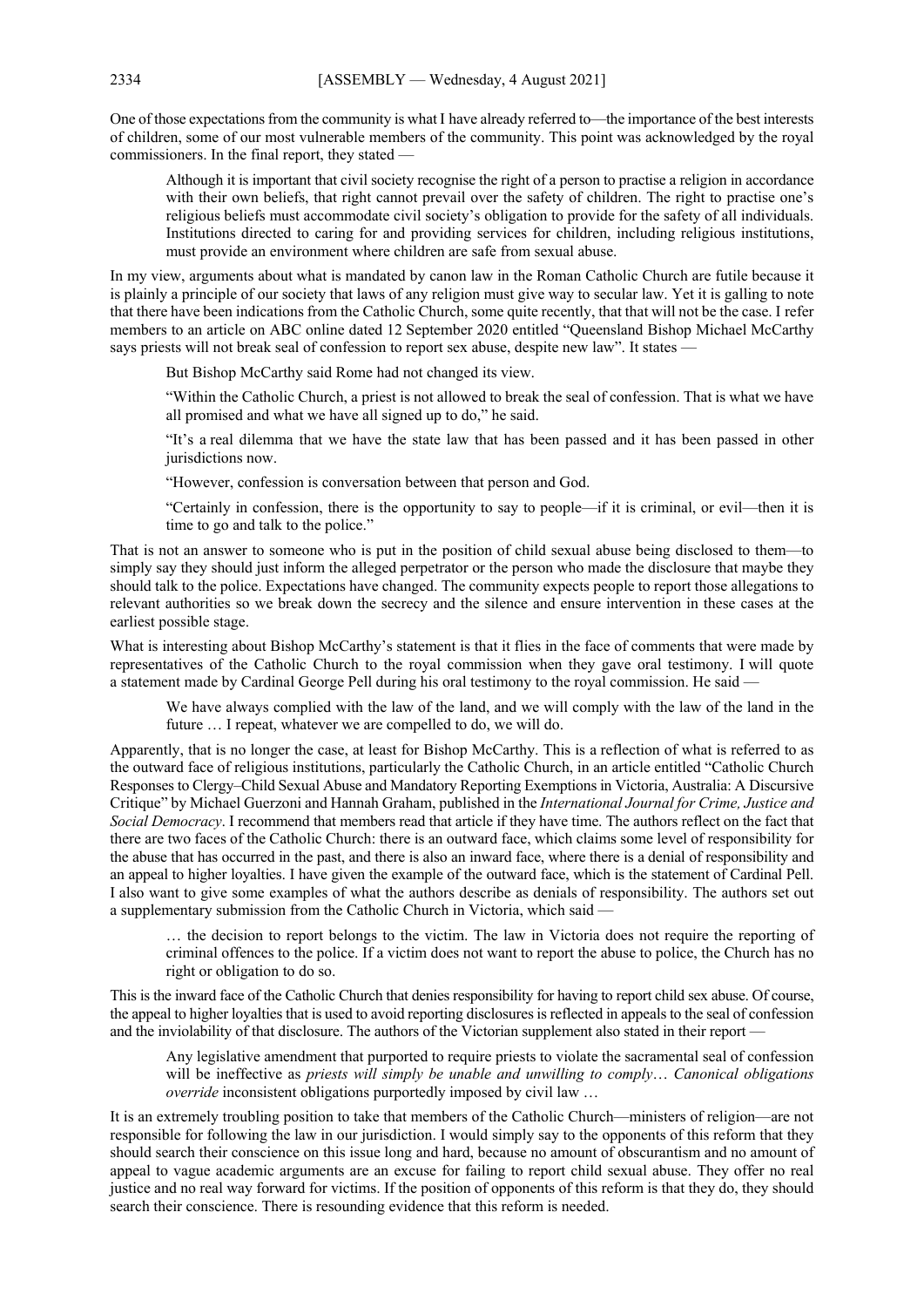**DR K. STRATTON (Nedlands)** [3.51 pm]: I am pleased to stand in support of the amendments in the Children and Community Services Amendment Bill 2021. I, too, wish to speak in particular to the changes to mandatory reporting. I was working as a social worker at Princess Margaret Hospital for Children when mandatory reporting first came onto the legislative agenda. Working in a setting in which the care and wellbeing of children was our core business, we welcomed this change. No longer would reporting rely on reciprocal agreements between departments, or worse, on the individual decision-making of practitioners. Although mandatory reporting certainly is not a panacea or a preventive mechanism, it is a mechanism for ensuring that children's disclosures are not only heard, but also acted upon and that their protection is at the core of all decision-making, not the protection of institutions, professions, individuals or traditions and processes.

The bill now adds additional occupational groupings to the original list of mandatory reporters from that which was first formulated in 2009. This change recognises that many other professionals and groups have the moral responsibility and now the legal responsibility to act on children's disclosures of sexual abuse. I recognise that this is a response from the McGowan government to the recommendations of the Royal Commission into Institutional Responses to Child Sexual Abuse and note that the McGowan government has accepted all the recommendations of the royal commission. I would like to particularly thank and commend the Minister for Community Services for her ongoing work to continue to progress those recommendations in the Western Australian context.

Prior to entering Parliament, I served on the board of Forgotten Australians Coming Together, operating as Tuart Place in Fremantle. This is a unique not-for-profit Western Australian organisation representing and providing services for people who were in out-of-home care during childhood, including former child migrants. The voice of lived experience is highly privileged at Tuart Place and people with a lived experience of out-of-home care comprise half the board. It was both an education and an honour to serve alongside them. It is my learning from the participants at Tuart Place that I stand to give my support for this amending bill.

The participants of Tuart Place are largely older Australians in their 60s, 70s and 80s, and many were in church-run orphanages, organisations and other forms of institutional care in childhood. Many of those participants were courageous in stepping up to provide evidence to the royal commission. I would like to take a moment to acknowledge the leadership of Tuart Place, director Dr Philippa White, board chair Cevrina Reed and deputy chair Dale Lynch, as well as senior practitioners Susy Vaughan and Jan Newman, for their support to survivors in giving very, very difficult and challenging evidence as well as the multiple written submissions that Tuart Place made on behalf of survivors of child sexual abuse throughout the royal commission. I thank them for that particular piece of work as well as their ongoing work advocating for the needs of all survivors of all types of childhood abuse.

Participants who provided evidence to the royal commission relived their experience of childhood sexual abuse at the hands of those meant to care for, nurture and protect them. Perhaps worse still, however, was the evidence that they gave of telling trusted adults and institutional leaders about their abuse and of not being believed and, indeed, of being told to stay silent, of being told that they were wrong, of being told that they deserved what happened to them and of nothing being done. When nothing is done in the face of a child's disclosure of child sexual abuse, that lack of action subjects those children to ongoing abuse that we know has a lifelong impact on a child's physical, emotional, sexual and spiritual health and impacts on their sense of identity, their sense of self, their self-esteem and their ability to go on to form relationships of safety and trust. Telling someone who had the ability to act but did not is, I would argue, a violent violation of that trust and safety.

On 27 June 2018, I sat in the public gallery here with participants of Tuart Place and other survivors of childhood sexual abuse as Premier Mark McGowan delivered an apology on behalf of the state for the sexual abuse of children in Western Australian government institutions and other institutions of care. As I sat with those survivors, the power of that apology was palpable. I felt it in my body and in my heart, and I saw it in the tears of the survivors and I heard it in their thanks to the Premier and the minister following the apology. For those survivors, they had at long last been heard, seen and believed. Their pain, survival and resilience was recognised at long last. They all wish for child sexual abuse to never happen to another child, but when that does occur and when a child discloses, they wish for them to be heard. But beyond being heard, they wish for them to be believed and for that disclosure to be acted upon.

I was brought up to understand that the worst thing you could be in the face of injustice was a bystander. I teach my children to intervene when they see a wrong being done. Mandatory reporting is more than a legal responsibility; it is a moral one and a human one, and it is one that we must enact without fear or favour. To the participants of Tuart Place and all the survivors who gave evidence to the royal commission, I stand today to commend this bill to the house in your name and in your honour. Thank you.

**MR D.J. KELLY (Bassendean — Minister for Water)** [3.57 pm]: I rise to make a contribution on the Children and Community Services Amendment Bill 2021. Members will note that this bill came through this Parliament in the previous term and I was very supportive of it in my previous contribution. It was a great disappointment that we were not able to get this bill through the previous Parliament, but I am very pleased that the Minister for Community Services has managed to get this bill back on the notice paper and before Parliament so soon into the second term, because it is a very important bill. I am very pleased that the minister has worked so hard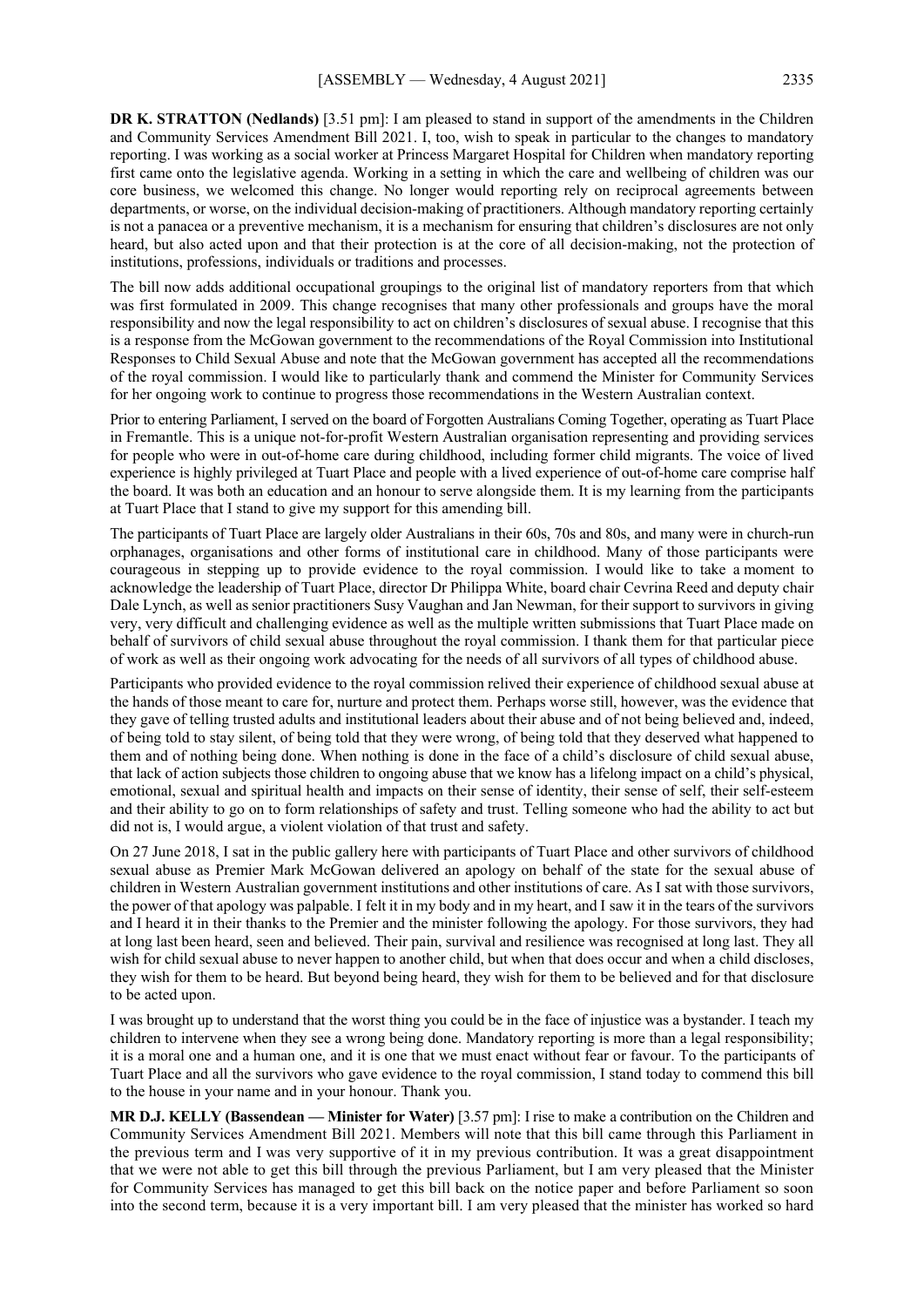to ensure that as a state government we are able to support and implement all the recommendations of the Royal Commission into Institutional Responses to Child Sexual Abuse. This bill forms part of our implementation of those recommendations.

The bill has a number of aspects. I simply want to address the issue of mandatory reporting, which under this bill will extend the provisions to require ministers of religion to report information they have when they reasonably believe that a child has been abused.

This reform has been a long time coming. Most people would say it is fairly obvious that if any person is in possession of information that would lead them to believe a child has been abused, obviously, they should report it. Unfortunately, there is a whole history in this state and around the world of people not reporting abuse. This bill will extend the reporting requirements to ministers of religion. I know for some people that that is controversial. I simply say to them that the community has long since come to the view that there is not a special category for ministers of religion and that ministers of religion, like anybody else, should report. One of the groups that has been quite vocal in its opposition is the Catholic church through various bishops, but in particular the bishop of the Perth Archdiocese, who has been very vocal on this point.

I am conscious that we are approaching a certain time and it may be that I will complete my contribution when this matter is next before the house. As I said, I spoke on this bill in the last Parliament and if people read the *Hansard*, they might conclude that this is a repetition of the previous speech, but, in my view, we can never talk about issues of child sexual abuse too much.

Debate adjourned, pursuant to standing orders.

# **PREMIER**

# *Question without Notice 334 — Personal Explanation*

**MR M. McGOWAN (Rockingham — Premier)** [4.01 pm]: Mr Deputy Speaker, under standing order 148, I seek to make a personal explanation.

# **The DEPUTY SPEAKER**: That is granted.

**Mr M. McGOWAN**: During question time, I was asked a question by the Leader of the Opposition about the latest case of a COVID-positive person in Western Australia and I inadvertently gave one inaccurate fact, which I would like to now correct.

I was advised that the person in question had been at the Perth Airport terminal on the morning of 27 July. It turns out that he was at Perth Airport terminals 3 and 4 on 27 July 2021 between 4.30 and 6.00 that evening. Therefore, rather than being there in the morning, he was there in the evening.

I further advise the house of the most recent update put on the government health website that details the locations that people have been in. I would like to let the house know that on Tuesday, 20 July, between 4.00 and 7.00 am, the COVID-positive person was at Perth Airport terminals 3 and 4. On 27 July, he was at Perth Airport terminals 3 and 4 between 4.30 and 6.00 pm. On 28 July between 5.00 and 7.30 pm, he was at the Old Faithful Bar and BBQ in Fremantle. On 29 July 2021 between 7.30 pm and 1.00 am, he was in Scarborough at the Indian Ocean Hotel, the Indi Bar. On 31 July 2021 between 6.30 pm and 12.00 am, he was at the Subiaco Hotel, and on 2 August 2021 between 1.00 and 3.00 pm, he was at the PathWest waiting room at Fremantle Hospital. Obviously, as further locations come to hand, we will publish them.

# **McGOWAN GOVERNMENT — HEALTH — PERFORMANCE**

#### *Motion*

**MS M.J. DAVIES (Central Wheatbelt — Leader of the Opposition)** [4.04 pm]: Deputy Speaker, it really is going well this week because I have left my piece of paper on the desk! I move –

That this house condemns the Labor government for its failure to prioritise a safe and efficient health service for Western Australians, resulting in a broad range of economic and social impacts.

This is a very serious issue, and we have just had news of a COVID-positive individual in our community. The opposition continues to raise questions because there is not only an impact on our workforce and people who are being caught up in our hospital system, the emergency departments, St John Ambulance and a whole raft of areas in their everyday efforts to access quality health care, but also the spectre of COVID is hanging over us. When incidents of individuals testing positive to COVID occur, the first thing we think about is how our health system and hospitals could possibly cope if we had any kind of outbreak like the one that is occurring in New South Wales. That would be an additional burden on what is already a stressed system in crisis, as some would put it, although the Minister for Health still refuses to acknowledge that. Our health system cannot cope with any additional burden that would come from such an incident. I put on record that I truly hope that this was, in fact, a weak positive–negative result and that all the close contacts test negative and are therefore ruled out, because I would not like to see our state end up where New South Wales, Queensland, Victoria and other places around the world have ended up. We continue to raise the issue of the health system because we know that it is already overburdened. The challenge is that if we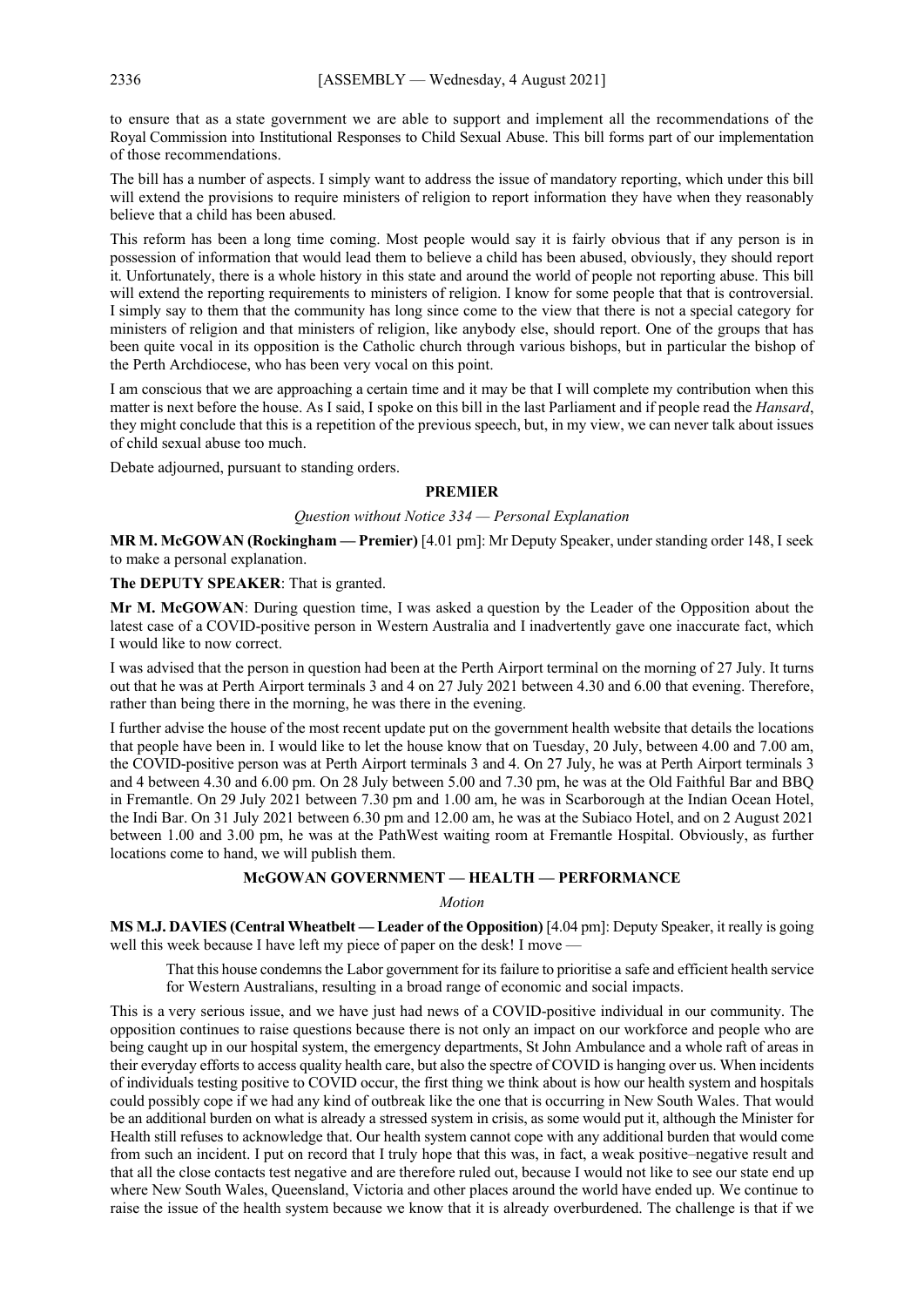see COVID creep into our state, I fear very greatly for the staff who are already working at capacity and for our ability to access healthcare services for all the things that we do on a daily basis. The opposition will go through how we believe the mismanagement of our health system is impacting not only our community at a personal level, but also, from an economic perspective, across other sectors.

I spoke yesterday about ambulance ramping. As we put forward yesterday, everyone knows that the Western Australian health system is in crisis. In fact, last week the ABC 7.30 report highlighted that the numbers we see with ambulance ramping are at a level that is not only a national but an international disgrace. The WA faculty chair of the Australasian College for Emergency Medicine, Dr Peter Allely, highlighted the dangers when he said —

… most departments are running at almost disaster level, at least several times a week …

#### Again, I quote —

… to have overcrowding in the twenty-first century in one of the richest countries in the world is scandalous.

We agree, yet the minister refuses to say the word "crisis", even when we have people in the system working on the front line saying that it is at a "disaster level". We in the opposition asked for information about code yellows that are being triggered by staff. It may well be an internal measure, but the Australian Nursing Federation has been asking for this to be published live and online, much like other information is published, and I think the public and the opposition have a right to know what that information is. I do not understand why the minister will not agree to publish that information. Is it because it would demonstrate just how close to the wire our health system operates every day?

How do we know that the system is in crisis? We have used the health minister's own benchmark. We outlined yesterday that when he was in opposition, this minister complained that 1 030 hours of ambulance ramping was a massive failure, resulting in horror stories that were shocking. But in July this year, we had ambulance ramping numbers that were five times greater than the number that the minister referred to as a massive failure. I really think it reflects on the Minister for Health and how he is approaching this crisis that he can accuse someone of a massive failure at that point in time and then has numbers five times worse than that when he is responsible for the health system, but will take no responsibility or accountability for that. In fact, we see everybody else is being blamed, including the people who walk through the front doors of emergency departments. That has been the latest excuse. Last week, *7.30* on the ABC highlighted the broader issue of those code yellows that I spoke to.

#### **Mr P. Papalia** interjected.

**Mr R.S. Love**: If you are going to interject, at least do it loud enough so we can hear.

**Ms M.J. DAVIES**: Is the minister okay there muttering under his breath? Would the minister like to contribute?

Last week, 7.30 on the ABC highlighted the broader issue of the code yellows that we have now asked two questions on in relation to why this Minister for Health and government refuses to table the data. That is a transparency issue for us, and again I wonder why the minister refuses to provide that information. The WA faculty chair for the Australasian College for Emergency Medicine, Dr Peter Allely, really highlighted this risk when he said there are internal disasters, and he used that language, regularly happening in our hospitals. He is right; they are internal disasters. I have some examples of people in my constituency and others who have raised issues that have occurred as they have traversed their way through this health system in crisis, and they do not make for good reading. It is quite devastating to have a family member or individual who has fallen through the gaps in a system under pressure. All of them go to great pains to say that it is not the staff's fault, but that they are overworked and there are simply not enough people in these hospitals to deal with the situation that is emerging.

The Australian Nursing Federation is calling for those code yellow updates and the data to be provided, and it wants it provided online and in real time. We consider this to be a sensible and important request. This is the Australian Nursing Federation, which represents the people who work on the front line in all of these hospitals. It is saying this information would assist and it should be made public so we can assess just how severe this crisis is. It is not just an internal management situation; it is impacting on these people's lives as they go to their places of employment every day, and it is impacting on patients. I recall reading some information that had been provided earlier this year by another professional in the sector who said that code yellows did not use to occur regularly, but now they seem almost normal. At the time, the Minister for Health reflected on this and said it was just business as usual and it was just the hospital managing its business. He said if a code yellow is called, it means that all staff have to step up and manage how to progress patients through the system. But if that is happening all the time, it is a red flag that is not being addressed. Surely, if it occurs rarely, it is taken notice of and some changes might be made to the process, but it if it is happening every day and becoming business as usual, that is a system at breaking point. A code yellow should not be called and put in place on a daily basis, whether it is in one of our major tertiary hospitals or one of our hospitals around regional Western Australia. That points to under-resourcing and a failure to invest over a long time, because these issues have not emerged overnight. I will come to it in a while, but there is also opinion from those who work in these emergency departments that it is not normal. Let us not forget that this minister who at last count has five portfolios, and I consider health the one that needs the most attention at this point, was the one complaining in opposition that no information was available and he was going to provide all this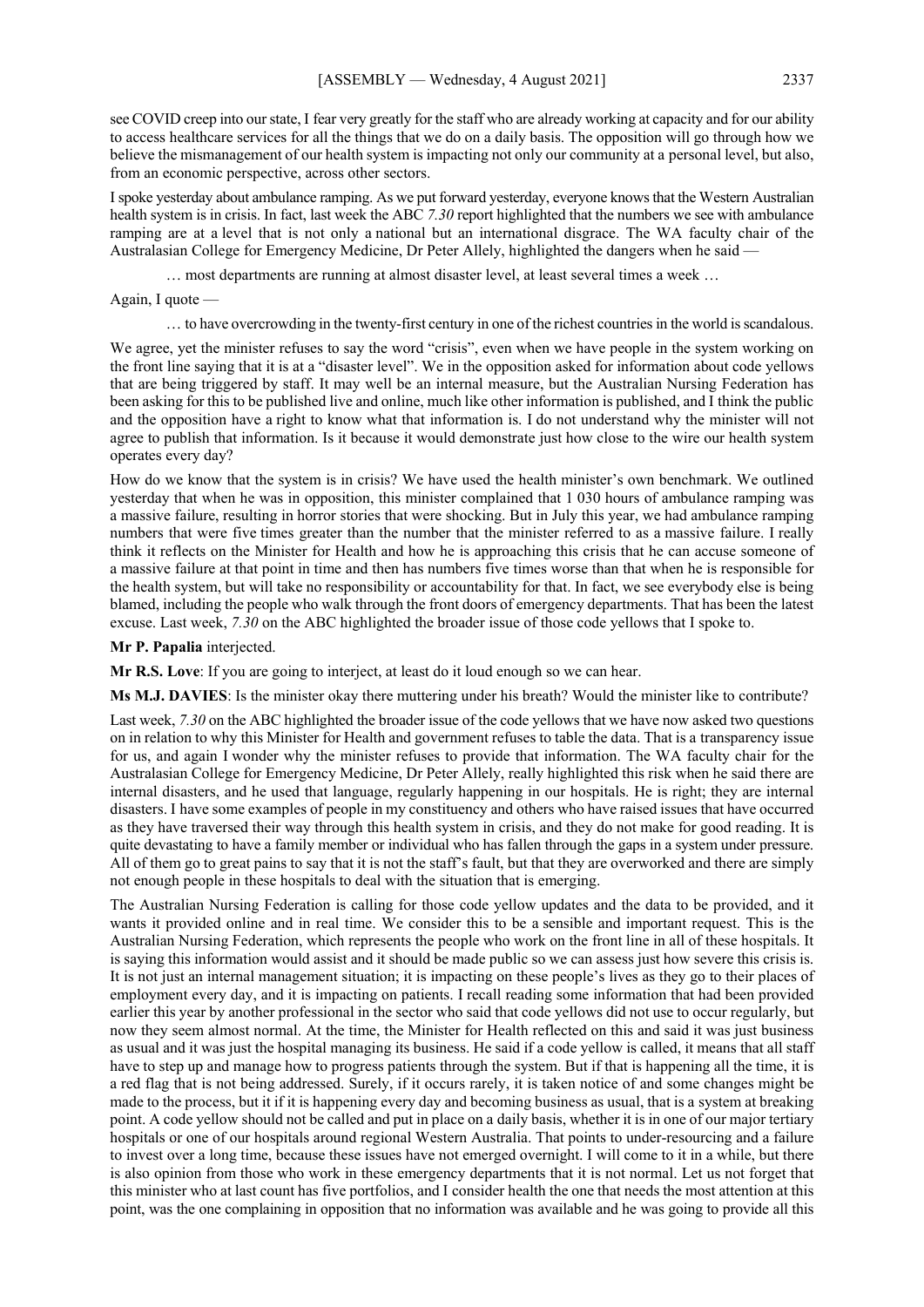information on the health department website. That was what he was going to do. It is remarkable that we have now asked twice, and a key stakeholder in the minister's portfolio, the Australian Nursing Federation, has also called for that data to be released, but the minister is refusing to do it. I remind members that the current government famously committed to a gold standard in transparency when it came to power. To quote the minister —

"The McGowan Government made a commitment to improve the accessibility and transparency of information around the Western Australian public health system.

We are calling on this health minister to immediately commit to implementing real-time reporting of code yellows, or internal disasters as those working the system refer to them. If he does not, it is another reflection on the way this minister is handling his portfolio, and it is not a good reflection. I do not think it is an unreasonable request. The Australian Nursing Federation does not think it is an unreasonable request. The minister made it a personal election commitment to provide greater accessibility to, and transparency of, health data, so he must deliver. That has to be an outcome, or at least a response. Outside question time, in which we know there is theatre, bluster and all the rest of it, we have the opportunity in this debate to understand more fully why the minister will not provide code yellow data.

We spoke at length yesterday about ambulance response times. I am setting the scene for my colleagues to progress through how this issue is impacting on a broader range of economic and social areas in our state. I think it is important to have on the record the data we have to hand and, again, the measures we are looking at to say that this is a crisis. The crisis in the emergency departments are now having broader and much more dangerous flow-on impacts on St John Ambulance—on paid paramedics, officials and volunteers. Because St John's ambulances are trapped—they are ramped and cannot get out—they are unable to get back into the community and respond to emergencies. That will cause some concern in the community.

That is starting to be reflected in the data collected in relation to its services. I remind members that at the same time we are dealing with this, this Labor government has a committee, dominated by government members, to investigate the St John Ambulance contract. I am not sure that we need an investigation; we need the government to provide a contract that goes for longer than 12 months. That is what has been happening; the contracts have been rolling over in a very short-term way, which does not allow any organisation to respond to the challenges. If the minister says that the scenario now is completely different from what it was four years ago, two years ago or one year ago, St John Ambulance is dealing with that same challenge, yet it is on a short-term contract and is not getting any support. But what it will get is a committee to scrutinise its activities.

The data that St John Ambulance collects is very telling. For the month of June, only 79 per cent of priority 1 emergency calls were responded to within 15 minutes; well below the 90 per cent response time benchmark. That is incredibly worrying, but one of the reasons St John is unable to do that is that half of its ambulances and officers are ramped up on every tertiary hospital emergency department entry. That is an appalling use of resources. Priority 2 and 3 cases also fell well short, with response times at 67 per cent and 63 per cent respectively. When we talk about these percentages, we have to remember that there is someone in the back of all of these ambulances and that there are people who are making calls who are not being responded to. If something has happened to a critical patient and they need urgent assistance and all the ambulances are tied up because our hospitals are failing to process patients through either the emergency department or in the wards, we are failing the people of Western Australia. To me, these figures are truly shocking. It is concerning that the response times appear to be falling off a cliff. We appear to be getting to a point at which they are getting worse and worse, and I have a feeling that that is because this government has a record of blaming everyone but itself and that St John is about to take the fall for the appalling performance we see in our health system, which is under stress and under pressure.

So that members know, St John Ambulance service response time benchmarks are as follows—this is what they aim to achieve: attend to 90 per cent of priority 1 calls, which are emergency calls, within 15 minutes; attend to 90 per cent of priority 2 calls, or urgent calls, within 25 minutes; and attend to 90 per cent of priority 3 calls, or non-urgent calls, within 60 minutes. If I go back, in the month of June, only 79 per cent of priority 1 emergency calls were responded to within 15 minutes. St John Ambulance is not meeting its benchmarks, and that comes right back to the way our hospitals are operating at the moment. That is not the fault of St John Ambulance. Twenty-one per cent of people who make a phone call to 000 with an emergency, perhaps a heart attack or any other life-threatening issue, will not have an ambulance arrive within 15 minutes to provide potential lifesaving aid. How scary would that be? We teach our kids that in an emergency, if they dial 000, someone will be at the other end of the phone to send someone to take care of them. I acknowledge that that is slightly more challenging in a regional setting, but our emergency volunteers in regional Western Australia do a remarkable job under enormous pressure. However, if people who live in the Perth metropolitan area or a major regional centre dial 000, 21 per cent of them will not be responded to within the appropriate time. That is an appalling indictment on this minister's handling of our health system. Imagine if that happened to one of your family members. We should not have to imagine that happening to someone we know and love because we have a responsibility to the people of Western Australia. Just imagine if it was someone we knew who was waiting desperately for assistance. How would we feel? What if it happened to one of our constituents? A number of my constituents have contacted me about this. Can members look their constituents in the eye and say, "We did everything we could to make sure we have a health system that doesn't let your family down"? I am not sure that anyone in this government could say that.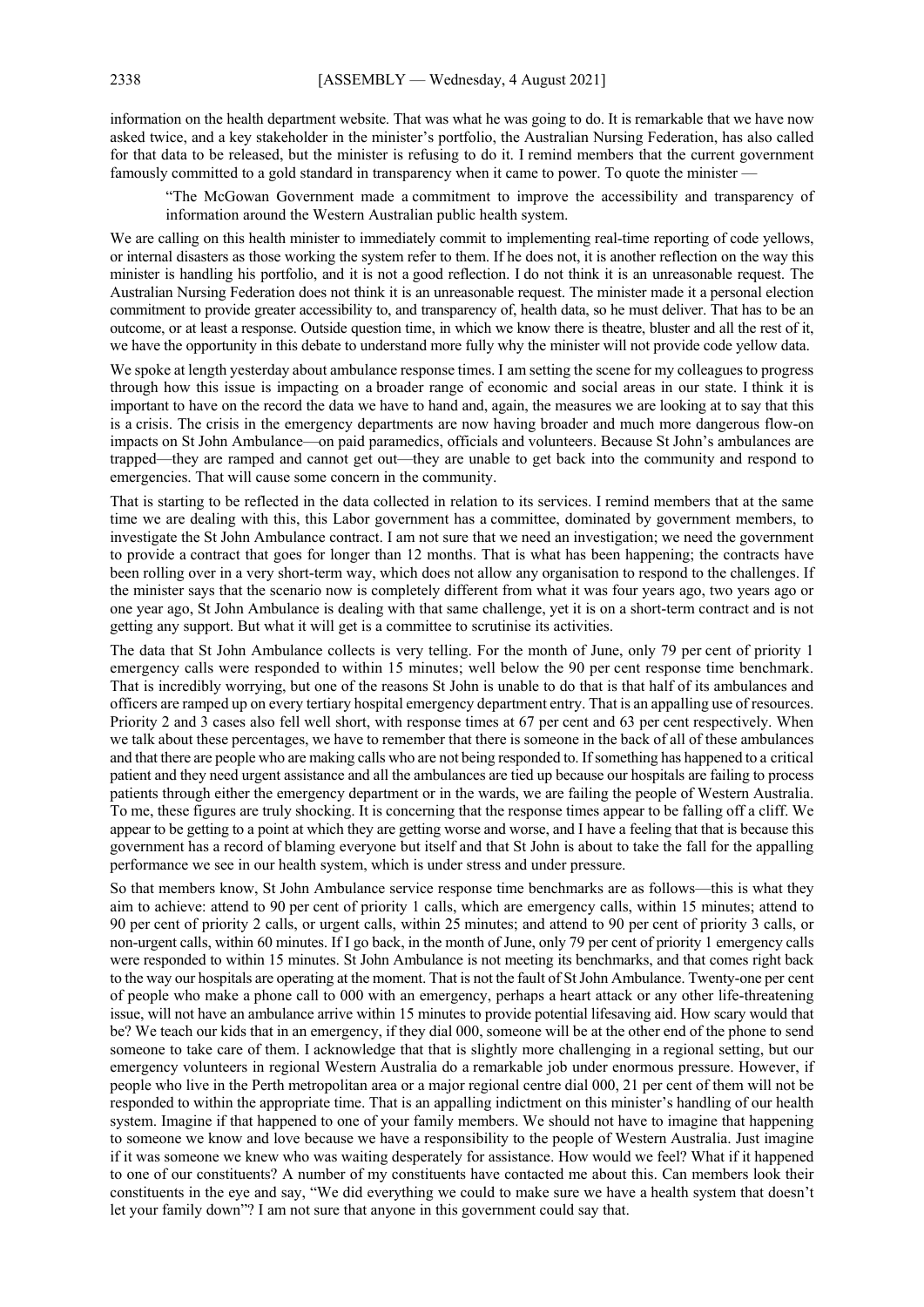The minister needs to stand up for what is right because that is what Western Australians demand. In a state as wealthy as Western Australia, with a potential to deliver a \$5 billion surplus, we deserve a first-class health system. That is what the people of Western Australia deserve. It is bad enough that we are experiencing record levels of ambulance ramping, which has contributed to a delayed response time for ambulances to get to emergency calls. It is good that the patients in those ramped ambulances still have the St John Ambulance crew looking after them, but those ambulances that have come from regional Western Australia in particular have already driven a considerable time to get to an emergency department. Most of my constituents will end up at Midland Public Hospital, but if it is on bypass, they will be sent to Sir Charles Gairdner Hospital or Royal Perth Hospital. That ambulance crew may have already driven two or three hours, possibly five. It depends on how busy the local crews are and whether they have had to call in a crew from another town. Those volunteers are amazing. In the middle of the night they get into the ambulance and drive a patient to Perth. They then stay with the patient if they have been ramped, possibly for another two or three hours, and then have to turn around and drive back to the community in regional Western Australia, clean down the ambulance and probably do a full day's work the next day. They do it and they do not expect very much from our community. But we expect to have a system that means that they do not have to sit for three or four hours outside an emergency department. The situation is far from ideal.

Statistical information shows that people die as a result of ambulance ramping and bed block in hospitals. This is inevitable because people are not being treated. We have all these specialists, wonderful nurses and medical experts, yet we do not have enough of them, so people will inevitably die. The Australian Medical Association has said that an Australian study has shown that if a patient presents to an overcrowded emergency department, there is a 10 per cent increased risk of death, and deaths on the ramp are occurring. If people are dying whilst ramped outside an ED, we can only imagine what will happen if there is no St John crew there to provide first aid. We are putting an enormous amount of pressure on the service. I am not going to pretend that this organisation is perfect; no organisation is, but it is responsible for turning up when we are at our most desperate. St John staff are being inhibited from doing their job because this state is not investing into its health system.

From a COVID perspective, another one of the minister's explanations is that this is all happening all over Australia. His words yesterday were that we were in the blast—I cannot quite remember. He used the word "blast", but we are in the shadow of a COVID pandemic. But plenty of people who work in the health system and health experts say that there were markers of a crisis in Western Australia's health system well in advance of COVID arriving on our doorstep. One can only imagine, if we actually did have an outbreak here, how much more pressure would be applied to an already stressed system. Australia has had virtually no outbreaks.I will give credit where credit is due. How the state government and the Premier have managed this state with quick, sharp lockdowns has been acknowledged around Australia; I get that feedback wherever I travel around the state. We are not disputing the fact that we do not have COVID on our doorstep and that people in this state are very lucky to be living in the way we are, but we cannot then say that we blame COVID for the problems in our health system. I have no doubt that there is a corollary of impacts, but, by and large, in Western Australia, we have been able to move about freely and we have not had lengthy lockdowns. There have definitely been concerns about the impact of that on small business, which we have raised in this place. The government could certainly go further to provide security or at least some assurance to the business community that if we are to enter another lockdown, what funding they might be eligible for. Going from lockdown to lockdown certainly increases the stress and pressure on those business owners who are trying to take care of their finances and employees.

We have to be realistic here. The issues we face in Western Australia are a result of under resourcing and under investment. I go back to the fact that with this state's wealth, we should have a world-class system. Dr Peter Allely said that the system is at disaster levels. He states  $\cdot$ 

"Everyone's … exhausted and burnt out. We haven't had a COVID outbreak … and it kind of frightens me to think how our staff would cope if we did."

Dr Allely is the faculty chair of the Australasian College for Emergency Medicine. He is an ED doctor. That should ring massive alarm bells. One of our leading experts is metaphorically screaming at the minister and the government that we are not prepared. There is a litany of other concerns about the preparedness of Western Australia for a COVID outbreak, as evidenced by the breaches at Geraldton Health Campus, Fiona Stanley Hospital and Royal Perth Hospital. Minister, this begs the question: why, 18 months down the track, outside that very serious and early emergency, do we not have the processes in place so that we do not have these breaches? They send shock waves through the community every time they happen. I understand that people are human and mistakes will be made, but we should have protocols and processes in place that prevent the type of outbreaks that have happened at Geraldton Health Campus, Fiona Stanley Hospital and Royal Perth Hospital. All the hospital staff involved should receive full training on handling COVID-positive cases in an appropriate way.

The opposition suspects that these breaches have occurred because staff are so stretched with their daily duties that possibly they have no time to do that important preparation, training and practice. Every emergency department doctor and staffer in the health system will tell us how they need to have time to prepare and execute when they face an emergency. It is clear that this government has let our hospitals get to a tipping point. Now we have COVID on our doorstep again. Today we are in the shadow of another potential outbreak. I truly hope that this gentleman who we have heard about today has not caused community spread. However, it is very concerning when professionals like Dr Peter Allely talk about the system being at disaster levels.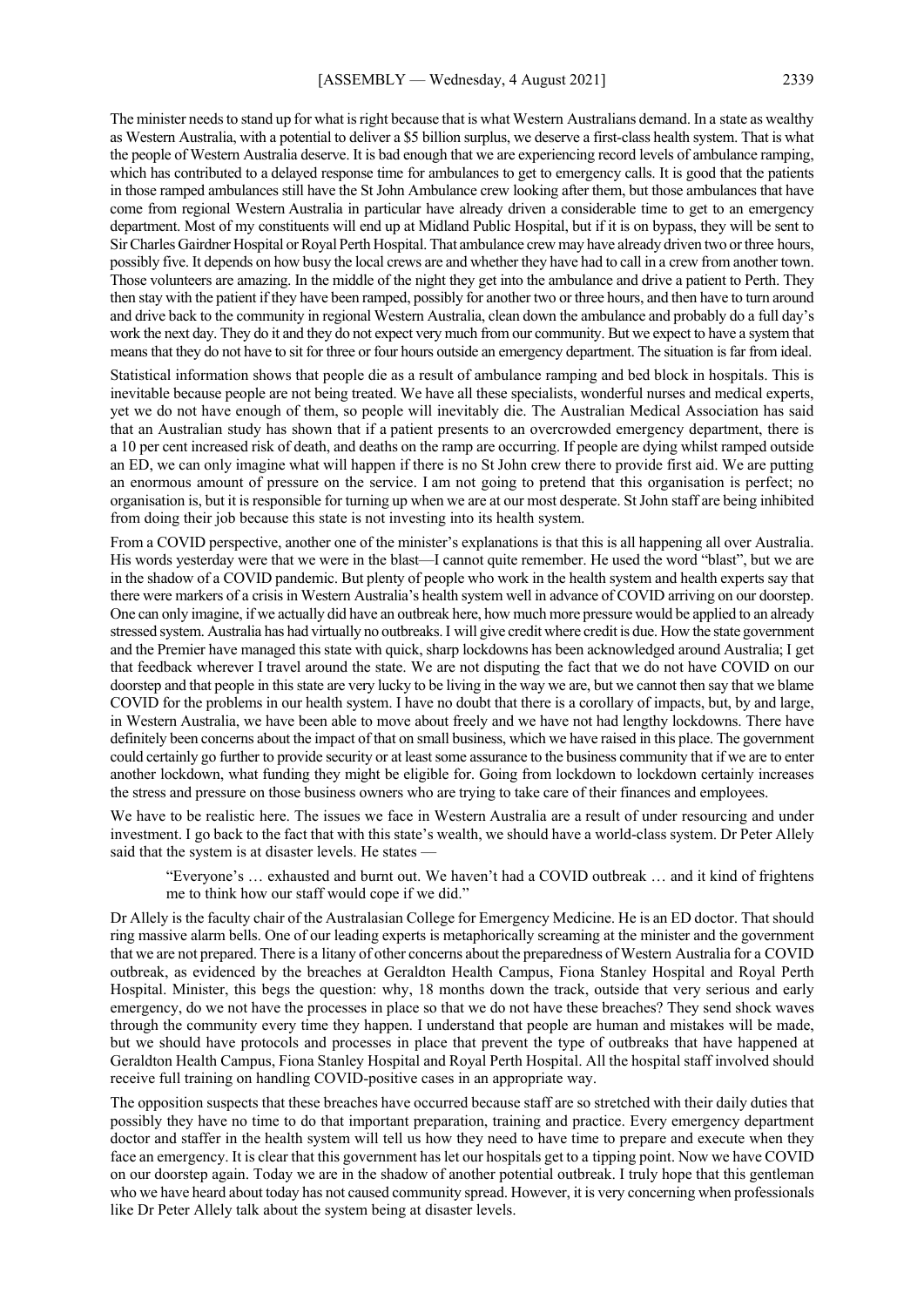We have talked about the staff and our concerns about staff in the system. What concerns me most, though, is the enormous pressure and stress that is being placed on our nurses and healthcare workers. These people commit their lives to looking after others and many of them feel obligated to make up time for the shortfalls in shifts. A shortage of staff is resulting in healthcare staff operating over multiple shifts. We heard those personal reflections when a rally was held earlier this year. I understand another rally is going to be held. That is not a good outcome. These amazing staff members are feeling so lost and distraught in the system that they feel they have to come out to rally. It is unacceptable that they are being put in this position. They entered this profession because they want to help people. On many occasions they feel that they cannot turn down extra shifts because they know that it will impact on their fellow workers if they do. This hurts the staff and their families and certainly increases the pressure they are under and affects their mental health and wellbeing. But the biggest concern is that this is poor workplace practice. We cannot have people working shifts end on end in an ongoing fashion, shift after shift after shift. They become exhausted and there is a lack of focus and serious incidents take place.

One obvious problem is that we do not have enough nurses. The Minister for Health promised that 1 000 new nurses will be recruited this year, but the Australian Nursing Federation says that the minister failed to disclose that at the same time between 600 and 700 nurses will retire. We may be recruiting 1 000 nurses but that figure does not take into consideration the attrition rate. I suggest that there will be a significant attrition rate in the sector at the moment given the pressure that staff are under and that that will only be exacerbated. I expect that we will be seeing more of that, just as we saw that happen in 2008 when the mining sector started to pick up and attractive salaries were on offer. There was pressure on the public service because workers left the public service. I expect a similar thing will happen while the government continues to increase public service salaries by only \$1 000 a year. That cannot be sustained in the long term. It is certainly not sustainable while people work considerably longer hours, and are overworked and under-resourced. I expect there will be many, many cries for increased pay. I know that negotiations on an enterprise bargaining agreement will be underway shortly, if they are not already underway. The 1 000 extra nurses that the minister promised would be coming into the system will be offset, according to the Australian Nursing Federation, by those 600 or 700 who are due to retire over that period.

We need to know what efforts are being made to up the ante on that recruitment campaign. I have not seen a recruitment campaign. The Australian Nursing Federation tells us that it has not seen a recruitment campaign. Has any advertising campaign been commissioned? Are there adverts on TV? Are we working through professional networks? Are we looking for nurses from interstate or overseas? If we do not bring any new nurses in, all we will be doing is rearranging the deckchairs. One hospital will poach nurses from another hospital that is poaching nurses from another hospital. We know that when this happens regional communities typically lose out. That cannot be the solution. I wonder how much and how many resources have been spent on this or whether any resources have been allocated to any recruitment campaign. How many nurses do we expect will be recruited from each jurisdiction? Where are the targets? How many have been recruited to date? No-one knows. The Australian Nursing Federation has told us that it has not seen any evidence of this.

**Mr R.S. Love**: I doubt the minister has either.

**Ms M.J. DAVIES**: Perhaps the minister can stand up today and answer some of these questions and table the advertising or recruitment plan so that we can see what the government is planning to do. We keep hearing that 1 000 nurses are coming into the system, but we need to know how that is going to take place. Like everywhere else, workforce shortages are having a serious impact on major sectors of the community. I wonder how exactly we are going to achieve these lofty aims. They are indeed admirable, but we have to be able to achieve them.

They are the questions that the opposition has. How will that interact if we indeed recruit from overseas or interstate? Where are we going to put those people? If they come from overseas, will they have to be within the international arrivals cap? Was the health workforce discussed at the government's skills summit? I understand there is a great need for staff within our mining industry and agricultural sector. The Housing Industry Association has been calling for additional workers so that places can be built for people to live, and I am sure the health services sector has been making the same calls. I would be interested to hear the minister address those questions in some detail during this private members' business motion. We have asked questions about this throughout the year, but we really have not seen any detail.

I am conscious of the time, but I wanted to put a personal face on some of the challenges that are brought to our electorate offices. Yesterday, I outlined the measures that absolutely demonstrate that the health system is in crisis and the impact it is having across the whole state, but I want to bring it down to an individual level. I have a number of comments to read into the record. I am not going to identify any person because they have said that they would prefer their names not to be read into the record. I assure the minister that some of these issues have been resolved with the assistance of the Department of Health and the minister's office, and that others are reflections of people's incredibly traumatising experiences. The first comment is from somebody from my electorate. It states

Midland Hospital is chaotic. Don't know whether anyone else had told you about the number of people being recalled or having to return due to illness. There have been a number of cases—one of which I am aware went down with neck pain. Was sent home. Went down by ambulance the next day and had two litres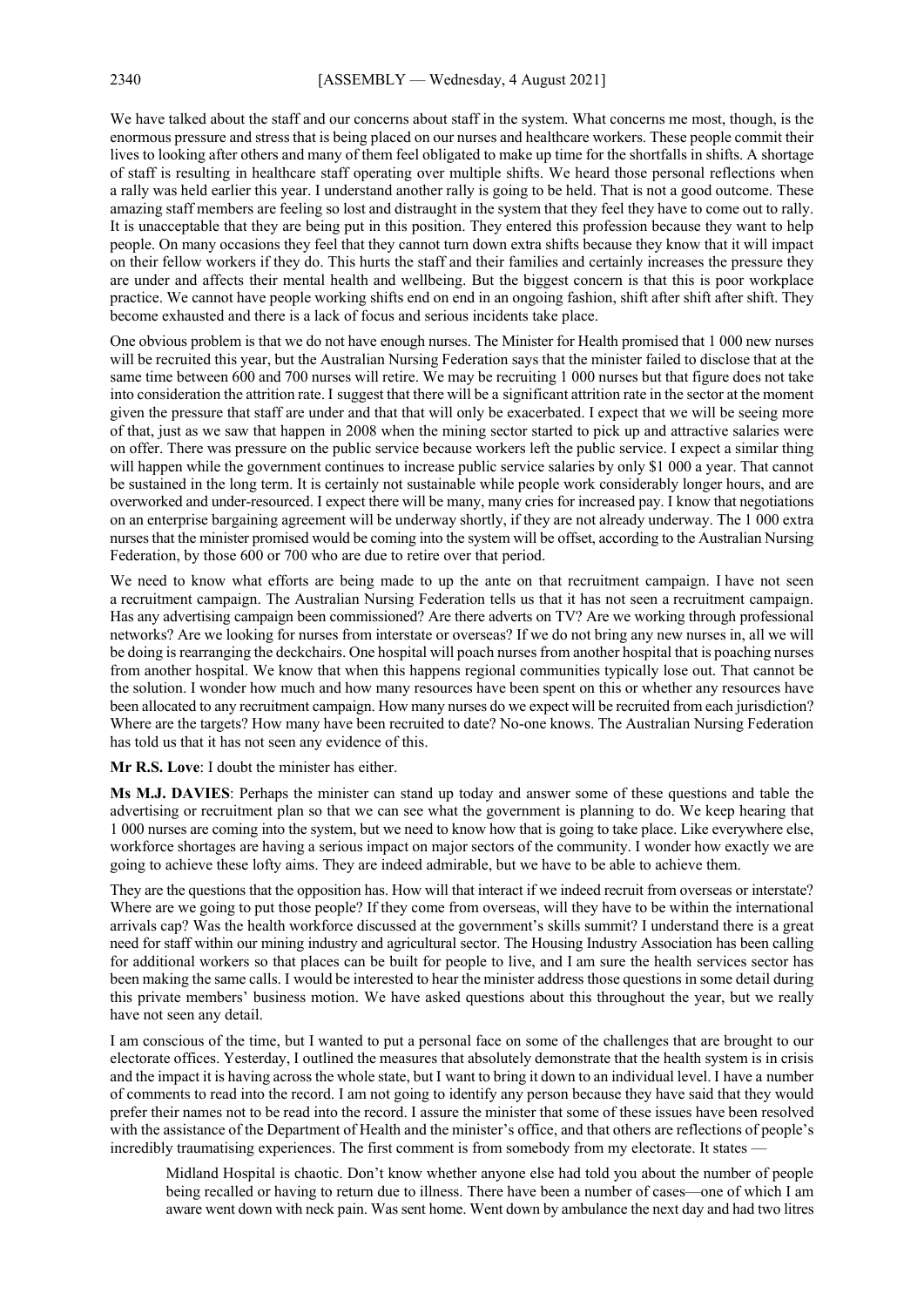of fluid pulled off his lungs. People are going to die—if they haven't already. Mum was recalled after her X-rays were reviewed the following day. They don't have enough staff or beds. Mum was placed in an emergency paediatric area—lucky she's small!

She also commented on what the minister said about people presenting unnecessarily to emergency departments. She was pretty up-front about it and said —

This is rubbish. Today, Chittering Ambulance was called to Caraban because no other ambulance was available. They were ramping.

The distance between Chittering and Carrabin—in the member for Moore's electorate—is 75 kilometres. They had to call an ambulance from 75 kilometres away to collect someone so they could go to hospital.

I have another comment from a person in a different town in my electorate. It states -

I was on a stretcher in the corridor in agony at Midland Hospital, for 3 hours. The two young Ambos could not leave me until I had been admitted to ED. The place was a nightmare, so short staffed and as a result I had a canulla left in my arm for 3 days and ended up with septacemia. My story isn't unusual either.

I have other messages, many from people who have had to front up to an emergency department. I understand Health is complex and emergency departments face difficult problems and have all sorts of people walking through their doors. As has been said, there are many challenges due to the number of mental health patients who front up. It takes many resources to deal with those people. They are problems that are confronting both staff and individuals and that is certainly reflected in a lot of the commentary that is heard in my office.

A number of people have also spoken to me about their difficulty in trying to line up their elective surgery or having their elective surgery cancelled at short notice. I understand that can be inconvenient for someone living in the Perth metropolitan area because they have to live with something that is very uncomfortable and it may prevent them from going back to work, but for people who live in regional Western Australia there is the added concern of getting transport down to a Perth hospital to have that surgery. If someone from the country has their elective surgery—or any kind of surgery—cancelled at short notice in the metropolitan area due to understaffing, under-resourcing or changing priorities, that has a serious impact particularly for people who cannot have that surgery at a local hospital and do not have access to transport. Those are a number of the issues that come through my office and I am sure that other members get the same. These are the people we are concerned about, in addition to those who work in the health system. We bring this issue to Parliament again and again because we do not think this government is addressing the issue. At this time, in a state as wealthy as Western Australia, we do not think the minister's full attention is on trying to resolve these very wicked problems. We urge the minister to take the time to respond to the matters raised today, give us the detail and make sure that we have access to the information that has been requested by not only the opposition, but also people who work in the system and those who represent them.

**MR V.A. CATANIA (North West Central)** [4.40 pm]: Can members picture this? The Premier is on a stage and is just about to take a bow. In the background is a banner stating "Keep WA Safe". He had done a play about keeping WA safe. We can hear accolades and people clapping. He says, "Welcome to the health minister. Health minister, please come out." As he comes on stage, he trips and knocks over the "Keep WA Safe" banner—what we see is a health crisis and a housing crisis. We see crises everywhere. Prior to the election, the government said it was keeping Western Australia safe, but we now discover there are gaps and holes that the Labor government, led by Premier Mark McGowan, has not addressed. The wealthy state of Western Australia, which is leading the nation because of our iron ore royalties, has Third World conditions in its regional health services.

I want to talk about some of the issues in my shadow portfolio of Aboriginal affairs. I will start with the May 2019 *Statement of intent on Aboriginal youth suicide*. The report is a preliminary response to the State Coroner's inquest into the deaths of 13 children and young persons in the Kimberley region and *Learnings from the message stick: The report of the inquiry into Aboriginal youth suicide in remote areas*. The report and its recommendations are interesting. In part, the government response states -

The Western Australian Government supports the overall intent of this recommendation and notes that it is consistent with the National Fetal Alcohol Spectrum Disorder Strategic Action Plan 2018–2028.

However, if we look for this government's action on the recommendations, they simply are not there. When it comes to the need for appropriate specialist clinical resources and service providers, they are in short supply and thinly stretched throughout regional Western Australia and in remote areas. The response also states —

In the same way, there are also limited resources currently available to facilitate follow-up and therapeutic treatment for those diagnosed with FASD and other development-related conditions.

At present, all children who enter the care of the Department of Communities are referred for a comprehensive health assessment, which considers health and development, oral and dental health, and mental health. A key issue in the Kimberley and other regional areas, however, is a lack of culturally appropriate therapeutic and treatment services for Aboriginal children and young people. Those services that do exist have significant waitlists, struggle to service all referrals, and have limited capacity to transfer referrals if a family moves to other areas or regions.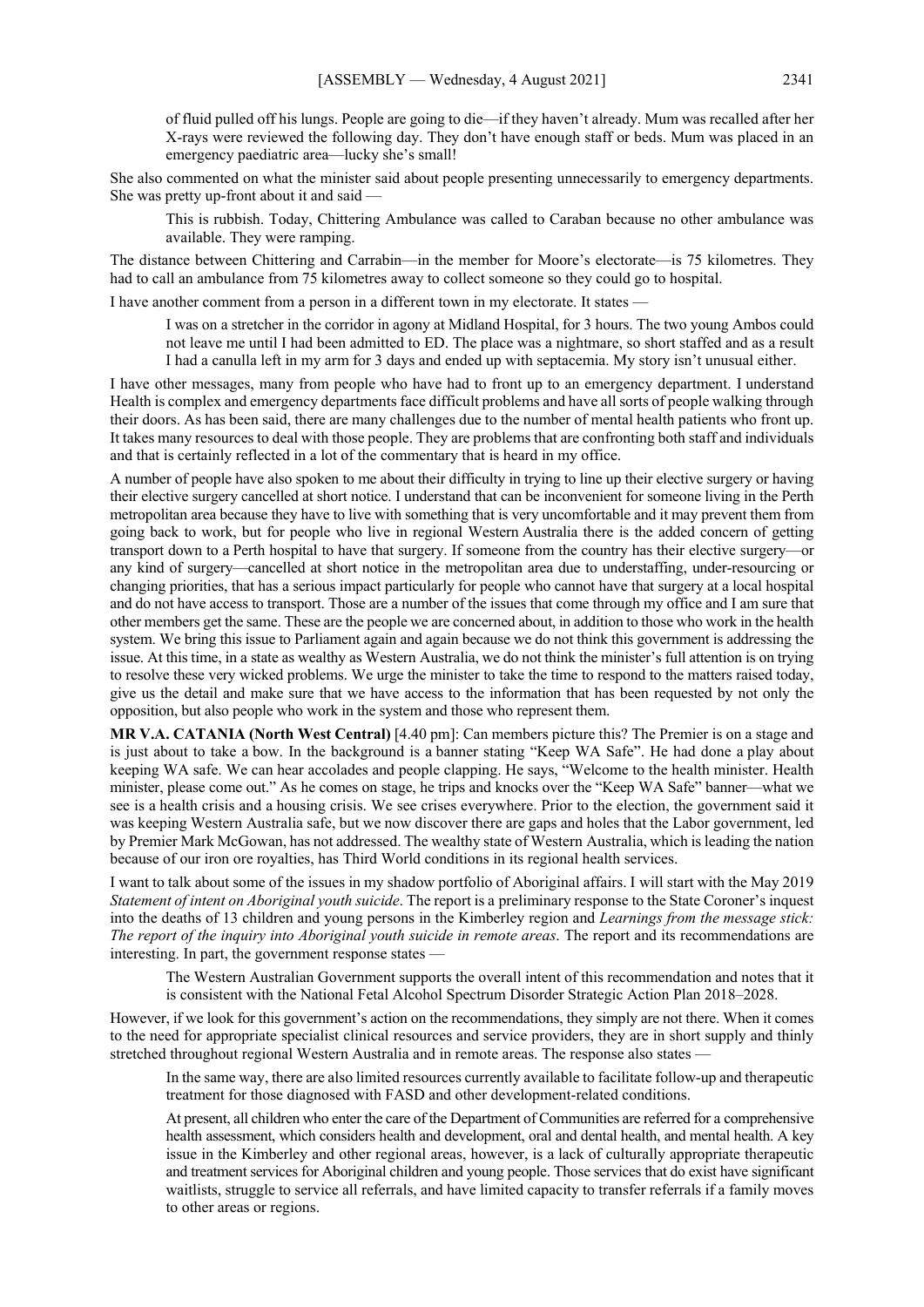Simply, this government has avoided funding and appropriately addressing a key recommendation of this report. In another report, under the heading "Commitment 6: Better access to clinical services", it states

Young people and their families in remote areas and communities are experiencing difficulties in accessing the services and follow-up they need. We will work to address these issues, balancing the needs of the community with the challenges posed by regional and remote Western Australia.

That was a commitment the government made to one of the key recommendations, but we still have not seen that. We have seen a lot of focus on the Kimberley. The report continues -

The Kimberley community workshops highlighted the importance of accessible, sustainable, integrated services or service hubs, better access for young people in remote communities, shorter waiting times, and more youth mental health facilities in the Kimberley.

A range of strategies, programs and approaches will be developed to deliver better access to clinical services, including:

- expanded access to clinical care through 24/7 telehealth access across the state;
- exploring innovations in remote service delivery;
- identifying opportunities for better coordination of State and Commonwealth services, and increased involvement of the community sector;
- investigating options for additional health and rehabilitation facilities in the Kimberley; and
- the initial actions for FASD, including:
	- exploring options for a FASD screening tool, which is a critical first step towards broader screening of children in Western Australia; and
	- investigating how Children's Court-ordered assessment reports of young people suspected of having FASD can be made available to families and other government agencies (including State and Commonwealth health and disability agencies) as needed to improve treatment of and support for children with FASD and other cognitive impairments.

It will be interesting to hear how the Minister for Health reacts and whether he can enlighten members of Parliament on how the government is tracking on the key recommendations from the May 2019 report.

I do not want to take anything away from the tragic suicides in the Kimberley, but a report of 10 March 2020 on The Stringer Independent News website reads —

#### **Highest suicide rate — health inequality is discrimination**

… In 2014, I disaggregated to the Kimberley's First Nations peoples, the nation's highest suicide rate, one of the world's highest, at over 70 suicides per 100,000 population (First Nations), thereabouts seven times the national rate. Fortunately, although there is a devastatingly long way to go. the suicide rate has been reduced to less than 50 per 100,000.

That is in the Kimberley. The article continues —

But the nation's most affected are now the Murchison–Gascoyne's … Last year they recorded the nation's highest suicide rate; nearly 90 suicides per 100 000 population ... more than seven times the national rate.

When members think about suicides, often what is happening in the Kimberley is highlighted, but what happens in the Gascoyne–Murchison in the midwest—I am reluctant to say midwest because that captures a large area of the Gascoyne–Murchison and places in the electorates of the members for Moore and Geraldton—is often not heard about. Sadly, what we often hear is happening in the Kimberley and Pilbara is happening to a greater degree in the Gascoyne and midwest. It says that Geraldton Regional Aboriginal Medical Service CEO, Deb Woods, stated to the *National Indigenous Times* —

"We are calling on both the State and the Commonwealth to support the peak health service of the Yamatji people to each provide funding for two full-time psychologists and at least six fulltime Aboriginal mental health practitioners. If combined, the State and the Commonwealth, they can both provide the long overdue rudimentary mental health needs for our forever forgotten … Yamatji people; four full-time psychologists, at least 12 full-time Aboriginal mental health practitioners. We are struggling with one part-time psychologist only for the whole of the Murchison–Gascoyne."

There is only one, members. That is absolutely disgraceful, especially after we read report after report about what is happening with youth suicide, particularly in Aboriginal communities. It goes on —

"We need the psychologists and mental health specialists to be there for our most vulnerable, and to be able to plan outreach, a vital missing link, and the flow on effect will be improved access to primary and secondary healthcare."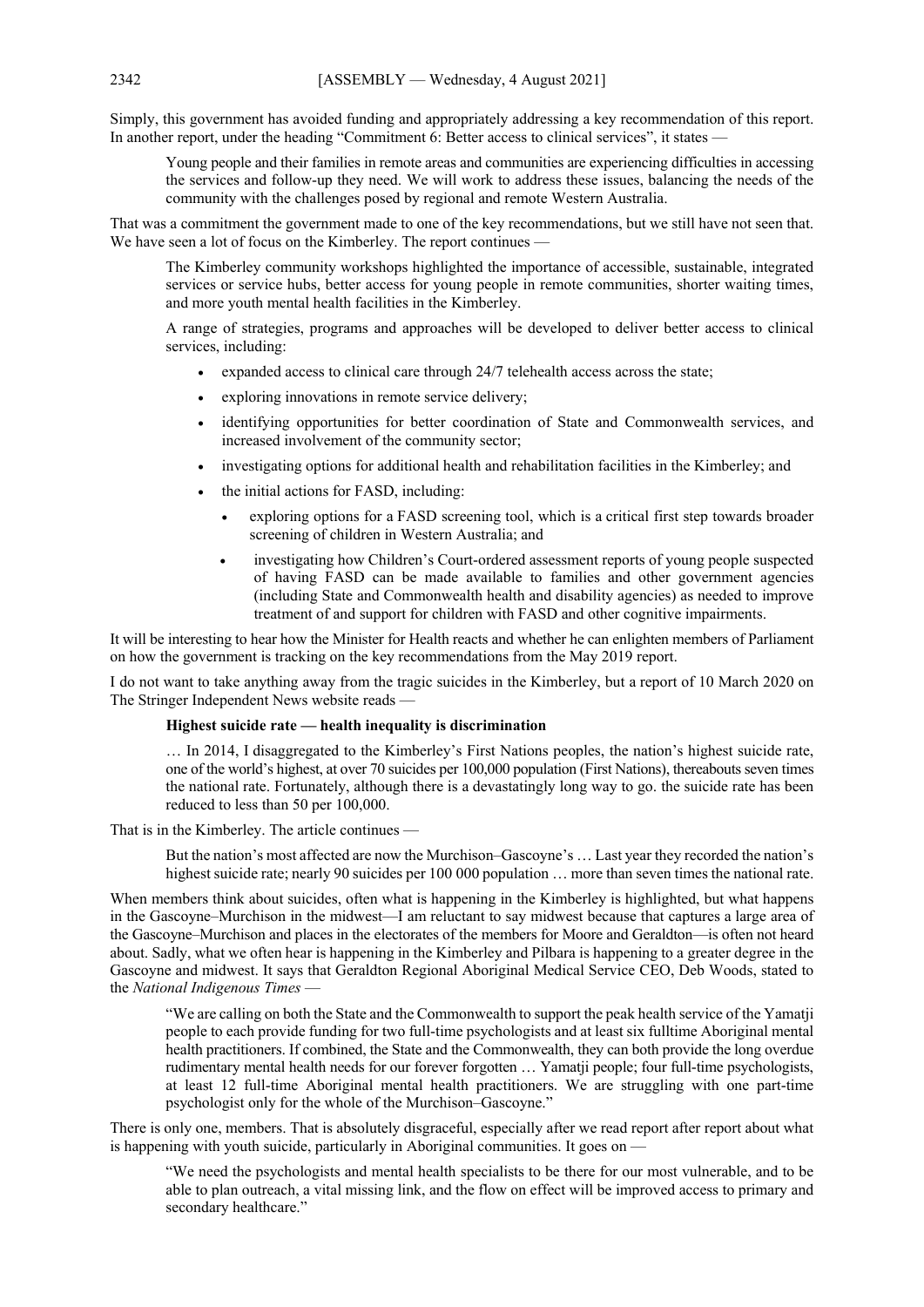The article also quotes Deborah Woods as stating —

"The McGowan Government has approved \$73 million to redevelop Geraldton Health Campus, \$5.93 million for Geraldton allied health services and \$12 million for a range of allied health services across the Midwest but the GRAMS —

That is the Geraldton Regional Aboriginal Medical Service —

which represents 12 per cent of the region's total population has been not offered a single dollar. Do our people matter?"

That leading Aboriginal medical service, which covers Geraldton, Carnarvon and Mount Magnet, does not have the resources, nor has it been offered the resources, after pleading to the state government that action needs to be taken in this space, given the fact that the suicide rates in the Gascoyne–Murchison and midwest are the highest in the state, far surpassing the extremely high rate in the Kimberley.

The article states also —

Avoidable mortality is tragically at 58% of Murchison–Gascoyne resident deaths under the age of 75 years. These deaths could have been avoided through the better use of primary prevention and treatment interventions. The avoidable mortality rate for Yamatji is 5 times higher than for the rest of the Midwest's population.

Despite that, access to services is non-existent in places like the Gascoyne–Murchison. Those services have generally been moved to places like Geraldton, which now has to provide outreach services to struggling communities that have complex mental health, suicide and preventive health issues, and cover vast distances. People in the metropolitan area do not have to suffer in silence. They can see their GP or go to an emergency department. When it comes to health services in regional WA, they are somewhat scarce, and the provision of those outreach services may be funded for only a visit here and there over time.

The then Minister for Mental Health, Hon Stephen Dawson, went to the launch of a GRAMS suicide prevention program. At that launch, he stated —

"We know to tackle the suicide problem that local solutions are what is needed—solutions that are evidence-based and well implemented."

What is needed is to properly resource the health services in the midwest and Gascoyne. All we are seeing is lip-service. I go back to my opening remark about how the Premier stood on the stage and bowed, because he has kept Western Australia safe, as the Minister for Health came in and knocked over what was behind him, and then we started to see the unravelling and the crisis that the health system of this state is in.

**Mr P.J. Rundle**: It started on 4 March.

**Mr V.A. CATANIA**: It started, actually, in March 2017, when we heard all the promises made by the then Leader of the Opposition and opposition health spokesperson. All we have seen over the last four years is a lack of action by this government to address the desperate situation faced by Aboriginal people in regional communities. All we have seen is lip-service. The Premier is telling everyone that they are safe. However, we are now finding out that people are anything but safe. Even without the spread of COVID-19, this state has a health crisis. When we listen to radio, we hear all the excuses, as we did in Parliament yesterday, and all the reasons why our health system is under stress, like the rest of the country. All we hear from the Labor government is how wonderful it is, and that perhaps the people on the east coast should be doing exactly what it has done. The arrogance of the Premier! The Premier has said that New South Wales has an arrogant Premier. New South Wales is in crisis. We as Australians should be helping each other, not labelling the NSW Premier as arrogant. When this state has a health crisis, we are told that the rest of the country has a health crisis, so we have to have one. This state does not have COVID-19. We are not in lockdown. We do not have those issues. It is unbelievable. That is not being a Western Australian.

Several members interjected.

**Mr V.A. CATANIA**: The comments by the Premier and by the Minister for Health are anything but being a Western Australian. We help those in times of need.

Several members interjected.

#### **The ACTING SPEAKER**: Order!

**Mr V.A. CATANIA**: Presently, the health system needs help. The government has a \$5 billion surplus. This government has had a windfall of who knows how many billions of dollars over the last five years, yet our health system cannot provide for the basic needs of the most vulnerable people in our community. In regional WA, Aboriginal youth suicide rates are going through the roof, yet there are no programs or financial support for those who are crying out to be able to come up with local solutions for those issues. I am ashamed to be a Western Australian when the Premier and the Minister for Health are treating Aboriginal youth and regional people like second-class citizens. The government thinks it does not matter if people who live in Cue, Yalgoo or Sandstone have only one nurse in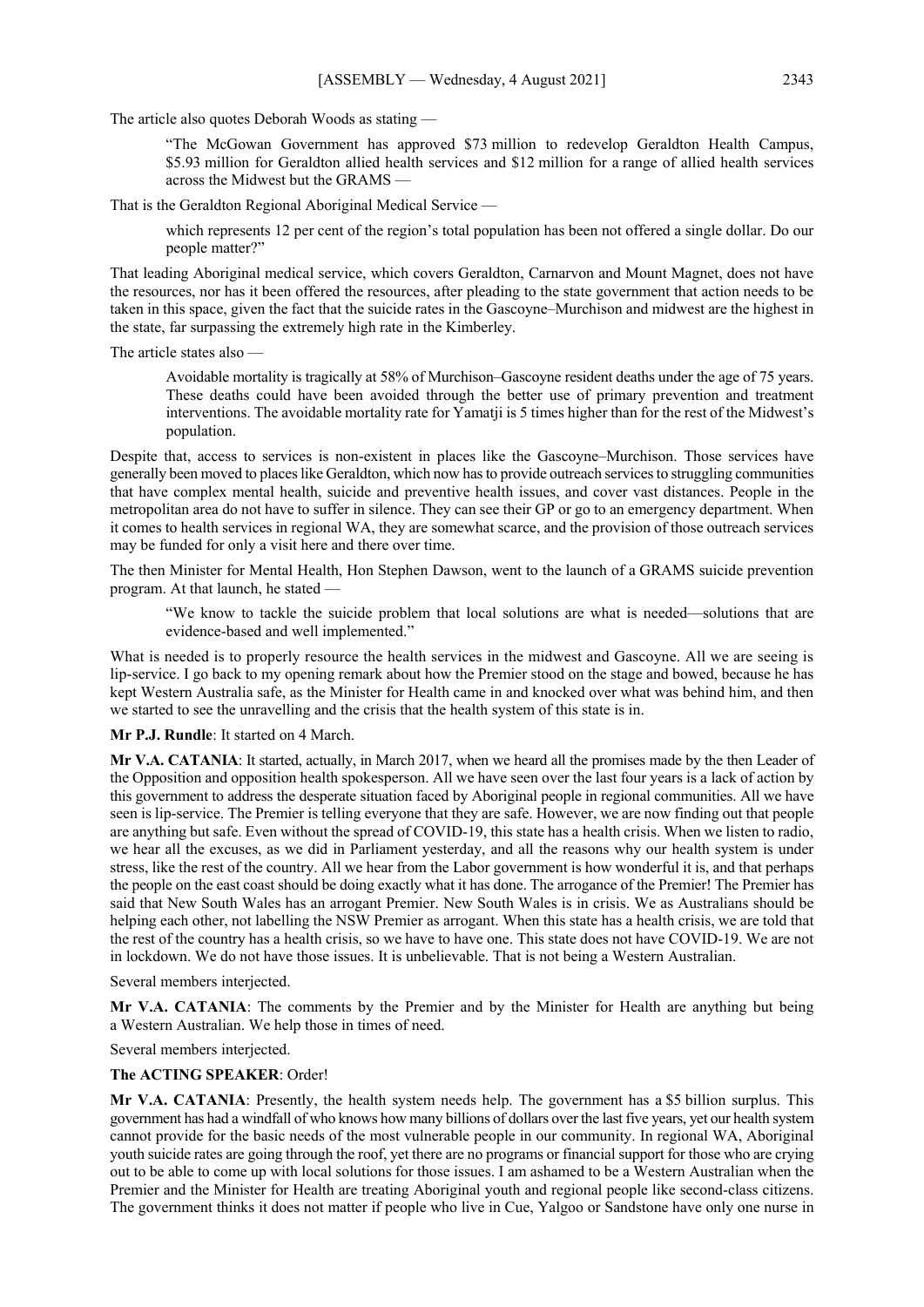their community. That nurse is under the pump, trying to provide security for the community seven days a week. How is one nurse able to provide any service to the community in an emergency, or any health prevention measures to help that community going forward?

[Member's time extended.]

**Mr V.A. CATANIA**: It is a great shame, considering the lack of health services in places like Yalgoo, Cue, Sandstone and Coral Bay, that the Minister for Tourism would get on his high horse and say how wonderful it is that so many people are travelling around Western Australia, as he did today. The people of Western Australia cannot go anywhere, hence they are travelling around the state. It is not because of what the state government has done. It is because they cannot afford to go over east because of what is happening and the uncertainty of lockdowns. We accept that. The number of people who are travelling around this state is putting pressure on the sole nurses in places like Cue, Yalgoo and Coral Bay. Exmouth is getting 20 000 tourists on any given day. The population is generally around 2 500 people. The pressure is such that the health services cannot cope. Can I say, minister, I got a phone call today from an irate constituent in Exmouth, who said that she has not been able to get her COVID vaccine because Pfizer is being provided only every three weeks, for half a day. Do members think people can go online to book it? No. That is because Exmouth does not exist. Exmouth is not on the map. How can we expect regional people to do what the Premier is preaching and get vaccinated? I urge everyone to get vaccinated, but they cannot.

**Dr A.D. Buti**: Does the federal government have any responsibility?

**Mr V.A. CATANIA**: No. It is because the state government, which the minister is a part of, is providing only three nurses every three weeks -

Several members interjected.

**Mr V.A. CATANIA**: Members, listen to this. Three nurses are travelling from Denham to Exmouth to do the vaccinations. Three nurses every three weeks! Come on. Is that the federal government's fault, or is that the state government rolling out the vaccination process and not providing the same amount of vigour to the process for people in places like Exmouth to be able to get vaccinated that it is providing people in Perth? That is why.

When we look at the state of the health service in the metropolitan area and see code yellows, ambulance ramping, and preventive issues presenting to places like Perth Children's Hospital, meaning that young people are not able to get the treatment they deserve, we have to question: are we COVID ready? I think we have been told that we are keeping Western Australia safe, but we are anything but. What we are seeing is lip service. What we are seeing are statements rolled out by spin, but when we look behind the curtain, we see the dysfunction that is occurring.

Members, I will keep going on about suicide and the rate of suicide. I urge everyone in this house to read the opinion by Dr Tracy Westerman, a proud Nyamal woman from the Pilbara region of Western Australia who is widely recognised for spending over two decades working to reduce the burden of mental health and suicide in Aboriginal communities. The article is called "Funding football programs is not suicide prevention". I am not going to read out all of the article; I just seek the indulgence of the house, because she makes some very, very compelling points. No-one in the state government is listening to this; mind you, I would say that the federal government is not listening either. The article reads —

*This article was first published in* The Australian *on the 19th April as 'Sick Heart of a Generation'.*

As I said, this article was written by Dr Tracy Westerman. She wrote —

Despite this, and as a country facing this growing tragedy of inter-generational Indigenous child suicides, we still have no nationally accepted evidence-based programs across the spectrum of early intervention and prevention activities.

Staggeringly, funded programs are not required to demonstrate evidence of impact, nor are they required to demonstrate a measurable reduction in suicide risk factors.

Given this, governments cannot actually claim they are funding suicide prevention.

You can't claim prevention if you aren't measuring risk. It's that simple.

Restrict alcohol if communities want that, but don't call it suicide prevention. Employ youth mentors, but don't call it suicide prevention. Funding football programs is not suicide prevention. Sending high risk kids to elders is not suicide prevention.

…

In an area as complex as Indigenous suicide, it is crucial that funding decisions unsupported by clinical and cultural expertise are challenged and redirected in the best way possible. Toward the evidence. Report after report has pointed to the need for 'evidence-based approaches'—we must question why it continues to remain elusive while our child suicides escalate.

…

Without measurability there is no accountability.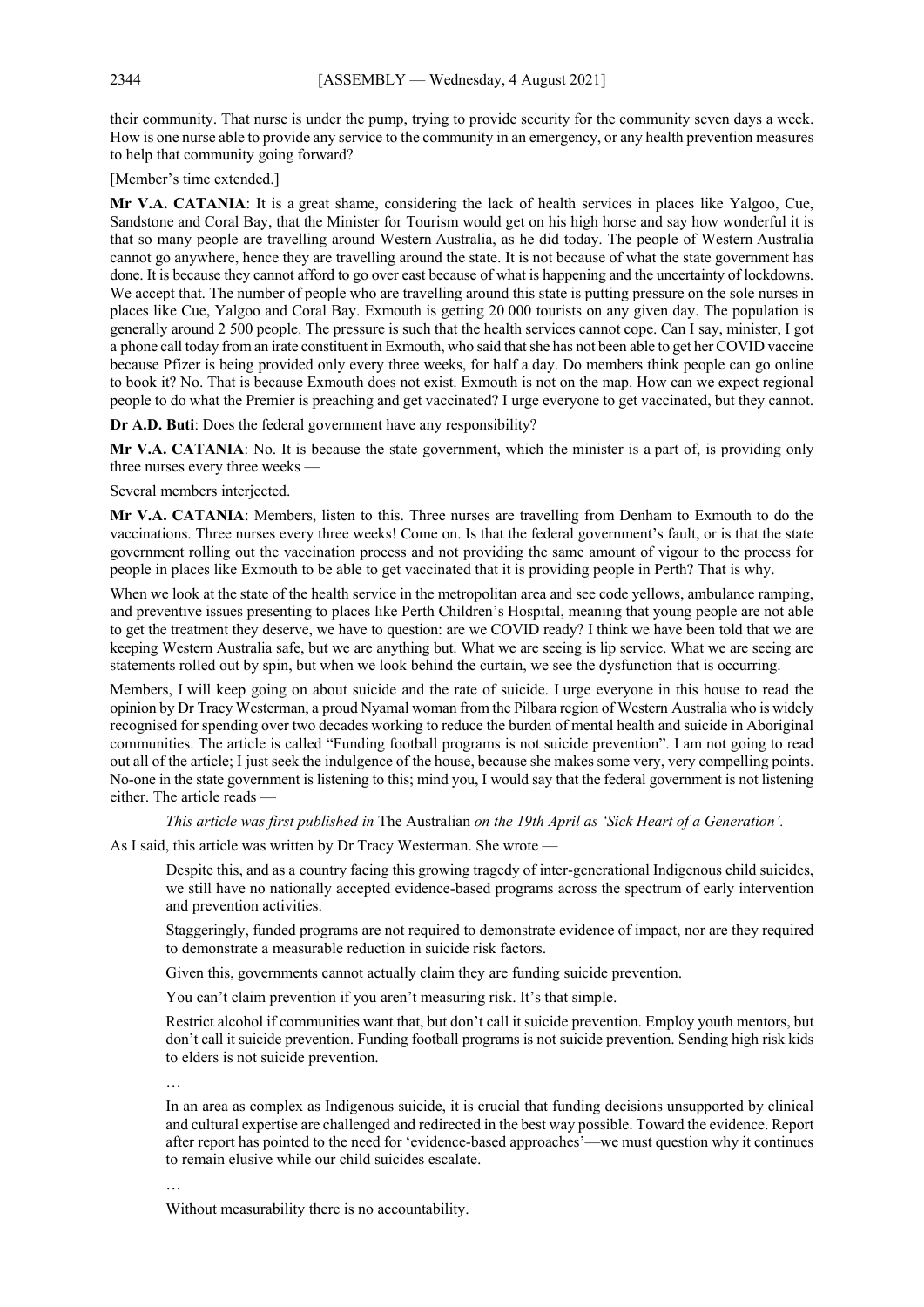I am sure that the Minister for Health has read what Dr Tracy Westerman has published. It is quite staggering. When I read the report that she has published and other reports, clearly, when the government looks at funding, it is not looking at measurability. It is not looking at accountability, or how the funding has actually reduced harm to our children through suicide prevention. It has gone the other way. Aboriginal health has gone completely the other way. It is not just this current government that is to blame, although it is flush with money. We have the pandemic, the epicentre, as I think the Minister for Health described it yesterday, and we have these issues that are not being addressed. Dr Tracy Westerman said that report after report has been handed down, but that -

Without measurability we are failing to gather crucial evidence of what works to better inform current and future practitioners struggling to halt the intergenerational transmission of suicide risk.

That is a quote from Dr Tracy Westerman. As I said, I ask members to please read this. The article continues —

#### **So where does the focus need to be?**

First, we need to recognise the significant societal contributors to child suicides, and this must start with changing the narrative on Indigenous suicides.

…

If you eliminate a 'cause' you eliminate suicides, so having a national dialogue that consistently refers to alcohol, poverty, abuse, Foetal Alcohol Spectrum Disorder, colonialisation as causes is clinically incorrect. These are not causes. They are risk factors, not causes.

I encourage members and this government to take note of what Dr Tracy Westerman said in her opinion piece. I encourage all members to read this. It was published on 7 May 2019. I am happy to give members a copy of this report. It clearly identifies the lack of government accountability and measurability and the lack of actually tackling what is a growing problem in regional Western Australia in our Aboriginal communities, particularly for Aboriginal youth. I urge the Minister for Health and the Premier to keep Western Australians safe by reading these opinion pieces by the experts and properly funding those communities, which are the generators of our wealth when it comes to the resources sector in remote areas such as the Gascoyne, Pilbara, Kimberley, Murchison and the midwest. Let us give a bit back.

I will talk a little bit about what is happening in my electorate. Like I said, it is very hard for someone living in Exmouth to get a COVID jab. There is nothing available I think until December, but people are still not able to book, given that the Pfizer vaccine is only available for half a day every three weeks. That is absolutely disgraceful. Last week in Shark Bay, in Denham, there was a struggle to provide housing for the Silver Chain nurse practitioner, yet we see Government Regional Officers' Housing in Shark Bay and Denham that is empty. We are trying to get a house for a nurse to deliver our health service in Denham, and it is unbelievable; we cannot get the Department of Housing to provide that empty GROH house for a nurse practitioner. It is only for eight weeks. Why? It is because the Shire of Shark Bay is trying to find a solution after that eight weeks at a cost to the ratepayer. Like I said, in this day and age, having only one nurse in Cue, Yalgoo, Sandstone and Coral Bay is absolutely disgraceful. At the last election, for a \$45 million hospital in Meekatharra, the government promised \$13 million. How is that working?

When it comes to promoting businesses, the SafeWA app is absolutely vital, given what we heard just before question time. We need to make sure that our businesses are telling people that they need to register with the SafeWA app or write down on the form to say that they have visited that business, but that is not happening in regional Western Australia.

The other issue is shipping. We have a lot of pilots in places like Denham and Carnarvon going out to ships coming in from around the world. What is the process for making sure that the community is protected, given that these pilots get on these ships, come back, have a meal and a beer at the pub and then get on a plane and go without any appropriate PPE gear to protect them?

It is absolutely disgraceful when the government is flush with funds—\$5 billion, if not more, from last year. It is disgraceful. Let us put it back into the health system and really provide some definition around keeping Western Australia safe. Let us put some money back into the health system to deal with the absolute crisis that is gripping our state and our regional towns. It is a disgrace.

**MR R.S. LOVE (Moore — Deputy Leader of the Opposition)** [5.10 pm]: I, too, would like to speak to this motion that condemns the Labor government for its failure to prioritise a safe and efficient health service for Western Australians, resulting in a broad range of economic and social impacts. I note that Western Australia has been relatively free of COVID-19. That is something to do with the relative geographic isolation of our state, along with the actions of all Western Australians in keeping our state safe. However, there has been a lack of planning in developing the health services that will be necessary if there is ever a COVID outbreak in this state. That has led to the government becoming very complacent; it is actually drinking its own Kool Aid now, and believes it has done a wonderful job in all things to do with health. In fact, its only real success has been in controlling the entry of COVID-19 to the state in many circumstances.

We have seen a very slack approach to vaccination. Yesterday I highlighted that the northern regional areas of this state have the lowest vaccination rates in Australia, but we do not have to go that far north to run into problems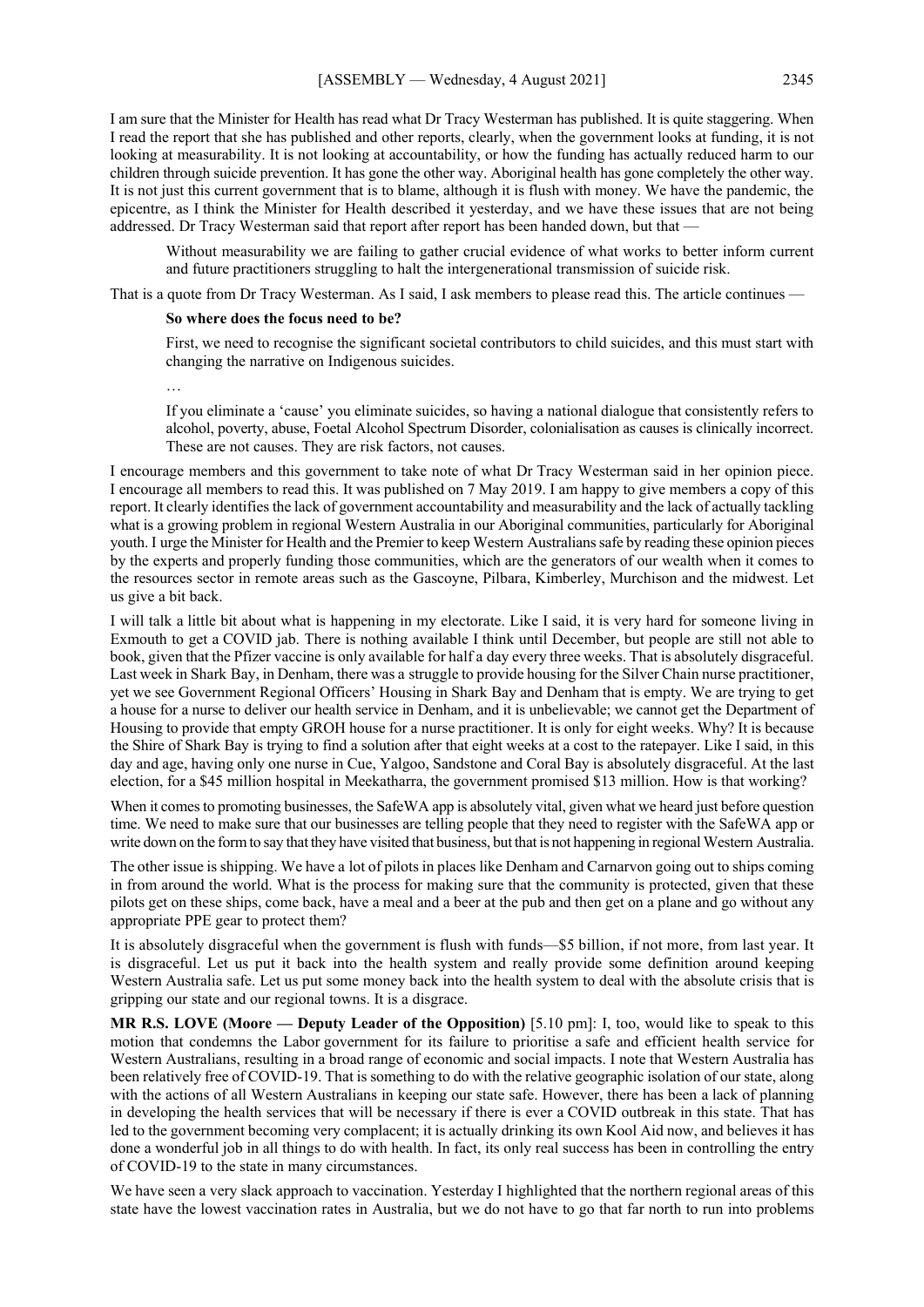obtaining vaccines. I have had consistent complaints from people around the Lancelin area, where there is a health centre and a doctor, but those people apparently have no access to vaccines and are having to travel to access them. There are very significant populations in some of the coastal communities I represent, and it is not easy for some of these people to get to Perth. Only today I read a Twitter tweet from one of my constituents in the northern midlands that a person in Three Springs had their second AstraZeneca vaccination cancelled at the very last minute, requiring them to make an urgent trip to Perth to access their second jab in time. As we know, it is critical to get the second dose within the right amount of time. Having to drive all that distance to do that at late notice and presumably ring around to find someone in Perth to provide it is not conducive to rolling out a decent vaccination program in our state. That is very worrying indeed, and if the government's current lackadaisical methodology continues, our state will not lead the way with vaccinations.

I want to speak about a few other issues. We note there are a range of problems that are conflated with this lack of planning in health. I want to talk about the lack of planning in one aspect of health, to do with the Metronet program: the proposal to shut down the Mandurah line between Elizabeth Quay and Fiona Stanley Hospital for 25 days in January next year. That will also lead to reduced services for Mandurah. Fiona Stanley Hospital is the premier hospital in this state and we already know that the freeway running alongside it is often clogged and difficult to navigate. It does not seem to have occurred to anyone that closing that train line in the middle of a pandemic might lead to problems for people trying to get to that hospital.

The Minister for Transport put out a press release on 6 June titled "Let's prepare: Perth's biggest public transport shutdown coming". Well, that is true. The Mandurah line will be closed completely between Aubin Grove station and Elizabeth Quay station. The press release explains that the Public Transport Authority will arrange replacement bus services for affected commuters and specific services for key workers, including at Fiona Stanley Hospital. I wonder how putting buses on an already clogged freeway will assist in getting those workers to the hospital? Given that the freeway is already a parking lot at various times of the day, one can only imagine that the only practical solution for getting workers and patients into the hospital might be to hire a fleet of helicopters or some sort of airship to go above the traffic and get to the hospital, because there is no way that they are going to get there on the freeway. To close that vital piece of infrastructure and isolate our premier hospital is, I think, a risk that nobody seems to be taking seriously. I think it is something we need to take seriously. As we know, if there is a major outbreak, as there has unfortunately been in some parts of Australia, there will be a lot of demand placed on hospitals such as Fiona Stanley Hospital.

Yesterday I spoke to the matter of public interest regarding the situation at Geraldton, where there was a COVID breach at the Geraldton Health Campus. Western Australia is a state that relies greatly on trade for our economy, and this trade often takes place at isolated points. I think the member for North West Central spoke about the midwest ports, including the Useless Loop port at Shark Bay, for instance, where pilots go out to incoming ships. We have been asking questions since March 2020 to try to ensure that there are adequate protocols in place for handling the COVID risk involved with ships coming in from international ports. We know there are places in the world where COVID-19 is rampant, so it is inevitable that there will be cases on some of these ships. Some shipping companies have taken extraordinary measures to try to control it. I have heard tales of sea captains who have not left their vessels since the pandemic began because the risk to their company of having key personnel succumb to the disease is just too great. Some extraordinary measures have had to be taken, so we would think that the Western Australian government would have had an opportunity to look at all the necessary protocols and procedures for ensuring that, if there is a COVID case in one of our ports, we can handle it successfully.

As I said yesterday, an infected crew member of the MV *Emerald Indah* was transferred to the Geraldton hospital and there was a breach, which led to around 50 people, including staff members, having to be isolated because the crew member was put into a lift that was not used appropriately afterwards. That led to the possibility of people being infected. In addition, the person spent three hours in the emergency department. That was a very worrying situation for the people of Geraldton, and I talked about the fact that very little information was given to the local community at that time.

I understand that a review of the Geraldton breach was undertaken; that is something that I called for immediately after the breach. The review is being carried out by the WA Country Health Service, which was confirmed in an answer given to a question asked yesterday in the Legislative Council by my colleague Hon Martin Aldridge. The minister was asked if he would table the review. I understand that the review is not going to be tabled or made public, so I ask the minister why that report is not going to be tabled. Is it because it is embarrassing? If so, that is not a good enough reason to not release it. There must be a better reason than that it is embarrassing to the minister or to the government that this breach has been allowed to occur. I also ask the minister to commit to ensuring that whatever processes need to be put in place to handle such situations in the future are put in place in a timely manner. We need to rule out the possibility of this happening again; we cannot afford to have these types of breaches occurring on a regular basis.

As we know, 20 days after the infection in Geraldton, there was another case of COVID-19 off the Fremantle coast that led to another breach when the MV *Darya Krishna* arrived with infected crew aboard. This time, at that most sophisticated hospital, Fiona Stanley Hospital—where members would think that all the plans would be in place to handle the situation and there would have been no need to worry—there was another breach of procedure or equipment failure, which might have led to a COVID outbreak in the city of Perth. That causes disruption and a lot of concern in the community, which are the secondary effects that flow on from that initial situation in the hospital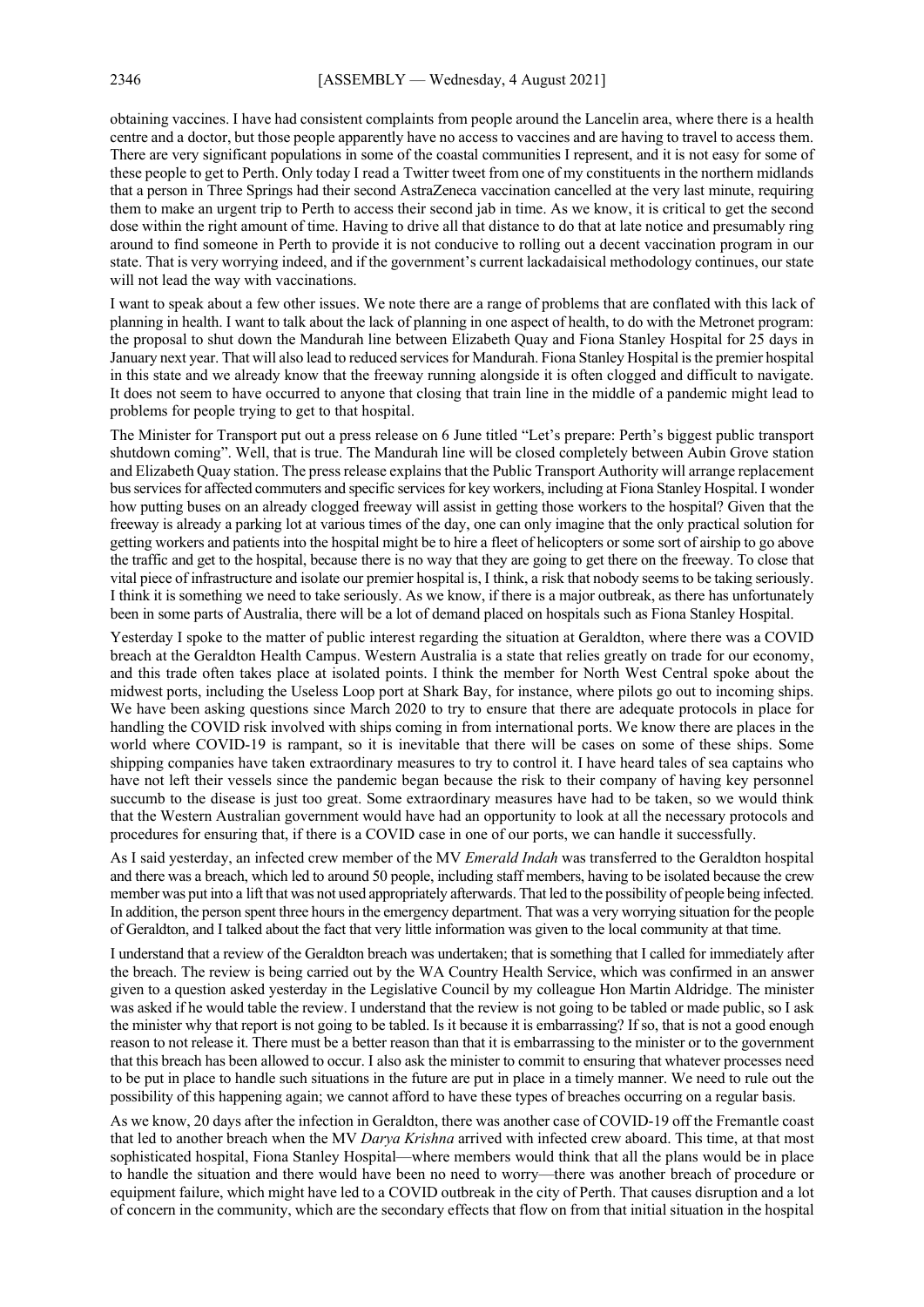to businesses, the community and shipping. The ships that arrive here have visited many ports and there could be a person infected with COVID onboard, so we have to ensure that we are prepared to handle that situation if it happens in Western Australia. We rely on that trade and we need to be able to make it happen.

Why, after all this time, are our hospital staff not fully trained in handling these positive COVID cases? Why was the equipment not properly tested? Why were insufficient procedures in place to keep the COVID situation under control within the health system, health service and health centre? Is it because, as the Leader of the Nationals WA said earlier, the system is so stretched that the healthcare workers, their supervisors and the support staff simply do not have the time and opportunity to train, prepare and practise. I think the member said that practice makes perfect and you have to have time to do that. If everyone is flat strap doing their job, they do not have time to ensure that they know what to do when a COVID infection case shows up in the hospital or health centre.

It is clear that our hospitals are struggling at the moment in controlling those very few isolated cases that appear either via travellers or people coming in by ship. One can only imagine what is going to happen if a major situation developed. How on earth would our hospitals possibly cope? The *7.30* report, which we have all referred to at some point this week, made it quite clear that there is concern right across the country about the preparedness of this government. The only people who do not seem to be concerned about that preparedness are the minister responsible and his government. They seem to have no concern about this. The Premier had a kneejerk reaction and named a particular nation and said, "Here is a high risk. We have these ships coming from these ports." He did not learn from the experience of a Labor government a number of years ago when it had a similar kneejerk reaction and made similar statements and banned live cattle export to Indonesia on the back of a report. That ended up in a court case. The court found that those actions were unreasonable, and compensation in the last year or so has flowed to a number of businesses, farmers and other entities that had been badly affected by that unreasonable decision, which was very, very costly and very damaging to our reputation.

Last week, a notice was given to the shipping industry in Western Australia around the protocols and standards for commercial vessels arriving at Western Australian ports. I have no problem with the document itself, because since March 2020, we have been calling for this type of clear and transparent communication to be put out there and for industry to know that there are expectations. A lot of what is in this document is quite reasonable. It is important that people in the shipping industry take note of what is laid out in this notice. I am sure many of them already have. The actual notice itself states —

Over 15,000 commercial vessels have visited Western Australia since March 2020 …

This gives a pretty good indication of the scale of the trade in tonnage and the immense contribution of the trade to our state. With 15 000 vessels, there has been only a small number of COVID-19 incidents in Western Australian ports. It continues —

Those incidents have been successfully managed by WA authorities with no resulting community transmission.

Seriously? It was not successfully managed in Geraldton on 7 July or in Fremantle on 27 July. I think the government is having a lend if it can seriously write that it has successfully managed all these outcomes and situations, because that is certainly not the case. As a result of that, we know that the government needs to clamp down and, if you like, move some of the blame to the shipping industry. I do not mind the idea that protocols are in place. It is good that it is clear and it is out there, but the government needs to accept that the Western Australian authorities themselves need to look at their processes and not just blame it on the shippers. That would be seriously foolish and it would indicate that the government is not listening and learning as we go through this situation.

The notice continues —

… the WA Government gives notice to vessel owners, charterers, masters, exporters, importers and the shipping industry generally … of … expectations and approach in managing COVID-19 risks from commercial shipping, and the measures which might be adopted if those expectations are not met.

The notice has within it a series of expectations. One of them, I note, is that the crew must be vaccinated. That is interesting because there is no mandate in Western Australia for other industries to do that. We know, for instance, it is not mandated that aged-care workers be vaccinated. We see the WA Police Union coming out against the measures that the Commissioner of Police has put in place for those officers who have not been vaccinated.

#### [Member's time extended.]

**Mr R.S. LOVE**: We know that in other industries, in other areas, that mandatory vaccination has not occurred. It is interesting that it is a requirement of foreign workers in this case. It is one rule for us and one rule for them, I guess. As I say, I am not necessarily opposed to most of what is in this notice, but I just think it is strange and quite odd that it is a requirement for foreign workers but not for Western Australians.

Another section is titled "Expectations of Vessel Owners and Industry Using Ports of Higher Risk". I am glad that the government did not just use the name of one particular country to our immediate north and instead used a more generic term, because there is a very real danger of the Premier causing harm to the very important trade between us and that particular country. We know what the consequences of that were before. That particular country is also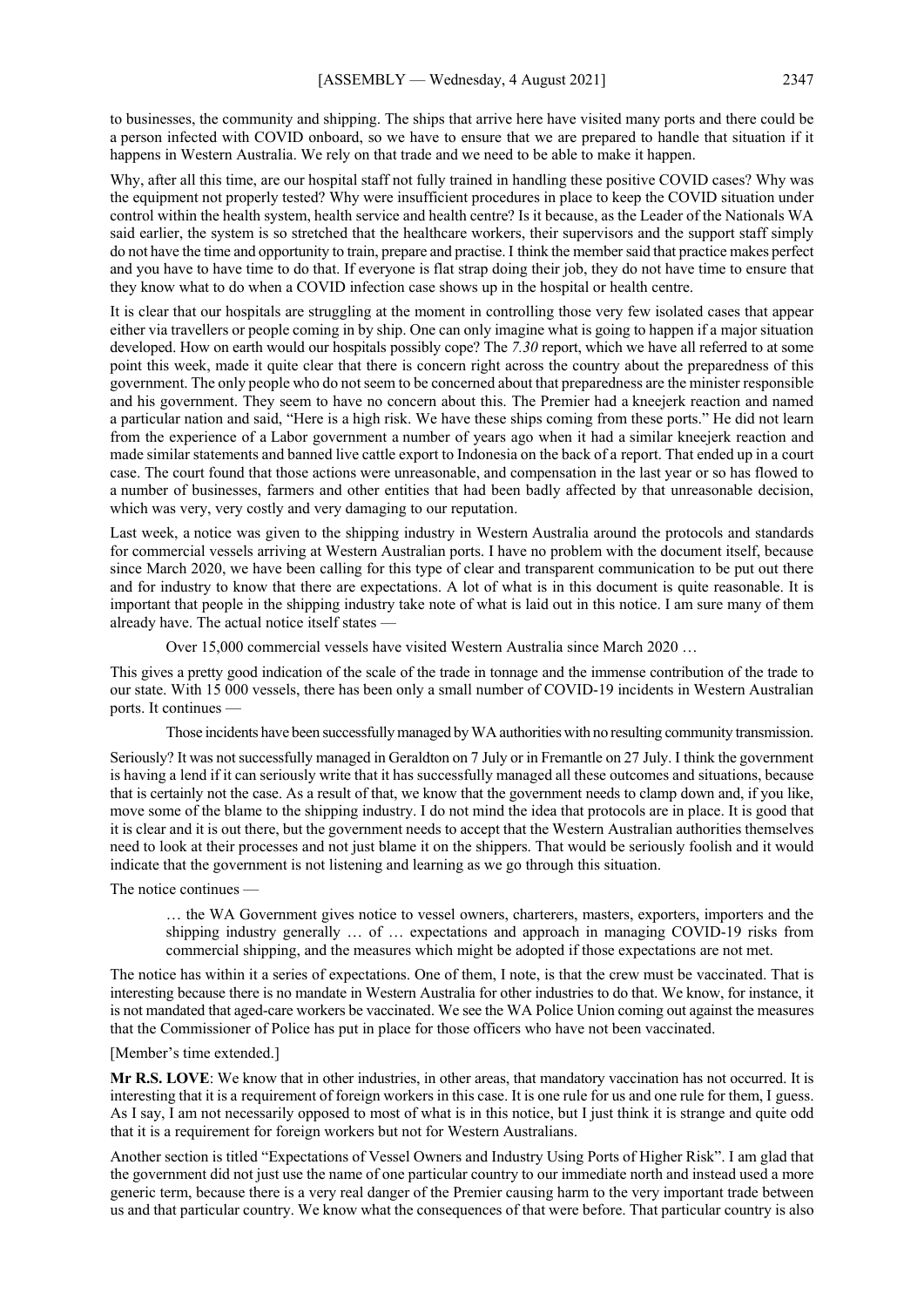struggling with a very high number of COVID cases and it is not necessarily helpful to seek to blame it. We need to be very careful to ensure that we have our processes and practices in place rather than throwing the blame back on the shippers and the countries from which they came.

Given that some of the ports where our vessels go to are only about three and a half days steaming, there is not an opportunity for a lengthy period of travel as there would be if a ship were coming from Europe. In that instance we could assume that there would be incubation of the disease, giving people time to pick up that it was on board before the ship came here. We must be very alert, but we must also be very careful not to damage trade relations with those very important nations to our near north. If the government had handled the situation within our health system better, it would not have had to resort to the language that it used about those ships and countries, and it would not have necessarily put in place actions that could threaten trade with those nations into the future.

The government has done one thing well; it has publicised to the Western Australian community that it should be grateful to the government for keeping it safe. But that accounts for only keeping the place tightly locked to outside intrusions. It has done very little—next to nothing—to prepare for a serious event in Western Australia. We have seen how poorly the government has handled the limited cases that have come into the country on a limited number of vessels. In official government documents, the government congratulates itself on handling these situations well when, in fact, its performance has been anything but well done in those circumstances.

I urge the minister to take on board those issues. I ask again that he consider releasing the report about what happened in Geraldton so that people can be assured that learnings are being taken and that any recommendations come from the report will be adopted. It is very important that the government handles similar situations better than it did with those at Fiona Stanley Hospital and Geraldton Health Campus in July.

**MR P.J. RUNDLE (Roe)** [5.31 pm]: I express my support for the Leader of the Opposition's motion condemning the Labor government and the Minister for Health. My shadow ministry is education. The *DETECT schools study: Understanding the impact of COVID-19 in Western Australian schools* was released a couple of weeks ago by the Department of Education, the Department of Health and the Telethon Kids Institute, which did an excellent job on the report. What the report identified is quite concerning; 40 per cent of secondary student respondents reported scores of emotional distress, which is three times the number of those who reported scores of emotional distress when the study was last done in 2014. That is a real issue for our secondary students. Today I asked a question of the Minister for Health, and I am pleased that he responded in a more sensible manner than he did yesterday when we raised the issue of vaccinating regional people at events such as our large field days when there are a lot of people in the same place at the same time, which is a real opportunity. The health minister did not treat that suggestion seriously, which is disappointing. As I said to one of my colleagues, it is amazing how one day we seem to get a good response with an issue taken seriously, but the next day when we ask an equally serious question, there seems to be no response and it is all a bit of a joke. I am looking for consistency. I appreciated the minister's response today in dealing with the serious issue of secondary students feeling emotional distress. We really need to focus on this issue.

I have concerns about the education system. There is a lot of pressure on our teachers at the moment. They do not know whether they will have to deal with online learning, lockdowns, wearing masks and students wearing masks. All these things are up in the air. As I said today, 6.5 per cent of our mental health budget is for youth and that needs to be increased. The DETECT report, which is a government report, has signalled that there are real issues. I hope the minister takes them seriously. I have consulted with quite a few stakeholders over the last five or six weeks. I have spoken with representatives of the Principals' Federation of Western Australia, which is calling for an increase in resourcing to manage complex medical and mental health issues for not only students, but also staff. That seemed to be the recurring theme with everybody I met with over the winter break. The Western Australian Primary Principals' Association has called for the need to prioritise mental health in our primary schools. We are also seeing those mental health issues flowing into the 13 and 14-year-old age groups and into the year 10 and 11 cohorts. It is a key concern that needs to be looked at by the Minister for Health, the Department of Health and the Department of Education. Unfortunately, mental health issues will increase with the stresses in our education system, such as the shortage of relief teachers. What does that mean? It means that other teachers who thought they might have had lunchtime off or whatever are loaded up because they are called in to do relief. That increases the load on them and increases the pressures they face. The level of resourcing needed to manage complex medical and mental health issues will need to be increased. Today I asked the Minister for Health about funding for psychologist and other professionals. I am glad that he treated my question and the issue seriously.

Another area that needs to be looked at is disability funding access. There is good access for autistic kids within the education system, but that is because autism has been identified within the Department of Education. But the parents of students with several other disabilities that are even more serious and lower functioning cannot get funding. This issue will need to be addressed in time and I will be looking at it. I have been contacted by parents and schools that deal with special education and they are really concerned about the categorisation of these students. I will be raising this issue over the course of the next few months.

As I said, yesterday I asked a question about COVID-19 vaccinations. I thought it was a reasonable question but the Premier and the health minister did not take it seriously. This is the old story about regional equity and access.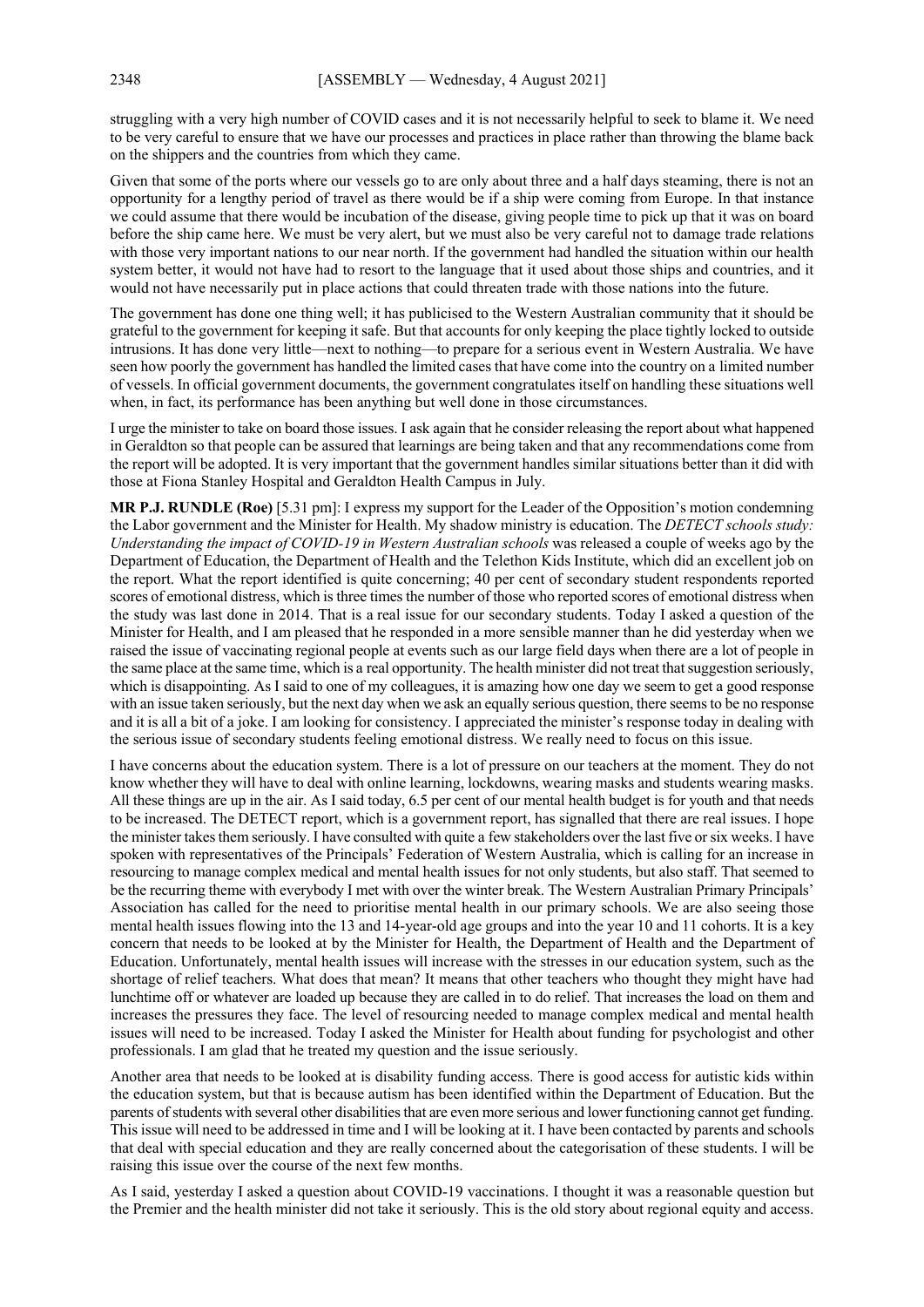As members know, as at 2 August, 37.67 per cent of the Western Australian population had had one dose of the vaccination, which is the lowest rate in Australia, and only 16.83 per cent of the Western Australian population is covered with two doses of the vaccination. We have the lowest rate in the nation. We offered a solution to improve the vaccination rate in the regions, but it was laughed off by the minister who did not seem interested; "We've got a few information kiosks out there and we're rolling out a few other WA country health opportunities." This is the time to take it on seriously. Yesterday, when I spoke to the president of Newdegate Machinery Field Days, he said "That would be fantastic. I have to go to Narrogin today. I'll lose the best part of a day to get my vaccination; I'd love to have it at the Newdegate field day."

**Ms M.J. Davies**: I'd love to have mine there, too.

**Mr P.J. RUNDLE**: Yes, that is right. The Leader of the Opposition, the member for Moore and I would all love to have our second vaccination when we go to the field days in a couple of weeks. That is one part of the issue.

As the member for North West Central identified, the lid has been kept on this health crisis. I have to congratulate the government. It is funny how the health crisis started on 14 March, the day after the election. We know that there are 25-odd journalists and the like amongst the mix in the government's spin machine who managed to keep a lid on this health crisis right up until 13 March; I have to congratulate them for the way that they did that. Funnily enough, on 14 March, the journalists were unleashed and now we are seeing the true extent of this health crisis. The Leader of the Opposition went through some quite disturbing ambulance ramping figures. As was well recorded, when those numbers were back around 20 or 25 per cent of what they are now, the now Minister for Health in his former role as shadow Minister for Health called it a disaster and a crisis, but now it is not a problem: we are going along well. We are not going along well and we see the pressure on our volunteers and St John Ambulance staff because of the committee inquiry that has been launched. Peter Kennedy, a well-respected political commentator, has written an interesting article. He states —

It's not clear how the ambulance service influences the level of ramping. After all, the ambulances simply deliver the patients to the emergency departments of the major hospitals. It's the ED's job to move patients through with the emphasis on their care.

That is exactly right. Those ambulances are there to drop off the patients at the front door of the hospital. He then goes on to question the independence of the United Workers Union and states how it is —

… easily the most politically influential in the union movement—has long been seeking to break by ending the contract with St John and having the service provided in house by a government body.

Yesterday, the Leader of the Liberal Party spoke about the insourcing of 600-odd health workers, cleaners and the like. No doubt, along with that insourcing, they got sent an application form for United Voice; I am sure that was well and truly attached to the paperwork when they were brought into the public sector. I am concerned about the way that this has come on. Hon Pierre Yang has links with the same union and just happens to be the chair of that committee. As Peter Kennedy talks about here —

**The ACTING SPEAKER (Ms M.M. Quirk)**: Member, can I just remind you that that is verging on an imputation. I would be careful not to proceed with that line.

**Mr P.J. RUNDLE**: Thank you, Madam Acting Speaker. I would like to add to my comments by just saying that I am concerned about the way in which 300 education assistants have been hired. Hundreds of jobs at Fiona Stanley Hospital and the Water Corporation have been reverted from private contractors to the government. The Leader of the Liberal Party was right on the money yesterday when he pointed out what is going on with this insourcing.

I would like to go back to the vaccination scenario because I am concerned about the way in which this government is dealing with it. The Delta variant is spreading in the eastern states. I am certainly hopeful that we have not got it here. I agree with the comments of the member for North West Central when he spoke about the level of criticism that this government has levelled on other governments around Australia: "Look at us. We can handle it better than you." We are all Australians. It is not a case of one state versus another. I am disappointed to see the way that national cabinet has deteriorated to some extent over the last couple of months. I would like more of a constructive attitude with everyone working together. Places such as Hong Kong have put strategies in place. It is a very small area with thousands of planes and ships coming in every month, but somehow it seems to have managed things in a better way. I would love to see that happening here—a more constructive and less reactive strategy, if you like. The Deputy Premier; Minister for Health—two in one—needs to put in place some strategies and communicate to the people of Western Australia the implications of a slow vaccination rate. He needs to tell the people of WA that both available vaccines are safe, that their lives matter and not to put themselves and their families at risk if they decide to wait and see about getting vaccinated. As we have all identified, getting vaccinated is our only weapon in this battle. Conspiracy theorists are active and causing vaccination hesitancy.

**Dr D.J. Honey**: None more so than Albanese.

**Mr P.J. RUNDLE**: That is right. We know about Anthony Albanese's comments.

**Dr D.J. Honey**: The Premier and the health minister support it.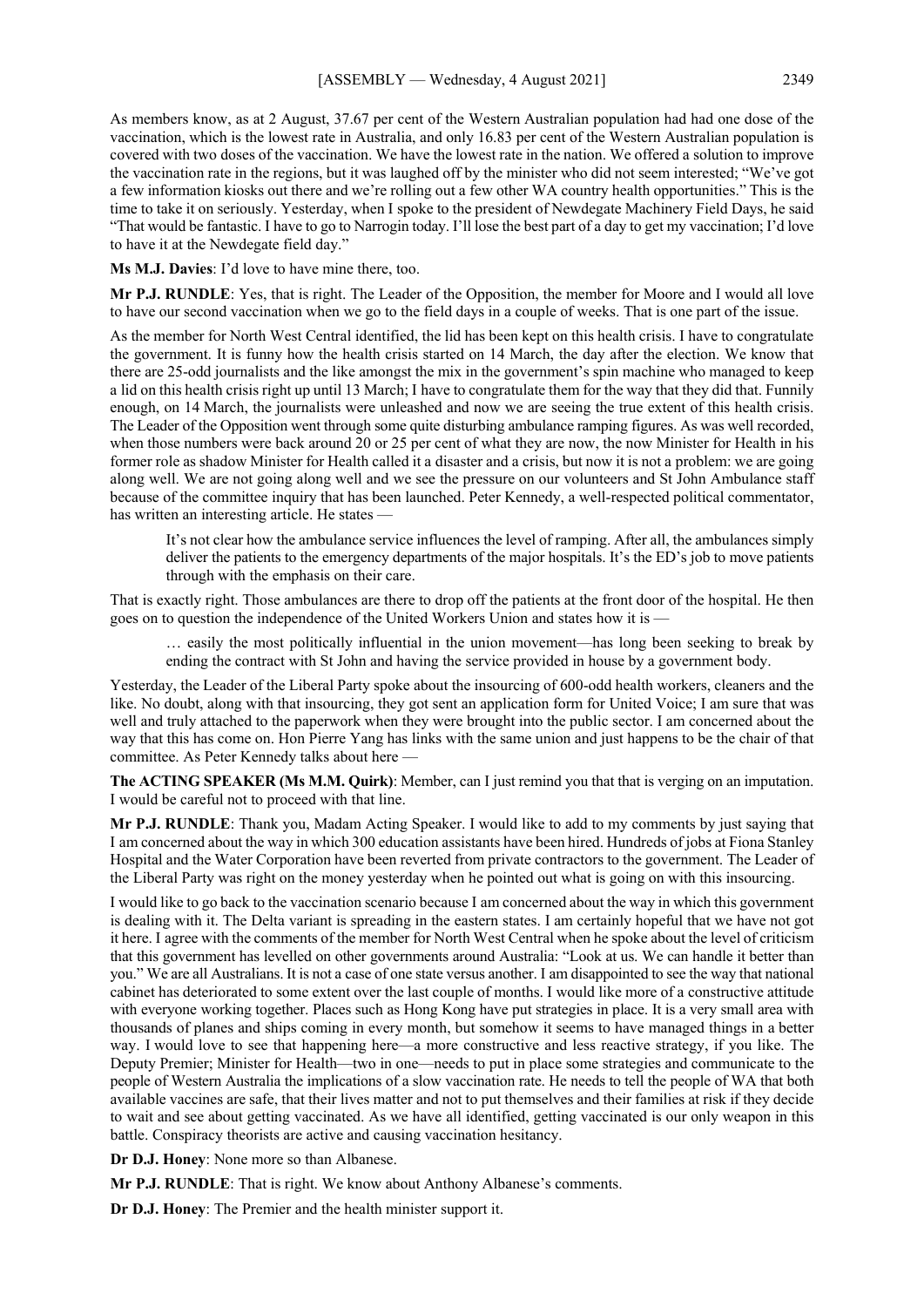**Mr P.J. RUNDLE**: The Premier does seem to be jumping on the bandwagon with Anthony Albanese; that may be one of his bigger mistakes as far as I am concerned. We need this government to tell the truth and to forget the spin. Tell us what the long-term strategy is and give us consistency of messaging. When a crisis arises, we have a press conference that involves the Premier and the Minister for Health, and when there is bad news, the Chief Health Officer is wheeled out. We want a consistent message and we want something that gives the people of WA confidence. The other day someone spoke to me about the difficulties that people coming into WA from other states have had. I had a complaint this morning about a G2G PASS application. People are rightfully trying to come back to their families or come here for work, but this pass continues to create difficulties and increase grief for these people with its lack of consistency and multiple rejections. These people are all prepared to quarantine properly. They sometimes come from regional areas in Victoria and the like. I have had families of students from Marcus Oldham College who have been told that the college is closing down for a month. The students have nowhere to stay and they have to go back to their home state, but their application to return is being rejected by our authorities. These students are quite worried because they have nowhere to go. However, if they broke the law, entered the state and were put in jail, they would be offered the Pfizer vaccine. Last week we had the scenario in which 4 000 prisoners in the WA prison system were offered the Pfizer vaccine. Of those prisoners, 260 were potentially able to have the Pfizer vaccine because they were over 60 years of age, but no-one in Western Australia over 60 years of age and vulnerable can get the Pfizer vaccine unless they apply to the panel through a very complex scenario in which just about every single person is rejected. It is those people in their 80s and 90s, the most vulnerable people in the population, who are vaccine hesitant.

#### [Member's time extended.]

**Mr P.J. RUNDLE**: Some of them are waiting to have the Pfizer vaccine. Many people in aged-care villages are waiting for the Pfizer vaccine and are concerned that the prison population is getting the Pfizer vaccine with no problems at all. There are 4 000 people in the prison system. We know that they live closely together and are a vulnerable part of the population, but, at the same time, the prison officers who are working with them and are going in and out of the community every day cannot get the Pfizer vaccine. We are offering Pfizer to prisoners but we are not offering it to prison officers who are going in and out of the prison community. I do not see the logic in that. That is a weakness.

I want to briefly wrap up and make a couple of comments about the disparity in the ships that are coming to Western Australia, which the member for Moore pointed out. Over the past 12 months, more than 26 000 ships have come to Australia, but only 15 of them have had COVID on board, five of which came to Perth. The risk is very small. There is a bigger risk at the moment to our barley and other exports that are not getting to China easily. There was commentary about our need to diversify and to consider selling our grain to other countries. We were told that we needed to engage with other Asian countries such as Indonesia. What happened? Down came the ships and they were sent back without being loaded up. This government needs to find a way to work through this. As I said, 26 000 ships come to Australia every year. There is no point. Iron ore ships do not seem to have any problem coming to the state, but if a ship happens to have grain on it, there is a problem.

Another disappointing part of this has been the lack of consultation with the WA farming industry. Trevor Whittington, the CEO of WAFarmers, was very critical of this same thing in an article he wrote the other week. He talked about the processes and that we needed to sort them out. As the member for North West Central pointed out, it does not seem to be a problem for pilots to board those ships to steer them into the port and to then go back into the community, but we cannot touch or deal with the other 20 or 30 crew on the ship. We need some logical thinking.

A 20-million-tonne harvest is hopefully coming up for Western Australian farmers. We need to be able to load that grain onto ships, because there will be no room for it in our storage facilities and our ports. That was just something that I wanted to add on top of the comments of the member for North West Central and member for Moore.

We need to sit down and work out a process. In Hong Kong, it is laid out. I have given it to the Minister for Health to look at. It is a very simple and solid regime, and it has kept Hong Kong pretty safe. Here is our opportunity to follow the guidelines of countries that are doing it well. I might leave it at that.

**MR D.A.E. SCAIFE (Cockburn)** [5.53 pm]: I have to say that it is preposterous for the opposition to move a motion about the government's failure to prioritise a safe and efficient health service for Western Australians. The member of this place who moved this motion and those opposite who have spoken to it have absolutely no credibility when it comes to speaking about the efficient and safe operation of public health in Western Australia. They are members of political parties that called for the border to be torn down during the last term of Parliament. Those people belong to political parties that breached the trust of the people of Western Australia by backing Clive Palmer's challenge to WA's effective border restrictions. Those members are not making a serious contribution to the debate and they are not serious contributors to a debate on the management of public health in Western Australia. That was highlighted just now by some of the comments made by the member for Roe and helped out by some interjections from the member for Cottesloe, who was sledging the federal leader of the Labor Party on vaccine hesitancy. What does the federal member for Dawson, who sits in the National Party room, say about COVID-19 and vaccines? It is nothing that helps the case on vaccine hesitancy, I can tell members that. What has former member of the Liberal Party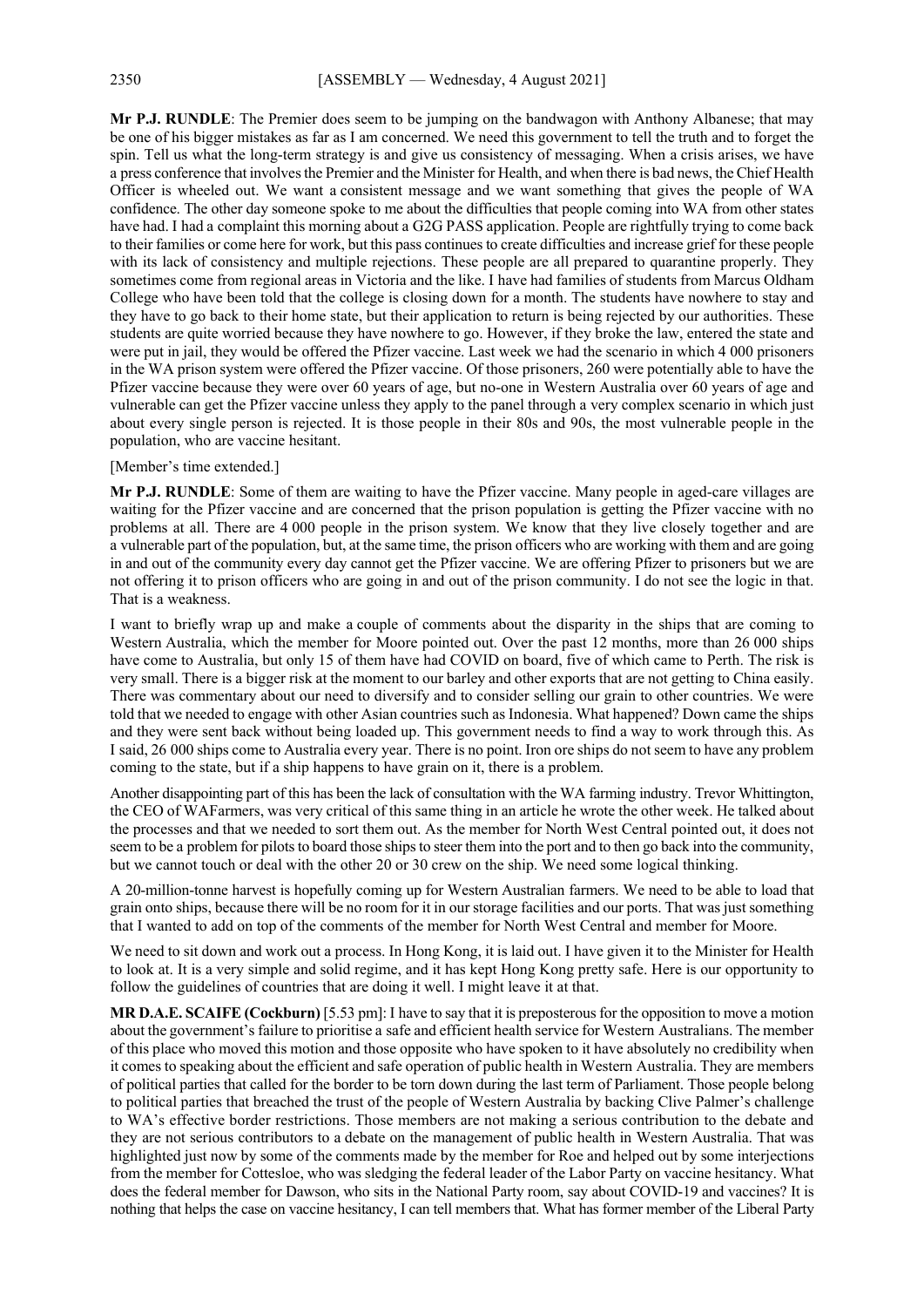Craig Kelly been saying about COVID and vaccines? The member for Roe and the member for Cottesloe had the gall to turn up here today and pretend that they are somehow saints on the management of public health in Western Australia. It is truly beyond belief that they can say that with a straight face.

Yesterday, the member for Roe and member for Cottesloe were out there basically banging the drum in favour of the privatisation of health services in Western Australia. They just cannot help themselves! It is like it is in their DNA as soon as they see a public asset, they have to sell it off. They are decrying the fact that this government has brought health services at Fiona Stanley Hospital back into Health.

#### **Dr D.J. Honey** interjected.

**Mr D.A.E. SCAIFE**: I see that the member for Cottesloe is starting to arc up. I have learnt in my time in here that he does that only when he knows we have got him. What an election-winning strategy for the member for Cottesloe! He is saying, "We don't want public health services in public hands." What a great strategy! It is almost as good as the strategy that he ran in the election campaign in March.

#### **Dr D.J. Honey** interjected.

**Mr D.A.E. SCAIFE**: I will say something about that. His political party and his colleagues in the National Party have never apologised for their breach of trust at the last election. What was the first thing that Annastacia Palaszczuk did when she assumed the leadership of the Queensland Labor Party after the defeat of Campbell Newman? She apologised for those policies that had breached the trust of the people of Queensland. The member for Cottesloe has never done that. The people of Western Australia will absolutely remember that. They will remember his contributions on the management of the COVID-19 pandemic and the management of our health services.

The Minister for Health is in here every day reminding members of the opposition that we are in the midst of a COVID-19 pandemic. That pandemic has had an impact on the way that people access health care and on the health issues that people present with to our hospitals. That is incontrovertible. The response of the Leader of the Opposition and others has been simply to say, "We don't have any COVID-19 here." That is quite an amazing political move. It is an interesting bait and switch to say, "We're criticising the government on this because it has done such a great job to keep COVID-19 out of Western Australia." That is another great political strategy out of the opposition's playbook. But the evidence shows that despite this government doing an excellent job to keep the COVID-19 pandemic out of Western Australia, we are living in a climate in which the pandemic is still raging across the world and is having an impact on the way that people access health services.

Rather than just coming out with platitudes as the opposition does, I am going to refer to evidence and make a serious contribution. I refer to an article published by the Centre for Social Impact at the University of Western Australia in a report titled *The impact of COVID-19 on families in hardship in Western Australia*. They are the families that the Labor Party has always been squarely focused on. That report says -

Over a third … of family members reported they had felt depressed or anxious for most to all of the time during the past week, compared to 17.1% of the national sample. Just over a fifth of both family members ... and the national sample … reported feeling depressed or anxious for some of the time during the past week. Less than half (40.6%) of family members reported feeling depressed or anxious for little to none of the time, during the past week, compared to 59.6% of the national sample. These figures indicate that the family members in the study were experiencing much higher rates of depression and/or anxiety symptoms than the Australian general population. It should be noted that across all 12 waves of the Taking the Pulse of the Nation survey, the highest proportion of Australians that felt anxious or depressed for most to all of the week was 20.0% … well below the proportion of family members reported here. Similarly, the lowest proportion of Australians that felt anxious or depressed for little to none of the week was 52.9% (highest 60.6%), which is still substantially higher than the proportion of family members reported here.

At the conclusion of the report, the authors say —

Mental health impacts of COVID-19 in the form of increased feelings of depression and anxiety were prevalent among family members.

That refers to the family members in the study. That is actual evidence of what the Minister for Health has been trying to explain to the opposition for some time now. This government has not shied away from the challenges with the health system. This government's health minister has stood in this place and acknowledged that our health system is under pressure. He has never shied away from that. This government has also been very clear about its support for frontline healthcare workers—the doctors, nurses and other staff in our hospitals who keep us safe. We have never shied away from the challenge. Indeed, this government is just getting on with the job. This government is not interested in grabbing a headline the way that the opposition is; it is putting patients first and delivering projects that benefit the people of Western Australia, including close to my own electorate of Cockburn. Members may be aware that this government has invested in the Fremantle Hospital mental health expansion; an additional 40 beds will essentially transform Fremantle Hospital into a key hub for mental health services in the southern suburbs. It adds to the previous 64-bed inpatient admission capacity at Fremantle Hospital. That is consistent with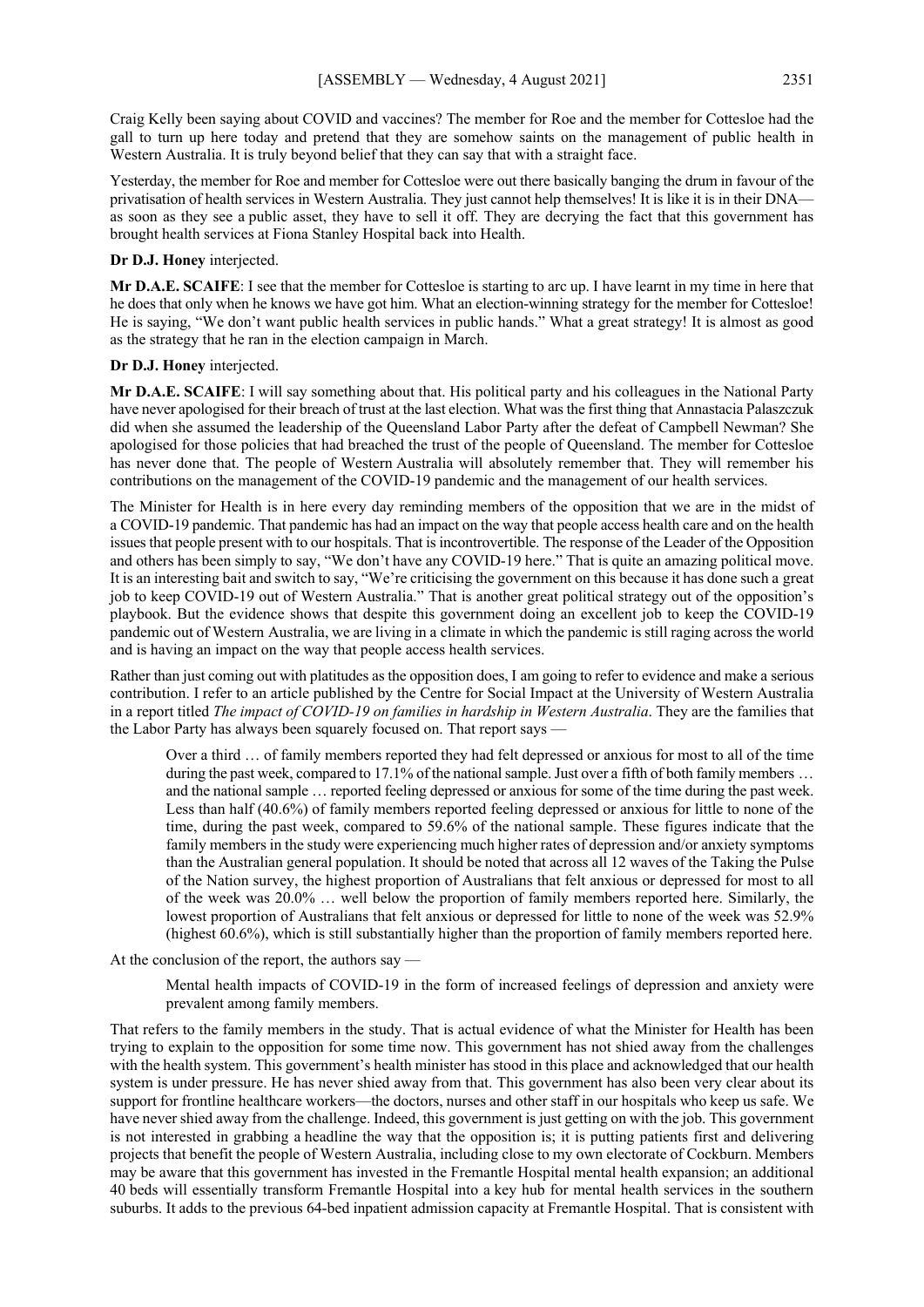the government's commitment on mental health through allocating \$46.9 million for suicide prevention programs and initiatives. They are very substantial investments in mental health. In fact, this government invested a record \$306 million additional funds in mental health in the 2020–21 budget. That compares very favourably with the record of those on the conservative side of politics when they were last in government.

The contributions this government is making are not simply restricted to mental health. This government is working ferociously to ensure that health services in our regions are also improved. Although I represent the electorate of Cockburn, I will always be a Bunbury boy at heart. I figure, seeing as we have a Premier from Rockingham, that, hopefully, that will not be held against me in any way! One of the signature contributions this government is making to the south west, of course, is a \$200 million redevelopment of Bunbury Hospital at South West Health Campus. I had procedures at that hospital while I was growing up, and it is relied upon by people in the south west and greater Bunbury region. In fact, something like 170 000 residents of the south west rely on that hospital, and this government is investing \$200 million over the long term in redeveloping that hospital. This government has already dedicated \$60.8 million to the redevelopment. That is a practical contribution of an additional operating theatre, a reconfiguration of the emergency department fast-track area and the establishment of an acute medical assessment unit, and will see the implementation of a mental health observation area. It is a significant investment in a variety of healthcare areas—mental health, acute care, emergency. Of course, I have to acknowledge the excellent work of the member for Bunbury, with the health minister in this case, ensuring that funds for those commitments are being delivered for the people of Bunbury and the greater south west who rely on it. It shows that this government is doing things not only in mental health and not only in the metropolitan area, but also in our regional centres.

Kalgoorlie is another regional centre that has benefited from this government's work. Work is being performed at Kalgoorlie, including, quite recently, a new MRI machine. The member for Kalgoorlie is not here today but I acknowledge her contribution to ensuring that project was delivered. The new MRI machine got up and running only two months ago, in June. It has just opened. The project languished under the previous Liberal–National government. It was flagged something like 12 years ago as a development that needed to occur. The Liberal Party and Nationals members talk a big game on investment in regional areas, but the simple delivery of an MRI machine to the people of Kalgoorlie languished on their watch. It took the people of Western Australia electing a Labor government to ensure that that was delivered. The MRI machine came at a cost of about \$1.2 million, but it is part of a total \$6.2 million package because we had to build a whole new section of the hospital dedicated to the MRI machine.

I also acknowledge the member for Collie–Preston's excellent work. She is another proud regional Labor member who has done sterling work, again with the Minister for Health, on the \$12 million stage 2 upgrade to Collie Hospital, which will see upgrades to operating theatres as well. The recurring theme here is that at the last election, and the election before that, the people of Western Australia overwhelmingly turned to the Labor Party to ensure that commitments to vital health services would be delivered to them. They did not look to the Liberals or the Nationals because those parties had breached their trust when it came to the management of public health in Western Australia.

I can go further. We have also funded and built new helicopter landing sites at Jurien Bay Health Centre and Narrogin Hospital. Also on the rails is \$73.3 million for the redevelopment of Geraldton Health Campus. The first stage has been completed, which includes a new ambulance entry. Over the next couple of years, during this term of government, we will see more parts of that facility come online. At this point, we are looking at the projected completion of an expanded emergency department and an integrated mental health facility at the end of 2023, and the balance of works, which includes redevelopment of intensive care and high-dependency units, in 2024. They are all on the books to be delivered in this term of government by this Labor government.

It really is preposterous for the Liberal Party and the Nationals to stand in this chamber and lecture anybody about running an efficient and safe health service. It is in the DNA of these political parties to privatise public health services. They do not support them and they have not made investments in them except when they can grab a media line out of it.

In closing, I would like to acknowledge the fact that many of the commitments that this government is making are having positive impacts for people in my own electorate of Cockburn. As I mentioned, the expansion of mental health beds at Fremantle Hospital is a significant commitment for my local community. People in my community have been calling for that facility, and they will come to rely on that facility in the future. In another area of health, we have the establishment of a new family birthing centre at Fiona Stanley Hospital, which is again a facility that people in any electorate will come to rely on.

The motion makes reference to "a broad range of economic and social impacts". I thought that was odd. One of the things that is happening in my electorate is the major investment by Bethesda Health Care in the development of a 120-bed private mental health facility. It is not a public facility. The question that comes up is: why would Bethesda feel confident about making investments in Western Australia? The answer is simple. It is because this government's management of the pandemic and of the economy is world-first. That not only frees the government to make the investments that I have outlined today, but also gives private capital the confidence that it needs to invest in private healthcare in this state that will complement the existing public health facilities.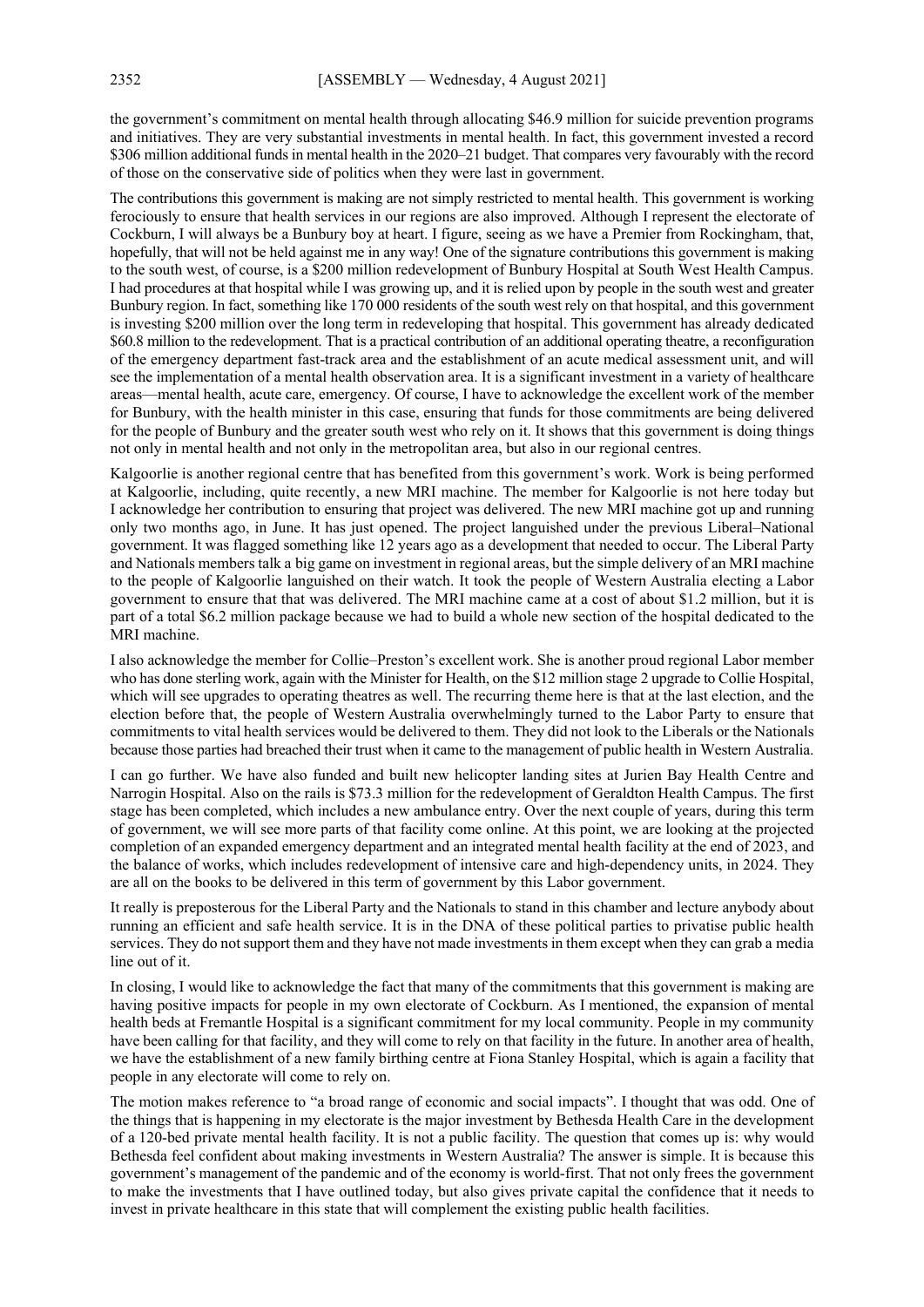This motion from the opposition is seemingly without explanation. I have listened to all the opposition contributions so far, and I could not identify anything that suggested that this government is anything but serious about tackling the challenges that our health system is facing. The opposition has chosen a very strange hill to die on, in circumstances in which it has no credibility on this topic whatsoever. It is not a topic that the people of Western Australia trusts the opposition on, and I doubt very much that it is a topic that the people of Western Australia will trust the opposition on at the next election.

**DR D.J. HONEY (Cottesloe — Leader of the Liberal Party)** [6.11 pm]: It is fascinating to listen to the member for Cockburn. If there is one thing that I have learnt in this place, it is that the more privileged the life people have led, and the more privileged the education they have had, the more desperate they are to prove that they are one of the workers in this place. There are some members in this house, including the member who has just entered the chamber, who have great credibility in representing workers in this community. That is a person in this place whom I have praised before. The member for Cockburn does not share that distinction.

**The ACTING SPEAKER (Mr D.A.E. Scaife)**: I would remind you not to draw the chair into the debate.

**Dr D.J. HONEY**: I am not, member for Cockburn, at all. I trust, Acting Speaker, that you will play your role as you should, and I am sure you will.

Lawyers are supposed to have some regard for truth, members. We heard this lecture, this homily, on privatisation. The member for Cockburn clearly is ignorant of the fact that his Labor government, which is anti-privatisation, privatised the Warradarge wind farm. It is trying desperately to privatise the TAB at the moment. Most of all, any lawyer who cares about the maintenance of land titles in this state—land being the principal store of wealth for most people—should be concerned that this government privatised Landgate. I heard the member for Cockburn's homily on the evils of private people running hospitals. Later in his speech, he told us about how Bethesda Health Care is building a mental health hospital. I will tell the member why it is building that, virtually in the member for Cockburn's seat. The reason is that this state government has failed to provide adequate mental health services in this state. As I will point out, this state is the worst performing state in Australia in the provision of mental health hospital services.

This government is a one-trick government. This government is basking in the accolades for its management of COVID-19. We on this side congratulate the government for that. That is keeping COVID out of our community. There is no doubt that COVID has not been a major issue in the Western Australian community. The government has to take credit for that. There are other factors, as the member for Roe said, with the first being our isolation, and the second, can I say, the fact that we have relatively few overseas visitors a year compared with the major states on the east coast. Nevertheless, I do not resile from the fact that this state government has done a good job. The Minister for Health is shaking his head. I like numbers. At the start of this crisis—it would have been in about April—I did a graph of the number of COVID cases in each state versus the annual number of overseas visitors. The correlation coefficient was almost one; that is, the number of COVID cases was related to the number of people from overseas who had come into the country at the start of this crisis. That is why I made that comment, minister. I am happy to share that information with the minister.

**Mr R.H. Cook**: We had more people coming back to Western Australia and through our hotel quarantine system per capita than any other state.

**Dr D.J. HONEY**: Yes, once we got COVID underway, but, when the initial outbreaks occurred, it was positively correlated. In fact, it was almost a one-to-one correlation with the number of overseas visitors who had come to this state.

Let me carry on, please, members, because I am sure members are anxious for me to finish. I am also sure that the Minister for Health is anxious to give his reply, and I am certainly looking forward to his reply to the excellent points that have been made by opposition members today.

What we see is a government that is failing in almost all the critical aspects in this state. Opposition members have pointed out, and I will point out, the failures in health. The simple reality is that the health of Western Australians is at risk because of the inaction of this government over the last four and a half years. This government has not done its job over the last four and a half years. We hear spin on a daily basis. We heard it yesterday in question time from the Minister for Health, with his selective quotation of statistics. He compared the depths of the lockdown last year with this year and told us to look at the increase, when we know that over time—I will go through the detail for the minister—the trend in hospital presentations is simply a continuation of the trend that we have had over the last four years. This government has ignored those trends. It has not prepared our health system to cope with the predicted increase over that long trend in hospital presentations.

We only have to see what is happening with housing. Last night, there was a heartbreaking vigil on the steps of Parliament House to note the deaths of 56 homeless people on our streets. Although that is not a root cause, there is no doubt whatsoever that the lack of adequate housing for people in this state, particularly people doing it tough, is a significant contributor to the hardship that people are experiencing on the streets of Perth and in broader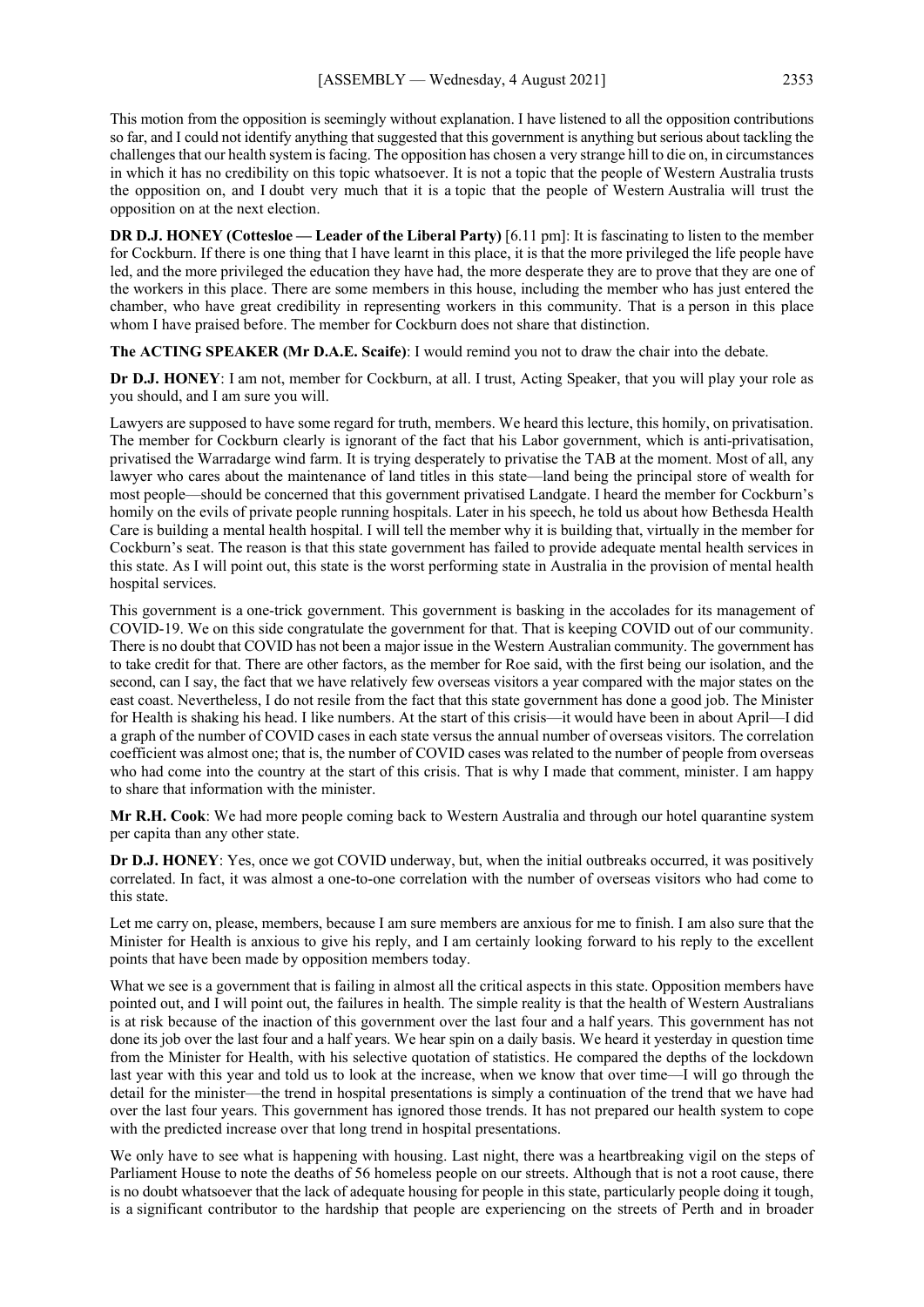Western Australia. Can I say that is true. I have made a point of visiting every regional centre that I can in the time thatI have available. I have literally gone from Kununurra to Esperance. That is a problem in every single community. In Esperance, about a dozen people are sleeping in the streets every night. That was the case when I was down there.

We have a government that is ignoring the importance of international trade. That point has already been made. I have some sympathy for the Minister for Health in some ways. The health minister has a big job. We know that health is a big portfolio. We have made the comment about the health minister being a part-time health minister, not that we think that he does not take it seriously. The Minister for Health is the Deputy Premier. He is also Minister for Medical Research; State Development, Jobs and Trade; Science. Twelve months ago, we were saying that this minister needs to focus on health. It is a big job. It is an enormous job. That job needs to be his focus. The minister has not done that, and we see the results in the problems in the health system.

This is not a government that is without resources. Because of the federal government's GST fix, led by Mathias Cormann, which is bringing billions of dollars of extra revenue to this state government above the initial budget forecast in 2017, and because of the massive inflation in iron ore prices, this government will be sitting on, as we are told in this budget, a more than \$5 billion record surplus. This government can do something about it. It has the opportunity, and it has had the opportunity, to do something about it, because those record surpluses have been the case for some considerable time. In fact, for the term of this government, the iron ore price has been substantially above the budget forecast price. That windfall gain has not been re-invested in an appropriate way. This government refuses to say that it is a crisis. *The West Australian*, I have to say, has given this government a pretty good run, which is a generous way of putting it. Even that newspaper is calling it a crisis, but this government refuses to call it a crisis. We have experts across the system saying this; it is not us. Yes, we care about our communities and about our role as opposition to hold this government to account, but it is the experts in the health system who are saying that it is a crisis. I will go to that. I refer to February 2017, which was a happier time for the Minister for Health. Not to be pejorative, but he looked quite a bit younger and less concerned in this photo on a press release of 12 February 2017. The screaming headline reads, "Barnett Liberals fail on Health: record ambulance ramping, record waitlists and a Government with no plan for healthcare in WA". I think we can see the consequence of a government that actually has no plan for health care and has had no plan for health care in Western Australia. Here is the detail of the press release —

Health Department figures show ambulances were ramped outside Perth hospitals for 1,030 hours in January. The previous worst January was 980 hours, in 2015.

… shocking year for ambulance ramping …

The now minister further commented —

"These shocking statistics add up to a massive failure by the Barnett Liberal Government to manage our health system …

The now minister mentioned sick Western Australians and the care they actually deserve. His press release goes on to refer to "horror stories of sick people waiting for hours for ambulances to arrive or waiting for hours when they arrive at hospital". Here we have it; this is the glorious promise of the now minister —

"WA Labor's Putting Patients First policy has a focus on freeing up hospital beds, ensuring patients are treated in a timelier manner and reducing waitlists in our hospitals. We've recognised that providing quality patient care is about more than just building hospital buildings.

What have we seen? Members opposite want to deny it and say that suddenly it is not a problem, but we have seen a horrendous increase. If 1 300 was a horror story, what is over 5 000 hours? That is a catastrophic, horrendous nightmare in the language that the minister was using back in 2017. There are real consequences. I heard the minister's comment yesterday. He was picking up on the detail of something that I had said, and he said that patients who are seriously injured or sick are going in straightaway. That is just not true. Yes, if someone is actually dying, maybe they get prioritised, but there are people in those ambulances who are seriously sick, who are being compelled to wait in those ambulances or in corridors. We have heard stories of seriously ill patients waiting in the corridors of hospitals for days, not able to get into a ward to get the care that they need.

I am going to dwell a little bit on this Australian Medical Association media release that was put out on Monday, 12 July 2021 by Dr Mark Duncan-Smith, President of the Australian Medical Association of Western Australia. This is not me or the Liberal Party; this is a highly regarded peer in the medical profession. He is highly respected. He goes through the critical points. I will quote him and not summarise him. The media release states –

AMA (WA) President Dr Mark Duncan-Smith said the State Government had long run out of excuses for the near-catastrophic congestion that is choking our emergency departments and leading to ambulances endlessly waiting in hospital lines.

He quoted the statistics —

"Ramping for the first six months of 2021 is almost equal to WA's total ramping for 2016 and 2017 combined …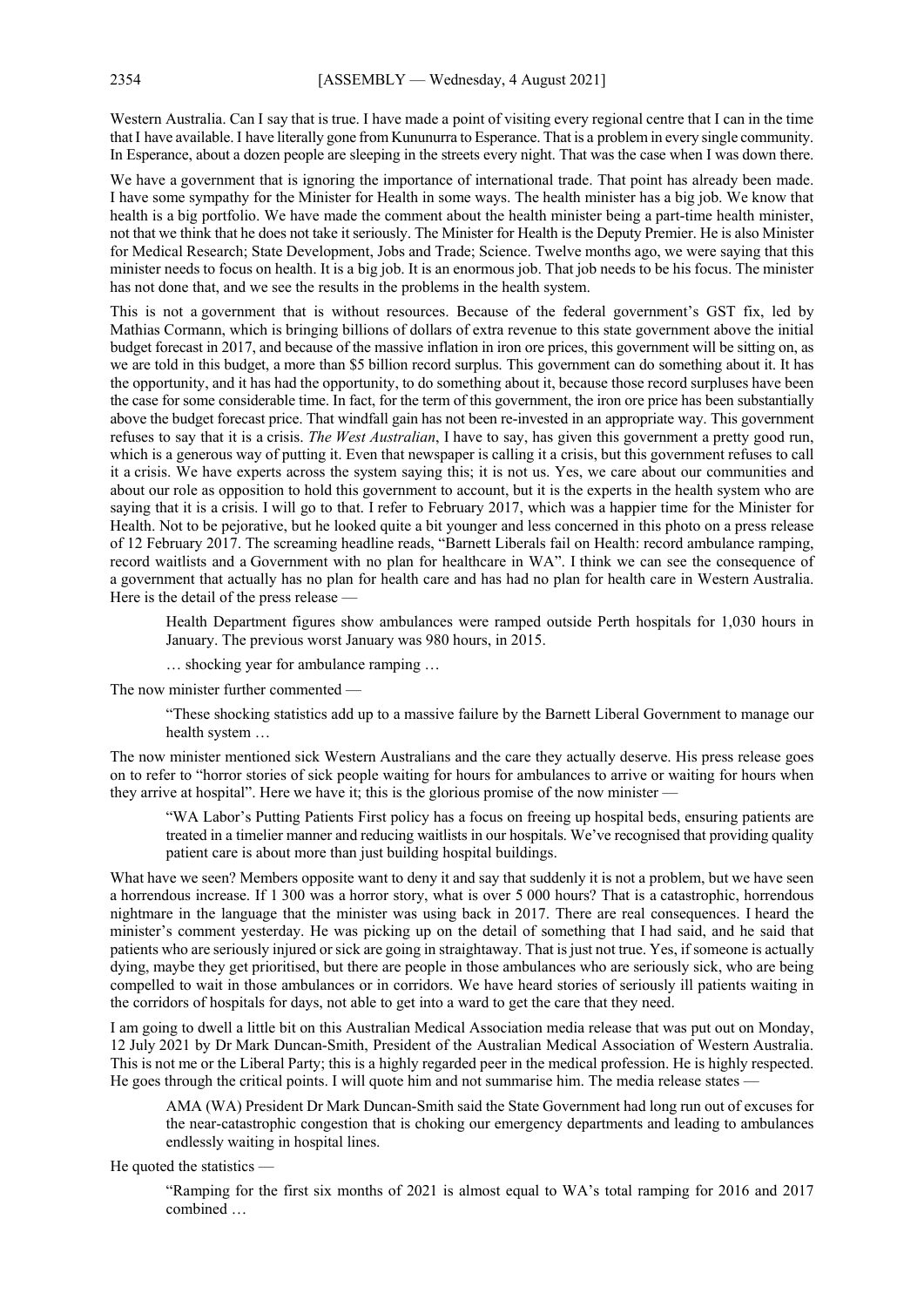This is when the minister said it was a crisis. In the first part of this year, ambulance ramping has been more than the total for the last two years of the Barnett government, when the minister was on television. I remember the footage of the minister standing outside hospitals with ambulances lined up behind him, telling us it was a crisis. That is the record of this government, members.

Dr Duncan-Smith recalled the comments made by the minister, who was then the opposition health spokesperson. He quoted the minister; I will not quote that again. He said —

"This situation is out of control and the Minister for Health is simply missing in action, unable to respond to the crisis."

That was at 1 000 hours. What do members say now at 5 000 hours? A non-existent minister, missing in action. It is more than "missing in action" when he has achieved that target. I quote the numbers, against what is just a normal increase in presentations over the longer term in the hospital.

Dr Duncan-Smith said

"To add insult to injury, we've had every imaginable excuse now that Mr Cook is actually in a position to address the situation.

"The Government can't just blame mental health attendances for increased ramping rates, for example, as the Premier and the Health Minister are wont to do.

"Since Mr McGowan has been Premier, mental health attendances have increased by less than 14 per cent —

Less than 14 per cent over four and a bit years, members —

while ramping has increased by an eye-watering 375 per cent.

What we have seen is a less than 14 per cent increase in presentations over the term of this government, and that, we would say, is a normal run rate for that, about three to four per cent per annum, but ramping has increased by 375 per cent, so that excuse simply does not hold any water. It is a false excuse. It is spin that is in fact beneath the calibre of this minister.

I continue the quote —

"There has not been a massive increase in activity and presentations to the emergency department," Dr Mark Duncan-Smith said.

"Activity pre-COVID in 2018/2019 was growing steadily at about 4 per cent.

This is not me, members. This is the head of the AMA, a highly respected leader in the medical community in Western Australia. The media release referred to the dip in activity in the first half of 2020 and then the increase in 2020–21, back to the levels, but only back to the trend line. This is not some exotic, abnormal, COVID-related, sudden burst of activity. These presentations to the hospitals are purely what we would expect on the trend line over the term of this government. I had a lecture from the member for Cockburn. This government needs to be honest. This government has not responded to the normal growth in activity of the hospitals, and to say that there is a sudden trend, a massive increase, and that is the reason it is overwhelmed and the reason the government could not respond, is untrue. It is untrue and it is beneath the dignity of this minister to say it.

The article refers to the number of beds. This is a problem we have. We see that Western Australia has the lowest number of public hospital beds available per 1 000 head of population of any state in Australia. The wealthiest state in Australia, in relative terms, the state that is responsible for almost half of Australia's export income has the lowest number of hospital beds. When a government has been in office for four and a half years and is heading into its fifth year of government, that is its problem. It has not responded to the normal growth in presentations to hospitals, and it has not responded to the requirement for hospital beds.

Thank God we did not have a COVID outbreak in Western Australia, because, if we had, it would have been carnage and chaos. We would have been the least able state in Australia to respond to that. As I said, we have congratulated the government on doing it, but thank God something did not go wrong. As much as it is good management, it is good luck.

[Member's time extended.]

**Dr D.J. HONEY**: Thank God we did not have an outbreak; thank God we did not have someone taking it out into the community. We know we have had a number of incidents in which people, such as security guards or workers in hotels, have gone out into the community and interacted with hundreds or thousands of people, but for whatever magic reason, we did not see spread from those individuals. That was not the government's management; that was pure dumb luck on our part. If we had seen those massive outbreaks, our hospital system would not have been just at breaking point, it would have been broken.

I will not go on, because I have to cover a number of other areas. When we look at the time it takes for people to get treated, we see that our hospitals are full all the time, based on a normal trend increase in the expectation for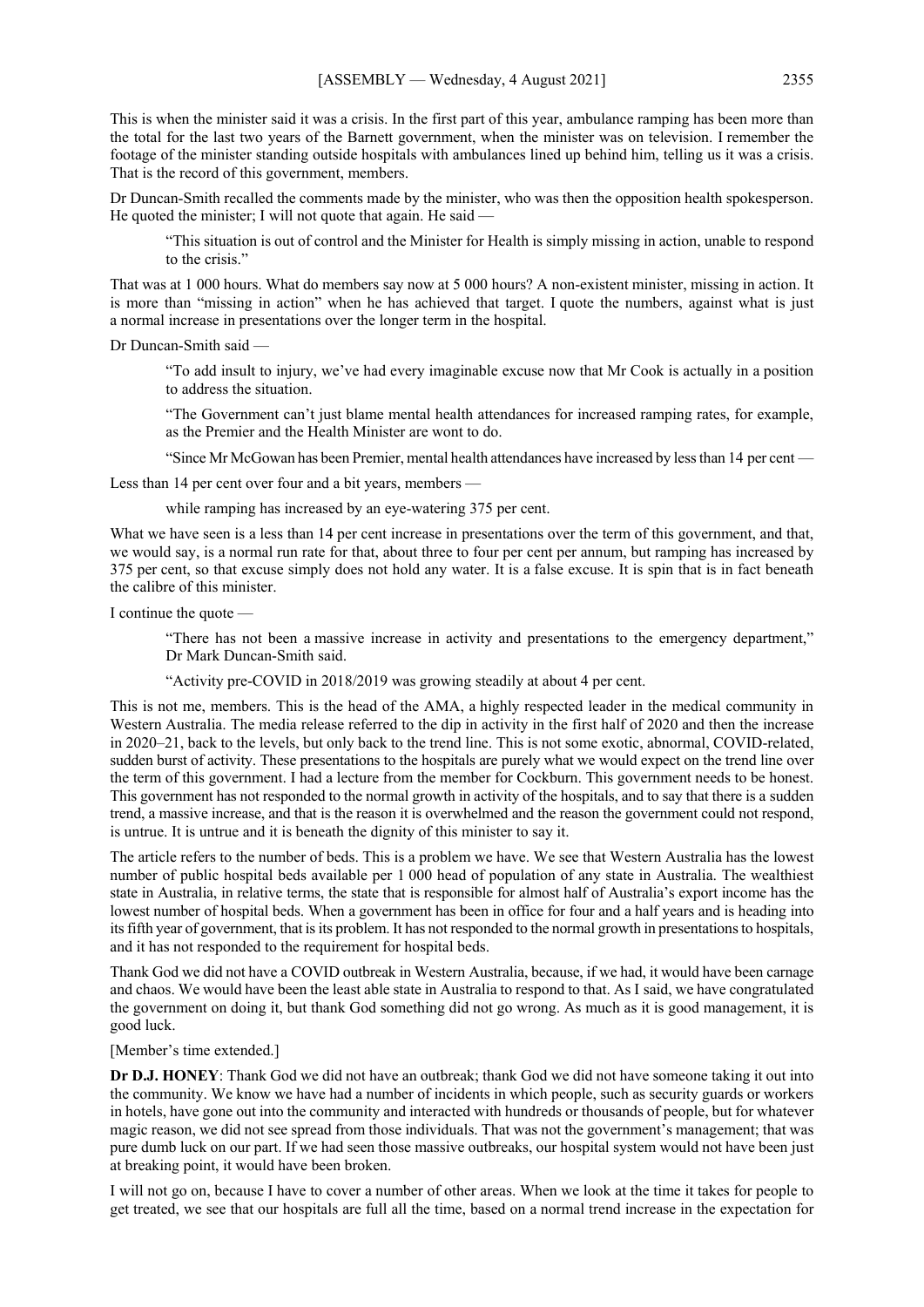hospital beds. We see a government with wrong priorities. In the middle of this pandemic and crisis, with the lowest number of hospital beds per person of any state or territory in Australia, what is the government focused on? It is focused on Metronet. There is our COVID solution! Metronet is going to solve COVID. The budget for Metronet has blown out from an estimate of less than \$3 billion to more than \$7 billion in the last budget. I can only wait to see what it is going to be in this budget. If the government is honest, the cost of that project is going to be \$10 billion. In any case, it is the largest cost blowout of any capital project in the history of Western Australia. It makes Colin Barnett a fiscal prude.

I am sure the Minister for Health has been going to cabinet and saying, "Look, I need more support and extra resources", but instead of the Minister for Health getting that money, the Minister for Transport gets it because that minister clearly carries a bigger stick. The Minister for Transport has received another more than \$4 billion for her project while our health system is in absolute crisis. Apart from the Forrestfield–Airport Link, not a single inch of rail has been laid for the Metronet project. I cannot wait to see how the government will deliver all its projects. We heard the minister —

#### **Mr D.A. Templeman** interjected.

#### **The ACTING SPEAKER (Mr D.A.E. Scaife)**: Leader of the House!

#### **Mr D.A. Templeman** interjected.

**The ACTING SPEAKER**: I call the Leader of the House to order for the first time, and I impress on him the importance of being a role model for members in circumstances in which he is the Leader of the House!

**Dr D.J. HONEY**: Thank you very much, Acting Speaker. I am grateful for your protection from the verbose Leader of the House!

As I pointed out yesterday, the Minister for Health has been focusing his mind on some things. He has been focusing his mind on building union membership in his own union! Again, \$93 million is being spent on insourcing to government the services of 633 workers. As was pointed out by the member for Roe, I would not mind betting that the union application went out with a letter informing them of their new employment conditions. The government will be hoping that they will all be union members. That will mean that the Minister for Health will carry a bigger stick when it comes to the executive of the ALP and choosing who gets preselected for what. It is a trick that the minister learnt from the Minister for Water, who has been merrily insourcing services to the Water Corporation at a rate of knots—more than 500 people.

I thought what the minister and other members said about private services was really insulting. We are not talking about a service or a company; we are talking about people, some of whom are probably members of the minister's own union. Members said that these people were not doing their job properly and were failing: "They're not doing their job properly. They're not really worthy people because they happen to work for a private business." They are talking about people when they make those criticisms. I will tell members what: those people are fantastic. I have been out to those facilities and I have seen those people. I have been out to Midland Public Hospital. For new members who want to talk about public versus private, Midland Public Hospital was built for one-third the cost, per bed, of Fiona Stanley Hospital. I advise members to go out there. I have been out there a number of times. I have met the management and the people who work there. I have met the engineers who run the place. What a fantastic facility. It handles more high-priority ED patients than Sir Charles Gairdner Hospital—way above anything that was contracted. That is the service you get. I support public hospitals and I support private hospitals, but this juvenile contention that because a hospital is a private facility it somehow does not provide better service is a falsehood—an insulting falsehood to the doctors, nurses, orderlies, cleaners and all the other people who work in those private facilities or in the services provided by contractors. Some members opposite should have the decency to not do that.

Then there is the government's attack on St John Ambulance—talk about wrong priorities. We know what is behind the attack on St John Ambulance. It is interesting to go back a little in history, because history repeats itself, and look at an ABC online news article from 23 April 2008, which states -

The State Opposition says it is strongly opposed to stripping control of Western Australia's ambulance services from the not-for-profit organisation, St John.

The Australian Liquor, Hospitality and Miscellaneous Union says because St John Ambulance depends on patient transfer fees, employees are under pressure to make thousands of unnecessary trips to emergency departments.

It says this is leading to overcrowding in hospitals and it is urging the Government to take control of the service.

Hop in your time machines, members, because that article was from 23 April 2008. It continues —

The Health Minister Jim McGinty says he will consider the proposal, —

That the union was putting up —

but says any change should be based on the best interests of patients.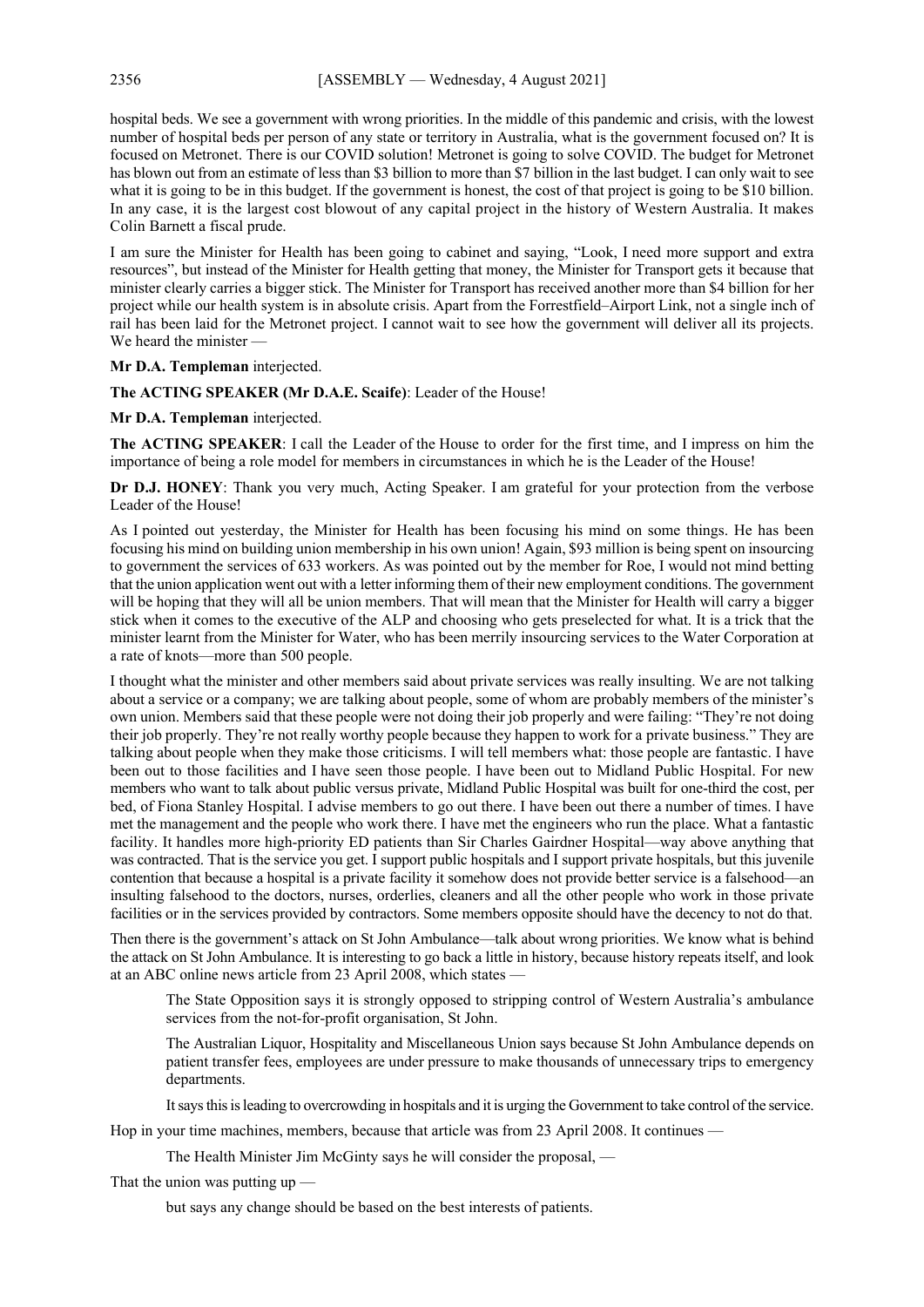Thank goodness he said that. Why do I raise that example? It is because the current Minister for Health, in a debate in this place on Wednesday, 5 May 2021, talked about a range of issues and said, in agreement with the member for North West Central

… as the member for North West Central said, my idol, Jim McGinty, was the Minister for Health.

That is here in *Hansard*, minister! Your own words. It does look like the minister is taking his guidance from his idol. I might also say that Mr McGinty has certainly done very well, with a large range of appointments under this Minister for Health. The minister's idol has been parachuted onto the boards of the North Metropolitan Health Service, Lotterywest and Healthway. It is very clear that the examination of St John Ambulance is nothing to do with the delivery of services to the people of Western Australia; it is another thrust by the minister to simply increase union membership—something that he has copied from the playbook of his idol, Jim McGinty, from 2008.

#### **Mr P.J. Rundle** interjected.

**Dr D.J. HONEY**: Absolutely. We see history repeating itself. It is not in the interests of patients and it is a distraction from the problem. As I said, the problem is that this government has completely failed to react to a normal continuing increase in presentations to hospitals for various health issues.

Yesterday we heard, chapter and verse, from a government now drunk with its own power. It has ascendancy in numbers and accolades from the community for its reaction to COVID, and that is apparently a green light for the renationalisation of health services. We have heard a number of speakers in this place, including the minister and Premier, launch into virulent attacks on the private health sector. Despite the member for Cockburn lauding Bethesda Hospital for building its new mental health unit in his electorate, members in this place have launched criticisms of the private health sector—the usual infantile arguments that because these people are making a profit, they are somehow not delivering the best health service, the workers are not doing the best job, and that somehow the community is not getting good services from those groups. We know that that is totally false. It is purely a facade so that this government can continue its nationalisation program of those facilities. All the distraction about St John Ambulance and all the criticism of the private health services are excuses for this government to try to cover up its own failure.

Government members talk about the wrong priorities. There is a housing crisis. Keeping people safe is the most important thing that a government does. The government says, "We did that for COVID." What about those tens of thousands of people who cannot get houses? There are thousands and thousands of people on waitlists for houses. Not only has the government not done anything to improve public housing; in fact, it has destroyed it. This government has reduced public housing, since it came to power, from 44 087 public houses to 42 715. I hear the bleating of the bleeding heart elite socialists in this place—the privileged university students and others who know all about the struggles of the workers—and they have reduced the number of public houses by 1 300.

#### **Mr R.R. Whitby** interjected.

**Dr D.J. HONEY**: I have already pointed out the finances, minister. This government spent \$300 million to reduce the public service by 3 000—spent the \$300 million and increased the public service by 7 000. Again, I tell members, Colin Barnett is looking pretty good. Perhaps the government should bring him into its party as an adviser!

Regarding people who cannot get houses, we heard the stories last night during the vigil for Alana. I spoke with her family. But not one Labor Party member turned up to that vigil—not one of you. Not one of you was out there in the front and certainly not one of you was invited to speak. That group was very precise in its criticism and they pinned home the failures in housing to the failures of this government in great detail, and I will be exploring those matters with those people.

**DR J. KRISHNAN (Riverton)** [6.42 pm]: We all accept—there is no doubt; there is no dispute—that we are in the middle of a pandemic. Over the last 18 months, the government, the Minister for Health, frontline health workers, nurses, doctors and administration staff have got out of bed every day with the fear of dying, of being contagious and infecting somebody else, and have provided the service they need to provide for the people of Western Australia to keep them safe and provide an efficient health system. I oppose this motion for criticising these people for not having provided a safe and efficient health system. That does not make any sense to me. That is the biggest insult that the opposition can give the frontline health workers by criticising them for not providing a safe and efficient health system when they have worked so hard to keep us safe. The whole world agrees with that except for our opposition here in this chamber.

Let me go to some numbers. As of today, the number of COVID cases in Western Australia from the start of the pandemic is 1 058. Throughout Australia, it is 35 089. That is three per cent. The number of active cases as of today in Western Australia is 10 and throughout Australia, it is 3 725. That is 0.3 per cent. Is this not an example of safe and efficient health care being provided? What else is it?

Turning to vaccinations, there is a big myth, especially among the opposition, that somehow the state government has to pull out a magic wand to vaccinate everybody in the state. Traditionally, the federal government has taken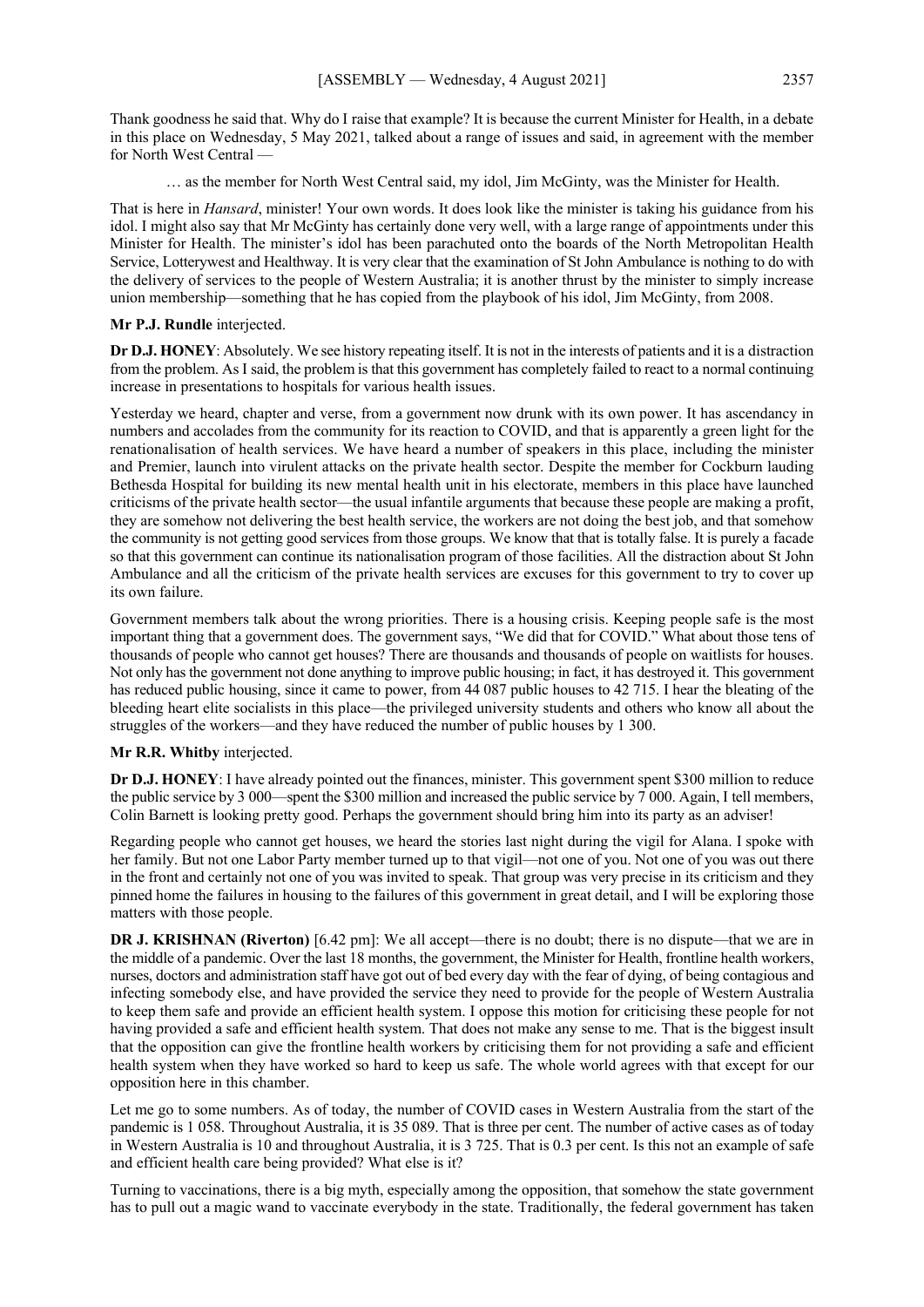the brunt of the responsibility for providing vaccinations. Over 95 per cent of major vaccination programs in this country has been run by primary care, which is GPs. Today, less than 20 per cent of general practices are approved to give the Pfizer vaccine. People are having to travel from one end of town to the other end to get a second dose of the vaccine. People are having to wait until December. I have heard all this from the opposition. I plead with opposition members to speak to their federal colleagues to sort out the shambolic program that is the rolling out of the COVID vaccination here in Australia. In the 15 years being a GP in Australia, I have never seen a worse program rollout than the COVID vaccination program. If opposition members can, please facilitate more vaccine supplies to GP practices and the Western Australian government. Based on the last seven days' average, modelling shows that we could achieve 60 per cent vaccination in 61 days; we could achieve 70 per cent in 89 days; and we could achieve 80 per cent in 117 days. In four months from now, before Christmas, we could achieve 80 per cent, provided the federal government offers the certainty of supplying the vaccines for us to give them to the people.

Several members interjected.

**Dr J. KRISHNAN**: But the federal government has to supply it. There has been partiality; we have been penalised for controlling COVID well. People who do not control COVID well get a lot more vaccines. For some reason, the opposition thinks that there is no COVID in Western Australia, so there should be no impact on the health system. It is completely wrong. At any given point, without the pandemic in place, 10 to 15 per cent of the people of Western Australia are not living in Western Australia. They have either travelled interstate or internationally. Because of the pandemic, that 10 to 15 per cent—the number can vary depending on whether it is school holidays or university holidays or whatever—of people remain in Western Australia create that additional demand. To keep Western Australians safe, there is additional demand being created. How can we ease this problem? Again, we can ease this problem by attaining a high number of vaccinations, opening the borders, getting freedom again and having people able to move about, thereby reducing the demand so that we can cater to the highest level.

For some reason the opposition portrays a picture as if a patient were sitting in the back of an ambulance with continuous oxygen and injections and medications, waiting. Let me explain what ambulance ramping means. Ambulance ramping means that the patient who was transported in the ambulance is yet to be cared for by the medical team. It does not mean that they remain in the ambulance. They can be in the hospital. The paramedics are continuing to care for the patient while the medical team takes over. There is an increase in demand. Hospital staff manage that by not sending ambulances back into the community to cause problems for people who have already entered the system. This is ramping. Continuing to portray an image as if there are patients in the back of the ambulance dying, gasping for oxygen, is not exactly what happens in the hospital system.

**Mrs L.A. Munday**: They still do X-rays. They still do bloods. The system goes on.

**Dr J. KRISHNAN**: Yes. The member for Dawesville, who has provided the service for over 20 years, saving so many lives, is endorsing my statement. Thank you, member for Dawesville.

Not Perth, not Western Australia, not Australia—throughout the world, over 70 studies have proved that mental health issues have doubled in number. Do we expect to not have that impact because there is no COVID in Western Australia? The impacts of COVID are still there. The member for North West Central clearly stated with evidence how the impact of mental health issues has caused problems, particularly in the remote communities. How can we deny that that has had an impact on the demand for emergency services and community mental health services? There is significant investment from this government and this Minister for Health in combating all that. Every effort is being made day in, day out, so for the opposition to criticise this government and say that it has failed to provide a safe and efficient health system is pathetic and unacceptable.

I repeat that the federal government needs to step up and take more responsibility for health. What is bed-blocking? Let me explain how it works. When an elderly person has a fall, it is an unplanned admission, an emergency, and we do not know how long the person will occupy the bed. It may be two days or five days. If it is two days, the procedures of two other patients are cancelled and they go to the back of the list. If it is five days, five people who were supposed to have procedures have their procedures cancelled and they go to the back of the list. This is unplanned. We all know that aged care primary care and prevention is a federal government responsibility. What investment is going into the prevention of falls of the elderly? It is zero dollars. If we could prevent falls, we would reduce the impact of the pressure on our emergency systems and hospitals. If there is a leak in the roof, the opposition is saying buy more mops instead of stopping the leak. I am pleading with the opposition to please join hands and cooperate with us to provide the best health care system for the people of Western Australia. With health, there should be no difference between the parties or any side of politics. We should work together to fight and work hard to provide the best for the people of Western Australia. I once again plead with the opposition to join hands.

Since 2017, there has been a \$1.1 billion increase in health spending by this McGowan government. There is a \$1.8 billion commitment to build a new women's and babies' hospital and investments for upgrades at Peel Health Campus and Joondalup Health Campus, and a Fiona Stanley Hospital transition plan, which has already been implemented. I am very surprised that the opposition opposes improving those services, and is putting it back on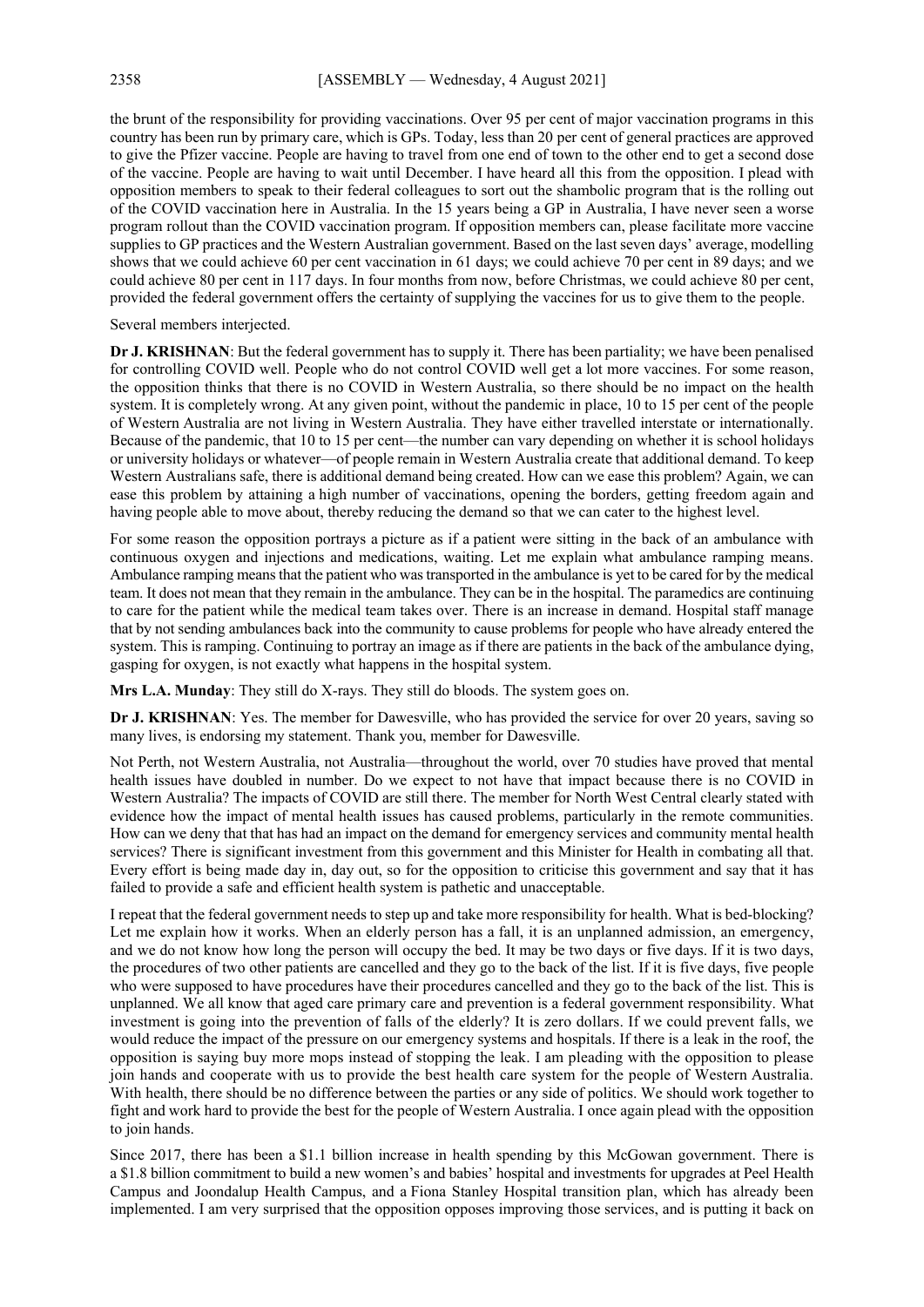the government. On one hand it is saying that we are not spending enough, but on the other hand it makes accusations when the minister spends money. What should be done? This is where we need to unite and combine and put in every effort to bring about better health outcomes for every Western Australian.

This health minister has invested in medical research with the future health research and innovation fund. Last May, an amendment was made to divert the interest that comes from the fund towards local health medical research and innovation. This health minister has invested in the life sciences industry. The McGowan government has a \$13 million WA cancer plan. Is that not efficient health care service? If that is not safe health care service, what is?

In his contribution, the member for Cockburn mentioned the birthing centre at Fiona Stanley Hospital, which benefits the people of his and my electorates. The uniqueness of the centre is that the majority of the antenatal care provided to women is done by the same team who conduct the deliveries, which means that women feel more comfortable, safe and cared for. Unique programs are being implemented to bring about better health outcomes. It is very sad that the opposition simply complains and insults frontline workers by saying that they do not provide safe and efficient health care. I oppose the motion, and I am thankful for the opportunity to make a contribution.

**MS K.E. GIDDENS (Bateman)** [6.54 pm]: I stand today to talk about this very important issue because, of course, the delivery of health is a core responsibility of government. Indeed, the three key areas of government are health, education and safety. I put on record tonight my deep concern about the politicisation of this issue. Health should not be politicised. There is a clear difference between accountability and politicisation.

#### **Dr D.J. Honey** interjected.

**Ms K.E. GIDDENS**: The member for Cottesloe scoffs, which is fitting, because I will refer to a quote to demonstrate my point about this politicisation. I refer to yesterday's uncorrected *Hansard* in which the member for Cottesloe said —

The government is heading into its fifth year in government and it is "going to do" something about the health crisis. It needed to start doing something four years ago. It was told about it. The government knew it was in crisis.

I want to remind members where we were at four years ago in 2017, at the end of the Barnett government. According to the uncorrected *Hansard*, the member for Cottesloe's next sentence was —

This government makes fun of the hospital system, but it inherited a rebuilt hospital system from the former government.

Members of this place, let us consider that on the one hand, four years ago, we knew that there was a crisis and failed to act but, on the other hand, we inherited a rebuilt hospital system. Talk about having a bet each way. Which way is it? That is cynical and it politicises this very important issue.

We have spoken plenty about the demands placed on our health system as a result of COVID-19. Reference was made to the government using COVID as an excuse and blaming COVID. There is no blame on COVID; it is just fact. The demand that has come out of this pandemic is fact. Opposition members cannot correlate the number of cases in Western Australia with that demand because they know that we put energy and human resources into planning and prevention and into people vaccinating and testing for COVID-19. The number of COVID cases in Western Australia is not a direct correlation with the demand that the pandemic has placed on our health system.

My colleagues in this place have spoken very well about those demands and about the response of the McGowan Labor government. I want to speak about another aspect of the motion, the economic and social impacts, because that deserves a quick mention. Of course, there have been economic and social impacts from COVID, but I am really curious to look at the situation in Western Australia. It is widely recognised that this government's management of COVID-19 has kept the Western Australian economy open. It is also widely recognised that we have the strongest economy in the nation and one of the strongest in the world. Every job lost in Western Australia due to COVID-19 has been replaced, and to that we can add another 21 000. We can round it up a little bit, just for argument's sake. Employment in Western Australia is now the highest it has ever been. This McGowan Labor government has created more than 100 000 jobs since coming to office, despite the pandemic. Consumer confidence is at record highs. I hope that the situation in New South Wales and the management of the COVID outbreak there is rapidly brought under control because I would not like to see that undermine the confidence we experience as a result of this government's good management of COVID.

The McGowan Labor government has a plan. It was one of the first governments in the nation to implement a COVID recovery plan. It is a \$5.5 billion well-resourced response to the pandemic, which includes the economy, industry, community and infrastructure. It is a comprehensive, detailed and funded plan to respond to COVID and the challenges it poses.

I turn to some of the great things that we are doing in Western Australia. The Australian National Phenome Centre is located in the Murdoch health precinct, which is just outside my electorate, but I like to claim it a little bit because it is such a magnificent gem.

**Mr R.H. Cook**: Nicely played!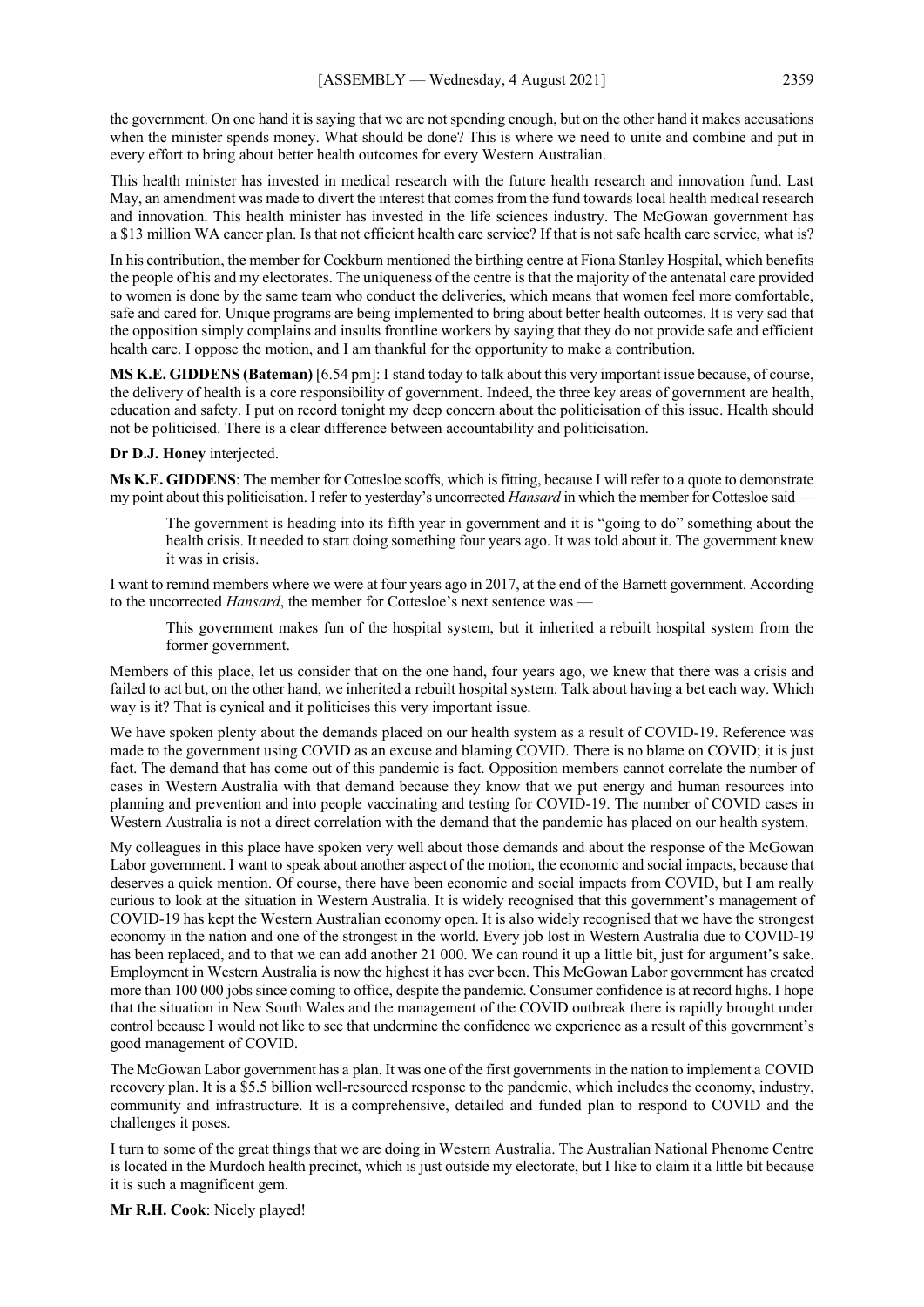#### 2360 [ASSEMBLY — Wednesday, 4 August 2021]

#### **Ms K.E. GIDDENS**: I will take what I can out of it!

For those members who have not visited the centre, please contact its staff; they would be happy to show them through. I warn members that if they are feeling halfway intelligent walking into the centre, they will not feel that way walking out because of the skills and knowledge of the staff and the level of research that is taking place there. That centre is contributing significantly to the world's response to COVID-19. It is a significant world leader and it is right here in Perth, Western Australia. Of course, the centre is focusing on a number of areas that have implications for the future economy of our state. The brains trust of that centre in the contribution to our future economy and diversification of our state is significant. We are extremely lucky to have that centre.

I will conclude my remarks because I am very aware of the time. We have challenges in Western Australia just as there are challenges across Australia and the world. There is no doubt that the pandemic has accelerated these challenges, but we also have unique strengths and opportunities. We have incredibly dedicated and skilled health professionals in Western Australia. We have world-class hospitals and we are on our way to having a new women's and babies' hospital, a \$1.8 billion investment. We have the strongest economy in the nation and, as a result, we have been able to respond and put resources into our health system to meet the demand. We have more hospital beds and increased funding for mental health. We have provided for more graduate nurse positions and we are recruiting more nursing graduates into the health system. I would like to end by returning to the warning that I gave at the beginning about the politicisation of this very important area.

Debate adjourned, pursuant to standing orders.

*House adjourned at 7.00 pm \_\_\_\_\_\_\_\_\_\_*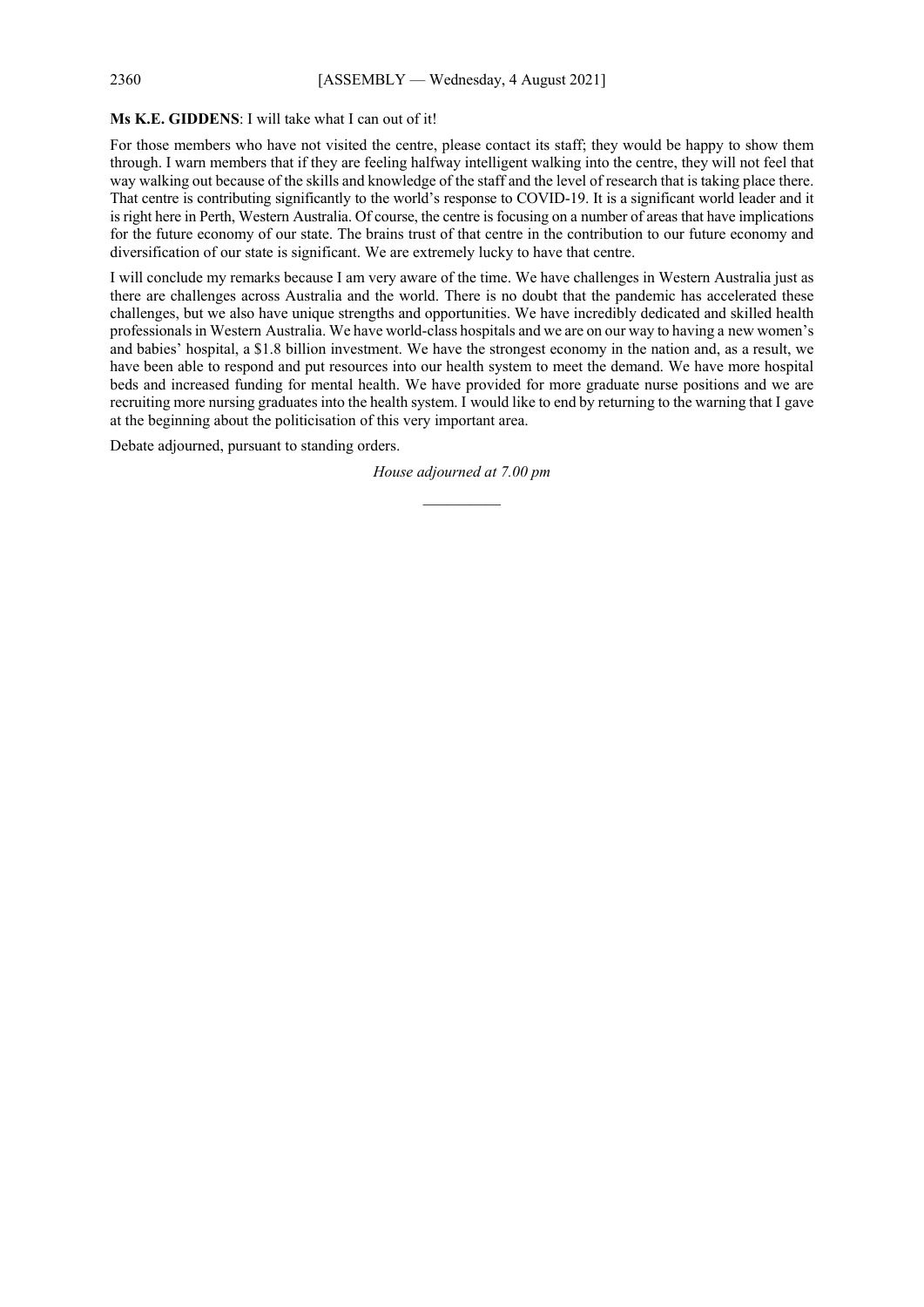#### **QUESTIONS ON NOTICE**

Questions and answers are as supplied to Hansard.

#### COMMERCE — NATIONAL CONSTRUCTION COMPLIANCE CERTIFICATE REPORT — 273 FULHAM STREET, CLOVERDALE

#### **8. Mr V.A. Catania to the Minister for Commerce:**

I refer to the National Construction Compliance Certificate Report from February 2019 in relation to the property at 273 Fulham Street, Cloverdale, and I ask:

- (a) Has the Building Commission investigated the content of the report:
	- (i) If not, why not;
- (b) Please outline the nature of planning, building and construction defects latent or otherwise identified in the report;
- (c) Were any of the defects identified considered likely to present a risk to the health, safety or wellbeing of building occupants;
- (d) What, if any, action has been taken in response to recommendations contained in the report;
- (e) Is the Minister aware of any legal proceedings associated with the publication of the report; and
- (f) Will the Minister table a copy of the report:
	- (i) If not, why not?

#### **Ms A. Sanderson replied:**

- (a) I am advised that there is no National Construction Compliance Certificate Report. The report of February 2019 is a General Inspection Report undertaken by the Department of Mines, Industry Regulation and Safety – Building and Energy Division itself.
	- (i) Not applicable.
- (b) The information cannot be disclosed. The *Building Services (Complaint Resolution and Administration) Act 2011* (WA) (the Act) provides that any person engaged in the performance of functions under the Act must not disclose information obtained in the performance of these functions, unless a particular set of circumstances, detailed in s103 of the Act, applies. None of these exceptions applies in this case.
- (c) As above.
- (d) I am advised all serious non-compliances found during Building and Energy's inspections are referred to the relevant local government permit authorities for their consideration of appropriate enforcement actions.
- (e) I am advised there are civil proceedings underway and it is not appropriate for me to comment on these.
- $(f)$  No.
	- (i) I refer to my earlier answer about disclosure of information gathered under the *Building Services (Complaint Resolution and Administration) Act 2011*.

ENVIRONMENT — MURUJUGA ROCK ART — MONITORING CONTRACT

#### **9. Mr V.A. Catania to the Minister for Environment:**

I refer to your announcement on 15 June 2021 that Calibre Ventures was awarded the contract to continue the Murujuga Rock Art Monitoring Program, and I ask:

- (a) Please detail reasons why the previous contract with joint venture Puliyapang was ended and on what date did it end;
- (b) Was the new contract awarded to Calibre subject to a competitive tender, expression of interest or similar process;
- (c) What experience does Calibre have in ancient rock art monitoring to qualify it for the current contract it holds;
- (d) Does the contract require any traditional owner involvement and if so, please detail who or what organisations are involved and in what capacity;
- (e) How much has the State government invested in the Burrup Rock Art Monitoring Project since it was announced in March 2019; and
- (f) How much has the private sector contributed to the Burrup Rock Art Monitoring Project since it was announced in March 2019?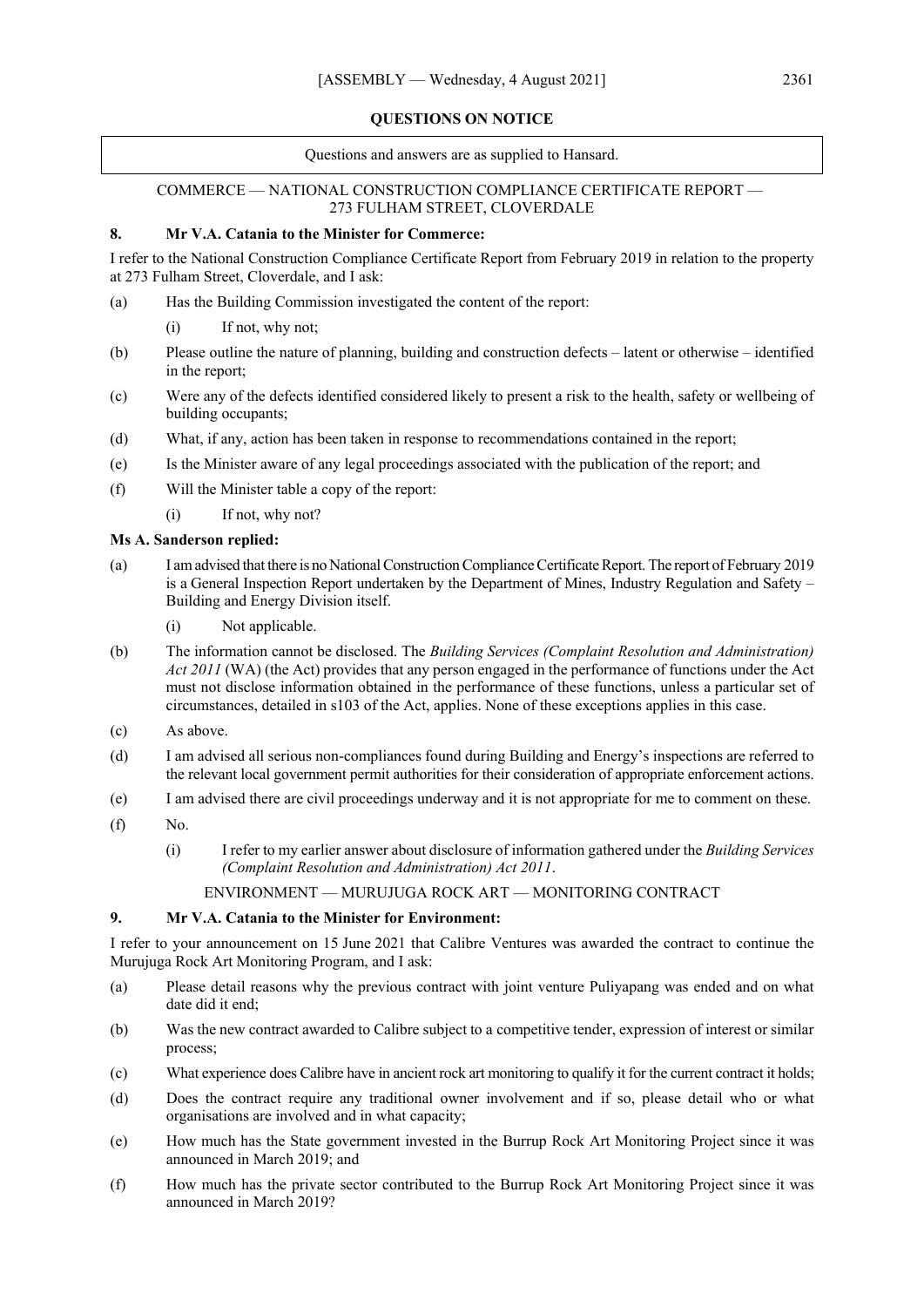## **Ms A. Sanderson replied:**

- (a) The Department of Water and Environmental Regulation terminated the contract with Puliyapang Pty Ltd on 30 April 2021 due to breach of contract.
- (b) The contract was awarded to Calibre under a sole supply arrangement. The operational aspects of the previous contract, delivered by Calibre and its sub-contractors, were performed to the satisfaction of the Department.
- (c) The monitoring program needs various skills to meet the requirements of the contract including scientific and project management expertise. Calibre is the project manager for the program, and has subcontracts including Curtin University, Art Care and the Chemcentre. Calibre performed this role to the satisfaction of the Department under the previous contract and has experience in project management in the Pilbara.
- (d) Yes. The contract requires that the Murujuga Rock Art Monitoring Program be guided and informed by the cultural law, knowledge and practices of the Circle of Elders, Traditional Owners and Custodians of Murujuga. The Murujuga Aboriginal Corporation is a partner in the program, and oversees the implementation of the contract. The Government is funding the Murujuga Aboriginal Corporation to undertake this role. To support the Murujuga Aboriginal Corporation in its long-term endeavour to manage the Murujuga Rock Art Monitoring Program, Murujuga rangers will be trained by leading experts to participate in all aspects of the monitoring program including monitoring the rock art in the field.
- (e) The State Government has committed \$2.3 million to implement the *Murujuga Rock Art Strategy* from March 2019 to 30 June 2024.
- (f) Funding for the Murujuga Rock Art Monitoring Program is provided by industry participants under a Memorandum of Understanding. The funding details are confidential.

#### HEALTH — CALL AND RESPOND EARLY SYSTEM

## **10. Ms L. Mettam to the Minister for Health:**

- (1) How many Call and Respond Early (CARE) calls were recorded in:
	- (a) 2017–2018;
	- (b) 2018–2019;
	- (c) 2019–2020; and
	- (d) 2020–2021?
- (2) For each of those years, how many of the calls were made in:
	- (a) Armadale/Kelmscott Hospital;
	- (b) Joondalup Hospital;
	- (c) Fiona Stanley Hospital;
	- (d) Sir Charles Gairdner Hospital;
	- (e) Perth Children's Hospital;
	- (f) Rockingham General Hospital;
	- (g) King Edward Memorial Hospital;
	- (h) Peel Health Campus;
	- (i) St John of God Midland Hospital;
	- (j) Royal Perth Hospital; and
	- (k) Regional hospitals?

## **Mr R.H. Cook replied:**

I am advised:

- $(1)$   $(a)$  73
	- (b) 67
	- (c) 101
	- (d) 160 (up to and inclusive of 23 June 2021)
- (2)

|     | $2017 - 2018$ | 2018-2019               | 2019-2020 | $2020 - 2021$ |
|-----|---------------|-------------------------|-----------|---------------|
| (a  |               |                         | _         |               |
| (b` | $\sim$<br>Δ.  | $\mathbf{\Omega}$<br>∠∠ | 4.        | 59            |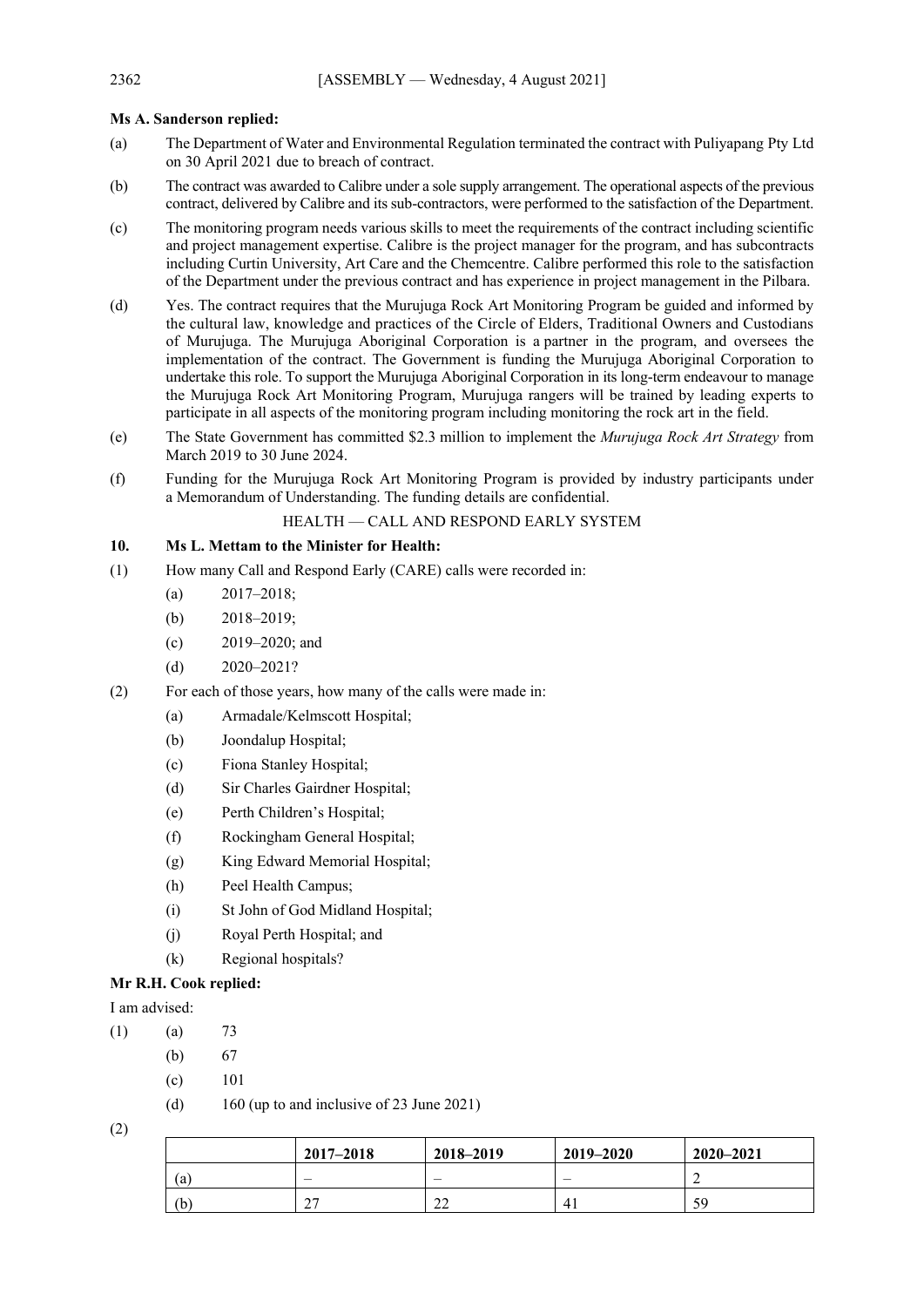| (c) | 4  | 10 | 18 | 16          |
|-----|----|----|----|-------------|
| (d) |    | ∍  | 6  | $\mathbf Q$ |
| (e) |    | 4  | 4  | 10          |
| (f) |    |    |    |             |
| (g) |    |    |    | O           |
| (h) | 16 | 12 |    |             |
| (i) |    |    | 11 |             |
|     | 10 |    |    | 12          |

(k)

| Region         | 2017/18 | 2018/19 | 2019/20 | 2020/21 |
|----------------|---------|---------|---------|---------|
| Goldfields     |         |         |         |         |
| Great Southern |         |         |         |         |
| Kimberley      |         |         |         |         |
| Midwest        | 2       |         | 6       | 11      |
| Pilbara        |         |         |         |         |
| South West     | O       | 10      | 8       |         |
| Wheatbelt      |         |         |         |         |

# MINISTER FOR REGIONAL DEVELOPMENT — PORTFOLIOS — CONSULTANTS

## **14. Ms M.J. Davies to the Premier representing the Minister for Regional Development:**

I refer to external consultants hired and tasked with assisting Departments, and ask:

- (a) For all departments or agencies under your responsibility, please detail:
	- (i) The number of private consultants hired in the 2020–21 Financial Year;
	- (ii) The total cost to the department for hiring those consultants;
	- (iii) The number of reports produced by those private consultants; and
	- (iv) The number of reports made public?

#### **Mr M. McGowan replied:**

- (i)–(ii) As part of this government's ongoing commitment to accountability and transparency, and in accordance with Premier's Circular 2019/06, a six-monthly "Report on Consultants Engaged by the Government" is tabled in this place. Reports for the 2020/21 financial year will be tabled shortly.
- (iii) 3 formal reports have been produced as of 31 December 2020. As was practice under the previous government, consultants may be engaged by the government to provide strategic advice.
- (iv) As of 31 December 2020, 1 formal report produced has been publicly released. This is figure is subject to change as reports produced are considered by government.

#### MINISTER FOR HEALTH — PORTFOLIOS — CONSULTANTS

#### **16. Ms M.J. Davies to the Deputy Premier; Minister for Health; Medical Research; State Development, Jobs and Trade; Science:**

I refer to external consultants hired and tasked with assisting Departments, and ask:

- (a) For all departments or agencies under your responsibility, please detail:
	- (i) The number of private consultants hired in the 2020–21 Financial Year;
	- (ii) The total cost to the department for hiring those consultants;
	- (iii) The number of reports produced by those private consultants; and
	- (iv) The number of reports made public?

#### **Mr R.H. Cook replied:**

(i)–(ii) As part of this government's ongoing commitment to accountability and transparency, and in accordance with Premier's Circular 2019/06, a six-monthly "Report on Consultants Engaged by the Government" is tabled in this place.

Reports for the 2020/21 financial year will be tabled shortly.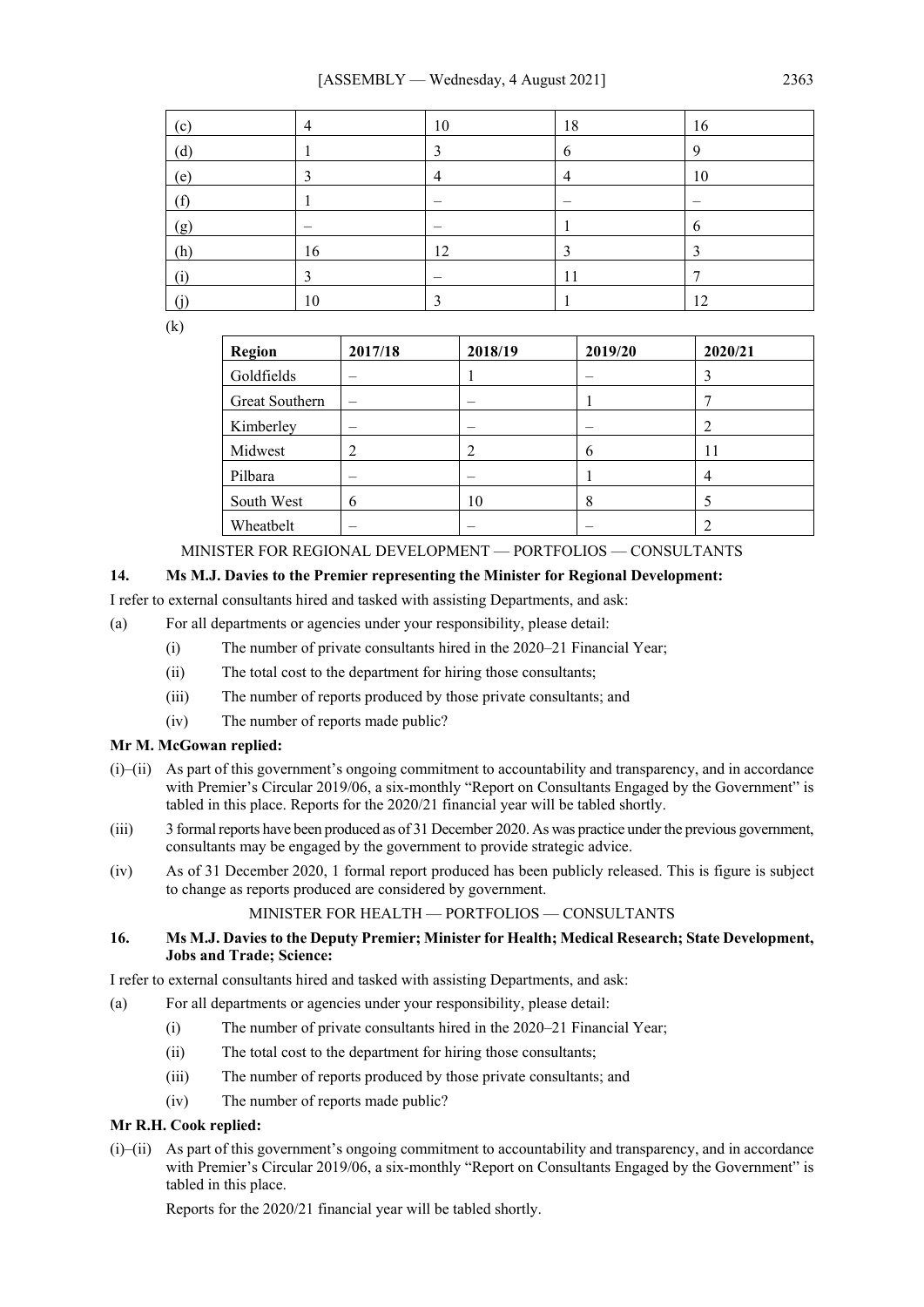Department of Jobs, Tourism, Science and Innovation advises:

- (iii) One formal report has been produced as of 31 December 2020. As was practice under the previous government, consultants may be engaged by the government to provide strategic advice.
- (iv) As of 31 December 2020, one formal report produced has been publicly released.

WA Health advises:

- (iii) 21 formal reports have been produced as of 31 December 2020. As was practice under the previous government, consultants may be engaged by the government to provide strategic advice.
- (iv) As of 31 December 2020, nil formal reports produced have been publicly released. This is figure is subject to change as reports produced are considered by government.

# Health & Disability Services Complaints Office:

- (iii) Nil.
- (iv) Not applicable.

Healthway advises:

- (iii) Nil.
- (iv) Not applicable.

Animal Resources Authority advises:

- (iii) Nil.
- (iv) Not applicable.

ChemCentre advises:

- (iii) 5 formal reports have been produced as of 31 December 2020. As was practice under the previous government, consultants may be engaged by the government to provide strategic advice.
- (iv) As of 31 December 2020, no formal reports produced have been publicly released. This is figure is subject to change as reports produced are considered by government.

MINISTER FOR AGRICULTURE AND FOOD — PORTFOLIOS — CONSULTANTS

## **18. Ms M.J. Daviesto the minister representing the Minister for Agriculture and Food; Hydrogen Industry:**

I refer to external consultants hired and tasked with assisting Departments, and ask:

- (a) For all departments or agencies under your responsibility, please detail:
	- (i) The number of private consultants hired in the 2020–21 Financial Year;
	- (ii) The total cost to the department for hiring those consultants;
	- (iii) The number of reports produced by those private consultants; and
	- (iv) The number of reports made public?

## **Mr D.A. Templeman replied:**

- (i)–(ii) As part of this government's ongoing commitment to accountability and transparency, and in accordance with Premier's Circular 2019/06, a six-monthly "Report on Consultants Engaged by the Government" is tabled in this place. Reports for the 2020/21 financial year will be tabled shortly.
- (iii) 2 formal reports have been produced as of 31 December 2020. As was practice under the previous government, consultants may be engaged by the government to provide strategic advice.
- (iv) As of 31 December 2020, neither formal report produced has been publicly released. This is figure is subject to change as reports produced are considered by government.

## MINISTER FOR TOURISM — PORTFOLIOS — CONSULTANTS

## **19. Ms M.J. Davies to the Minister for Tourism; Culture and the Arts; Heritage:**

I refer to external consultants hired and tasked with assisting Departments, and ask:

- (a) For all departments or agencies under your responsibility, please detail:
	- (i) The number of private consultants hired in the 2020–21 Financial Year;
	- (ii) The total cost to the department for hiring those consultants;
	- (iii) The number of reports produced by those private consultants; and
	- (iv) The number of reports made public?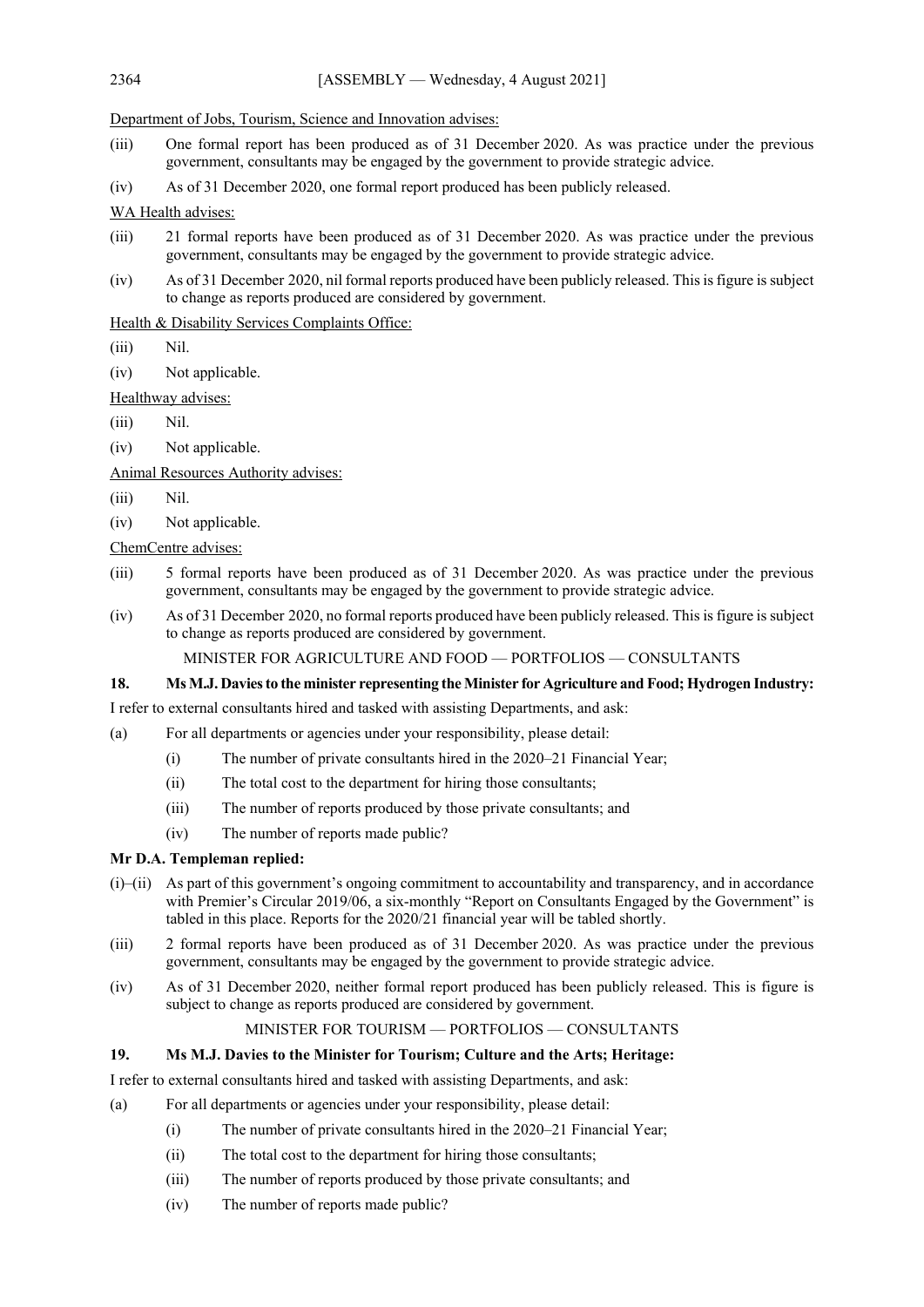#### **Mr D.A. Templeman replied:**

Department of Local Government, Sport and Cultural Industries

(i)–(ii) As part of this government's ongoing commitment to accountability and transparency, and in accordance with Premier's Circular 2019/06, a six-monthly "Report on Consultants Engaged by the Government" is tabled in this place.

Reports for the 2020/21 financial year will be tabled shortly.

- (iii) Three formal reports have been produced as of 31 December 2020. As was practice under the previous government, consultants may be engaged by the government to provide strategic advice.
- (iv) As of 31 December 2020, one formal report produced has been publicly released. This figure is subject to change as reports produced are considered by government.

Art Gallery of Western Australia

(i)–(ii) As part of this government's ongoing commitment to accountability and transparency, and in accordance with Premier's Circular 2019/06, a six-monthly "Report on Consultants Engaged by the Government" is tabled in this place.

Reports for the 2020/21 financial year will be tabled shortly.

- (iii) One formal report has been produced as of 31 December 2020. As was practice under the previous government, consultants may be engaged by the government to provide strategic advice.
- (iv) As of 31 December 2020, one formal report produced has been publicly released. This figure is subject to change as reports produced are considered by government.

Western Australian Museum

(i)–(ii) As part of this government's ongoing commitment to accountability and transparency, and in accordance with Premier's Circular 2019/06, a six-monthly "Report on Consultants Engaged by the Government" is tabled in this place.

Reports for the 2020/21 financial year will be tabled shortly.

- (iii) No formal reports have been produced as of 31 December 2020. As was practice under the previous government, consultants may be engaged by the government to provide strategic advice.
- (iv) As of 31 December 2020, no formal report produced has been publicly released. This figure is subject to change as reports produced are considered by government.

Perth Theatre Trust

- (a) (i) Nil.
	- (ii)–(iv) Not Applicable.

State Library of Western Australia

- (a) (i) Nil.
	- (ii)–(iv) Not Applicable.

#### Tourism WA

(a) (i)–(iv) Please refer to Legislative Assembly question on notice 16.

Rottnest Island Authority

(a) (i)–(iv) Please refer to Legislative Assembly question on notice 27.

Department of Planning, Lands and Heritage

(a) (i)–(iv) Please refer to Legislative Assembly question on notice 23.

National Trust of Western Australia

(a) (i) Nil.

(ii)–(iv) Not Applicable.

#### MINISTER FOR POLICE — PORTFOLIOS — CONSULTANTS

#### **21. Ms M.J. Davies to the Minister for Police; Road Safety; Defence Industry; Veterans Issues:**

I refer to external consultants hired and tasked with assisting Departments, and ask:

- (a) For all departments or agencies under your responsibility, please detail:
	- (i) The number of private consultants hired in the 2020–21 Financial Year;
	- (ii) The total cost to the department for hiring those consultants;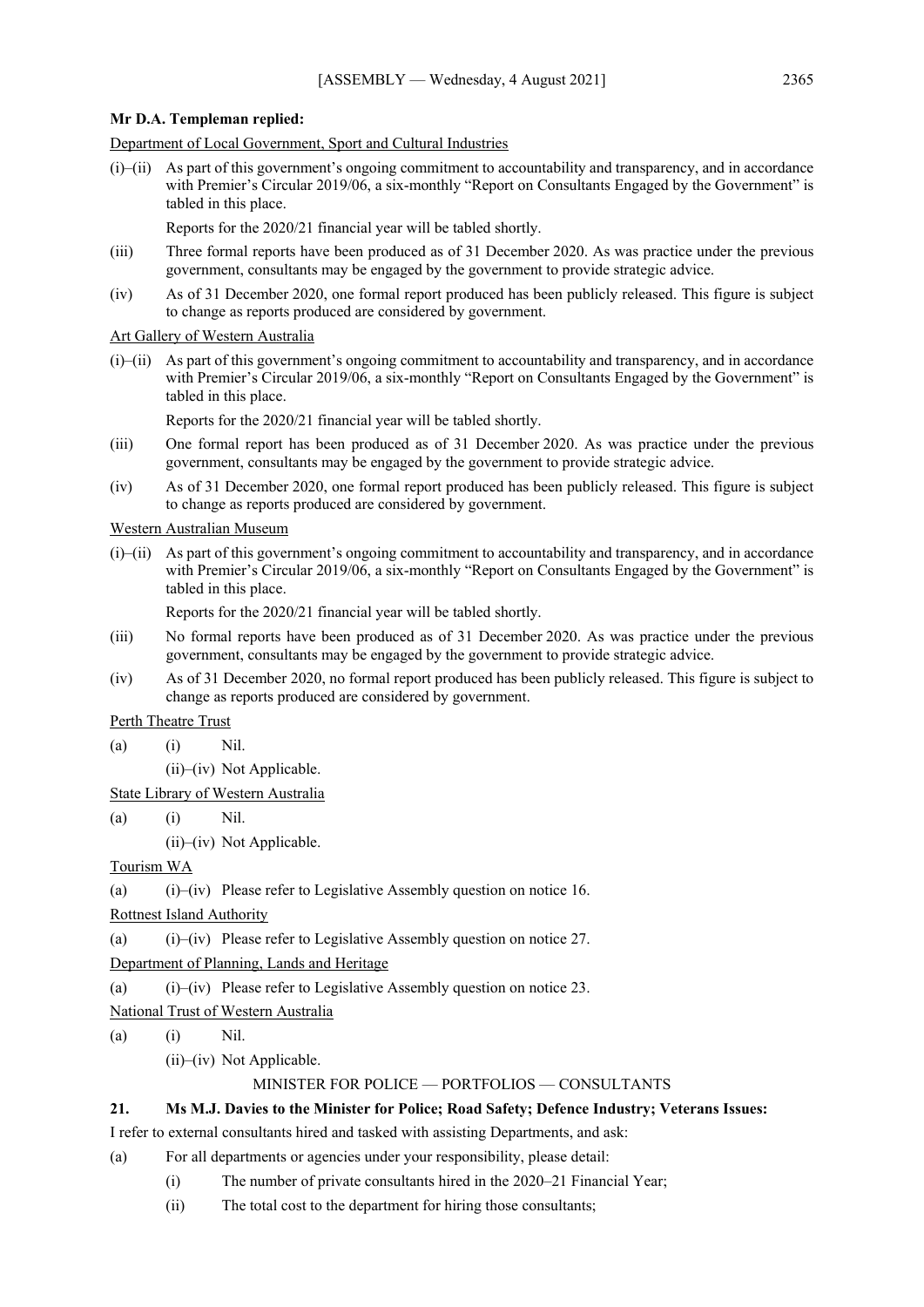- (iii) The number of reports produced by those private consultants; and
- (iv) The number of reports made public?

## **Mr P. Papalia replied:**

- (a) Western Australia Police Force
	- (i)–(ii) As part of this government's ongoing commitment to accountability and transparency, and in accordance with Premier's Circular 2019/06, a six-monthly "Report on Consultants Engaged by the Government" is tabled in this place.

Reports for the 2020/21 financial year will be tabled shortly.

- (iii) Two formal reports have been produced as of 30 June 2021. As was practice under the previous government, consultants may be engaged by the government to provide strategic advice.
- (iv) As of 30 June 2021, nil formal reports produced have been publicly released. This figure is subject to change as reports produced are considered by government.

Department of Jobs Tourism Science and Innovation

(i)–(iv) Please refer to Legislative Assembly Question on Notice 16.

MINISTER FOR TRANSPORT — PORTFOLIOS — CONSULTANTS

#### **23. Ms M.J. Davies to the Minister for Transport; Planning; Ports:**

I refer to external consultants hired and tasked with assisting Departments, and ask:

- (a) For all departments or agencies under your responsibility, please detail:
	- (i) The number of private consultants hired in the 2020–21 Financial Year;
	- (ii) The total cost to the department for hiring those consultants;
	- (iii) The number of reports produced by those private consultants; and
	- (iv) The number of reports made public?

#### **Ms R. Saffioti replied:**

(i)–(ii) As part of this government's ongoing commitment to accountability and transparency, and in accordance with Premier's Circular 2019/06, a six-monthly "Report on Consultants Engaged by the Government" is tabled in this place.

Reports for the 2020/21 financial year will be tabled shortly.

#### MINISTER FOR FINANCE — PORTFOLIOS — CONSULTANTS

## **24. Ms M.J. Davies to the Minister for Finance; Lands; Sport and Recreation; Citizenship and Multicultural Interests:**

I refer to external consultants hired and tasked with assisting Departments, and ask:

- (a) For all departments or agencies under your responsibility, please detail:
	- (i) The number of private consultants hired in the 2020–21 Financial Year;
	- (ii) The total cost to the department for hiring those consultants;
	- (iii) The number of reports produced by those private consultants; and
	- (iv) The number of reports made public?

#### **Dr A.D. Buti replied:**

(i)–(ii) As part of this government's ongoing commitment to accountability and transparency, and in accordance with Premier's Circular 2019/06, a six-monthly "Report on Consultants Engaged by the Government" is tabled in this place.

Reports for the 2020/21 financial year will be tabled shortly.

Department of Finance:

The Department of Finance advises:

- (iii) Nil formal reports have been produced as of 31 December 2020. As was practice under the previous government, consultants may be engaged by the government to provide strategic advice.
- (iv) Not applicable.

#### Department of Planning, Lands and Heritage:

(a) (i)–(iv) Please refer to Legislative Assembly Question on Notice 23.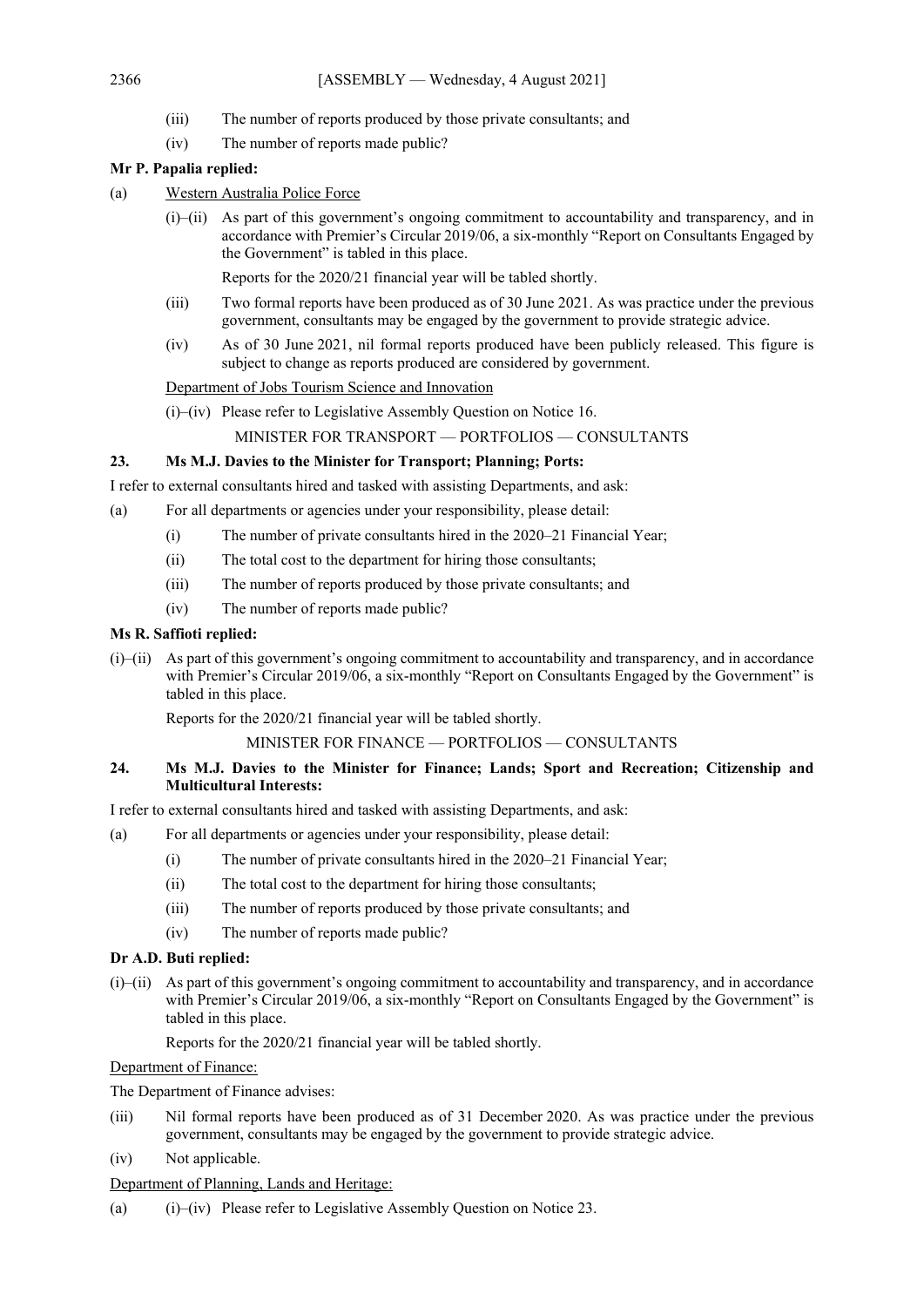#### DevelopmentWA:

- (iii) Nil formal reports have been produced as of 31 December 2020. As was practice under the previous government, consultants may be engaged by the government to provide strategic advice.
- (iv) Not applicable.

## Landgate:

- (iii) Nil formal reports have been produced as of 31 December 2020. As was practice under the previous government, consultants may be engaged by the government to provide strategic advice.
- (iv) Not applicable.

## Department of Local Government, Sport and Cultural Industries:

(a) (i)–(iv) Please refer to Legislative Assembly Question on Notice 19.

## VenuesWest:

(i)–(ii) As part of this government's ongoing commitment to accountability and transparency, and in accordance with Premier's Circular 2019/06, a six-monthly "Report on Consultants Engaged by the Government" is tabled in this place.

Reports for the 2020/21 financial year will be tabled shortly.

- (iii) Nil formal reports have been produced as of 31 December 2020. As was practice under the previous government, consultants may be engaged by the government to provide strategic advice.
- (iv) As of 31 December 2020, nil formal reports produced have been publicly released. This is figure is subject to change as reports produced are considered by government.

## MINISTER FOR WATER — PORTFOLIOS — CONSULTANTS

## **26. Ms M.J. Davies to the Minister for Water; Forestry; Youth:**

I refer to external consultants hired and tasked with assisting Departments, and ask:

- (a) For all departments or agencies under your responsibility, please detail:
	- (i) The number of private consultants hired in the 2020–21 Financial Year;
	- (ii) The total cost to the department for hiring those consultants;
	- (iii) The number of reports produced by those private consultants; and
	- (iv) The number of reports made public?

## **Mr D.J. Kelly replied:**

Aqwest, Busselton Water, Forest Products Commission and Water Corporation:

(i)–(ii) As part of this government's ongoing commitment to accountability and transparency, and in accordance with Premier's Circular 2019/06, a six-monthly "Report on Consultants Engaged by the Government" is tabled in this place.

Reports for the 2020/21 financial year will be tabled shortly.

- (iii) Nil.
- (iv) Not applicable.
- Department of Communities

Please refer to question on notice LA 25.

Department of Water and Environmental Regulation

Please refer to question on notice LA 27.

# MINISTER FOR ENVIRONMENT — PORTFOLIOS — CONSULTANTS

# **27. Ms M.J. Davies to the Minister for Environment; Climate Action; Commerce:**

- I refer to external consultants hired and tasked with assisting Departments, and ask:
- (a) For all departments or agencies under your responsibility, please detail:
	- (i) The number of private consultants hired in the 2020–21 Financial Year;
	- (ii) The total cost to the department for hiring those consultants;
	- (iii) The number of reports produced by those private consultants; and
	- (iv) The number of reports made public?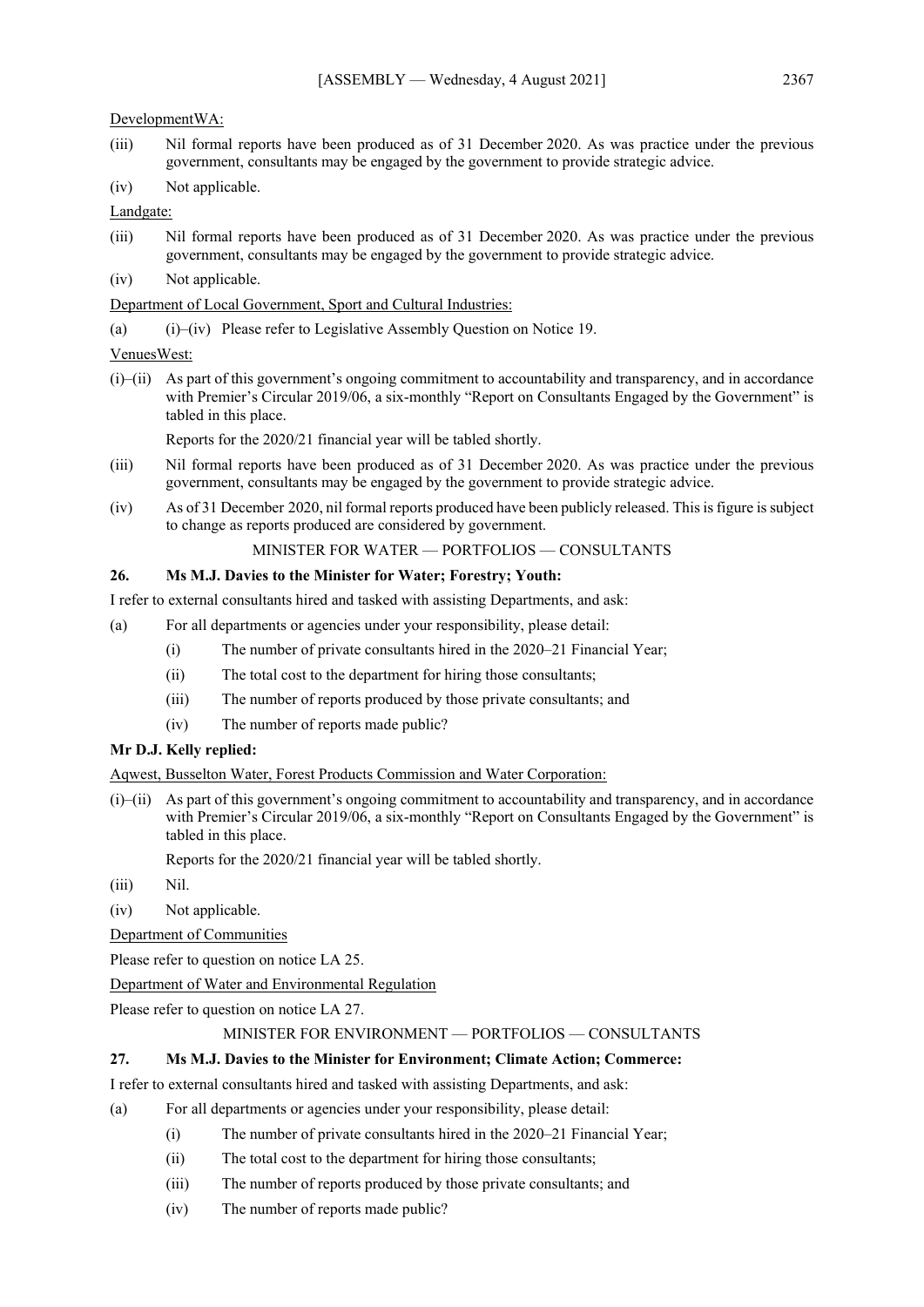# **Ms A. Sanderson replied:**

(i)–(ii) As part of this government's ongoing commitment to accountability and transparency, and in accordance with Premier's Circular 2019/06, a six-monthly "Report on Consultants Engaged by the Government" is tabled in this place.

Reports for the 2020/21 financial year will be tabled shortly.

- (iii) Eight formal reports have been produced as of 30 June 2021. As was practice under the previous government, consultants may be engaged by the government to provide strategic advice.
- (iv) As of 30 June 2021, no formal reports produced have been publicly released. This is figure is subject to change as reports produced are considered by government.

MINISTER FOR HOUSING — PORTFOLIOS — CONSULTANTS

# **28. Ms M.J. Davies to the Minister for Housing; Local Government:**

I refer to external consultants hired and tasked with assisting Departments, and ask:

- (a) For all departments or agencies under your responsibility, please detail:
	- (i) The number of private consultants hired in the 2020–21 Financial Year;
	- (ii) The total cost to the department for hiring those consultants;
	- (iii) The number of reports produced by those private consultants; and
	- (iv) The number of reports made public?

# **Mr J.N. Carey replied:**

# Department of Communities

Please refer to Legislative Assembly Question on Notice 25.

Department of Local Government, Sport and Cultural Industries

Please refer to Legislative Assembly Question on Notice 19.

Metropolitan Cemeteries Board

- (a) (i) Nil.
	- (ii)–(iv) Not Applicable.

# MINISTER FOR DISABILITY SERVICES — PORTFOLIOS — CONSULTANTS

# **29. Ms M.J. Davies to the Minister for Disability Services; Fisheries; Innovation and ICT; Seniors and Ageing:**

I refer to external consultants hired and tasked with assisting Departments, and ask:

- (a) For all departments or agencies under your responsibility, please detail:
	- (i) The number of private consultants hired in the 2020–21 Financial Year;
	- (ii) The total cost to the department for hiring those consultants;
	- (iii) The number of reports produced by those private consultants; and
	- (iv) The number of reports made public?

# **Mr D.T. Punch replied:**

For the Hon Don Punch MLA's ICT portfolio, the Office of Digital Government advises:

Please refer to the response provided by the Premier, Hon Mark McGowan MLA for Legislative Assembly question on notice 15.

For the Hon Don Punch MLA's Disability Services and Seniors and Ageing portfolios, the Department of Communities advises:

Please refer to the response provided by the Hon Simone McGurk MLA for Legislative Assembly question on notice 25.

For the Hon Don Punch MLA's Fisheries portfolio, the Department of Primary Industries and Regional Development advises:

Please refer to the response provided by the Hon Alannah MacTiernan MLC for the Legislative Assembly question on notice 18.

For the Hon Don Punch MLA's Innovation portfolio, the Department of Jobs, Tourism, Science and Innovation advises: Please refer to the response provided by the Hon Roger Cook MLA for the Legislative Assembly question on notice 16.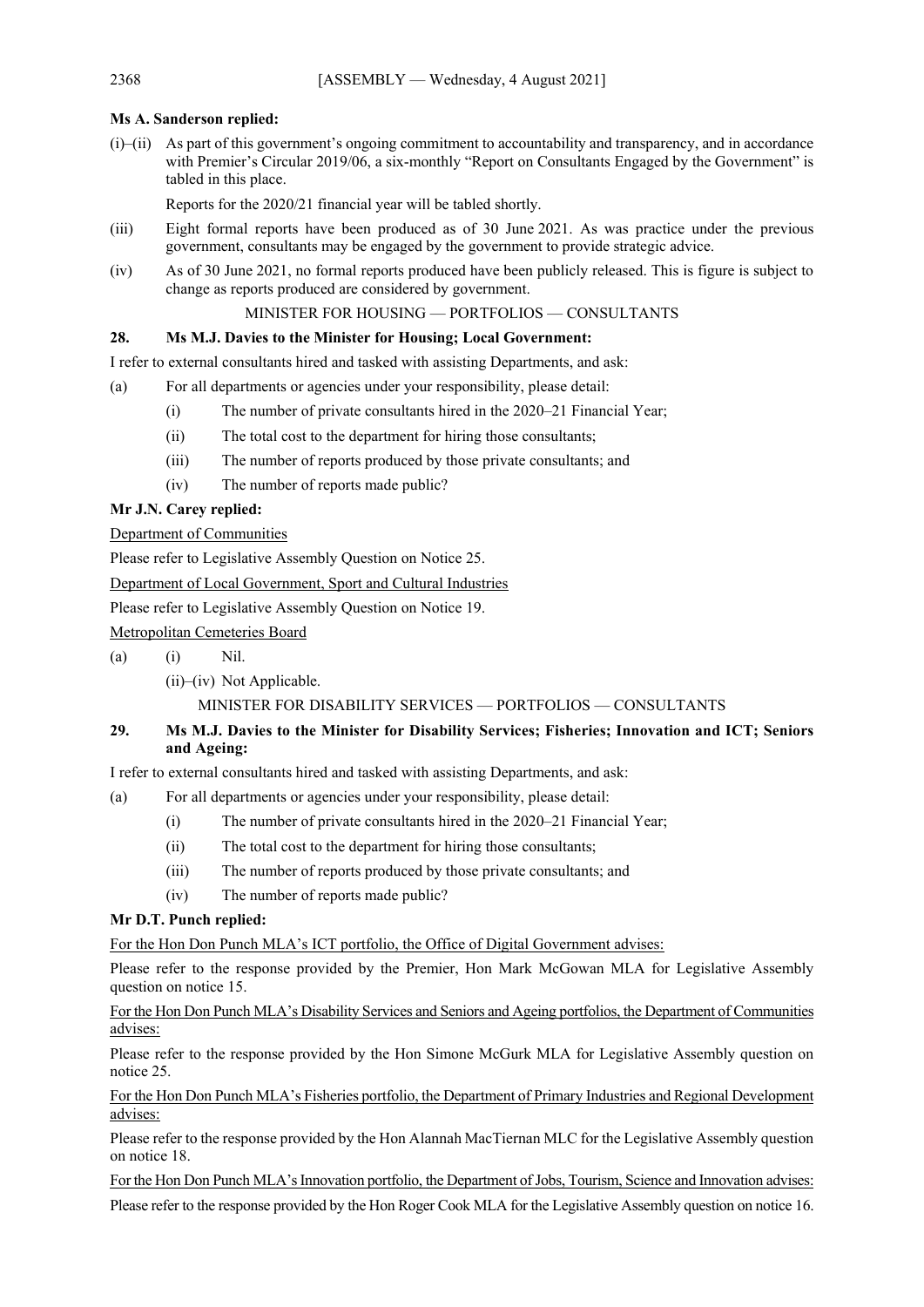#### MINISTER FOR EMERGENCY SERVICES — PORTFOLIOS — CONSULTANTS

# **30. Ms M.J. Davies to the Minister for Emergency Services; Racing and Gaming; Small Business; Volunteering:**

I refer to external consultants hired and tasked with assisting Departments, and ask:

## (a) For all departments or agencies under your responsibility, please detail:

- (i) The number of private consultants hired in the 2020–21 Financial Year;
- (ii) The total cost to the department for hiring those consultants;
- (iii) The number of reports produced by those private consultants; and
- (iv) The number of reports made public?

## **Mr R.R. Whitby replied:**

Department for Emergency Services, WAGRA, RWWA, Burswood Park, Small Business Development Corporation:

 $(i)$ – $(iv)$  Nil.

## Department of Communities (Volunteering)

The Department of Communities advises to please refer to the response provided by the Hon Simone McGurk for the Legislative Assembly Question On Notice 25.

Department of Local Government, Sport and Cultural Industries (Racing & Gaming)

The Department of Local Government, Sport and Cultural Industries advises to please refer to the response provided by the Hon David Templeman for the Legislative Assembly Question On Notice 19.

ROADS — INDIAN OCEAN DRIVE — NOISE MONITORING

## **31. Mr R.S. Love to the Minister for Transport:**

Will the Minister advise when the results of the April 2021 noise monitoring survey conducted on Indian Ocean Drive, across three lower coastal communities within the Gingin Shire, will be publicly released?

## **Ms R. Saffioti replied:**

Main Roads is awaiting the acoustic report, which is expected to be received later this month.

NORTHLINK WA — VEHICLE DAMAGE

# **33. Mr R.S. Love to the Minister for Transport:**

I refer to the extension of Tonkin Highway between Ellenbrook and Muchea (NorthLink), since the project opened to traffic in April 2020, and I ask:

- (a) How many claims for compensation has Main Roads WA or its contractors received relating to damage caused by loose surface material; and
- (b) How many claims have been settled and what is the total value of compensation payments to date?

## **Ms R. Saffioti replied:**

- $(a)$  1742.
- (b) As at 20 July 2021, there has been 1604 claims resolved with payments totalling \$1,107,057.11.

#### METRONET — STATION COMPLETION

## **39. Mr R.S. Love to the Minister for Transport:**

I refer to Metronet, and I ask:

- (a) Have any changes been made to the timelines for completion of Metronet station projects since 13 March 2021:
	- (i) If yes, please detail?

#### **Ms R. Saffioti replied:**

It is noted that the Opposition has resisted METRONET for several years. The Leader of the Opposition Mia Davies has labelled METRONET as "not the need-to-have projects" and a "vanity project" that should be pushed back. The Member must clarify which METRONET projects the Opposition wants to cancel.

The Member will know the McGowan Labor Government currently has 9 METRONET projects underway and 1 project completed.

- (a) Given the record investment by the State Government in rail and road infrastructure, the forecast completion of METRONET projects is constantly reviewed, taking into account the availability of resources.
	- (i) N/A.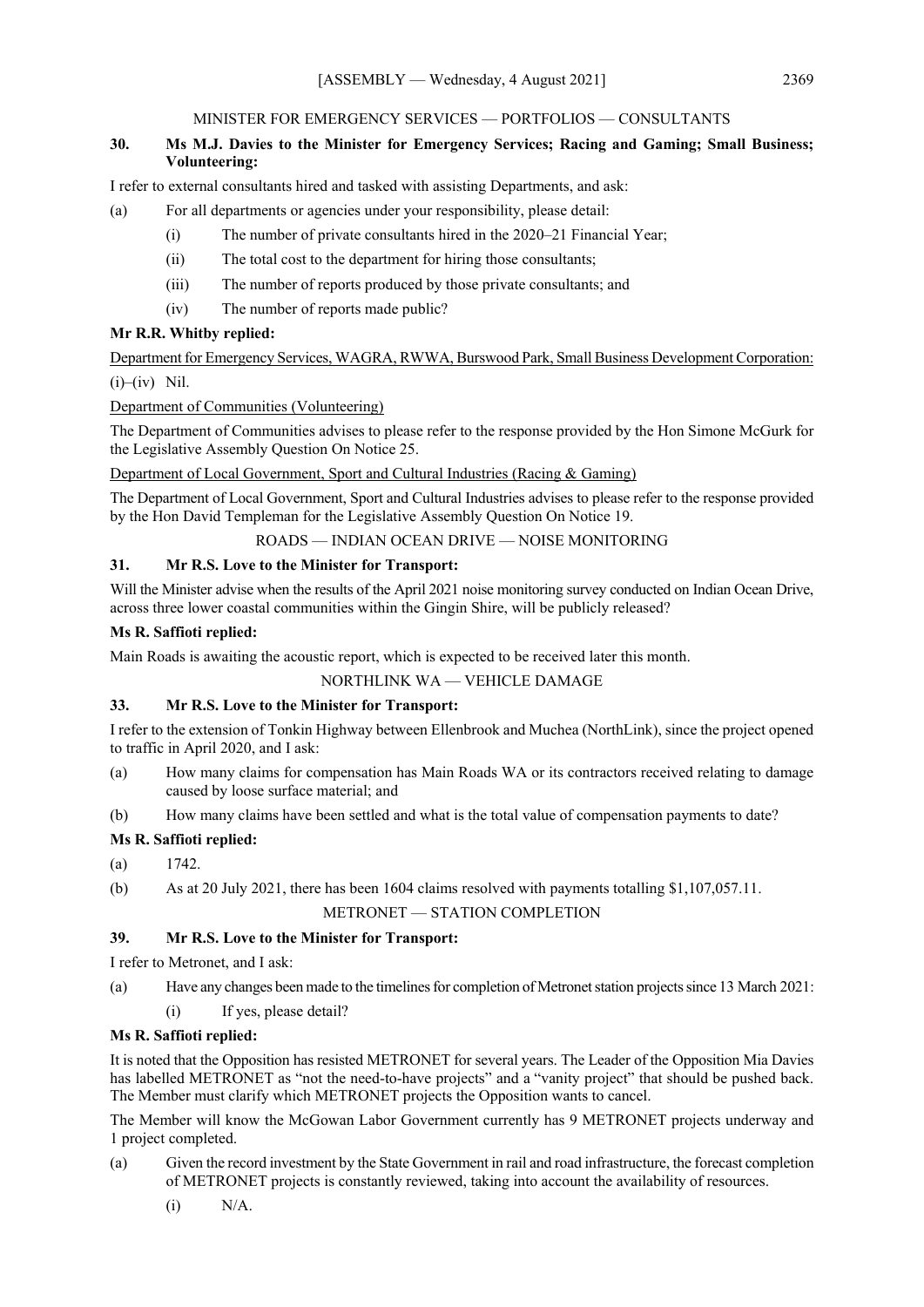#### METRONET — ELLENBROOK RAIL LINE

## **40. Mr R.S. Love to the Minister for Transport:**

I refer to the Metronet Morley–Ellenbrook line, and I ask:

- (a) What was the announced completion timeline;
- (b) What is the expected completion timeline;
- (c) Please detail the timeline for staging;
- (d) What was the initial forecast cost for the project;
- (e) What is the current forecast cost for the project; and
- (f) Please detail any changes in contract costs?

#### **Ms R. Saffioti replied:**

It is noted that the Opposition has resisted METRONET for several years. The Leader of the Opposition Mia Davies has labelled METRONET as "not the need-to-have projects" and a "vanity project" that should be pushed back. The Member must clarify whether the METRONET Morley–Ellenbrook Line is a project that the Opposition wants to cancel.

The Member will know the McGowan Labor Government currently has 9 METRONET projects underway and 1 project completed.

- (a)–(b) Please refer to the ministerial media statement dated 18 October 2020.
- (c) The Member is asked to clarify what is meant by the term staging.
- (d)–(f) Refer to the 2020–21 State Budget Papers and ministerial media statement dated 18 October 2020.

## METRONET — THORNLIE–COCKBURN LINK

## **41. Mr R.S. Love to the Minister for Transport:**

I refer to the Metronet Thornlie–Cockburn Link, and I ask:

- (a) What is the announced completion timeline;
- (b) What is the expected completion timeline;
- (c) Please detail the timeline for staging;
- (d) What was the initial forecast cost for the project;
- (e) What is the current forecast cost for the project; and
- (f) Please detail changes in contract costs?

#### **Ms R. Saffioti replied:**

It is noted that the Opposition has resisted METRONET for several years. The Leader of the Opposition Mia Davies has labelled METRONET as "not the need-to-have projects" and a "vanity project" that should be pushed back. The Member must clarify whether the METRONET Thornlie–Cockburn Link is a project that the Opposition wants to cancel.

The Member will know the McGowan Labor Government currently has 9 METRONET projects underway and 1 project completed.

- (a)–(b) Please refer to the ministerial media statement dated 23 August 2020.
- (c) The Member is asked to clarify what is meant by the term staging.
- (d)–(f) Refer to the 2020–21 State Budget Papers and ministerial media statement dated 23 August 2020.

## METRONET — FORRESTFIELD–AIRPORT LINK

## **42. Mr R.S. Love to the Minister for Transport:**

I refer to the Metronet Forrestfield Airport Link, and I ask:

- (a) What is the announced completion date;
- (b) What is the expected completion date;
- (c) Please detail the timeline for staging;
- (d) What was the initial forecast cost for the project;
- (e) What is the current forecast cost for the project; and
- (f) Please detail any changes in contract costs?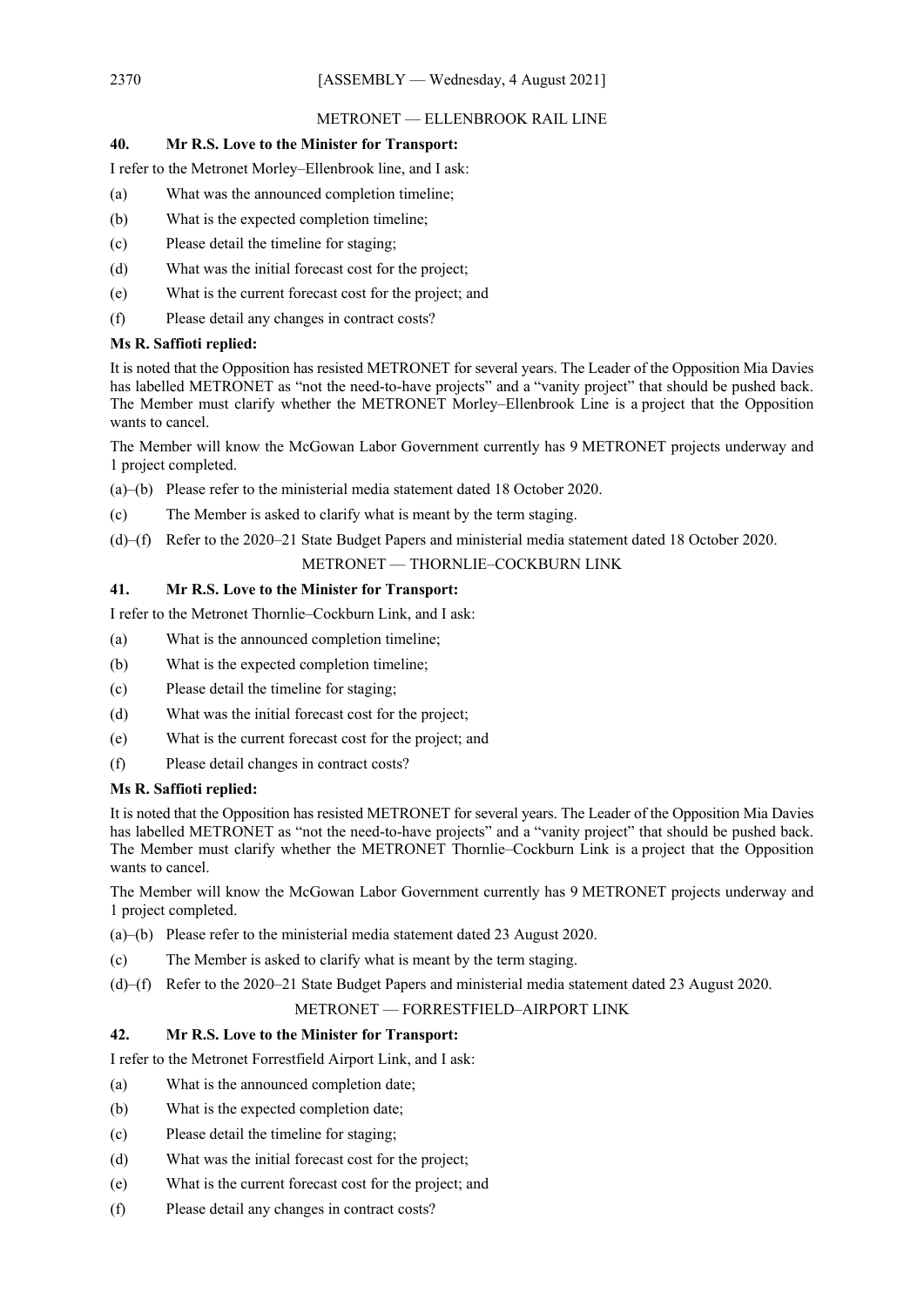## **Ms R. Saffioti replied:**

It is noted that the Opposition has resisted METRONET for several years. The Leader of the Opposition Mia Davies has labelled METRONET as "not the need-to-have projects" and a "vanity project" that should be pushed back. The Member must clarify whether the METRONET Forrestfield–Airport Link is a project that the Opposition wants to cancel.

The Member will know the McGowan Labor Government currently has 9 METRONET projects underway and 1 project completed.

- (a)–(b) Please refer to the Ministerial media statement dated 7 May 2021.
- (c) The Member is asked to clarify what he means by the term staging
- (d)–(f) Refer to the 2020–2021 State Budget papers and Ministerial media statement dated 7 May 2021.

## METRONET — YANCHEP RAIL EXTENSION

## **43. Mr R.S. Love to the Minister for Transport:**

I refer to the Metronet Yanchep Rail Extension, and I ask:

- (a) What was the announced completion date;
- (b) What was the expected completion date;
- (c) Please detail the timeline for staging;
- (d) What was the initial forecast cost for the project;
- (e) What is the current forecast cost for the project; and
- (f) Please detail any changes in contract costs?

## **Ms R. Saffioti replied:**

It is noted that the Opposition has resisted METRONET for several years. The Leader of the Opposition Mia Davies has labelled METRONET as "not the need-to-have projects" and a "vanity project" that should be pushed back. The Member must clarify whether the METRONET Yanchep Rail Extension is a project that the Opposition wants to cancel.

The Member will know the McGowan Labor Government currently has 9 METRONET projects underway and 1 project completed.

- (a)–(b) Please refer to the ministerial media statement dated 24 November 2019.
- (c) The Member is asked to clarify what is meant by the term staging.
- (d)–(f) Refer to the 2020–21 State Budget Papers and ministerial media statement dated 24 November 2019.

# METRONET — BELLEVUE ASSEMBLY FACILITY

## **44. Mr R.S. Love to the Minister for Transport:**

I refer to Metronet and the Bellevue Assembly Facility, and I ask:

- (a) How much of the \$1.25 billion contract has been awarded to local Western Australian manufacturers;
- (b) How much of the \$1.25 billion has been awarded to non-local manufacturers;
- (c) How many full-time equivalent (FTE) are associated with this facility? Please breakdown into casual, full time and part time employees;
- (d) How many training placements will be available at the facility for:
	- $(i)$  2020–21;
	- $(ii)$  2021–22;
	- (iii) 2022–23; and
	- $(iv)$  2023–24;
- (e) Can the Minister confirm that the only diesel trains assembled at the facility will be for the Australind Rail Service line; and
- (f) Has the timeline for the Australind project changed:
	- (i) If yes, please detail?

## **Ms R. Saffioti replied:**

It is noted that the Opposition has resisted METRONET for several years. The Leader of the Opposition Mia Davies has labelled METRONET as "not the need-to-have projects" and a "vanity project" that should be pushed back. The Member must clarify whether the METRONET Bellevue Facility is a project that the Opposition wants to cancel.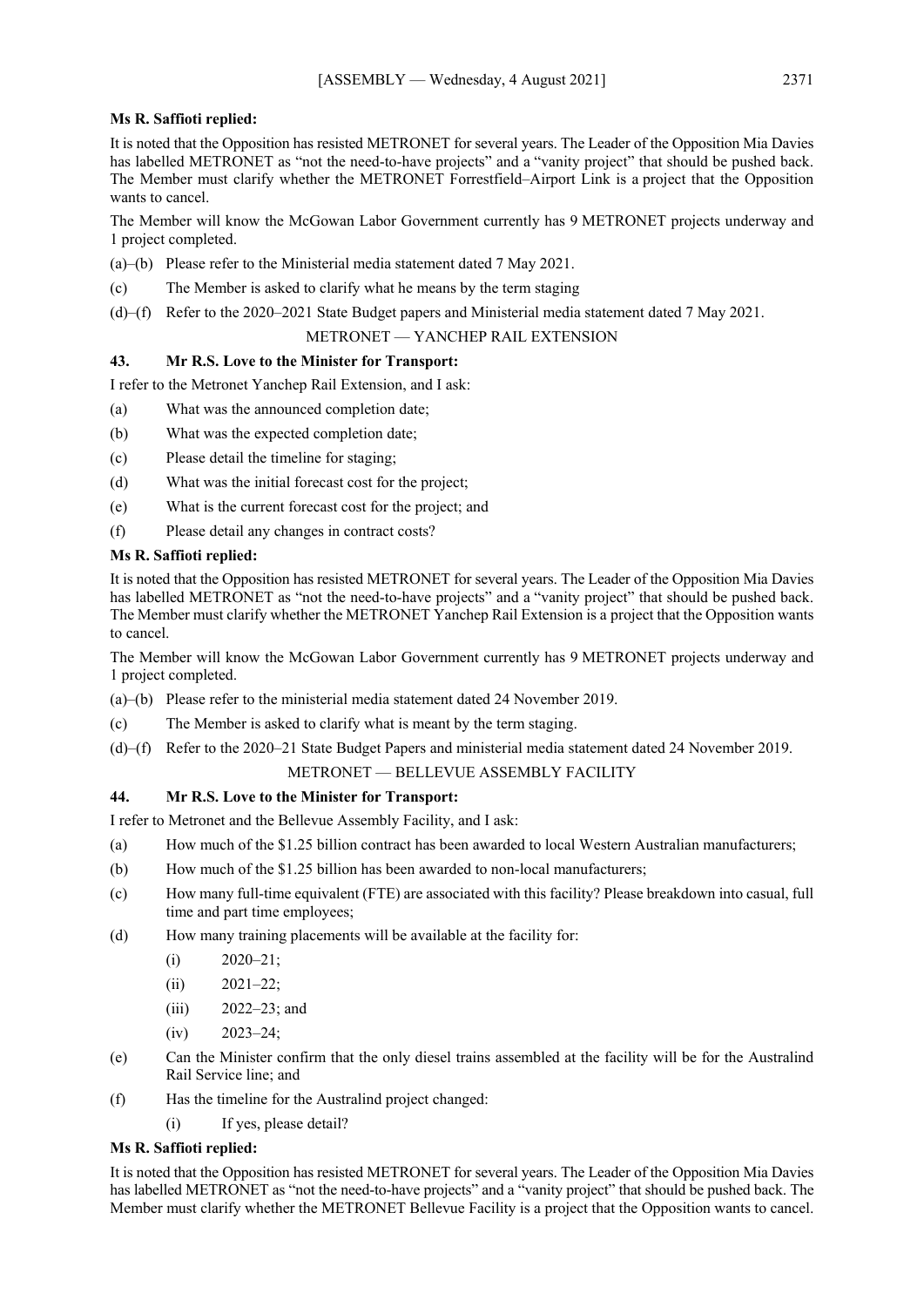The Member will know the McGowan Labor Government currently has 9 METRONET projects underway and 1 project completed.

(a)–(i) Please refer to ministerial media statements dated 7 June 2021, 24 November 2020 and 10 March 2020.

# CLIMATE ACTION — PORTFOLIO

## **45. Mr R.S. Love to the Minister for Climate Action:**

I refer to the portfolio of Climate Action, and I ask:

- (a) What are the roles and responsibilities you seek to bring to this portfolio, which would have previously been administered by other departments;
- (b) Has the Minister declared any conflicts of interest with regards to the portfolio to date:
	- (i) If yes, please detail;
- (c) Which departments are responsible for managing the Climate Action portfolio;
- (d) How many full-time equivalent (FTE) are located within each department;
- (e) How many FTE are:
	- (i) Casual;
	- (ii) Full Time; and
	- (iii) Part Time;
- (f) What is the lead department for Climate Action;
- (g) Where are staff primarily located;
- (h) What is the Annual Budget for the Climate Action portfolio;
- (i) What websites fall under the administration of the Climate Action portfolio;
- (j) With regards to the electric highway project:
	- (i) Will the Minister have an active role in pursuing this project; and
	- (ii) Has the Minister engaged the Federal Government on this project, If yes, please table documents related to this engagement which can be made public;
- (k) Does the Minister plan to convene any meetings, forums or the like in relation to Climate Action:
	- (i) If yes, please detail;
- (l) Has the Minister met with the following groups in her capacity as Minister for Climate Action and if yes, please detail the date and who she met with:
	- (i) Cleanstate;
	- (ii) Extinction Rebellion;
	- (iii) 350 Perth;
	- (iv) WA Forest Alliance;
	- (v) WA Farmers;
	- (vi) Pastoral and Graziers Association;
	- (vii) Chamber of Minerals and Energy;
	- (viii) Regional Chambers of Commerce and Industry;
	- (ix) Chamber of Commerce and Industry Western Australia;
	- (x) Australian Petroleum Production and Exploration Association;
	- (xi) Electric Vehicle Association of WA;
	- (xii) RegenWA;
	- (xiii) State Soil and Land Conservation Commissioner; and
	- (xiv) Natural Resource Management groups.;
- (m) Can you provide an organisational flow chart of management associated with this portfolio:
	- (i) Is there a strategic plan for this portfolio. If so, please detail that plan;
- (n) Does the Minister for Climate Change have a formal consultation role in any decisions of government; and
- (o) Was the Minister for Climate Change consulted regarding approvals for the Scarborough Gas Field?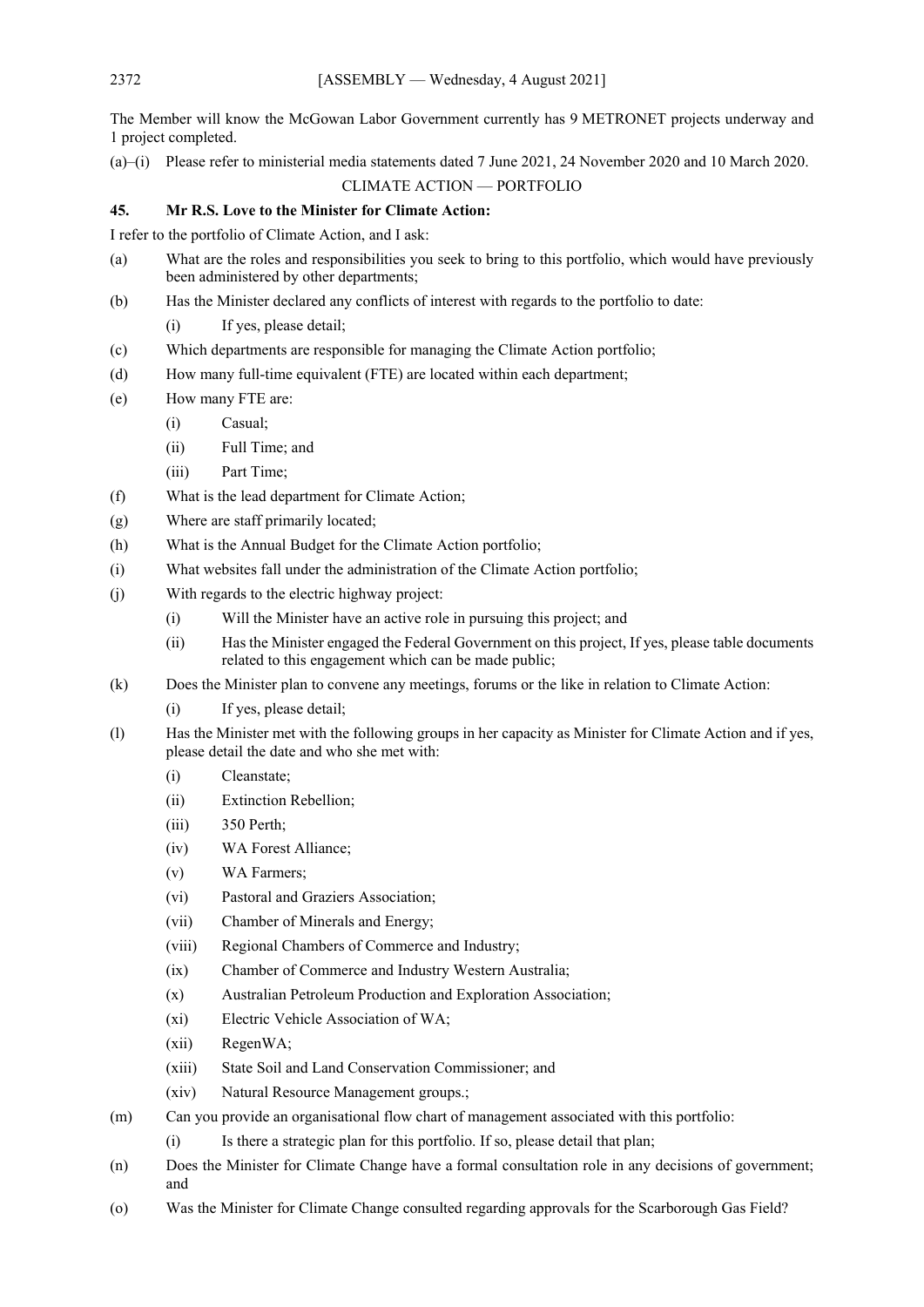## **Ms A. Sanderson replied:**

(a) and (c)–(i) The Climate Action portfolio supports the McGowan Government's commitments for climate change, ensuring a timely and coordinated transition to net zero emissions by 2050 and enhanced climate resilience. The Government's response to climate change is coordinated by the Department of Water and Environmental Regulation (DWER). DWER, and its predecessor agencies, has had a long-standing role coordinating the response to climate change following formation of a dedicated climate change function in the Environment portfolio by the Carpenter Government in 2007.

> DWER's head office is in Prime House, Joondalup and the Climate Change Unit works collaboratively with other Government agencies and Government trading enterprises to address climate change issues relevant to the portfolios of energy, transport, planning, primary industries, mines, jobs, tourism, health, education, environment, biodiversity, local government, emergency services, communities, water and waste.

> The Climate Change Unit has eight FTE, of which six are full time and two are part time. The Unit is situated in the Strategic Policy directorate and is supported by the Director and Executive Director Strategic Policy. An additional two FTE are funded from July 2021 to administer the Carbon Innovation Grants program, announced in March 2021. Listed FTE do not include resourcing for climate-related functions of other Government agencies.

> The annual budget for the Climate Action portfolio varies from year to year depending on grant-related expenditure for the Clean Energy Future Fund and Carbon Innovation Grants Program, and project costs including consultancies. This spending is spread across a range of agencies and related to a range of climate action initiatives.

> The primary source of information on climate change initiatives is available at https://www.wa.gov.au/service/environment/environment-information-services/westernaustralian-climate-change-policy.

> Noting the across-portfolio nature of climate change, additional information on specific initiatives is available from links in the Western Australian Climate Policy at https://www.wa.gov.au/ sites/default/files/2020-12/Western\_Australian\_Climate\_Policy.pdf.

> The primary source of information on electric vehicle policy is https://www.wa.gov.au/service/ environment/environment-information-services/electric-vehicle-strategy.

- (b) No.
- (j) (i) The Minister for Climate Action leads the development of electric vehicle policy and therefore is overseeing the implementation of the State Electric Vehicle Strategy, including the electric vehicle fast charging network. The Minister for Energy also has a direct role in the implementation of this initiative.
	- (ii) On the Minister's behalf, DWER and other Government agencies and Government trading enterprises have engaged with the Commonwealth Government regarding electric vehicle charging infrastructure and the Western Australian fast charging network.
- (k) In June 2021, I established the Ministerial Taskforce on Climate Action. The Taskforce is chaired by the Minister for Climate Action and includes the Ministers for State Development; Jobs and Trade, Regional Development; Agriculture and Food; Hydrogen Industry, Mines and Petroleum; Energy, Transport; Planning, Lands; Finance; and Water.

| Organisation                                      | Meeting                                         |
|---------------------------------------------------|-------------------------------------------------|
| (i) Cleanstate                                    | N <sub>0</sub>                                  |
| (ii) Extinction Rebellion                         | Yes – Extinction Rebellion<br>Grandparents only |
| $(iii)$ 350 Perth                                 | N <sub>0</sub>                                  |
| (iv) WA Forest Alliance                           | Meeting scheduled                               |
| (v) WA Farmers                                    | N <sub>0</sub>                                  |
| (vi) Pastoral and Graziers Association            | Yes                                             |
| (vii) Chamber of Minerals and Energy              | Yes                                             |
| (viii) Regional Chambers of Commerce and Industry | N <sub>0</sub>                                  |

(l)